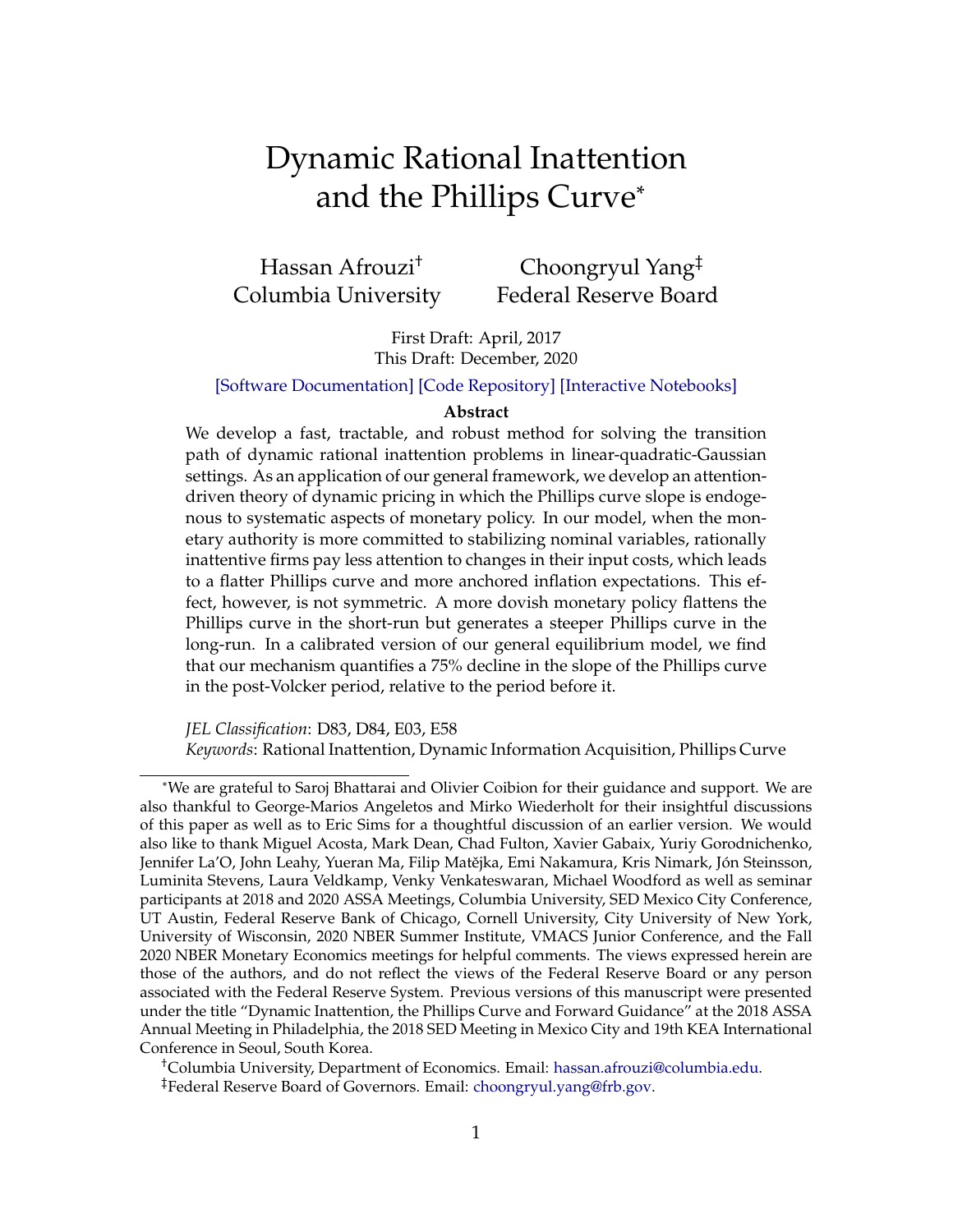## **1 Introduction**

Since [Muth](#page-44-0) [\(1961\)](#page-44-0), full-information rational expectations theory has grown to be an essential part of macroeconomic modeling. Nonetheless, a growing body of evidence on costly information has called for modifications to the theory that take such costs into account. To this end, the rational inattention theory [\(Sims,](#page-44-1) [2003,](#page-44-1) [2006,](#page-44-2) [2010\)](#page-44-3) provides an appealing alternative by preserving the consistency of expectations within an optimizing framework. However, these models tend to be computationally expensive to solve, especially in dynamic environments.

This paper develops a fast, tractable, and robust method for solving dynamic rational inattention problems (DRIPs) in linear quadratic Gaussian (LQG) settings.<sup>[1](#page-0-0)</sup> Our methodological contributions are twofold: first, we provide an analytical *information Euler equation* that characterizes the transition dynamics of optimal beliefs from any arbitrary initial prior. Second, we use our theoretical results to develop a computational toolbox for solving these problems. Because our theoretical results allow us to iterate over the policy functions, our computational toolbox has two advantages relative to other alternatives. (1) It is the first algorithm that directly solves for the *transition dynamics* of the information structure by iterating over the Euler equation. (2) It is more accurate and significantly faster in characterizing the *steady-state* information structure than alternative algorithms that rely on approximate solutions. Finally, as an application of our general framework, we develop an attention-based theory of the Phillips curve. In our theory, the Phillips curve slope is endogenous to the systematic aspects of monetary policy and is occasionally flat due to transition dynamics of attention.

DRIPs are notoriously complex because both the state and choice variables are distributions with endogenous supports. LQG settings reduce these choice and state variables to covariance matrices of Gaussian distributions. However, even in these cases, for an *n*-dimensional Gaussian Markov process, the corresponding rational inattention problem has  $\frac{n(n+1)}{2}$  state variables. In particular, one major complication is a set of *n* "no-forgetting" constraints that bind if the agent does not acquire information in the corresponding dimension.

Our first methodological contribution is that we derive an analytical *information*

 $1$ In LQG rational inattention problems, the payoffs are quadratic, shocks are Gaussian, and the cost of information is linear in Shannon's mutual information function.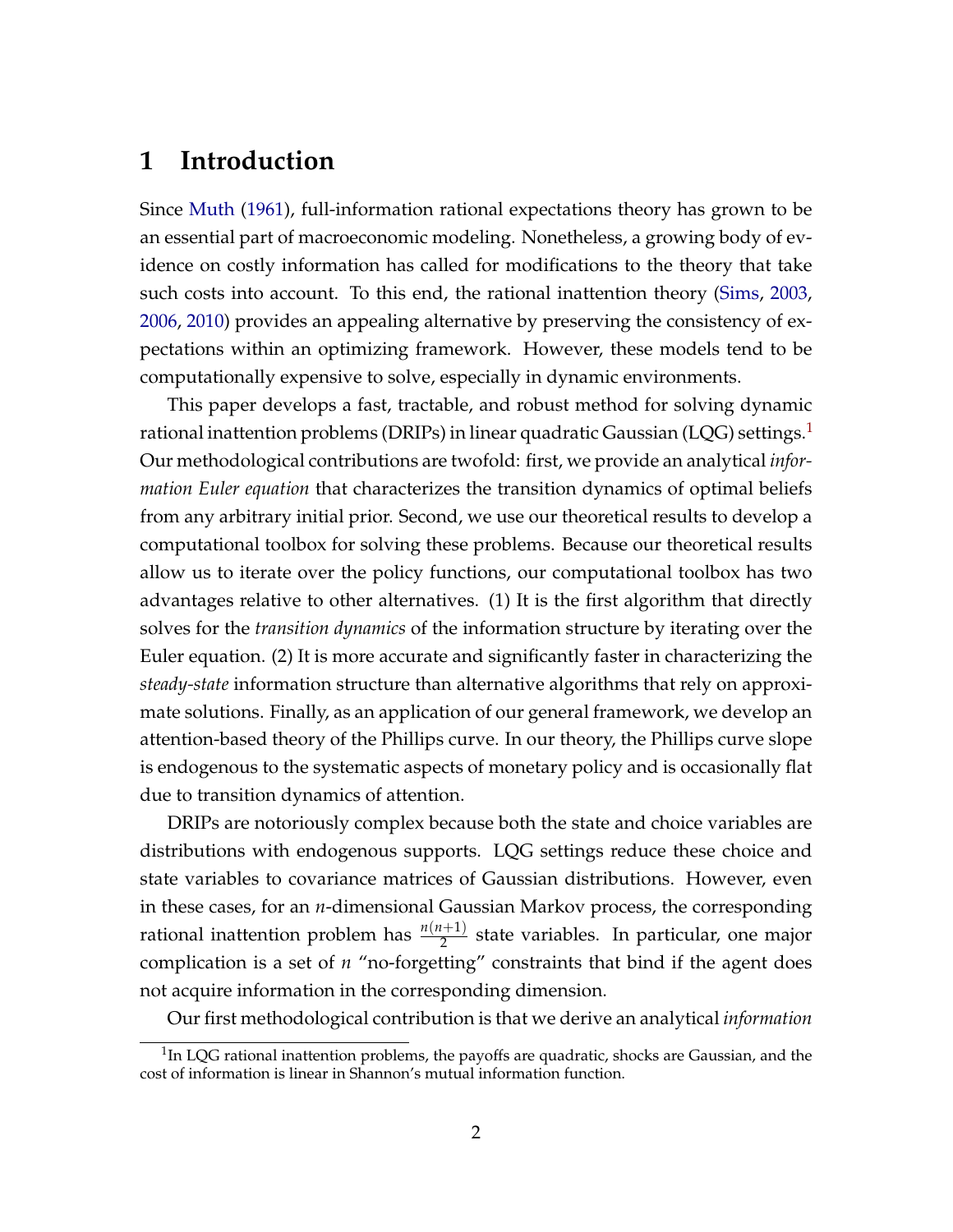*Euler equation* that fully characterizes the dynamics of optimal beliefs. In particular, our Euler equation provides a simple and intuitive rule for which no-forgetting constraints bind in each period by characterizing the marginal value of information in all dimensions of the state. The corresponding constraint then binds if this value is less than the marginal cost of one bit of information—which is the only parameter of the cost function for information acquisition.

As our second methodological contribution, we propose a novel solution method for characterizing the transition dynamics and the steady-state of DRIPs based on iterating over our analytical information Euler equation. Our solution method is fast and can be implemented in quantitative work (e.g., our quantitative model or [Song and Stern,](#page-44-4) [2020,](#page-44-4) who utilize our algorithm). Moreover, to demonstrate our toolbox's accuracy and efficiency for the steady-state information structure, we have replicated three canonical papers (Maćkowiak and Wiederholt, [2009a;](#page-43-0) [Sims,](#page-44-3) [2010;](#page-44-3) Maćkowiak, Matějka, and Wiederholt, [2018\)](#page-43-1) that use three different solution methods.<sup>[2](#page-0-0)</sup> A summary of our computing times is reported in Table [1.](#page-15-0) Our computational toolbox is available for public use as the [DRIPs.m](https://github.com/choongryulyang/DRIPs.m) repository for Matlab and the DRIPs. j1 Julia package.<sup>[3](#page-0-0)</sup> All examples and replications are available as interactive Jupyter notebooks that are accessible online with no software require-ments.<sup>[4](#page-0-0)</sup>

**Application to Phillips Curve.** Our third contribution is to apply our analytical framework to propose an attention-based theory of the Phillips curve. A recent growing literature documents that the slope of the Phillips curve has flattened during the last few decades. $5$  While benchmark New Keynesian models would relate this flattening to changes in the model's structural parameters, in an analytical general equilibrium model with rationally inattentive firms, we show that the Phillips curve slope is endogenous to the conduct of monetary policy.

In our model, when monetary authority puts a larger weight on stabilizing the nominal variables (i.e., when monetary policy is more hawkish), firms endogenously choose to pay less attention to changes in their input costs. Accordingly,

 $2$ Our replications of [Sims](#page-44-3) [\(2010\)](#page-44-3); Maćkowiak and Wiederholt [\(2009a\)](#page-43-0); Maćkowiak, Matějka, and [Wiederholt](#page-43-1) [\(2018\)](#page-43-1) is described in Section [2.4,](#page-17-0) Appendix [B.1](#page-56-0) and Appendix [B.2,](#page-56-1) respectively.

<sup>3</sup>Link for Matlab GitHub Repository: <https://github.com/choongryulyang/DRIPs.m> Link for Julia Package: <https://www.afrouzi.com/DRIPs.jl/dev>

<sup>4</sup>Link: <https://mybinder.org/v2/gh/afrouzi/DRIPs.jl/binder?filepath=examples>

<sup>5</sup>See, for instance, [Coibion and Gorodnichenko](#page-41-0) [\(2015b\)](#page-41-0); [Blanchard](#page-41-1) [\(2016\)](#page-41-1); [Bullard](#page-41-2) [\(2018\)](#page-41-2); [Hooper, Mishkin, and Sufi](#page-42-0) [\(2020\)](#page-42-0); [Del Negro, Lenza, Primiceri, and Tambalotti](#page-42-1) [\(2020\)](#page-42-1).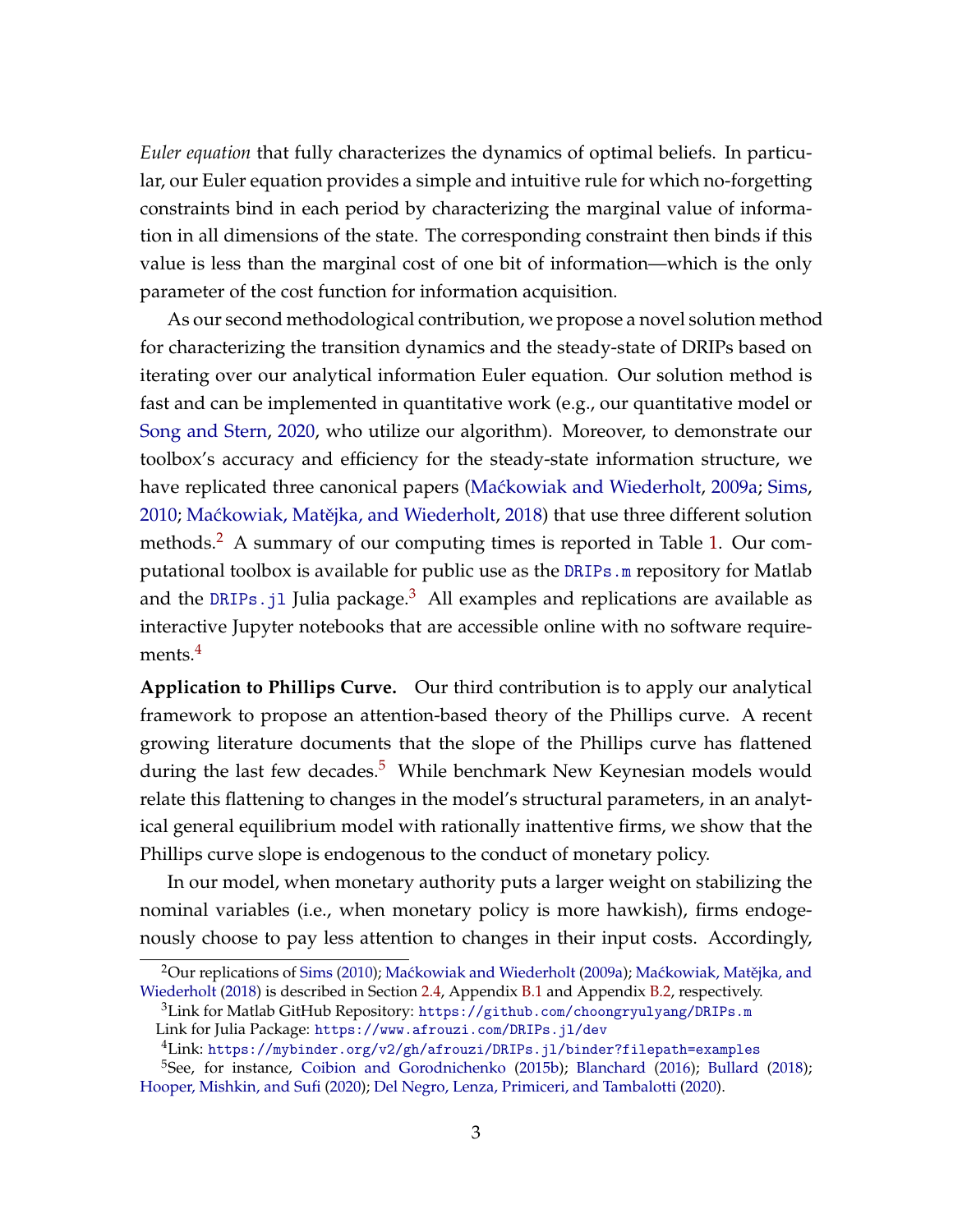when monetary policy is more hawkish, prices are less sensitive to the economy's slack, the Phillips curve is flatter, and firms' inflation expectations are more anchored. Therefore, our theory suggests that the decline in the slope of the Phillips curve is related to the more *hawkish* monetary policy adopted at the beginning of the Great Moderation.<sup>[6](#page-0-0)</sup>

This effect, however, is not symmetric. While more hawkish monetary policy flattens the Phillips curve, a more dovish monetary policy completely flattens the Phillips curve in the short-run but steepens it in the long-run. The key to this asymmetry lies in the dynamic incentives in information acquisition. In our model, forward-looking firms learn about their input costs' persistent changes and invest in a stock of knowledge about these processes. When monetary policy becomes more dovish, firms suddenly find themselves in a more uncertain environment where their stock of knowledge depreciates faster. Hence, a more dovish monetary policy decreases the net present value of knowledge, and *crowds out* firms' information acquisition in the short-run, a period during which prices are not sensitive to changes in input costs and the Phillips curve is *completely flat*. However, this effect dissipates as firms' uncertainty about their input costs grows and, eventually, they restart paying attention to their costs. In this new regime, firms have a lower stock of knowledge, but they acquire information at a higher rate. The higher rate of information acquisition makes prices more sensitive to changes in input costs and leads to a *steeper* Phillips curve and less anchored inflation expectations relative to the previous regime.

Our final contribution is to test the quantitative relevance of our proposed mechanism for the change in the Phillips curve slope. Using our computational toolbox, we solve and calibrate a dynamic general equilibrium rational inattention model with monetary policy and supply shocks to the post-Volcker U.S. data (1983-2007). In the spirit of [Ma´ckowiak and Wiederholt](#page-43-2) [\(2015\)](#page-43-2), we examine the out-of-sample fit of our model by replacing the post-Volcker Taylor rule with an estimated Taylor rule for the pre-Volcker period. We find that our model quantitatively matches the higher variance of inflation and GDP in the pre-Volcker era as non-targeted moments. As our main empirical exercise, we simulate data from our calibrated model using our estimated pre- and post-Volcker monetary policy

 $6$ See [Clarida, Galí, and Gertler](#page-41-3) [\(2000\)](#page-41-3); [Coibion and Gorodnichenko](#page-41-4) [\(2011\)](#page-41-4) for evidence on more hawkish monetary policy in the post-Volcker period.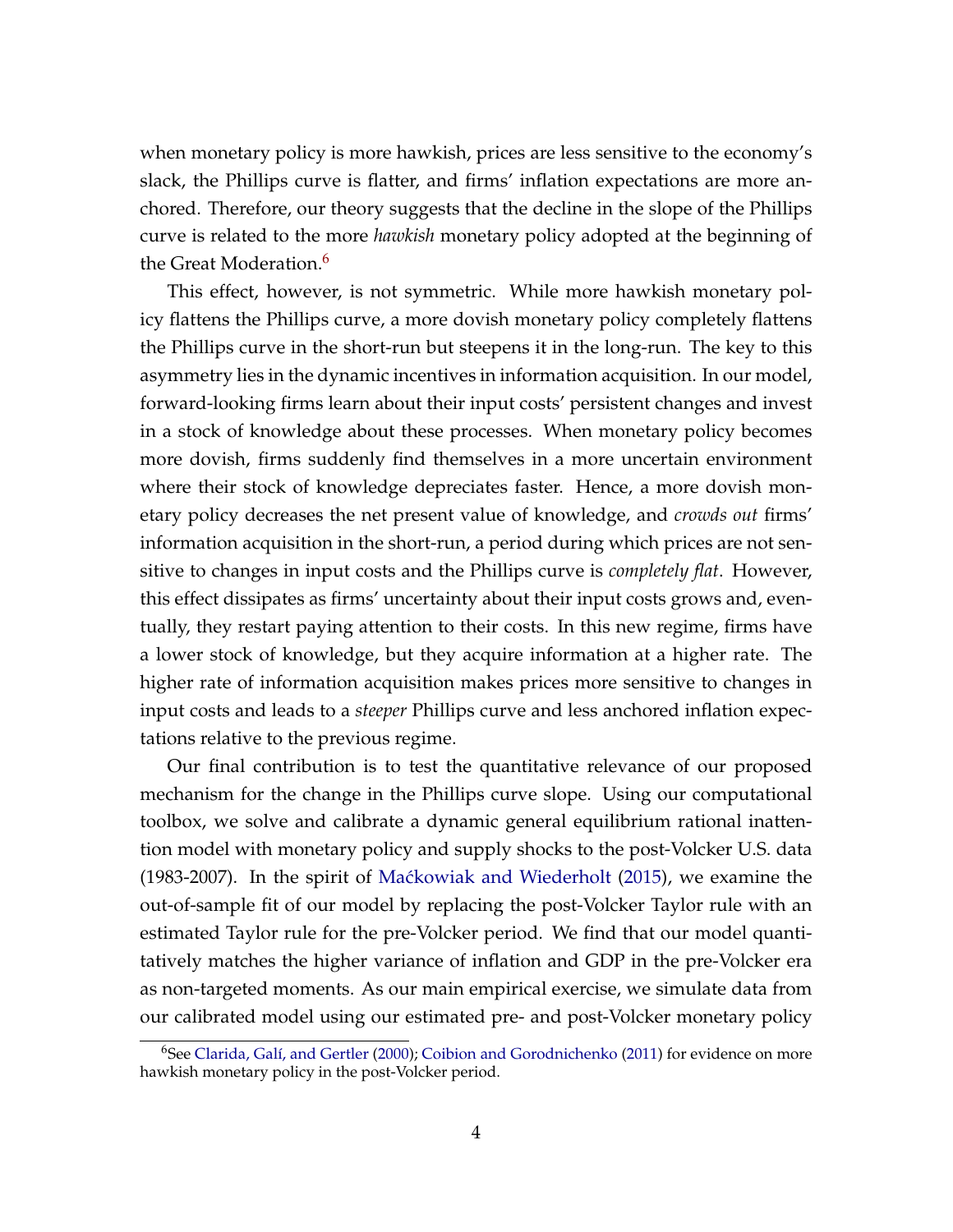rules and estimate the implied slope of the Phillips curve in both samples. We find that our model can explain up to a 75% decline in the Phillips curve slope in the post-Volcker period.

**Related Literature.** Dynamic rational inattention models have long been applied to different settings in macroeconomics.<sup>[7](#page-0-0)</sup> We contribute to a subset of this literature that has laid the ground for solving DRIPs in LQG settings [\(Sims,](#page-44-1) [2003;](#page-44-1) Maćkowiak, Matějka, and Wiederholt, [2018;](#page-43-1) [Fulton,](#page-42-2) [2018\)](#page-42-2). These papers make two simplifying assumptions that we depart from: (1) they abstract away from transition dynamics, and (2) they solve for the long-run steady-state information structure without discounting. A notable exception is [Sims](#page-44-3) [\(2010\)](#page-44-3), which provides firstorder conditions for transition dynamics assuming the no-forgetting constraints do not bind, and studies binding constraints in two special cases. [Miao, Wu, and](#page-43-3) [Young](#page-43-3) [\(2020\)](#page-43-3) propose a value function iteration method for transition dynamics as well as a method for solving the long-run steady-state without discounting, but they do not characterize optimality conditions. We contribute to this literature by fully characterizing the transition dynamics of DRIPs. Proposing an algorithm that directly iterates over these optimality conditions, we also provide a fast and robust method for obtaining their solutions that is orders of magnitude faster than value function iteration. We provide a more thorough and detailed description of our contribution relative to this literature in Section [2.5.](#page-21-0)

Our attention-based theory of the Phillips curve is motivated by the evidence for the flattening of the Phillips curve in the last few decades [\(Blanchard,](#page-41-1) [2016;](#page-41-1) [Bullard,](#page-41-2) [2018;](#page-41-2) [Hooper, Mishkin, and Sufi,](#page-42-0) [2020;](#page-42-0) [Del Negro, Lenza, Primiceri, and](#page-42-1) [Tambalotti,](#page-42-1) [2020\)](#page-42-1).<sup>[8](#page-0-0)</sup> Another literature that motivates our model provides evidence for the information rigidities that economic agents exhibit in forming their expec-tations.<sup>[9](#page-0-0)</sup>

 $7$ See Maćkowiak, Matějka, and Wiederholt [\(2020\)](#page-43-4) for a recent survey of this literature.

<sup>8</sup>A recent study by [Hazell, Herreño, Nakamura, and Steinsson](#page-42-3) [\(2020\)](#page-42-3) also documents that the Phillips curve is flatter in the post-Volcker era, but once viewed through the lens of benchmark New Keynesian models, the slope implied by their estimates is so small that the flattening is irrelevant. According to our model, the benchmark New Keynesian Phillips curve is (1) misspecified and (2) "too" forward-looking, which is why the implied slope in [Hazell, Herreño, Nakamura, and](#page-42-3) [Steinsson](#page-42-3) [\(2020\)](#page-42-3) is small.

 $9$ For recent progress in this literature, see for instance, [Kumar, Afrouzi, Coibion, and Gorod](#page-43-5)[nichenko](#page-43-5) [\(2015\)](#page-43-5); [Coibion and Gorodnichenko](#page-41-5) [\(2015a\)](#page-41-5); [Ryngaert](#page-44-5) [\(2017\)](#page-44-5); [Roth and Wohlfart](#page-44-6) [\(2020\)](#page-44-6); [Gaglianone, Giacomini, Issler, and Skreta](#page-42-4) [\(2020\)](#page-42-4); [Coibion, Gorodnichenko, and Ropele](#page-42-5) [\(2020\)](#page-42-5); [Yang](#page-44-7) [\(2020\)](#page-44-7) for survey evidence, and [Khaw, Stevens, and Woodford](#page-42-6) [\(2017\)](#page-42-6); [Khaw and Zorrilla](#page-43-6) [\(2018\)](#page-43-6);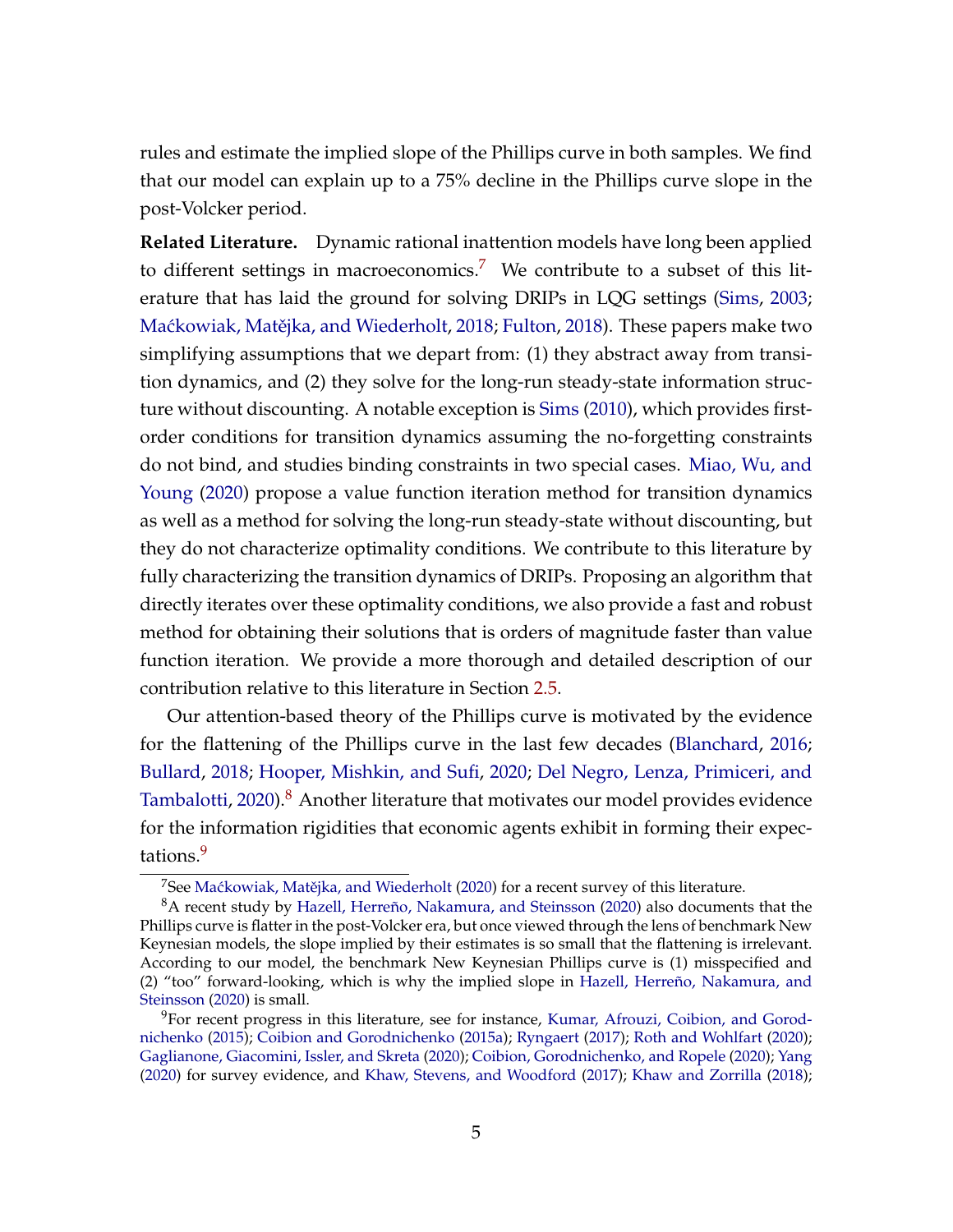We also contribute to the literature that considers how imperfect information affects the Phillips curve [\(Lucas,](#page-43-7) [1972;](#page-43-7) [Mankiw and Reis,](#page-43-8) [2002;](#page-43-8) [Woodford,](#page-44-8) [2003;](#page-44-8) [Nimark,](#page-44-9) [2008;](#page-44-9) [Angeletos and La'O,](#page-41-6) [2009;](#page-41-6) [Angeletos and Huo,](#page-40-0) [2018\)](#page-40-0).<sup>[10](#page-0-0)</sup> Our main departure is to derive a Phillips curve in a model with rational inattention and study how *monetary policy* shapes and alters the incentives in information acquisition of firms. Specifically, a notable implication of our model is the different short-run and long-run implications of changes in monetary policy for the slope of the Phillips curve. $^{11}$  $^{11}$  $^{11}$ 

**Layout.** The paper is organized as follows. Section [2](#page-5-0) characterizes transition dynamics of DRIPs in LQG settings, outlines our solution algorithm, and provides a more thorough discussion of how our approach relates to the existing literature. Section [3](#page-22-0) provides an attention-based theory of the Phillips curve in an analytical framework. In Section [4,](#page-32-0) we present our quantitative model and results. Section [5](#page-40-1) concludes.

### <span id="page-5-0"></span>**2 Theoretical Framework**

This section formalizes the problem of an agent who chooses her information structure endogenously over time. We start by setting up the general problem and deriving some properties for its solution without making assumptions on payoffs and information structures. We then derive and solve the implied LQG problem and present our algorithm for solving DRIPs and compare its accuracy and efficiency by replicating results from previous literature. We conclude this section by discussing the properties of transition dynamics in DRIPs in the context of an extension of the pricing example in [Sims](#page-44-3) [\(2010\)](#page-44-3).

#### <span id="page-5-1"></span>**2.1 Environment**

**Preferences.** Time is discrete and is indexed by  $t \in \{0, 1, 2, \dots\}$ . At each time  $t$ , the agent chooses a vector of actions  $\vec{a}_t \in \mathbb{R}^m$  and gains an instantaneous payoff of

[Afrouzi, Kwon, Landier, Ma, and Thesmar](#page-40-2) [\(2020\)](#page-40-2) for experimental evidence.

<sup>&</sup>lt;sup>10</sup>See, also, [Reis](#page-44-10) [\(2006\)](#page-44-10); [Angeletos and Lian](#page-41-7) [\(2016,](#page-41-7) [2018\)](#page-41-8); [Gabaix](#page-42-7) [\(2020\)](#page-42-7).

<sup>&</sup>lt;sup>11</sup>While we provide an attention-based theory for the Phillips curve slope, other proposed explanations include non-linearities in the slope of the Phillips curve [\(Kumar and Orrenius,](#page-43-9) [2016;](#page-43-9) [Babb](#page-41-9) [and Detmeister,](#page-41-9) [2017\)](#page-41-9), identification issues due to optimal monetary policy [\(McLeay and Tenreyro,](#page-43-10) [2020\)](#page-43-10), changes in the input-output structure of the economy [\(Rubbo,](#page-44-11) [2020\)](#page-44-11), or changes in price stickiness due to pursuit of price stability by the central bank [\(L'Huillier and Zame,](#page-43-11) [2020\)](#page-43-11).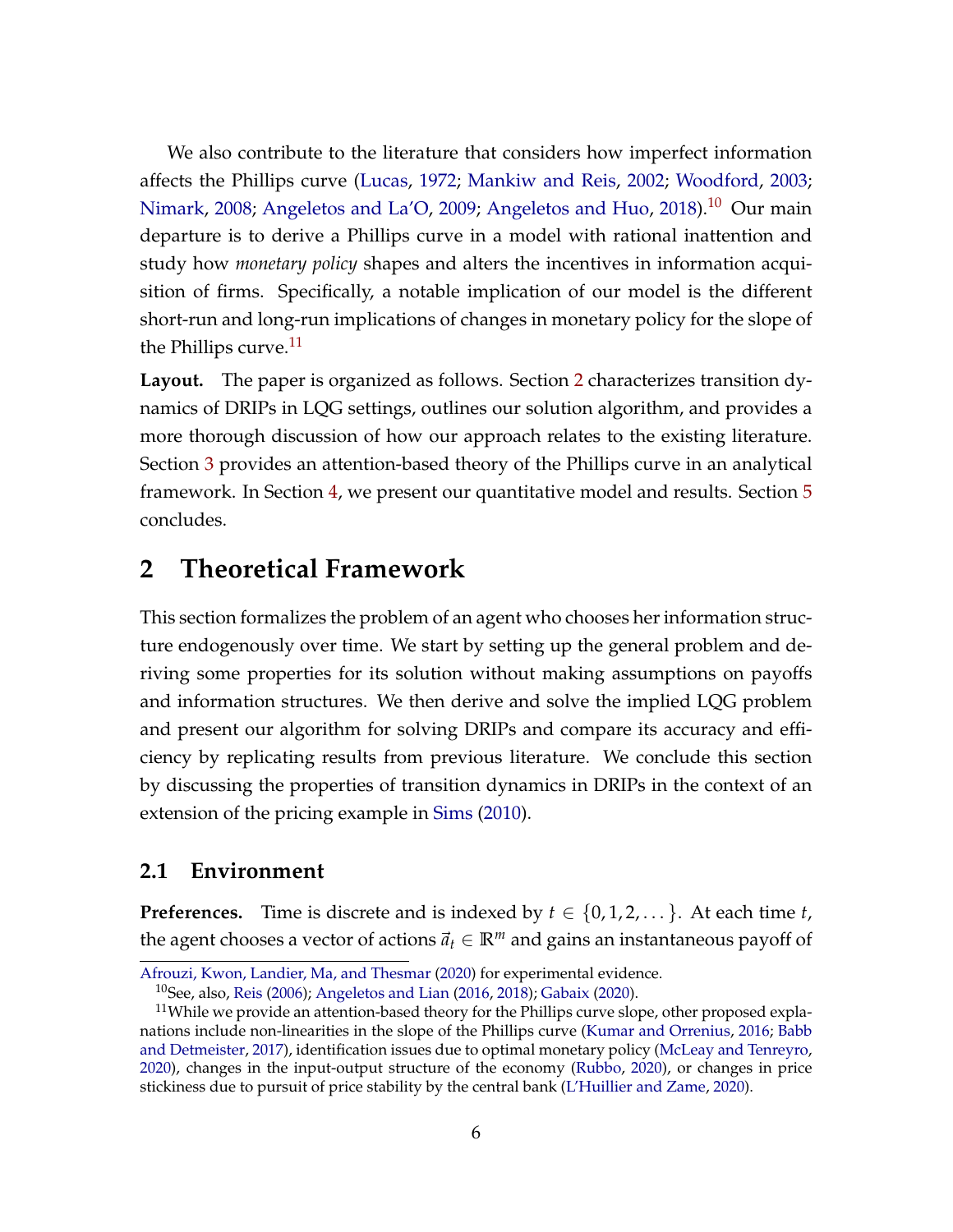$v(\vec{a}_t; \vec{x}_t)$  where  $\{\vec{x}_t \in \mathbb{R}^n\}_{t=0}^\infty$  is an exogenous stochastic process, and  $v(.;.) : \mathbb{R}^m \times$  $\mathbb{R}^n \to \mathbb{R}$  is strictly concave and bounded above with respect to its first argument.

**Set of Available Signals.** We assume that at any time *t*, the agent has access to a set of available signals in the economy, which we call  $\mathcal{S}^t$ . Signals in  $\mathcal{S}^t$  are informative of the history of shocks,  $X^t \equiv (\vec{x}_0, \ldots, \vec{x}_t).$  In particular, we assume:

- 1.  $S<sup>t</sup>$  is *rich*: for any posterior distribution on  $X<sup>t</sup>$ , there is a set of signals  $S<sup>t</sup> \subset S<sup>t</sup>$ that generate that posterior.
- 2. Available signals do not expire over time:  $\mathcal{S}^t \subset \mathcal{S}^{t+h}$ ,  $\forall h \geq 0$ .
- 3. Available signals at time  $t$  are not informative of future innovations to  $\vec{x}_t$ :  $\forall S_t \in \mathcal{S}^t, \forall h \geq 1, S_t \perp \vec{x}_{t+h} | X^t.$

**Information Sets and Dynamics of Beliefs.** Our main assumption here is that the agent does not forget information over time, commonly referred to as the "noforgetting" condition. The agent understands that any choice of information will affect their priors in the future, and that information has a continuation value.<sup>[12](#page-0-0)</sup> Formally, a sequence of information sets  $\{S^t \subseteq \mathcal{S}^t\}_{t \geq 0}$  satisfy the no-forgetting condition for the agent if  $S^t \subseteq S^{t+\tau}$ ,  $\forall t \geq 0$ ,  $\tau \geq 0$ .

**Cost of Information and the Attention Problem.** We assume the cost of information is linear in Shannon's mutual information function. $^{13}$  $^{13}$  $^{13}$  Formally, let  $\{S^t\}_{t\geq 0}$ denote a set of information sets for the agent which satisfies the no-forgetting constraint. Then, the agent's flow cost of information at time *t* is  $\omega \mathbb{I}(X^t; S^t | S^{t-1})$ , where

$$
\mathbb{I}(X^t; S^t | S^{t-1}) \equiv h(X^t | S^{t-1}) - \mathbb{E}[h(X^t | S^t) | S^{t-1}]
$$

is the reduction in entropy of  $X<sup>t</sup>$  that the agent experiences by expanding her knowledge from  $S^{t-1}$  to  $S^t$ , and  $\omega$  is the marginal cost of a unit of information.<sup>[14](#page-0-0)</sup>

We can now formalize the rational inattention problem (henceforth the *RI Problem*) of the agent in our setup as:

 $12$ Although we assume perfect memory in our benchmark, these dynamic incentives exist insofar as the agent carries a part of her memory with her over time. For a model with fading memory with exogenous information, see [Nagel and Xu](#page-44-12) [\(2019\)](#page-44-12). Furthermore, [Azeredo da Silveira and Woodford](#page-41-10) [\(2019\)](#page-41-10) endogenize noisy memory in a setting where carrying information over time is costly.

 $13$  For a discussion of Shannon's mutual information function and generalizations see [Caplin,](#page-41-11) [Dean, and Leahy](#page-41-11) [\(2017\)](#page-41-11). See also [Hébert and Woodford](#page-42-8) [\(2018\)](#page-42-8) for an alternative cost function.

<sup>&</sup>lt;sup>14</sup>This unit is either bits—if entropy is defined in terms of binary logarithm—or nats—if entropy is defined in terms of natural logarithm.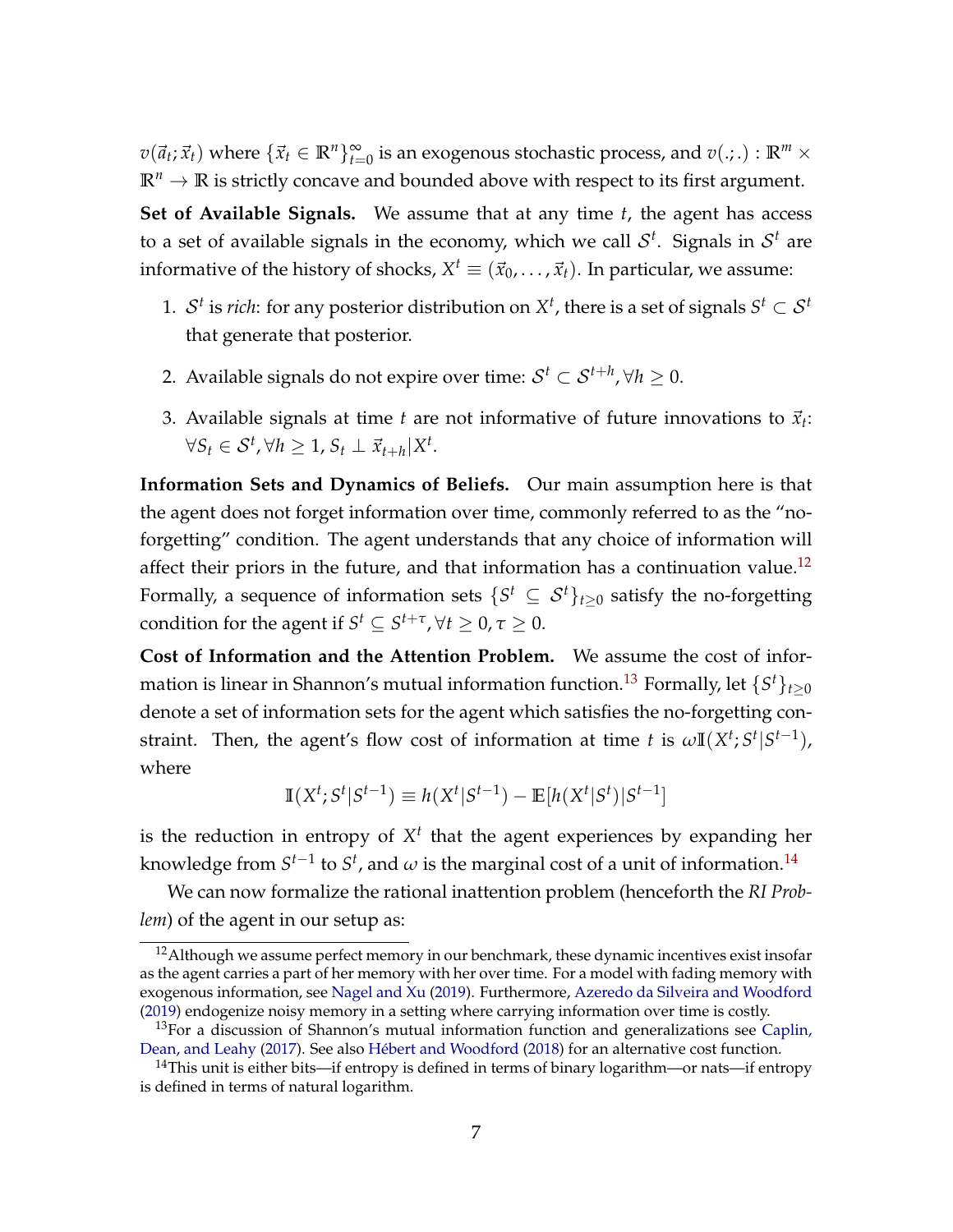$$
V_0(S^{-1}) \equiv \sup_{\{S_t \subset \mathcal{S}^t, \vec{a}_t : S^t \to \mathbb{R}^m\}_{t \ge 0}} \sum_{t=0}^{\infty} \beta^t \mathbb{E} [v(\vec{a}_t; \vec{x}_t) - \omega \mathbb{I}(X^t; S^t | S^{t-1}) | S^{-1}] \tag{2.1}
$$

$$
s.t. St = St-1 \cup St, \forall t \ge 0,
$$
\n
$$
(2.2)
$$

<span id="page-7-2"></span><span id="page-7-1"></span><span id="page-7-0"></span>
$$
S^{-1} \text{ given.} \tag{2.3}
$$

where Equation [\(2.1\)](#page-7-0) is the RI Problem in which the agent maximizes the net present value of her payoffs minus the cost of attention; Equation [\(2.2\)](#page-7-1) captures the evolution of the agent's information set over time and Equation [\(2.3\)](#page-7-2) specifies the initial condition for the dynamic problem.

It is important to note that this problem is a dynamic problem *only* because of information acquisition: any information acquired in a given period potentially reduces the expected costs of information acquisition in the future by expanding the agent's information set.

#### **2.1.1 Two General Properties of the Solution**

Solving the RI problem in Equation [\(2.1\)](#page-7-0) is complicated by two issues: (1) the agent can choose any subset of signals in any period and (2) the cost of information depends on the whole history of actions and states, which increases the dimensionality of the problem with time. The following two lemmas present results that follow directly from the linearity of the cost function in Shannon's mutual information function and simplify these complications.

**Sufficiency of Actions for Signals.** An important consequence of assuming that the cost of information is linear in Shannon's mutual information function is that it implies actions are sufficient statistics for signals over time [\(Steiner, Stewart, and](#page-44-13) Matějka, [2017;](#page-44-13) [Ravid,](#page-44-14) [2020\)](#page-44-14). The following lemma formalizes this result in our setting.

<span id="page-7-3"></span> ${\bf L}$ emma 2.1.  $Suppose\ \{(S^t\subset\mathcal{S}^t,\vec{a}_t:S^t\to\mathbb{R}^m\}_{t=0}^\infty\cup S^{-1}$  is a solution to the RI problem  $i$ *n* Equation [\(2.1\)](#page-7-0).  $\forall t \geq 0$ , define  $a^t \equiv \{\vec{a}_\tau\}_{0 \leq \tau \leq t} \cup S^{-1}$ . Then,  $X^t \to a^t \to S^t$  forms a Markov chain, i.e. a<sup>t</sup> is a sufficient statistic for  $S^t$  with respect to  $X^t$ .

*Proof.* See Appendix [A.1.](#page-45-0)

In static environments, the sufficiency of actions for signals follows from opti-mality (Matějka and McKay, [2015\)](#page-43-12). Since information is costly and only valuable

П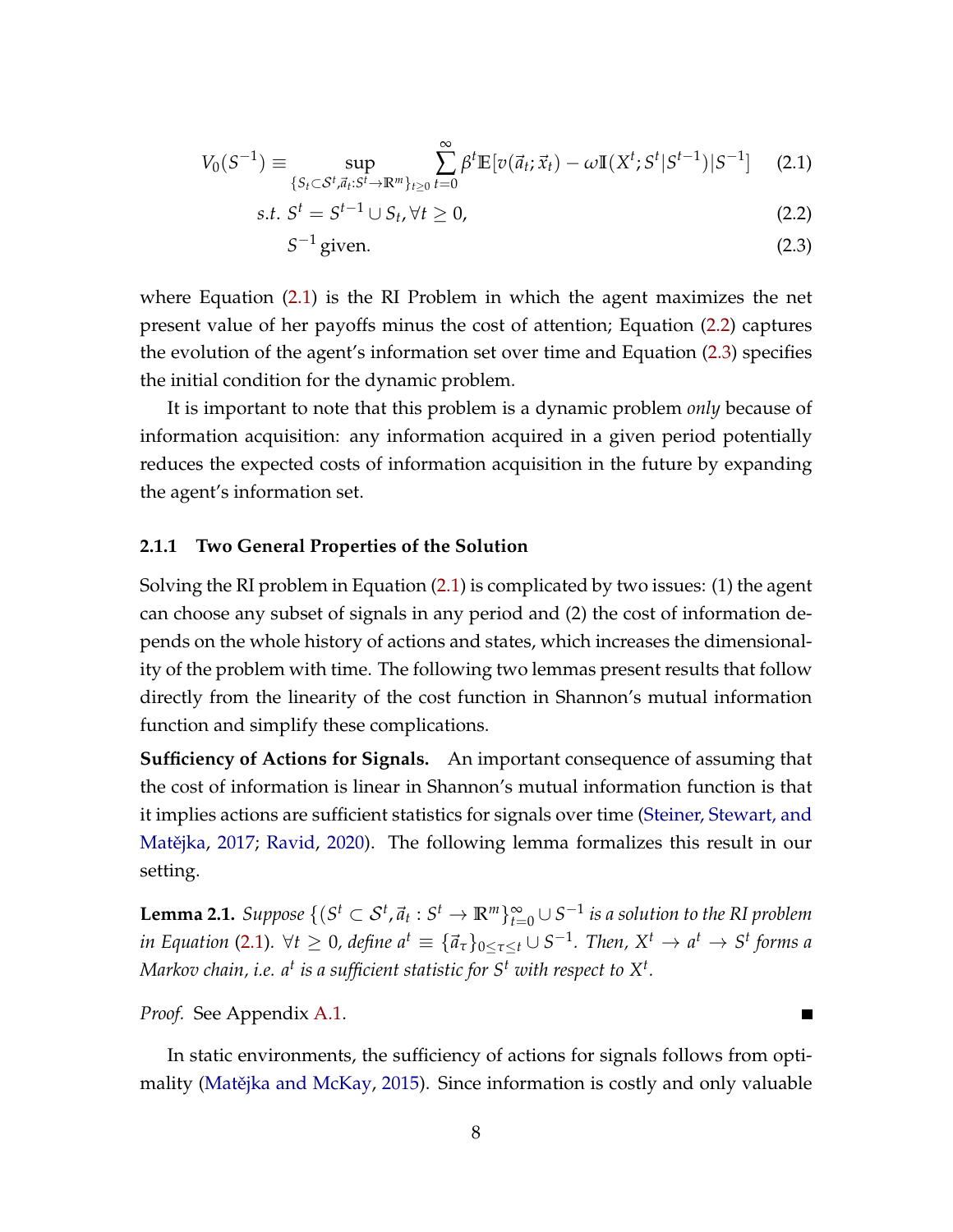in choosing the optimal action, an information set not revealed by the optimal action must be suboptimal (otherwise, there exists an information set that generates the same action but is less costly). In dynamic settings, however, the agent might find it optimal to acquire information about future actions before-hand. Lemma [2.1](#page-7-3) rules out this case by showing that if the chain-rule of mutual information holds, then the agent has no incentives to acquire information about future actions.<sup>[15](#page-0-0)</sup>

The result in Lemma [2.1](#page-7-3) allows us to directly substitute actions for signals. In particular, we can impose that the agent directly chooses  $\{\vec{a}_t \in S^t\}_{t \geq 0}$  without any loss of generality.

**Conditional Independence of Actions from Past Shocks.** It follows from Lemma [2.1](#page-7-3) that if an optimal information structure exists, then  $\forall t \geq 0 : \mathbb{I}(X^t; S^t | S^{t-1}) =$ **I**( $X^t$ ;  $a^t | a^{t-1}$ ). Here we show this can be simplified if  $\{\vec{x}_t\}_{t≥0}$  follows a Markov process.

<span id="page-8-0"></span>**Lemma 2.2.** *Suppose*  $\{\vec{x}_t\}_{t>0}$  *is a Markov process and*  $\{\vec{a}_t\}_{t>0}$  *is a solution to the* [2.1](#page-7-0) *given an initial information set S*−<sup>1</sup> *. Then* ∀*t* ≥ 0*:*

$$
\mathbb{I}(X^t; a^t | a^{t-1}) = \mathbb{I}(\vec{x}_t; \vec{a}_t | a^{t-1}), \quad a^{-1} \equiv S^{-1}.
$$

 $\blacksquare$ 

*Proof.* See Appendix [A.2.](#page-46-0)

When  $\{\vec{x}_t\}_{t\geq0}$  is Markov, at any time *t*,  $\vec{x}_t$  is all the agent needs to know to predict the future states. Therefore, it is suboptimal to acquire information about previous realizations of the state.

#### **2.2 The Linear-Quadratic-Gaussian Problem**

In this section, we characterize the optimal information structure in a Linear-Quadratic-Gaussian (LQG) setting. In particular, we assume that  $\{\vec{x}_t \in \mathbb{R}^n : t \geq 0\}$  is a Gaussian process and the payoff function of the agent is quadratic and given by:

$$
v(\vec{a}_t; \vec{x}_t) = -\frac{1}{2}(\vec{a}'_t - \vec{x}'_t \mathbf{H})(\vec{a}_t - \mathbf{H}'\vec{x}_t) + \text{terms independent of } \vec{a}_t
$$

$$
\mathbb{I}(X; (Y, Z)) = \mathbb{I}(X; Y) + \mathbb{I}(X; Z|Y).
$$

<sup>&</sup>lt;sup>15</sup>The chain-rule of mutual information implies that for every three random variables:

Intuitively, it imposes a certain type of linearity: mutual information is independent of whether the information is measured altogether or part by part.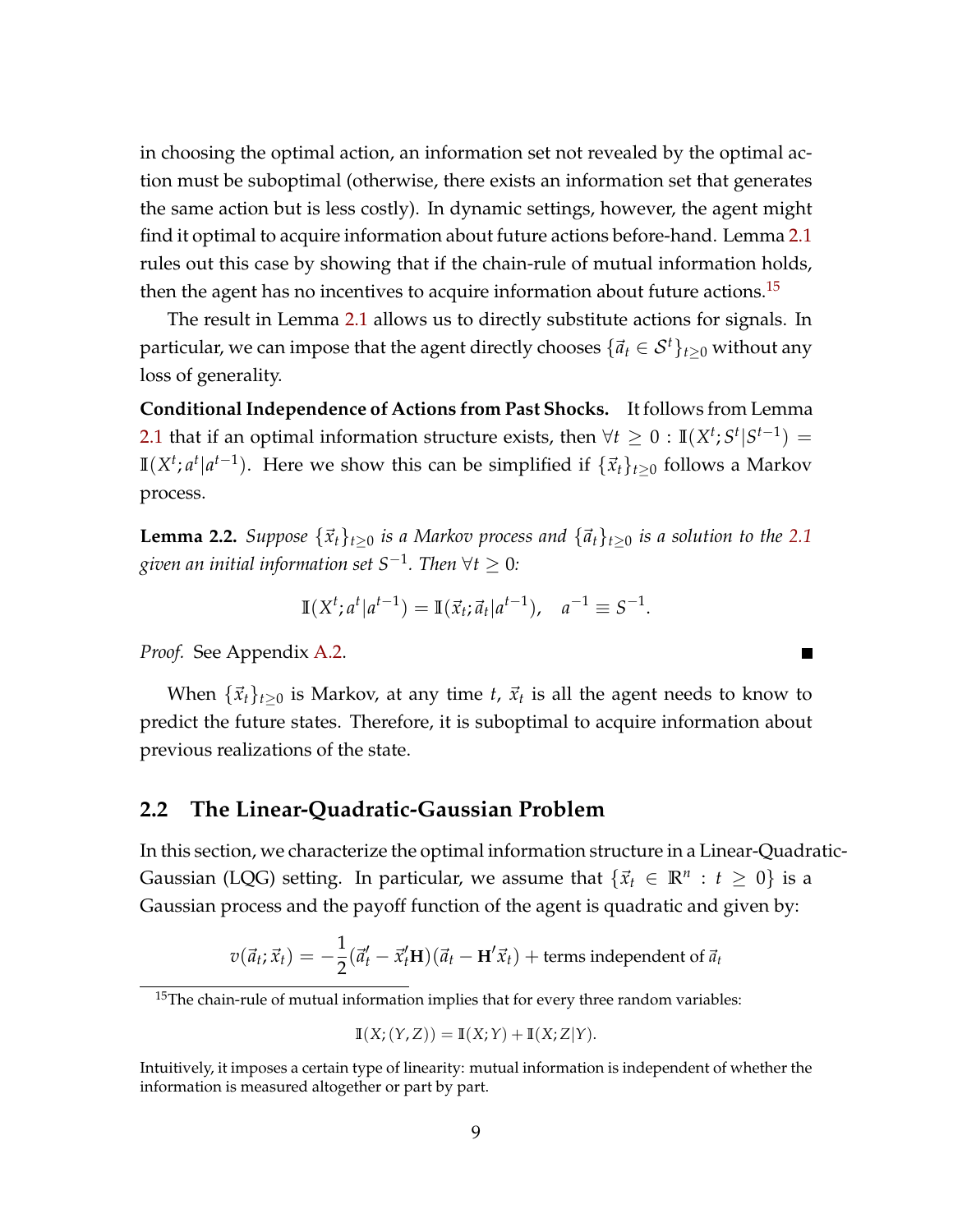Here,  $\mathbf{H} \in \mathbb{R}^{n \times m}$  has full column rank and captures the interaction of the actions with the state.<sup>[16](#page-0-0)</sup> The assumption of  $rank(H) = m$  is without loss of generality; in the case that any two columns of **H** are linearly dependent, we can reclassify the problem so that all co-linear actions are in one class. Moreover, we have normalized the Hessian matrix of  $v$  with respect to  $\vec{a}$  to negative identity.<sup>[17](#page-0-0)</sup>

**Optimality of Gaussian Posteriors.** We start by proving that optimal actions are Gaussian under quadratic payoff with a Gaussian initial prior. Maćkowiak and [Wiederholt](#page-43-13) [\(2009b\)](#page-43-13) prove this result in their setup where the cost of information is given by

$$
\lim_{T \to \infty} \frac{1}{T} \mathbb{I}(X^T; a^T).
$$

Our setup is marginally different as in our case the cost of information is discounted at rate *β* and is equal to  $(1 - β) \sum_{t=0}^{\infty} β^t \mathbb{I}(X^t; a^t)$ , as derived in the proof of Lemma [2.1.](#page-7-3) The following lemma presents a modified proof that applies to our specification.

<span id="page-9-0"></span>**Lemma 2.3.** Suppose the initial conditional prior,  $\vec{x}_0$ |S<sup>-1</sup>, is Gaussian. If  $\{\vec{a}_t\}_{t\geq 0}$  is a *solution to the RI problem in Equation* [\(2.1\)](#page-7-0)*, with quadratic payoff and a given S*−<sup>1</sup> *. Then,*  $\forall t \geq 0$ , the posterior distribution  $\vec{x}_t | \{\vec{a}_\tau\}_{0 \leq \tau \leq t} \cup S^{-1}$  is Gaussian.

 $\blacksquare$ 

*Proof.* See Appendix [A.3.](#page-46-1)

**The Equivalent LQG Problem.** Lemma [2.3](#page-9-0) simplifies the structure of the problem in that it allows us to re-write the RI problem in terms of choosing a set of Gaussian joint distributions between the actions and the state. This is a canonical formulation of the rational inattention problems in LQG settings and it appears in different forms throughout the literature. For completeness, the following Lemma derives the LQG problem in our setting that follows from the RI problem in Equation [\(2.1\)](#page-7-0). A similar formulation appears in Equation (27) in [Sims](#page-44-3) [\(2010\)](#page-44-3).

<sup>&</sup>lt;sup>16</sup>While we take this as an assumption, this payoff function can also be derived as a second-order approximation to a twice differentiable function  $v(.,.)$  around the non-stochastic optimal action and disregarding the terms that are independent of the agent's choices.

<sup>17</sup>This is without loss of generality; for any negative definite Hessian matrix −**H***aa* ≺ 0, normalize the action vectors by  ${\bf H}_{aa}^{-\frac{1}{2}}$  to transform the payoff function to our original formulation. Finally, while we have abstracted away from endogenous state variables, such problems could be reformulated in a similar form by redefining the action and an adequate redefinition of the matrix **H** (see, e.g., [Miao, Wu, and Young,](#page-43-3) [2020;](#page-43-3) [Mackowiak and Wiederholt,](#page-43-14) [2020\)](#page-43-14).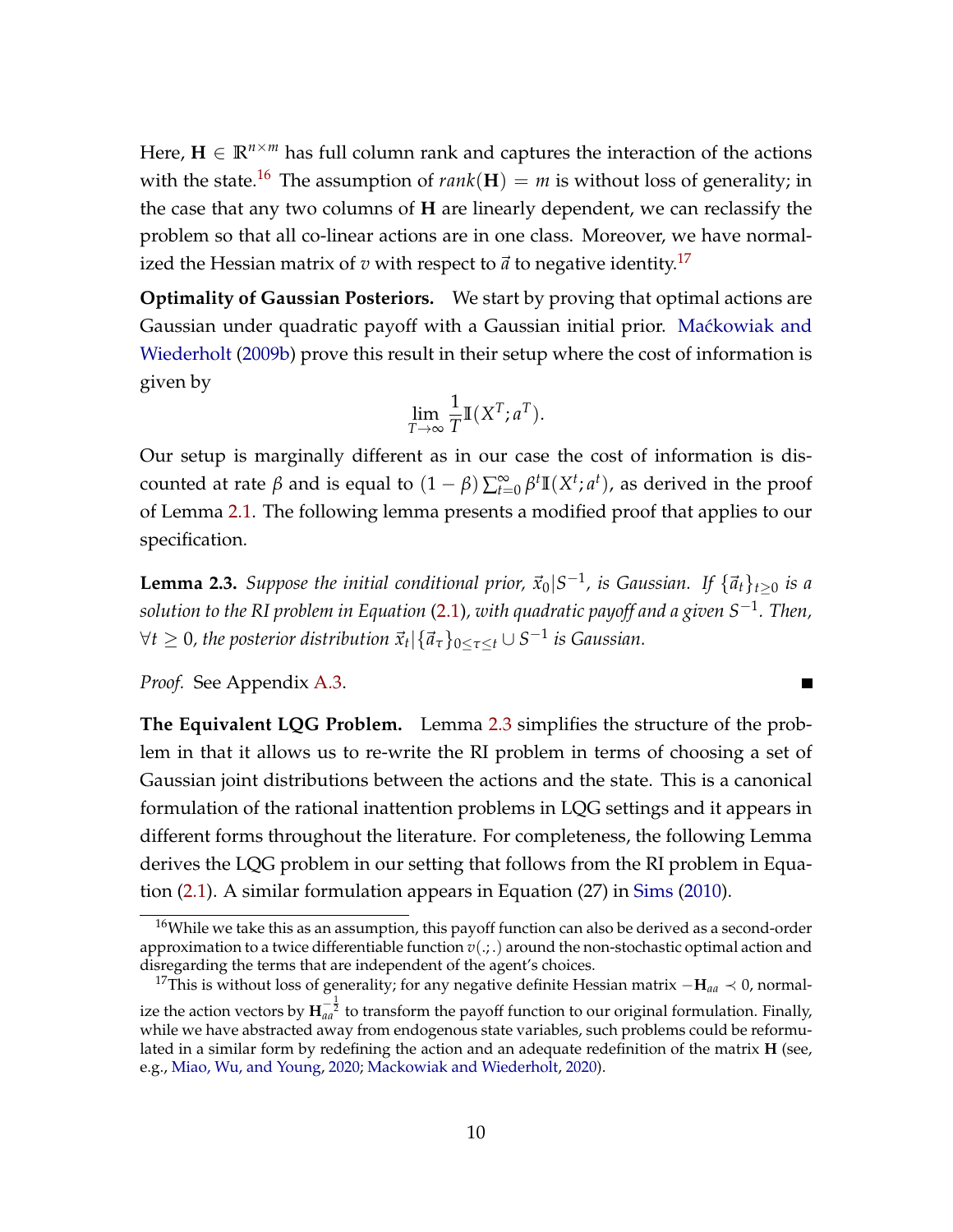<span id="page-10-0"></span> $\bf{Lemma 2.4.}$  *Suppose the initial prior*  $\vec{x}_0|S^{-1}$  *is Gaussian and that*  $\{\vec{x}_t\}_{t\geq 0}$  *is a Gauss*-*Markov process with the following state-space representation:*

$$
\vec{x}_t = \mathbf{A}\vec{x}_{t-1} + \mathbf{Q}\vec{u}_t, \quad \vec{u}_t \perp \vec{x}_{t-1}, \quad \vec{u}_t \sim \mathcal{N}(0, \mathbf{I}^{k \times k}), k \in \mathbb{N},
$$

*Then, the RI problem in Equation* [\(2.1\)](#page-7-0) *with quadratic payoff is equivalent to choosing a set of symmetric positive semidefinite matrices*  $\{\mathbf{\Sigma}_{t|t}\}_{t\geq0}$ *:* 

$$
V_0(\Sigma_{0|-1}) = \max_{\{\Sigma_{t|t}\in\mathbb{S}_+^n\}_{t\geq 0}} -\frac{1}{2}\sum_{t=0}^\infty \beta^t \left[tr(\Sigma_{t|t}\Omega) + \omega \ln\left(\frac{|\Sigma_{t|t-1}|}{|\Sigma_{t|t}|}\right)\right]
$$
(2.4)

$$
s.t. \qquad \Sigma_{t+1|t} = A\Sigma_{t|t}A' + QQ', \quad \forall t \ge 0,
$$
\n
$$
(2.5)
$$

$$
\Sigma_{t|t-1} - \Sigma_{t|t} \succeq 0, \quad \forall t \ge 0 \tag{2.6}
$$

$$
0 \prec \Sigma_{0|-1} \prec \infty \quad given. \tag{2.7}
$$

 $H$ ere,  $|.|$  is the determinant operator,  $\succeq$  denotes positive semidefiniteness,  $\mathbf{\Sigma}_{t|t}\equiv var(\vec{x}_t|a^t)$ ,  $\Sigma_{t|t-1}$   $\equiv$   $var(\vec{x}_t|a^{t-1})$ ,  $\mathbf{\Omega}$   $\equiv$   $\mathbf{HH}'$  and  $\mathbf{S}^n_+$  is the n-dimensional symmetric positive *semidefinite cone.*

*Proof.* See Appendix [A.4.](#page-47-0)

Lemma [2.4](#page-10-0) reformulates the RI problem into an LQG problem in Equation [\(2.4\)](#page-10-1) subject to the law of motion for the agent's priors in Equation [\(2.5\)](#page-10-2) and a set of *noforgetting constraints* in Equation [\(2.6\)](#page-10-3) that follow directly from the no-forgetting condition and require the agent's posterior to be at least as precise as their prior in all dimensions of the state. Finally, Equation [\(2.7\)](#page-10-4) specifies the initial condition for the problem as the covariance matrix of the agent's prior belief over  $\vec{x}_0$  induced by the initial information set  $S^{-1}$ .

**Solution.** [Sims](#page-44-3) [\(2010\)](#page-44-3) derives a first-order condition for the solution to the LQG RI problem in Equation  $(2.4)$  when the no-forgetting constraints do not bind.<sup>[18](#page-0-0)</sup> However, binding no-forgetting constraints arise frequently. In fact, for any *m* < *n*, at least *n* − *m* constraints always bind by Lemma [2.2.](#page-8-0) Here, we provide a solution for the problem with arbitrary *n* and *m* characterizing when and which constraints bind at any given time. The following proposition takes these constraints into account and derives the following Karush-Kuhn-Tucker (KKT) conditions for the solution.

<span id="page-10-4"></span><span id="page-10-3"></span><span id="page-10-2"></span><span id="page-10-1"></span> $\blacksquare$ 

<sup>&</sup>lt;sup>18</sup>He also provides a solution for a special case with  $n = 2$  and  $m = 1$  when these constraints do bind but does not extend that solution to the general problem with arbitrary *m* and *n*.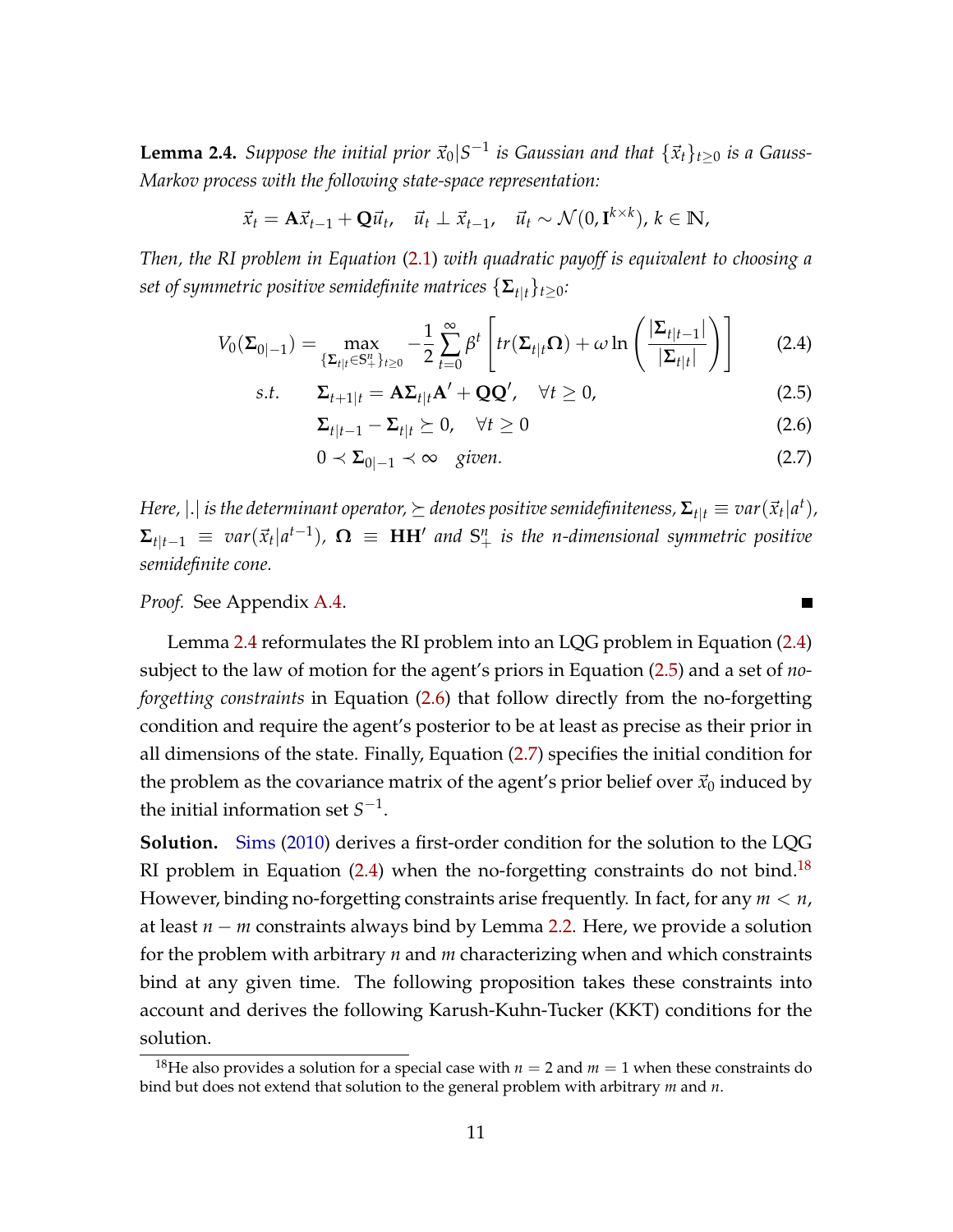<span id="page-11-4"></span>**Proposition 2.1.** *Suppose*  $\Sigma_{0|-1}$  *is strictly positive definite, and*  $AA' + QQ'$  *is of full rank. Then, all the future priors*  $\{\Sigma_{t+1|t}\}_{t\geq0}$  *are invertible under the optimal solution to the LQG Problem in Equation* [\(2.4\)](#page-10-1)*, which is characterized by*

$$
\omega \Sigma_{t|t}^{-1} - \Lambda_t = \Omega + \beta \mathbf{A}'(\omega \Sigma_{t+1|t}^{-1} - \Lambda_{t+1}) \mathbf{A}, \qquad \forall t \ge 0, \qquad (2.8)
$$

$$
\Lambda_t(\Sigma_{t|t-1}-\Sigma_{t|t})=0,\Lambda_t\succeq 0,\,\Sigma_{t|t-1}-\Sigma_{t|t}\succeq 0,\qquad\forall t\geq 0,\qquad(2.9)
$$

$$
\Sigma_{t+1|t} = A\Sigma_{t|t}A' + QQ', \qquad \forall t \ge 0, \qquad (2.10)
$$

$$
\lim_{T \to \infty} \beta^{T+1} tr(\mathbf{\Lambda}_{T+1} \Sigma_{T+1|T}) = \mathbf{0}
$$
\n(2.11)

 $\bm{x}$  *where*  $\bm{\Lambda}_t$  *and*  $\bm{\Sigma}_{t|t-1} - \bm{\Sigma}_{t|t}$  are simultaneously diagonalizable.

*Proof.* See Appendix [A.5.](#page-48-0)

Here, Equation [\(2.8\)](#page-11-0) is the first-order condition for the problem with eigenvalues of **Λ***<sup>t</sup>* being the Lagrange multipliers on the no-forgetting constraints. Since we allow for binding no-forgetting constraints, **Λ***<sup>t</sup>* is possibly non-zero and characterized by the complementarity slackness condition in Equation [\(2.9\)](#page-11-1). Furthermore, Equation [\(2.10\)](#page-11-2) is the law of motion for the agent's prior, and Equation [\(2.11\)](#page-11-3) is the transversality condition on information acquisition of the agent.

With these equations at hand, one can obtain the solution to the problem. Moving forward, we reformulate these conditions to derive a forward-looking *Euler equation* that captures the contemporaneous and continuation value of information and a *policy function* that, given the value of information, maps the state variable of the agent at time *t* (prior uncertainty denote by **Σ***t*|*t*−<sup>1</sup> ) to a choice variable (posterior uncertainty denoted by **Σ***t*|*<sup>t</sup>* ). To present these two equations as concisely as possible, we introduce the following two matrix operators:

**Definition 2.1.** For a symmetric matrix **X** with spectral decomposition  $X = UDU'$ , we *define*

 $\text{Max}(\mathbf{X}, \omega) \equiv \mathbf{U} \max(\mathbf{D}, \omega) \mathbf{U}'$ ,  $\text{Min}(\mathbf{X}, \omega) \equiv \mathbf{U} \min(\mathbf{D}, \omega) \mathbf{U}'$ .

*where*  $max(D, \omega)$  *and*  $min(D, \omega)$  *operate on every element on the diagonal.* 

In short,  $Max(X, \omega)$  preserves the X's eigenvectors but replaces its eigenvalues with *ω* if they are smaller than *ω*. Similarly, Min(**X**, *ω*) preserves **X**'s eigenvectors but replaces its eigenvalues with *ω* if they are larger than *ω*.

<span id="page-11-3"></span><span id="page-11-2"></span><span id="page-11-1"></span><span id="page-11-0"></span>П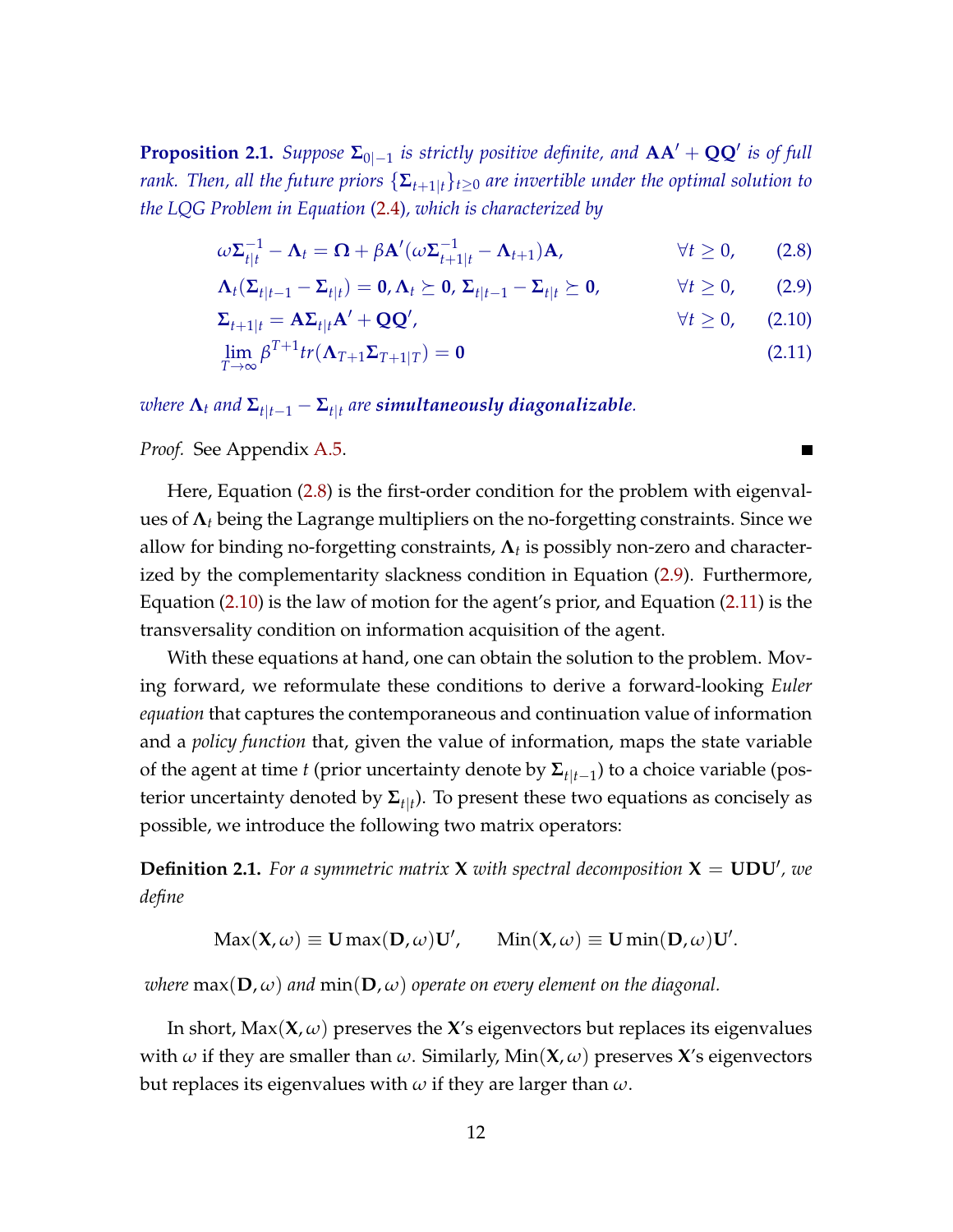<span id="page-12-2"></span>**Theorem [2.1.](#page-11-4)** Let  $\Omega_t$  be the forward-looking component of the FOC in Proposition 2.1. *Then,* **Ω***<sup>t</sup> is characterized by the following Euler equation:*

<span id="page-12-0"></span>
$$
\mathbf{\Omega}_{t} = \mathbf{\Omega} + \beta \mathbf{A}^{\prime} \mathbf{\Sigma}_{t+1|t}^{-\frac{1}{2}} \text{Min}\left(\mathbf{\Sigma}_{t+1|t}^{\frac{1}{2}} \mathbf{\Omega}_{t+1} \mathbf{\Sigma}_{t+1|t}^{\frac{1}{2}} \omega\right) \mathbf{\Sigma}_{t+1|t}^{-\frac{1}{2}} \mathbf{A}
$$
 (2.12)

*Furthermore, given* **Ω***<sup>t</sup> , the optimal posterior covariance matrix,* **Σ***t*|*<sup>t</sup> , is characterized by the following policy function:*

<span id="page-12-1"></span>
$$
\Sigma_{t|t} = \omega \Sigma_{t|t-1}^{\frac{1}{2}} \left[ \text{Max} \left( \Sigma_{t|t-1}^{\frac{1}{2}} \Omega_t \Sigma_{t|t-1}^{\frac{1}{2}}, \omega \right) \right]^{-1} \Sigma_{t|t-1}^{\frac{1}{2}} \tag{2.13}
$$

*Proof.* See Appendix [A.6.](#page-51-0)

Here, **Ω***<sup>t</sup>* is a *benefit* matrix that captures how information interacts with the agent's payoff. Accordingly, we refer to Equation [\(2.12\)](#page-12-0) as the *information Euler equation* that captures how the agent encodes these benefits under her optimal information acquisition strategy. When  $\beta = 0$ , this benefit is simply given by  $\mathbf{\Omega}_t = \mathbf{\Omega}$ which captures how  $\vec{x}_t$  affects the agent's instantaneous payoff.<sup>[19](#page-0-0)</sup> What is new here is that with  $β > 0$ ,  $Ω_t$  has an extra term that captures the continuation value of knowledge about  $\vec{x}_t$ , which depends on  $\beta$  itself, the persistence of the shocks  $\mathbf{A}$ , and the information acquisition policy of the agent in the next period.

Intuitively, information has marginal value *only* if (1) it generates higher payoff (captures by  $\mathbf{\Omega}_t$ ), and (2) the agent is sufficiently uninformed (captured by  $\mathbf{\Sigma}_{t|t-1}$ ). Based on this intuition, the *policy function* in Equation [\(2.13\)](#page-12-1) shows that in acquiring information, the agent considers the orthogonalized dimensions of the matrix  $\mathbf{\Sigma}_{t|t-1}^{1/2} \mathbf{\Omega}_t \mathbf{\Sigma}_{t|t-1}^{1/2}$ *t*|*t*−1 . At the *extensive margin*, the agent ignores dimensions whose eigenvalues (marginal values of information) are less than *ω*—i.e., the agent is at a corner solution and her posterior uncertainty is the same as her prior uncertainty. On the *intensive margin*, the agent acquires information in dimensions whose eigenvalues are larger than *ω*, and her posterior uncertainty is lower than her prior uncertainty.

Together with the law of motion for the agent's prior in Equation [\(2.10\)](#page-11-2) as well as the transversality condition in Equation [\(2.11\)](#page-11-3), the information Euler equation

<sup>&</sup>lt;sup>19</sup>The case of  $\beta = 0$  collapses these results to the static cases studied in the literature prior to us [\(Fulton,](#page-42-2) [2018;](#page-42-2) Kőszegi and Matějka, [2020;](#page-43-15) [Miao, Wu, and Young,](#page-43-3) [2020\)](#page-43-3).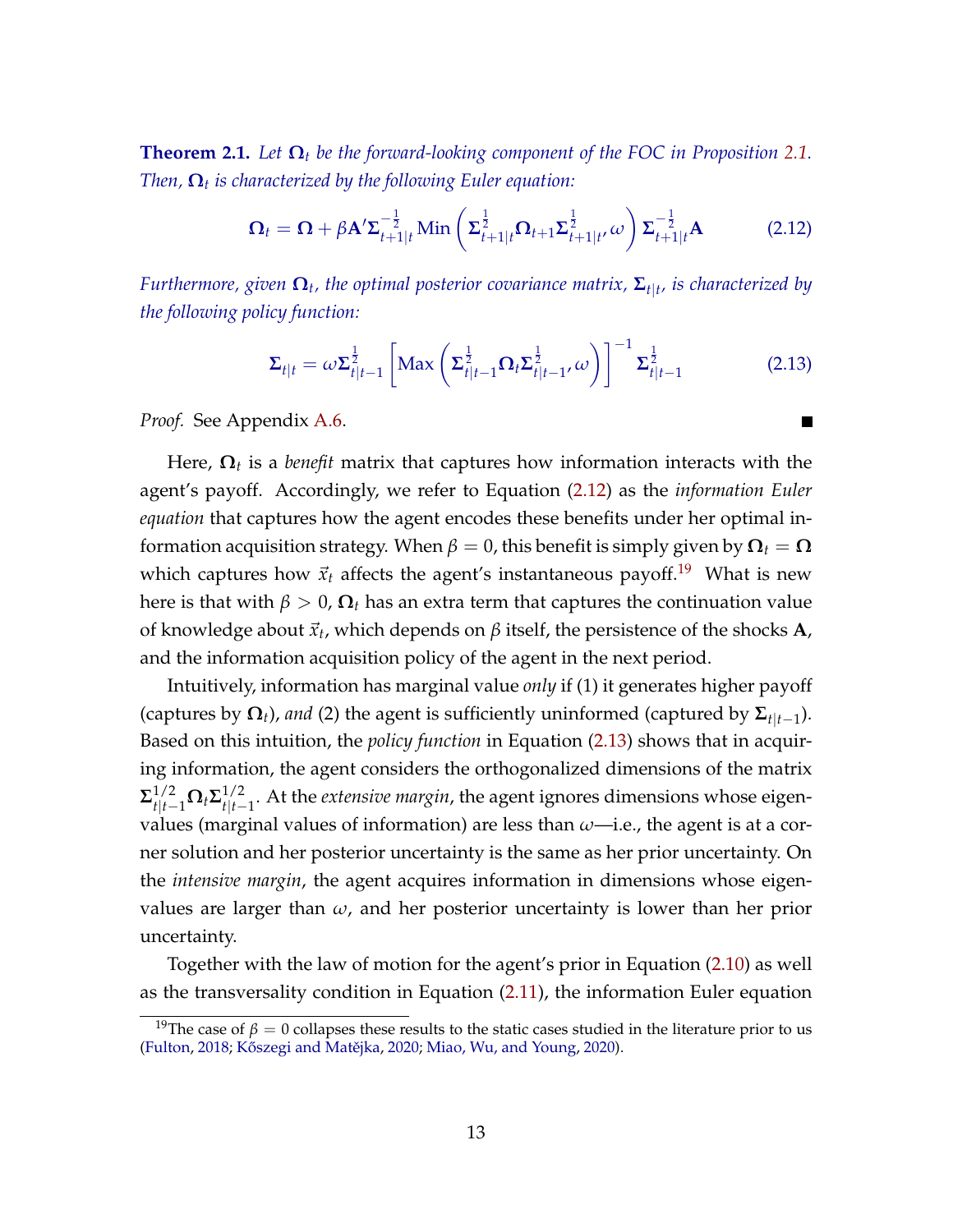and the policy function characterize the solution to the dynamic rational inattention problem.

**Optimal Signals.** While we have characterized the covariance matrix of the optimal posterior as a function of the agent's prior, the underlying assumption in Proposition [2.1](#page-11-4) is that this posterior is generated by a sequence of signals about  $\vec{x}_t$ . It is important to note that both the number of these signals at a given time *t*, as well as how they load on different elements of the vector  $\vec{x}_t$  are endogenous. Our next result characterizes these signals in a basis where the noise in these signals are independent.<sup>[20](#page-0-0)</sup>

<span id="page-13-0"></span> $\bf{Theorem 2.2.}\; \forall t≥ 0,$  let  $\{d_{i,t}\}_{1\leq i\leq n}$  be the set of eigenvalues of the matrix  $\mathbf{\Sigma}_{t|t-1}^{\frac{1}{2}}\mathbf{\Omega}_t\mathbf{\Sigma}_{t|t-1}^{\frac{1}{2}}$ *indexed in descending order. Moreover, let* {**u***i*,*t*}1≤*i*≤*<sup>n</sup> be orthonormal eigenvectors that correspond to those eigenvalues. Then, the agent's posterior belief at t is spanned by the following*  $0 \leq k_t \leq m$  *signals* 

$$
s_{i,t} = \mathbf{y}'_{i,t} \vec{x}_t + z_{i,t}, \quad 1 \le i \le k_t,
$$

 $i$  *where*  $k_t$  *is the number of the eigenvalues that are at least as large as*  $\omega$ *, and for*  $i \leq k_t$ *,*  ${\bf y}_{i,t}\,\equiv\,\boldsymbol{\Sigma}_{t|t-1}^{-\frac{1}{2}}{\bf u}_{i,t}$  is the loading of signal i on  $\vec{x}_t$ , and  $z_{i,t}\,\sim\,\mathcal{N}(0,\frac{\omega}{d_{i,t}-\omega})$  is the agent's *rational inattention error in signal i that is orthogonal to*  $\vec{x}_t$  *and all the other rational inattention errors.*

٠

*Proof.* See Appendix [A.7.](#page-53-0)

In theory, an agent that learns about an *n* dimensional vector of shocks needs at most *n* signals, one for each dimension. However, in an environment with costly information acquisition, not all dimensions might hold enough value for information acquisition. To this end, we need a closer look at what determines these values. Information in a particular dimension is more valuable if (1) it provides more benefit to the agent (encoded in matrix  $\Omega_t$ ) *and* (2) if the agent is more uncertain about that dimension (encoded in matrix **Σ***t*|*t*−<sup>1</sup> ). The eigenvalues and eigenvectors of the matrix  $\mathbf{\Sigma}_{t|t-1}^{1/2} \mathbf{\Omega}_t \mathbf{\Sigma}_{t|t-1}^{1/2}$ *t*|*t*−1 capture these two forces. The eigenvalues are marginal values of information in a given dimension. Moreover, the corresponding eigenvectors are the dimensions along which the largest amount of information can be acquired for a given precision of a signal.

 $20$ Signals that generate a Gaussian posterior are not unique and, for instance, are equivalent up to linear transformations.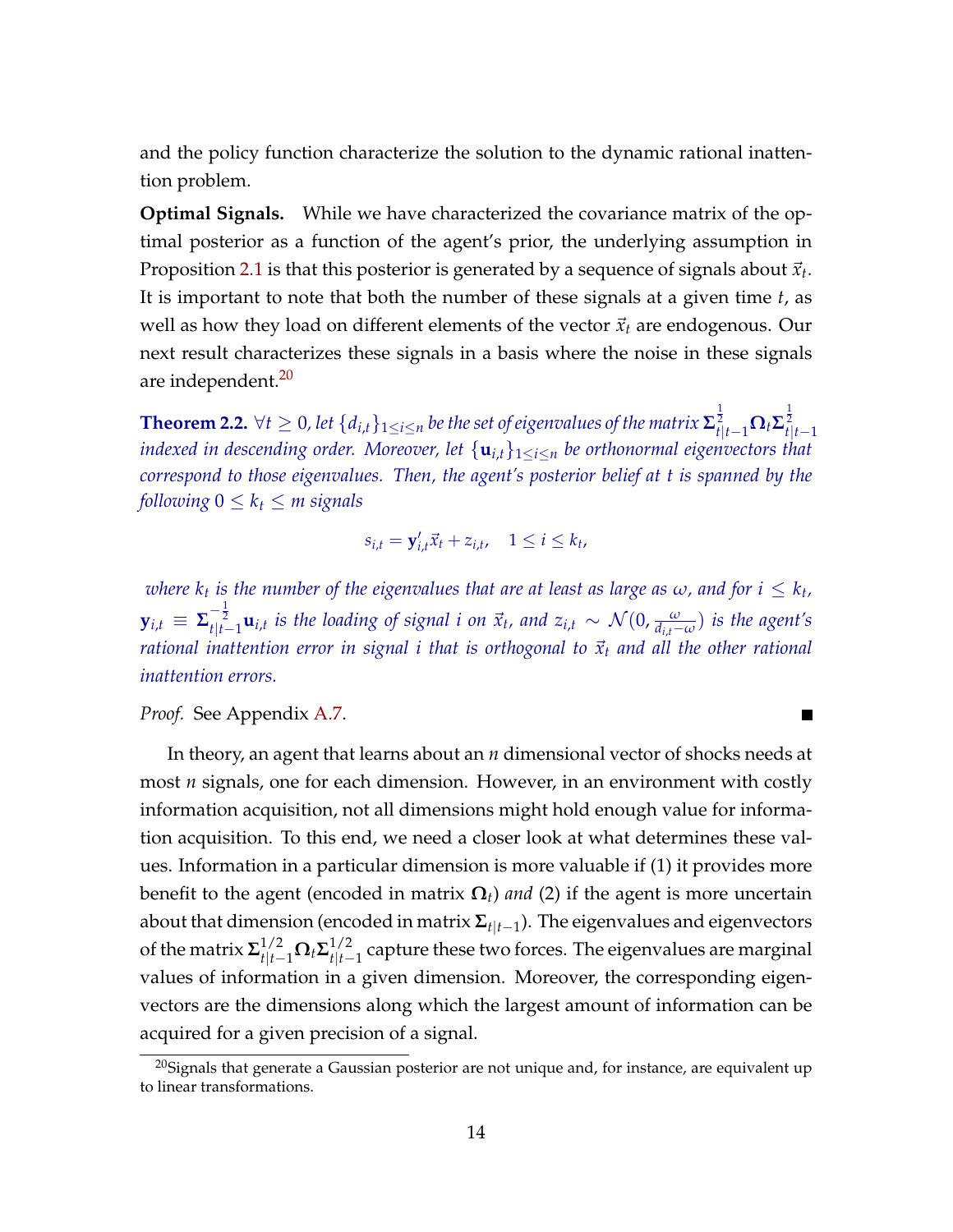With this intuition in mind, Theorem [2.2](#page-13-0) simply states that the agent's optimal posterior at a given time is generated by *k<sup>t</sup>* signals, where *k<sup>t</sup>* is the number of dimensions for which the marginal value of information, defined as the eigenvalues of the matrix was  $\mathbf{\Sigma}_{t|t-1}^{1/2} \mathbf{\Omega}_t \mathbf{\Sigma}_{t|t-1}^{1/2}$ *t*|*t*−1 , is larger than its marginal cost, *ω*. Furthermore, for the dimensions that do have a higher marginal value than *ω*, the loading of the corresponding signal on  $\vec{x}_t$  is determined by the eigenvector associated with that marginal value.

Finally, the endogenous loadings of signals on the shock vector  $\vec{x}_t$  captures the incentives of the agent in garbling information in different dimensions to reduce the cost of information acquisition. These incentives provide a microfoundation for *information spillovers* across different actions [\(Sims,](#page-44-3) [2010\)](#page-44-3), where information about an action can affect others, either through a subjective correlated posterior (**Σ***t*|*t*−<sup>1</sup> ) or through complementarities or substitutabilities in actions captured by  $\mathbf{\Omega}_t$ .<sup>[21](#page-0-0)</sup>

**Evolution of Optimal Beliefs and Actions.** While Theorems [2.1](#page-12-2) and [2.2](#page-13-0) provide a representation for the optimal posteriors and signals, we are often interested in the evolution of the agents' beliefs and actions. Our next theorem characterizes how beliefs and actions evolve over time.

<span id="page-14-1"></span>**Proposition 2.2.** Let  $\{(\mathbf{y}_{i,t}, d_{i,t}, z_{i,t})_{1\leq i\leq k_t}\}_{t\geq 0}$  be defined as in Theorem [2.2,](#page-13-0) and let  $\hat{x}_t$   $\equiv$  $\mathbb{E}[\vec{x}_t|a^t]$  be the mean of agent's posterior about  $\vec{x}_t$  at time t. Then, optimal actions is  $\vec{a}_t = H' \hat{x}_t$ , where  $\hat{x}_t$  evolve according to:

$$
\hat{x}_t = \underbrace{\mathbf{A}\hat{x}_{t-1}}_{prior\; belief} + \sum_{i=1}^{k_t} \underbrace{\frac{\text{Kalman gain vector of } i}{d_{i,t}} \Sigma_{t|t-1} \mathbf{y}_{i,t} \times \underbrace{\left[\mathbf{y}'_{i,t}(\vec{x}_t - \mathbf{A}\hat{x}_{t-1}) + z_{i,t}\right]}_{surprise\; in\; signal\; i}
$$

*Proof.* See Appendix [A.8.](#page-55-0)

<span id="page-14-0"></span> $^{21}$ For instance, [Kamdar](#page-42-9) [\(2018\)](#page-42-9) documents that households have countercyclical inflation expectations—an observation that contradicts the negative comovement of inflation and unemployment in the data but is consistent with optimal information acquisition of households under substitutability of leisure and consumption. Similarly, Kőszegi and Matějka [\(2020\)](#page-43-15) show that complementarities or substitutabilities in actions give rise to mental accounting in consumption behavior based on optimal information acquisition. While these two papers use static information acquisition, our framework allows for dynamic spillovers through information acquisition.

 $\blacksquare$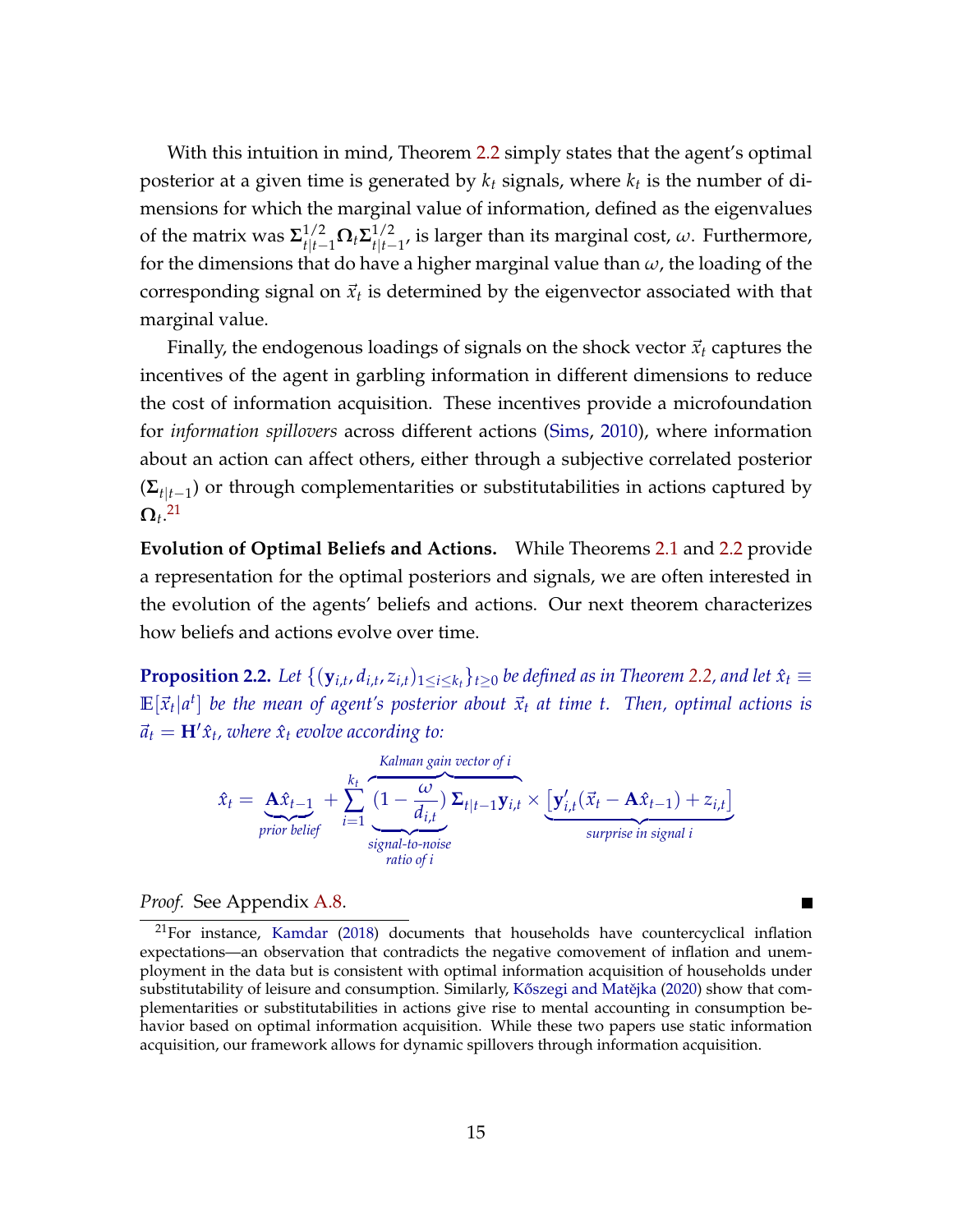#### **2.3 Solution Algorithm, Computational Accuracy and Efficiency**

Given an initial prior **Σ**−1|<sup>0</sup> , the solution to the LQG dynamic rational inattention problem in Equation [\(2.4\)](#page-10-1) is characterized by a sequence of matrices  $\{\mathbf{\Sigma}_{t|t},\mathbf{\Sigma}_{t+1|t},\mathbf{\Omega}_t\}_{t\geq0}$ that satisfy the policy function and Euler equation in Theorem [2.1,](#page-12-2) the law of motion for the priors in Equation [\(2.5\)](#page-10-2) as well as the transversality condition in Equation [\(2.11\)](#page-11-3).

Our main methodological contribution here is that, based on our theoretical findings in Theorems [2.1](#page-12-2) and [2.2,](#page-13-0) we provide a new algorithm for characterizing the sequence of these matrices. We also provide a software package for solving LQG dynamic rational inattention problems based on this algorithm that is available as the DRIPs. j1 package to the Julia programming language which is available at <https://github.com/afrouzi/DRIPs.jl>. A detailed software documentation for this package is also available at <https://afrouzi.com/DRIPs.jl/dev>. [22](#page-0-0)

<span id="page-15-0"></span>

|                                           | Dimension      | DRIPs.jl                                   | Alternative Algorithms |                            |  |
|-------------------------------------------|----------------|--------------------------------------------|------------------------|----------------------------|--|
| Computing time for:                       | $n^2$          | Time(s)                                    | Time (s)               | Source                     |  |
| <b>Sims (2010)</b>                        |                |                                            |                        |                            |  |
| Benchmark parameterization:               |                |                                            |                        |                            |  |
| steady state                              | $2^2$          | $1.6 \times 10^{-4}$                       |                        |                            |  |
| transition dynamics                       | 2 <sup>2</sup> | $6.3 \times 10^{-4}$                       | $1.08 \times 10^{3}$   | Miao, Wu, and Young (2020) |  |
| "Golden rule" approximation               | $2^2$          | $1.6 \times 10^{-4}$                       | $3.00 \times 10^{0}$   | Miao, Wu, and Young (2020) |  |
| Maćkowiak and Wiederholt (2009a)          |                |                                            |                        |                            |  |
| Benchmark parameterization:               |                |                                            |                        |                            |  |
| problem without feedback                  | $20^{2}$       | $1.83 \times 10^{-1}$ $4.58 \times 10^{1}$ |                        | original (published)       |  |
| problem with feedback                     | $20^{2}$       | $3.97 \times 10^{0}$ $1.72 \times 10^{2}$  |                        | replication files          |  |
| Maćkowiak, Matějka, and Wiederholt (2018) |                |                                            |                        |                            |  |
| Price setting with rational inattention   |                |                                            |                        |                            |  |
| without feedback                          | $2^2$          | $0.45 \times 10^{-3}$                      |                        |                            |  |
| with feedback                             | $40^{2}$       | $4.42 \times 10^{-1}$                      |                        |                            |  |
| Business cycle model with news shocks     | $40^{2}$       | $9.40 \times 10^{-1}$                      |                        |                            |  |

Table 1: Summary of Computing Times

*Notes:* This table shows the summary of computing times for our replication of [Sims](#page-44-3) [\(2010\)](#page-44-3), Maćkowiak and Wiederholt [\(2009a\)](#page-43-0) and Maćkowiak, Matějka, and Wiederholt [\(2018\)](#page-43-1) (discussed in Section [2.4,](#page-17-0) Appendix [B.1](#page-56-0) and Appendix [B.2](#page-56-1) respec-tively). Tolerance level for convergence is 10<sup>-4</sup> for the solution to rational inattention problem in all cases. Statistics from [Miao,](#page-43-3) [Wu, and Young](#page-43-3) [\(2020\)](#page-43-3) are taken directly from their manuscript. All other calculations were performed on a 2019 MacBook Pro with 16GB of memory, a 2.3 GHz processor and 8 cores (but no multi-core functionality was used).

We have also used our software package to replicate results from three canon-

 $22$ In addition to the Julia package, a Matlab code repository for the algorithm is also available at <https://github.com/choongryulyang/DRIPs.m>.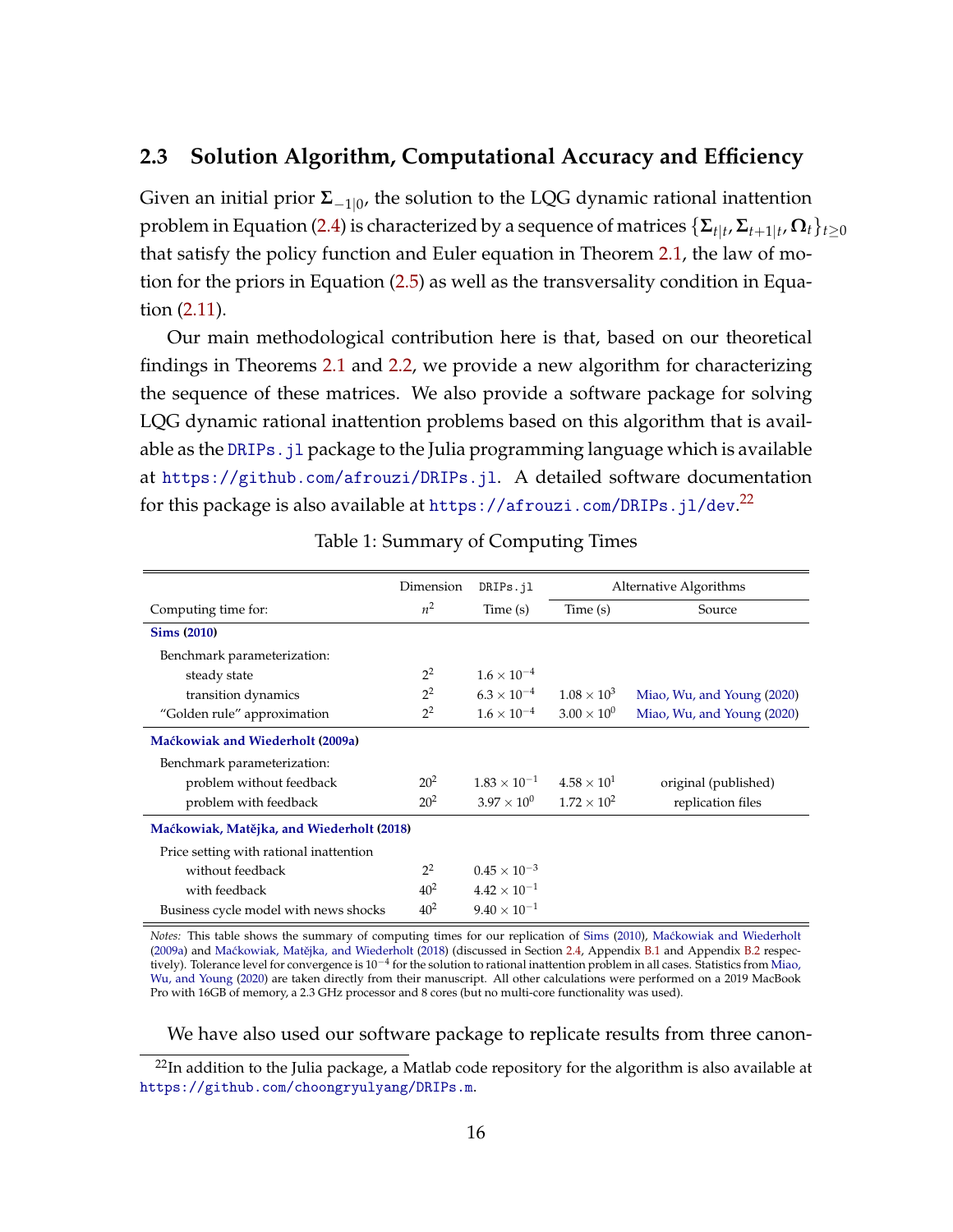ical papers (Maćkowiak and Wiederholt, [2009a;](#page-43-0) [Sims,](#page-44-3) [2010;](#page-44-3) Maćkowiak, Matějka, [and Wiederholt,](#page-43-1) [2018\)](#page-43-1) that use different methods for solving DRIPs and assess the accuracy and the efficiency of our algorithm. Our algorithm produces identical results to each of these papers but is considerably faster than alternative available solution methods. Table [1](#page-15-0) reports a summary of computing times for these replications. Moreover, all of our replication materials for these three papers are available along with our software documentations at the link above and are also accessible as executable Jupyter notebooks.

Our algorithm solves DRIPs in two stages. First, we solve for the steady-state of a problem that is independent of any initial prior belief. Second, we use a shooting algorithm on the information Euler equation (Equation [2.12\)](#page-12-0) and the law of motion for the prior (Equation [2.5\)](#page-10-2) to characterize the transition dynamics of the optimal information structure from an initial prior belief. In the remainder of this section, we describe these two stages in more detail.

**Solving for the Steady-State Information Structure.** The steady-state information structure is a triple  $(\bar{\Sigma}_{-1}, \bar{\Sigma}, \bar{\Omega})$  that satisfy the stationary versions of the policy function, the law of motion for the prior and the Euler equation (Equations [2.13,](#page-12-1) [2.5](#page-10-2) and [2.12](#page-12-0) respectively). We solve for this triple using the following iterative algorithm, starting with initial guesses for  $\bar{\Sigma}_{-1}=\bar{\Sigma}_{-1,(0)}$  and  $\bar{\Omega}=\bar{\Omega}_{(0)}$ .<sup>[23](#page-0-0)</sup> Then, in any iteration  $j \geq 1$ :

1. Obtain the eigenvalue and eigenvector decomposition of

$$
\boldsymbol{X}_{(j)} \equiv \bar{\boldsymbol{\Sigma}}_{-1,(j-1)}^{\frac{1}{2}} \bar{\boldsymbol{\Omega}}_{(j-1)} \bar{\boldsymbol{\Sigma}}_{-1,(j-1)}^{\frac{1}{2}}
$$

2. Use Theorem [2.1](#page-12-2) to update guesses:

$$
\begin{aligned} &\bar{\mathbf{\Omega}}_{(j)} = \mathbf{\Omega} + \beta \mathbf{A}' \bar{\boldsymbol{\Sigma}}_{-1,(j-1)}^{-\frac{1}{2}} \text{Min}\left(\mathbf{X}_{(j)}, \omega\right) \bar{\boldsymbol{\Sigma}}_{-1,(j-1)}^{-\frac{1}{2}} \mathbf{A} \\ &\bar{\boldsymbol{\Sigma}}_{-1,(j)} = \omega \mathbf{A} \bar{\boldsymbol{\Sigma}}_{-1,(j-1)}^{\frac{1}{2}} \left[\text{Max}\left(\mathbf{X}_{(j)}, \omega\right)\right]^{-1} \bar{\boldsymbol{\Sigma}}_{-1,(j-1)}^{\frac{1}{2}} \mathbf{A}' + \mathbf{Q} \mathbf{Q}' \end{aligned}
$$

3. Repeat with  $j+=1$  if  $\|\Sigma_{-1,(j)} - \Sigma_{-1,(j-1)}\|$  > tolerance.

 $^{23}$ By default, our solution algorithm sets  $\bar{\bf\Omega}_{(0)}=$   ${\bf H}{\bf H}'$  and  $\bar{\bf\Sigma}_{(0)}={\bf AA}'+{\bf Q}{\bf Q}'$ . However, the user can specify alternative guesses, especially in iterative estimation exercises where a solution from a previous step might be closer to the solution.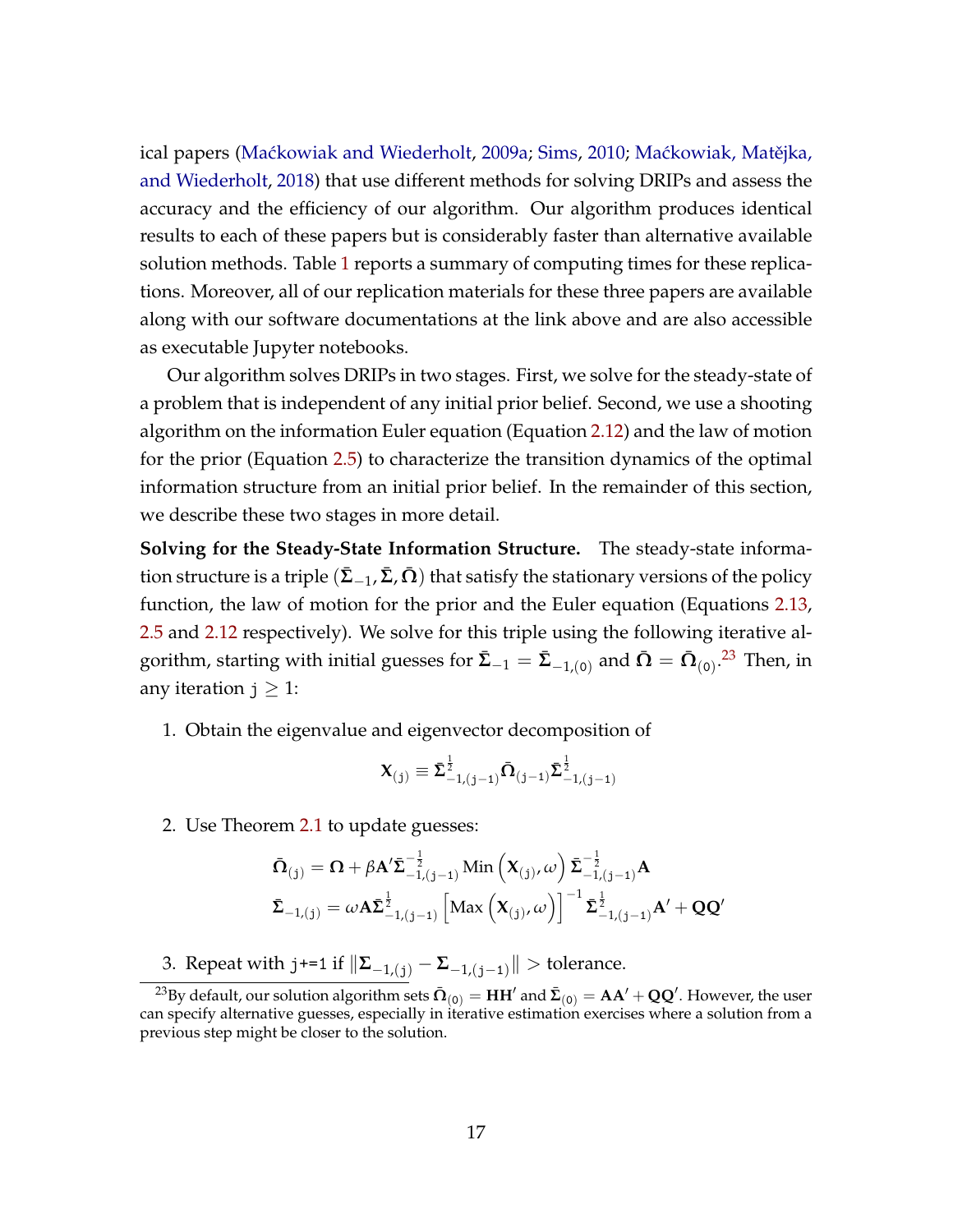**Solving for the Transition Dynamics.** The objective here is to solve for the transition path of the triple  $(\mathbf{\Sigma}_{t|t}, \mathbf{\Sigma}_{t+1|t}, \mathbf{\Omega}_t)$  to the steady-state solution from the previous step, starting from an initial prior covariance matrix, **Σ**−1|<sup>0</sup> . We use a shooting algorithm to solve for this transition path. In particular, we start with the guess that after some large *T*, the sequence has converged to the steady-state solution. Therefore, conditional on this guess, we only need to solve for a finite sequence

$$
(\Sigma_{t|t}, \Sigma_{t+1|t}, \Omega_t)_{0 \le t \le T}, \quad \Sigma_{-1|0} \quad \text{given.}
$$

We find this sequence using the following iterative procedure, starting from the initial guess that for all  $t \in \{0, 1, \ldots, T\}$ ,  $\Omega_{t,(0)} = \overline{\Omega}$ :

1. At iteration j ≥ 1, given the sequence {**Ω***t*,(j−1)}0≤*t*≤*<sup>T</sup>* and **Σ**−1|0,(j) ≡ **Σ**−1|<sup>0</sup> , iterate forward in time using the policy function from Theorem [2.1](#page-12-2) and the law of motion for priors: for  $t = 0 \uparrow T$ ,

$$
\Sigma_{t+1|t,(j)} \equiv \omega A \Sigma_{t|t-1,(j)}^{\frac{1}{2}} \left[ \text{Max}\left( \Sigma_{t|t-1,(j)}^{\frac{1}{2}} \Omega_{t,(j-1)} \Sigma_{t|t-1,(j)}^{\frac{1}{2}} \omega \right) \right]^{-1} \Sigma_{t|t-1,(j)}^{\frac{1}{2}} A' + \mathbf{Q} \mathbf{Q}'
$$

2. At iteration  $j \geq 1$ , given the sequence  $\{\mathbf{\Sigma}_{t+1|t,(j)}\}_{0 \leq t \leq T} \cup \{\mathbf{\Sigma}_{T+1|T,(j)} \equiv \mathbf{\Sigma}_{-1}\}\$ and  $\Omega_{T+1,(i)} \equiv \bar{\Omega}$ , iterate backward in time using the Euler equation from Theorem [2.1:](#page-12-2) for  $t = T \downarrow 0$ ,

$$
\Omega_{t,(j)} \equiv \Omega + \beta A' \Sigma_{t+1|t,(j)}^{-\frac{1}{2}} \operatorname{Min} \left( \Sigma_{t+1|t,(j)}^{\frac{1}{2}} \Omega_{t+1,(j)} \Sigma_{t+1|t,(j)}^{\frac{1}{2}} \right) \Sigma_{t+1|t,(j)}^{-\frac{1}{2}} A
$$

- 3. Repeat Steps 2 to 4 with  $j == 1$  if  $\|(\Sigma_{t+1|t,(j)})_{t=0}^T (\Sigma_{t+1|t,(j-1)})_{t=0}^T\|$  > tolerance.
- 4. Finally, check if *T* was large enough for convergence to the steady-state. If not, repeat starting from Step 1 with larger *T*.

#### <span id="page-17-0"></span>**2.4 Example: Transition Dynamics in [Sims](#page-44-3) [\(2010\)](#page-44-3)**

In his Handbook of Monetary Economics chapter, [Sims](#page-44-3) [\(2010\)](#page-44-3) provides an example with two shocks ( $n = 2$ ) and one action ( $m = 1$ ). He then characterizes the *steady-state* posterior covariance matrix under the solution to the rational inattention problem. Here we study an extension of that problem to investigate the *transition dynamics* of attention from an initial prior.

**Background.** The example in [Sims](#page-44-3) [\(2010\)](#page-44-3) is of a monopolist who chooses its price to match the sum of two AR(1) processes, where one is more persistent than the other. The contemporaneous profit of the monopolist is decreasing in the distance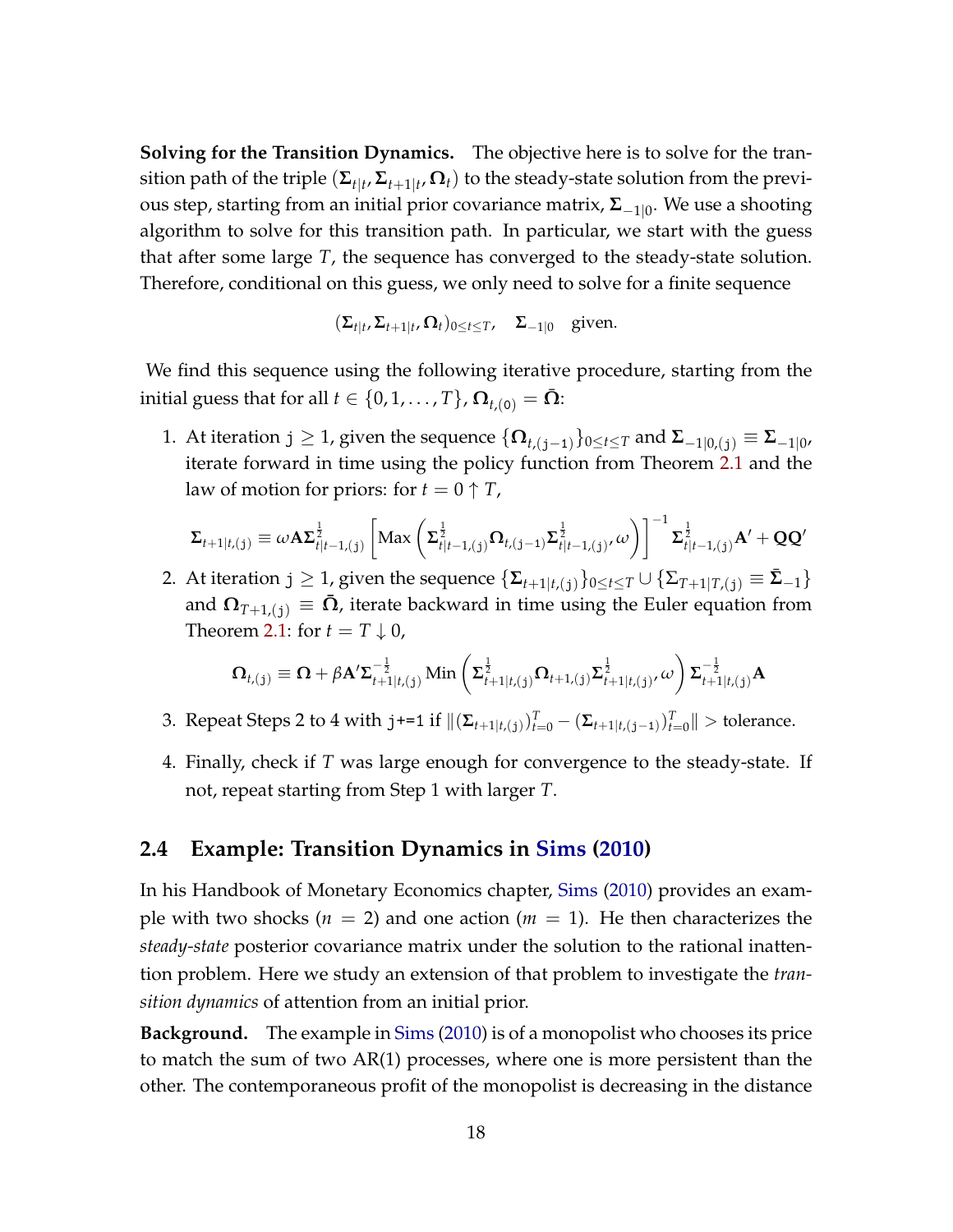of its price from this linear sum and is given by  $v(a_t, \vec{x}_t) = -(a_t - \mathbf{H}'\vec{x}_t)^2$  where  $a_t$ is the agent's action (here the monopolist's price), and  $\vec{x}_t = \mathbf{A}\vec{x}_{t-1} + \mathbf{Q}\vec{u}_t$  is an exogenous Gaussian process with two AR(1) shocks. Assuming the agent discounts future payoffs at an exponential rate *β*, Equation (10) in [Sims](#page-44-3) [\(2010\)](#page-44-3) derives the equivalent LQG rational inattention problem with the following parameterization:

$$
\beta = 0.9
$$
,  $\omega = 1$ ,  $\mathbf{H} = \begin{bmatrix} 1 \\ 1 \end{bmatrix}$ ,  $\mathbf{A} = \begin{bmatrix} 0.95 & 0 \\ 0 & 0.4 \end{bmatrix}$ ,  $\mathbf{Q} = \begin{bmatrix} \sqrt{0.0975} & 0 \\ 0 & \sqrt{0.86} \end{bmatrix}$ 

Here, we have renamed the parameters so that the problem directly maps to our formulation in Equation [\(2.4\)](#page-10-1). Otherwise, the problem is the same as in [Sims](#page-44-3) [\(2010\)](#page-44-3). **Steady-state Solution.** The steady-state information structure has appeared prior to our paper in [Sims](#page-44-3) [\(2010\)](#page-44-3) and [Miao, Wu, and Young](#page-43-3) [\(2020\)](#page-43-3). Our objective here is to compare the solution based on our algorithm with these benchmarks. Our solution method yields the following posterior and prior covariance matrices for the steady-state information structure up to a tolerance of  $10^{-4}$ :

$$
\bar{\Sigma} \equiv \lim_{t \to \infty} \Sigma_{t|t} = \begin{bmatrix} 0.3592 & -0.1770 \\ -0.1770 & 0.7942 \end{bmatrix}, \bar{\Sigma}_{-1} \equiv \lim_{t \to \infty} \Sigma_{t+1|t} = \begin{bmatrix} 0.4217 & -0.0673 \\ -0.0673 & 0.9871 \end{bmatrix} (2.16)
$$

This solution is close to the posterior covariance reported in [Sims](#page-44-3)  $(2010).^{24}$  $(2010).^{24}$  $(2010).^{24}$  $(2010).^{24}$ Moreover, it is almost identical to the one reported in [Miao, Wu, and Young](#page-43-3) [\(2020\)](#page-43-3) who use conventional value function iteration methods to calculate this solution.<sup>[25](#page-0-0)</sup>

**Transition Dynamics of the Optimal Information Structure.** This section reports results for the transition path of the optimal information structure from a highly certain prior. In particular, we assume that in the steady-state of the information acquisition problem, the agent's prior is affected by a one time "knowledge shock" that reduces their prior uncertainty to 1 percent of its long-run value. We refer to period -1 as the period in which this knowledge shock happens. Thus, at time 0, the agent's prior about  $\vec{x}_0$  conditional their initial information set  $S^{-1}$  is

<span id="page-18-0"></span>
$$
\vec{x}_0|S^{-1} \sim \mathcal{N}(\mathbf{0}, \boldsymbol{\Sigma}_{0|-1}), \quad \boldsymbol{\Sigma}_{0|-1} = 0.01 \times \boldsymbol{\bar{\Sigma}}_{-1}
$$

<sup>24</sup>[Sims](#page-44-3) [\(2010\)](#page-44-3) reports the following posterior covariance matrix:  $\bar{\mathbf{\Sigma}} = \begin{bmatrix} 0.373 & -0.174 \\ -0.174 & 0.774 \end{bmatrix}$ . <sup>25</sup>In [Miao, Wu, and Young](#page-43-3) [\(2020\)](#page-43-3), the posterior covariance matrix,  $\bar{\Sigma}$ , is  $\begin{bmatrix} 0.3590 & -0.1769 \\ -0.1769 & 0.7945 \end{bmatrix}$ .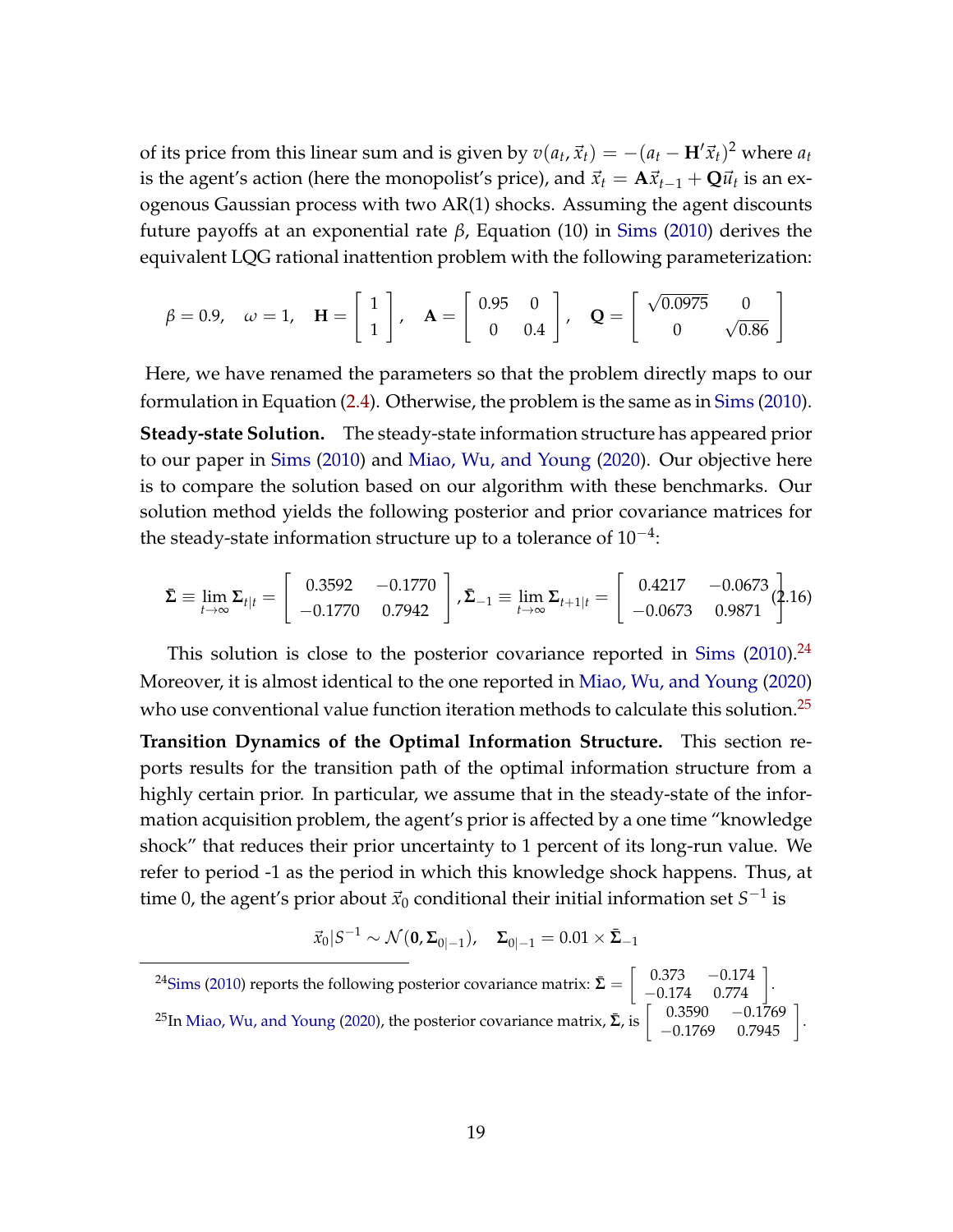where  $\bar{\Sigma}_{-1}$  is the prior covariance matrix in the steady-state from Equation [\(2.16\)](#page-18-0). By setting the mean of this prior to **0**, we are implicitly assuming that both components of the monopolist's cost were at their steady-state values when the knowledge shock happened. We use the shooting algorithm outlined in Section [2.3](#page-14-0) to solve for this transition path. It takes our code 630 microseconds to obtain the solution (See Table [1](#page-15-0) for details).

We start by characterizing the number of signals that the agent observes over time. It follows from Theorem [2.2](#page-13-0) that this number is equal to the number of the eigenvalues of the matrix  $\Sigma^\frac{1}{2}_{t|t-1}\Omega_t\Sigma^\frac{1}{2}_{t|t-1}$  that are at least as large as  $\omega.$  Since the dimension of the state in this problem is 2, there are two eigenvalues, representing the two dimensions to which the agent can pay attention.

<span id="page-19-0"></span>

Figure 1: Transition Dynamics of Attention

*Notes:* The Figure depicts the transition dynamics of attention in our extension of the example in [Sims](#page-44-3) [\(2010\)](#page-44-3). The left panel shows the marginal values of information in orthogonal dimensions, and the right panel shows the transition path of the Kalman gain for the optimal signal. Transition dynamics are from an initial prior  $\Sigma_{0|-1} = 0.01 \times \Sigma_{-1}$ , where  $\Sigma_{-1}$  is the steady state prior covariance matrix reported in Equation [\(2.16\)](#page-18-0). All values are constant in the steady-state.

The left panel of Figure [1](#page-19-0) plots these eigenvalues over time. At time 0, none of these eigenvalues are larger than *ω*, which implies that the agent acquires no information right after the knowledge shock. Starting at time 1, one of the eigenvalues is larger than 1, which implies that the agent receives one signal starting at *t* = 1. It takes approximately ten periods for these eigenvalues to reach their steady-state, at which point only one of them remains above *ω*. Therefore, even in the steady-state, the agent receives only one signal. $^{26}$  $^{26}$  $^{26}$ 

 $26$ This is consistent with Lemma [2.2](#page-8-0) which specifies that the number of signals should be bounded above by the agent's number of actions. Since the number of actions in this example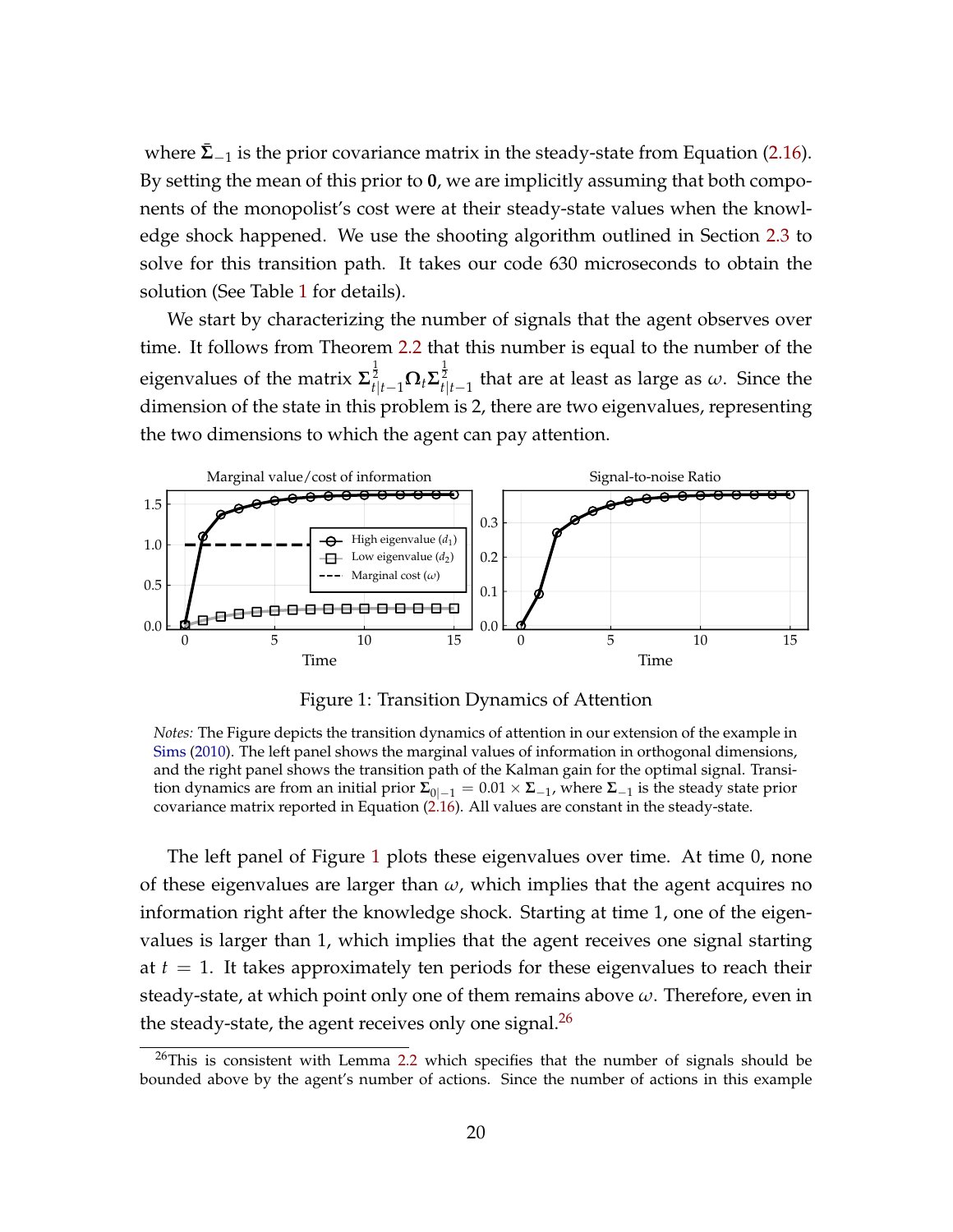Moreover, in contrast to the steady-state of the information structure, the signalto-noise ratio of the agent's signal varies over time on the transition path. Accord-ing to Proposition [2.2,](#page-14-1) this ratio is given by  $1-\frac{\omega}{d_{1,t}}$  $1-\frac{\omega}{d_{1,t}}$ . The right panel of Figure 1 plots this quantity after the knowledge shock happens at time −1. At time 0, the signalto-noise ratio is zero since the agent is not receiving any signals. However, starting at  $t = 1$ , this quantity is positive and, in approximately ten periods, converges to its steady-state from below. Accordingly, the knowledge shock at  $t = -1$  has dynamic consequences by *crowding out* information acquisition in later periods.

**Impulse Response Functions.** How important is the transition dynamics of attention? To answer this question, we compare the impulse responses of the monopolist's price to both shocks between the steady-state and the transition path of the optimal information structure, and show they are significantly different.

<span id="page-20-0"></span>

Figure 2: Impulse Response Functions in Steady State versus on the Transition Path

*Notes:* This figure the impulse response functions of the price with both the steady-state information structure and the information structure on the transition path in our extension of the example from [Sims](#page-44-3) [\(2010\)](#page-44-3). Transition dynamics are from an initial prior  $\Sigma_{0|-1} = 0.01 \times \Sigma_{-1}$ , where **Σ**−<sup>1</sup> is the steady-state prior covariance matrix reported in Equation [\(2.16\)](#page-18-0). The agent consistently acquires less information relative to the steady-state on the transition path, and the impulse responses are more muted. In particular, price does not respond to shocks at all at time one as the agent receives no signals in that period.

Figure [2](#page-20-0) plots these impulse response functions for a one standard deviation innovation to both components of the monopolist's cost, under both information structures. The main observation is that the impulse responses under the transition dynamics of the information structure are significantly muted. Being highly certain after the knowledge shock at  $t = -1$ , the monopolist temporarily substitutes away from information acquisition in later periods and pays little attention

is 1, the number of signals received by the agent should always be less than or equal to 1.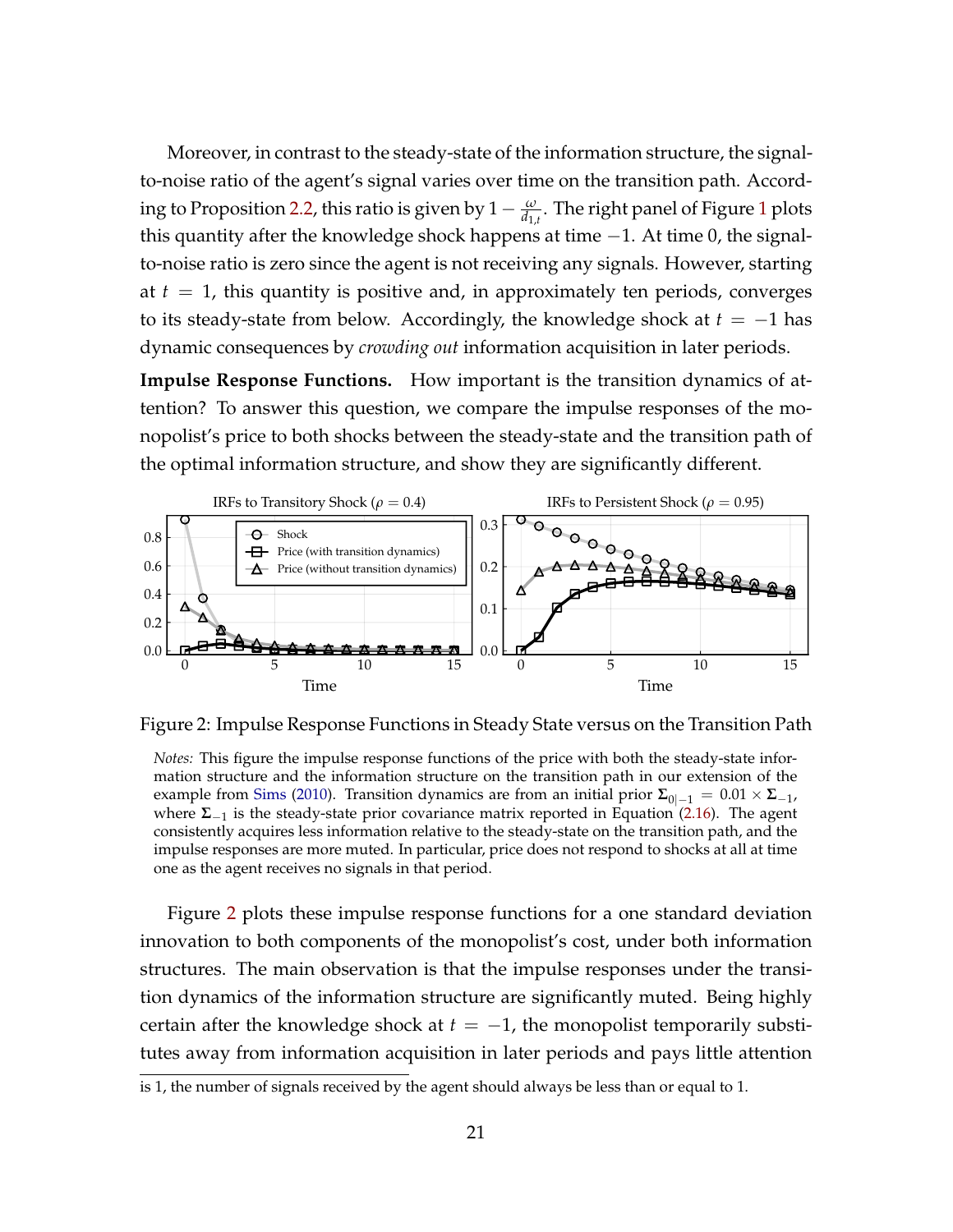to costs on the transition path. These muted responses mirror the smaller signalto-noise ratio of the monopolist's signal on the transition path, and show that the monopolist is significantly less responsive to shocks under the transition path of the information structure compared to the steady-state one.

#### <span id="page-21-0"></span>**2.5 Relation to Alternative Solution Methods**

The literature has focused on two different versions of the DRIPs in LQG settings in the past. The problem that we study, as posed in Lemma [2.4,](#page-10-0) was introduced in [Sims](#page-44-3) [\(2010\)](#page-44-3) who derived optimality conditions for the general problem when the solution is interior.<sup>[27](#page-0-0)</sup> In related work, [Miao, Wu, and Young](#page-43-3) [\(2020\)](#page-43-3) also propose a solution method for transition dynamics of LQG control problems based on value function iteration, but they do not derive any first-order optimality conditions. Our contribution relative to these papers is that we fully characterize the optimality conditions for transition dynamics, taking corner solutions into account. These corner solutions are significant in economics because they micro-found why an agent might completely ignore specific shocks (for instance, in our application in Section [3,](#page-22-0) they lead to an occasionally *flat* Phillips curve). Our characterization of these optimality conditions is essential related to our second contribution: directly iterating over our *information Euler equation*, we propose a novel solution method, which is significantly faster than value function iteration.

Another approach in formulating DRIPs in LQG settings abstracts away from transition dynamics and focuses on the steady-state information structure [\(Sims](#page-44-1) [2003;](#page-44-1) Maćkowiak, Matějka, and Wiederholt [2018;](#page-43-1) [Fulton](#page-42-2) [2018](#page-42-2) and the "Golden rule approximation" in [Miao, Wu, and Young](#page-43-3) [2020\)](#page-43-3):

<span id="page-21-1"></span>
$$
\max_{\Sigma \succeq 0} -tr(\Sigma \Omega) - \omega \ln \left( \frac{|\Sigma_{-1}|}{|\Sigma|} \right) \, s.t. \, \Sigma_{-1} = A \Sigma A' + Q Q', \, \Sigma_{-1} \succeq \Sigma. \tag{2.17}
$$

This problem does not capture transition dynamics, and its solution does not depend on  $β$  (the discount factor), implicitly assuming that the agent is perfectly patient (in Appendix [A.9](#page-55-1) we show that the solution to this problem collapses to

<sup>&</sup>lt;sup>27</sup>This proved to be a restrictive assumption. For instance, Maćkowiak, Matějka, and Wiederholt [\(2018\)](#page-43-1) showed that when the agent has one action, all but one of the no-forgetting constraints always bind (i.e., a firm that only chooses one price would never pay attention to anything but their marginal cost). More generally, per Lemma [2.2,](#page-8-0) as long as the number of actions is fewer than the number of shocks ( $m < n$ ), the solution is not interior.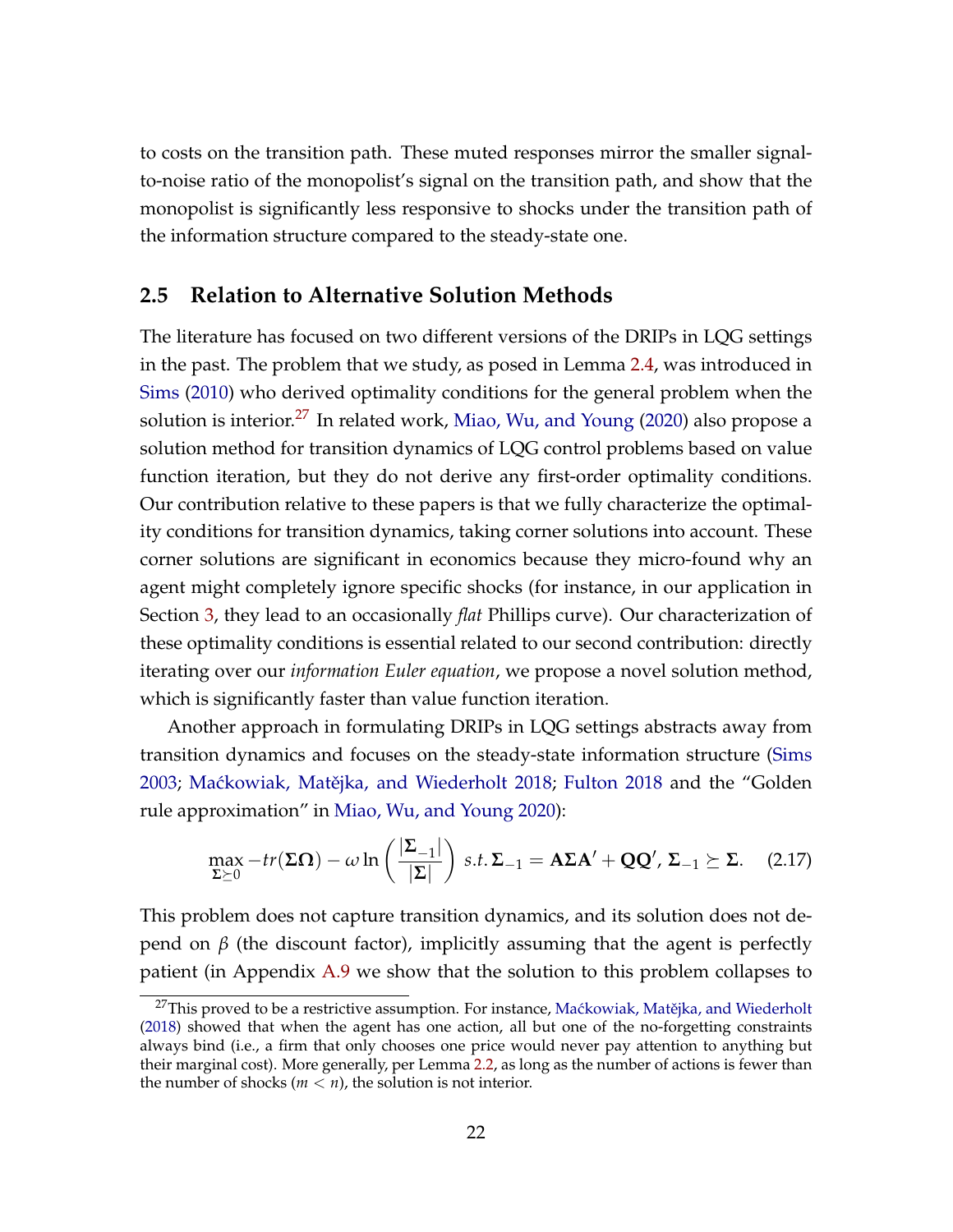the steady-state information structure of the dynamic problem when  $\beta = 1$ ). By assuming the discount factor is 1, this method also implies a different steady-state information structure than the case when  $\beta$  < 1: (1) perfectly patient agents acquire more information in general because they do not discount the dynamic benefits of information, and (2) keeping the amount of information fixed, perfectly patient agents acquire more information about dimensions that are more persistent or, in general, have higher continuation value. Although this problem ignores transition dynamics and discounting, its appeal to the literature has been its simplicity, as pointed out by [Miao, Wu, and Young](#page-43-3) [\(2020\)](#page-43-3), who show that it is significantly faster to solve. However, our proposed solution method does not discriminate between the two problems in terms of solution times and is equally fast in characterizing the steady-state solutions to both problems (see Table [1](#page-15-0) for a summary of computing times).

### <span id="page-22-0"></span>**3 An Attention-Based Theory of the Phillips Curve**

This section introduces an analytical general equilibrium model with rationally inattentive firms and provides an attention-based theory of the Phillips curve.

#### **3.1 Environment**

*s*.*t*.

**Households.** Consider a fully attentive representative household who supplies labor *L<sup>t</sup>* in a competitive labor market at the nominal wage *W<sup>t</sup>* , trades nominal bonds with the net interest rate of *i<sup>t</sup>* , and forms demand over a continuum of varieties indexed by  $i \in [0,1]$ . Formally, the representative household's problem is

<span id="page-22-1"></span>
$$
\max_{\{(C_{i,t})_{i\in[0,1]},B_t,L_t\}_{t=0}^{\infty}} \mathbb{E}_0^f \left[ \sum_{t=0}^{\infty} \beta^t (\log(C_t) - L_t) \right]
$$
\n
$$
t. \int_0^1 P_{i,t} C_{i,t} dt + B_t \le W_t L_t + R_{t-1} B_{t-1} + \Pi_t + T_t, \quad C_t = \left[ \int_0^1 C_{i,t}^{\frac{\theta-1}{\theta}} dt \right]^{\frac{\theta}{\theta-1}}
$$
\n(3.1)

where  $\mathbb{E}_t^f$ *t* [.] is the expectation operator of a fully informed household at time *t*,  $C_{i,t}$  is the demand for variety *i* given its price  $P_{i,t}$ ,  $B_t$  is the demand for nominal bonds at *t* that yield a nominal return of  $R_t$  at  $t+1$ ,  $\Pi_t$  is the aggregated profits of firms, and *T<sup>t</sup>* is the net lump-sum transfers. Finally, *C<sup>t</sup>* is the final consumption good aggregated with a constant elasticity of substitution  $\theta > 1$  across varieties.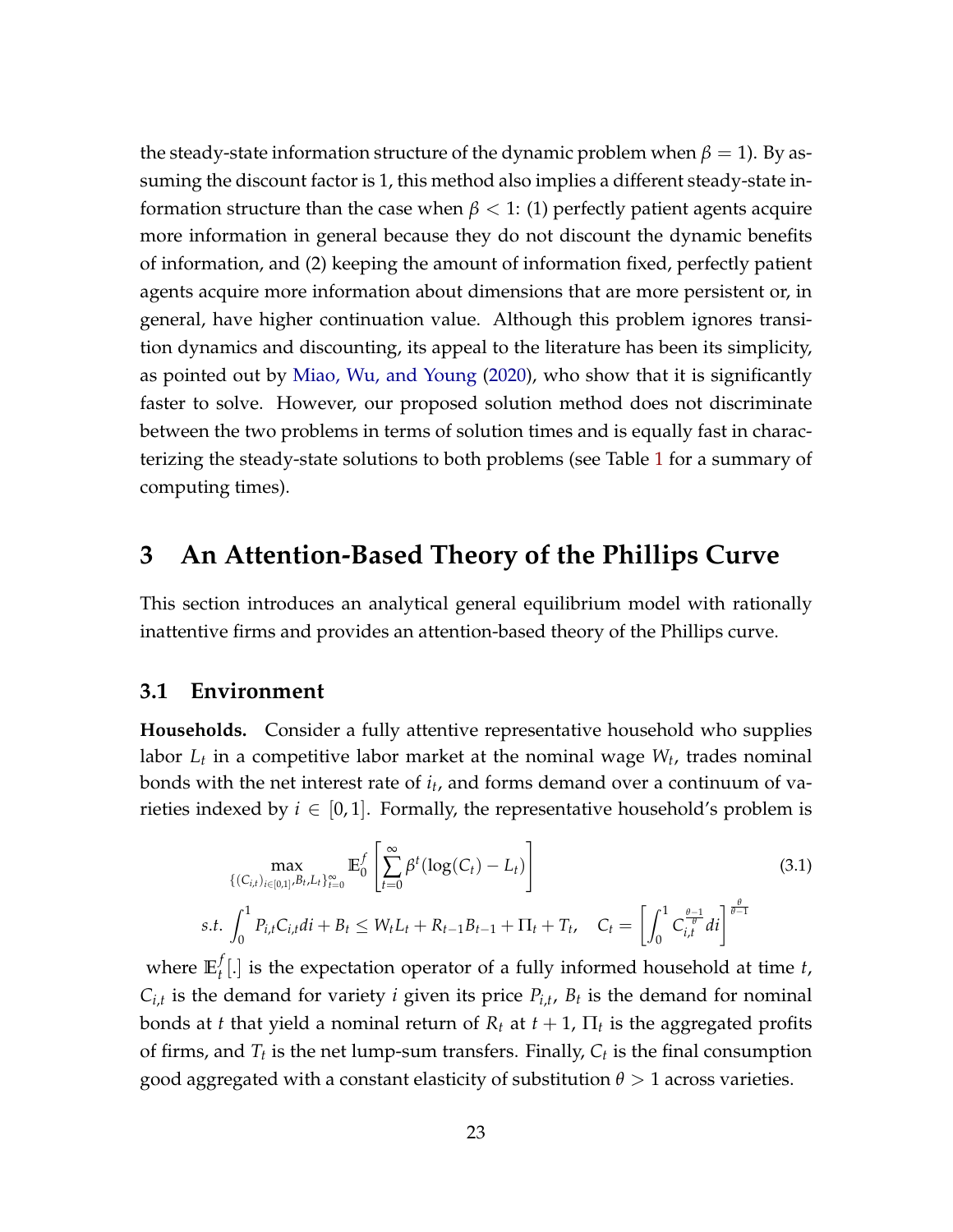For ease of notation, let  $P_t \equiv \left[\int_0^1 P_{i,t}^{1-\theta} \right]$ *i*,*t*  $\int_{0}^{\frac{1}{1-\theta}}$  denote the aggregate price index and  $Q_t \equiv P_t C_t$  be the nominal aggregate demand in this economy. The solution to the household's problem is then summarized by:

$$
C_{i,t} = C_t \left(\frac{P_{i,t}}{P_t}\right)^{-\theta}, \qquad \forall i \in [0,1], \forall t \ge 0,
$$
\n
$$
(3.2)
$$

<span id="page-23-1"></span><span id="page-23-0"></span>
$$
1 = \beta R_t \mathbb{E}_t^f \left[ \frac{Q_t}{Q_{t+1}} \right], \qquad \forall t \ge 0,
$$
\n(3.3)

$$
W_t = Q_t, \qquad \forall t \geq 0. \tag{3.4}
$$

Here, Equation [\(3.2\)](#page-23-0) is the household's demand for variety *i* at time *t*, Equation [\(3.3\)](#page-23-1) is the consumption Euler equation, and Equation [\(3.4\)](#page-23-2) specifies the equilibrium relationship between the nominal wage and the nominal aggregate demand. $^{28}$  $^{28}$  $^{28}$ 

**Monetary Policy.** For analytical tractability, we assume that the monetary authority targets the growth of the nominal aggregate demand, which can be interpreted as targeting inflation and output growth similarly:

$$
\log(R_t) = \log(\bar{R}) + \phi \Delta q_t - \sigma_u u_t, u_t \sim \mathcal{N}(0, 1)
$$

where  $\bar{R} \; \equiv \; \beta^{-1}$  is the steady-state nominal rate at zero trend inflation,  $q_t \; \equiv \;$  $\log(Q_t)$  is the log of the nominal aggregate demand, and  $u_t$  is an exogenous shock to monetary policy that affects the nominal rates with a standard deviation of *σu*. We consider a more standard Taylor rule in our quantitative model in Section [4.](#page-32-0)

<span id="page-23-3"></span>**Lemma 3.1.** *Suppose φ* > 1*. Then, in the log-linearized version of this economy, the nominal aggregate demand is uniquely determined by the history of monetary policy shocks, and is characterized by the random walk process,*  $q_t = q_{t-1} + \frac{\sigma_u}{\phi}$ *φ ut .*

<span id="page-23-2"></span> $\blacksquare$ 

*Proof.* See Appendix [C.1.](#page-58-0)

Assuming that the monetary authority directly controls the nominal aggregate demand is a popular framework in the literature to study the effects of monetary policy on pricing.<sup>[29](#page-0-0)</sup> We derive this as an equilibrium outcome in Lemma [3.1](#page-23-3) in or-

 $28$ This is the household's labor supply condition given that the Frisch elasticity of labor supply is assumed to be infinite. This is a common assumption in monetary models [\(Golosov and Lucas,](#page-42-10) [2007\)](#page-42-10). We relax this assumption in our quantitative model in Section [4.](#page-32-0)

<sup>&</sup>lt;sup>29</sup>See, for instance, [Mankiw and Reis](#page-43-8) [\(2002\)](#page-43-8), [Woodford](#page-44-8) [\(2003\)](#page-44-8), [Golosov and Lucas](#page-42-10) [\(2007\)](#page-42-10), Maćkowiak and Wiederholt [\(2009a\)](#page-43-0) and [Nakamura and Steinsson](#page-44-15) [\(2010\)](#page-44-15). This is also analogous to formulating monetary policy in terms of an exogenous rule for money supply as in, for instance, [Caplin and Spulber](#page-41-12) [\(1987\)](#page-41-12) or [Gertler and Leahy](#page-42-11) [\(2008\)](#page-42-11).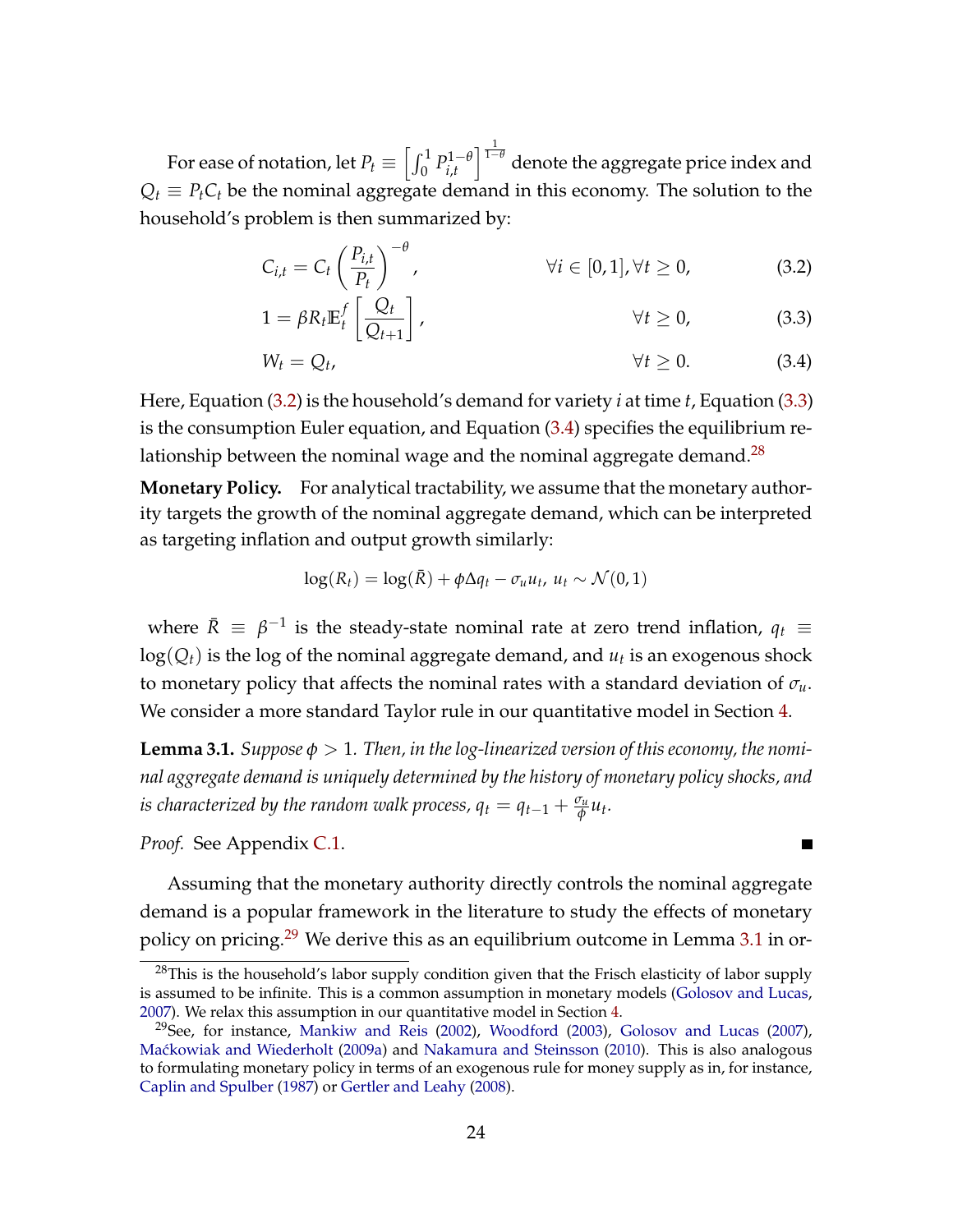der to relate the variance of the innovations to the nominal demand to the *strength* with which the monetary authority targets its growth: a larger *φ* stabilizes the nominal demand while a larger *σ<sup>u</sup>* increases its variance.

**Firms.** Every variety  $i \in [0, 1]$  is produced by a price-setting firm. Firm *i* hires labor  $L_{i,t}$  from a competitive labor market at a subsidized wage  $W_t = (1 - \theta^{-1})Q_t$ where the subsidy  $\theta^{-1}$  is paid per unit of worker to eliminate steady-state distortions introduced by monopolistic competition [\(Galí,](#page-42-12) [2015,](#page-42-12) p. 73). Firms produce their product with a linear technology in labor,  $Y_{i,t} = L_{i,t}$ . Therefore, for a given history  $\{P_t, Q_t\}_{t\geq 0}$  and a set of prices  $\{P_{i,t}\}_{t\geq 0}$ , the net present value of the firm's profits, discounted by the household's marginal utility of consumption is

$$
\sum_{t=0}^{\infty} \beta^{t} \frac{1}{P_{t}C_{t}} (P_{i,t} - (1 - \theta^{-1})Q_{t})C_{t}P_{t}^{\theta} P_{i,t}^{-\theta} =
$$
\n
$$
- \frac{\theta - 1}{2} \sum_{t=0}^{\infty} \beta^{t} (p_{i,t} - q_{t})^{2} + \mathcal{O}(\|(p_{i,t}, q_{t})_{t \ge 0}\|^{3}) + \text{terms independent of } \{p_{i,t}\}_{t \ge 0}
$$

where the second line is a second-order approximation with small letters denoting the logs of corresponding variables. $30$  This expression provides a quadratic approximation of a monopolistic firm's losses from not matching its marginal cost (*qt* in this setting.) Moreover, the approximation shows that the magnitude of these losses is proportional to how elastic the firm's demand is  $(\theta - 1)$ . Firms with more elastic demand lose more profits by charging a suboptimal price.

We assume prices are perfectly flexible, but firms are rationally inattentive and set their prices based on imperfect information about shocks in the economy. The rational inattention problem of firm *i* is then given by

$$
V(p_i^{-1}) = \max_{\{p_{i,t} \in \mathcal{S}^t\}_{t \ge 0}} \sum_{t=0}^{\infty} \beta^t \mathbb{E}[-\frac{\theta-1}{2} (p_{i,t} - q_t)^2 - \omega \mathbb{I}(p_i^t, q^t | p_i^{t-1}) | p_i^{-1}]
$$

where  $p_i^t \equiv (p_{i,\tau})_{\tau\leq t}$  denotes the history of firm's prices up to time *t*. It is important to note that  $\{p_{i,t}\}_{t\geq 0}$  is a stochastic process that is a sufficient statistic for the underlying signals that the firm receives—a result that follows from Lemma [2.2.](#page-8-0)

Assuming that the distribution of  $q_0$  conditional on  $p_i^{-1}$  $i^{-1}$  is a Gaussian process, and noting that  ${q_t}_{t\geq0}$  is itself a Gauss-Markov process, this problem satisfies the assumptions of Lemma [2.4.](#page-10-0) Formally, let  $\sigma_{i,t|t-1}^2 \equiv \textit{var}(q_t|p_i^{t-1})$  $\int_{i}^{t-1}$ ),  $\sigma_{i,t|t}^2 \equiv var(q_t|p_i^t)$ *i* ) denote the prior and posterior variances of firm *i*'s belief about *q<sup>t</sup>* at time *t*. Then,

 $30$ For a detailed derivation of this second-order approximation see, for instance, Maćkowiak and [Wiederholt](#page-43-0) [\(2009a\)](#page-43-0).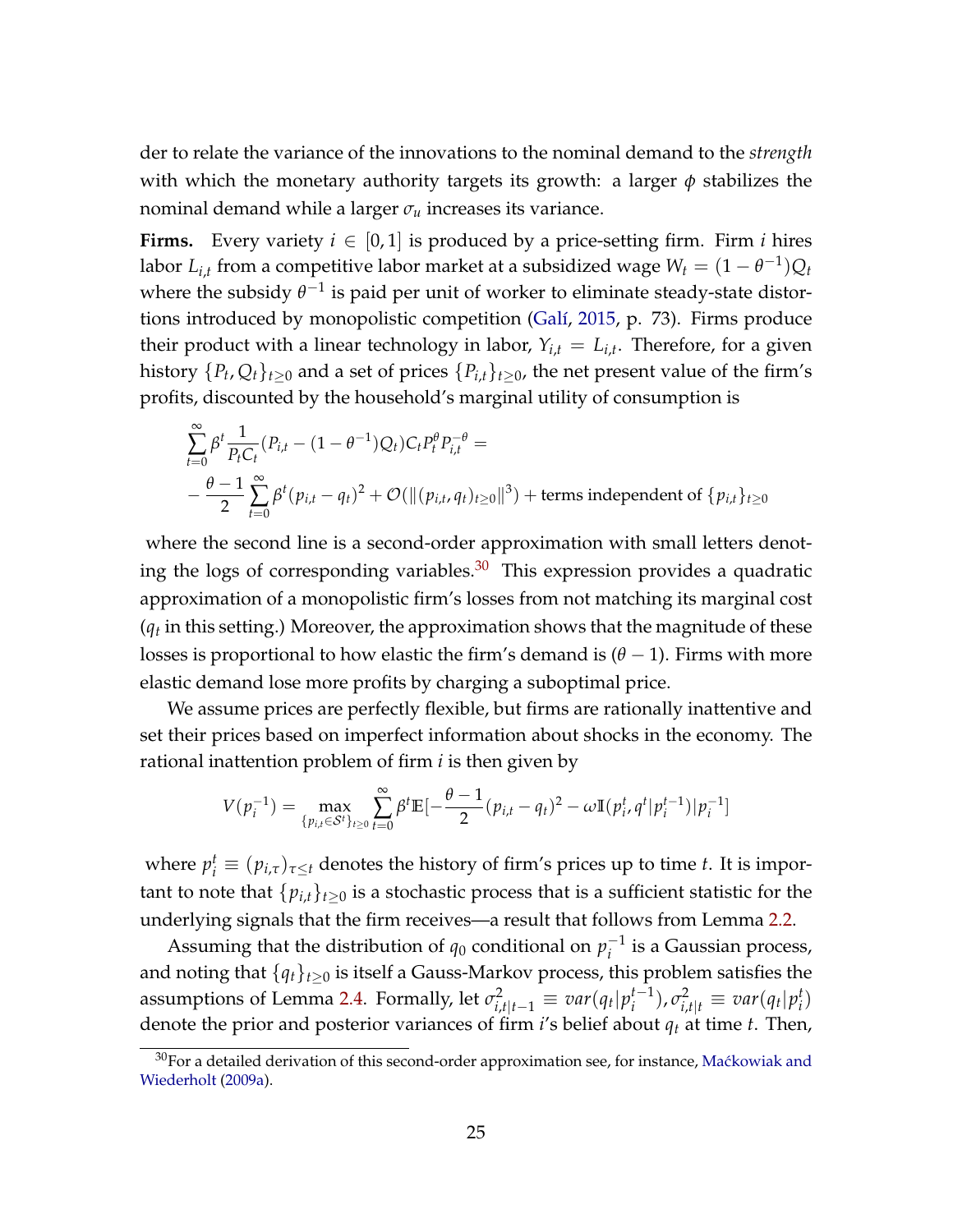the corresponding LQG problem to the one in Lemma [2.4](#page-10-0) is

$$
V(\sigma_{i,0|-1}^2) = \max_{\{\sigma_{i,t|t}, \sigma_{i,t+1|t}\}_{t=0}^{\infty}} \sum_{t=0}^{\infty} \beta^t \left[ -(\theta - 1)\sigma_{i,t|t}^2 - \omega \ln\left(\frac{\sigma_{i,t|t-1}^2}{\sigma_{i,t|t}^2}\right) \right]
$$
  
s.t.  $\sigma_{i,t+1|t}^2 = \sigma_{i,t|t}^2 + \frac{\sigma_u^2}{\phi^2}$  (3.5)

<span id="page-25-1"></span><span id="page-25-0"></span>
$$
0 \leq \sigma_{i,t|t} \leq \sigma_{i,t|t-1}.\tag{3.6}
$$

Here Equation [\(3.5\)](#page-25-0) is the law of motion for the prior and Equation [\(3.6\)](#page-25-1) is the no-forgetting constraint that correspond to this problem.

#### **3.2 Characterization of Solution**

The solution to this problem follows from Proposition [2.1](#page-11-4) and is characterized further in detail by the following proposition.

<span id="page-25-2"></span>**Proposition 3.1.** *Firms pay attention to monetary policy shocks only if their prior uncertainty is above a reservation level, σ* 2 *. Formally,*

*1. the policy function of a firm for choosing their posterior uncertainty is*

$$
\sigma_{i,t|t}^2 = \min\{\underline{\sigma}^2, \sigma_{i,t|t-1}^2\}, \quad \forall t \ge 0
$$

*where σ* 2 *is the positive root of the following quadratic equation:*

$$
\underline{\sigma}^4 + \left[\frac{\sigma_u^2}{\phi^2} - (1 - \beta)\frac{\omega}{\theta - 1}\right]\underline{\sigma}^2 - \frac{\omega}{\theta - 1}\frac{\sigma_u^2}{\phi^2} = 0
$$

*2. the firm's price evolves according to*  $p_{i,t} = p_{i,t-1} + \kappa_{i,t}(q_t - p_{i,t-1} + e_{i,t})$  *where*  $\kappa_{i,t} \equiv \max\{0, 1 - \frac{\sigma^2}{\sigma^2}\}$  $\sigma_{i,t|t-1}^2$ } *is the Kalman-gain of the firm's signal under optimal information structure and ei*,*<sup>t</sup> is the firm's rational inattention error.*

**The Second** 

*Proof.* See Appendix [C.2.](#page-58-1)

The first part of Proposition [3.1](#page-25-2) shows that firms pay attention to nominal demand only when they are sufficiently uncertain about it. In particular, for small enough levels of prior uncertainty—where the marginal benefit of acquiring a bit of information falls below its marginal cost—the no-forgetting constraint binds, and the firm receives no information. However, if the firm's prior uncertainty is higher than a reservation level, it acquires enough information to restore and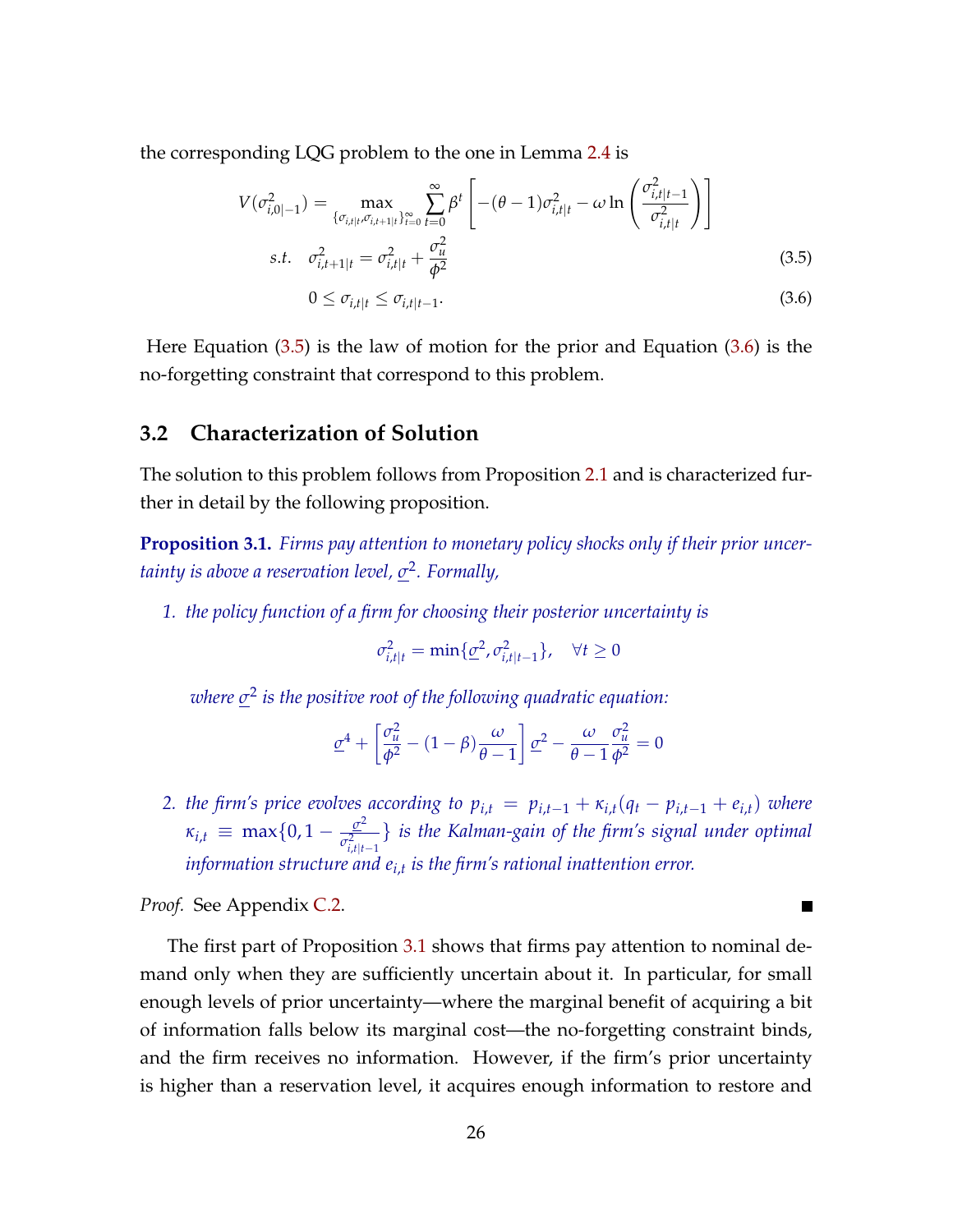maintain that uncertainty level. The second part of Proposition [3.1](#page-25-2) shows that in the region where the firm does not pay attention to the nominal demand, its price is entirely insensitive to monetary shocks as the implied Kalman-gain is zero.

Nonetheless, as the nominal demand follows a random walk, it cannot be that the firm stays in the no-attention region forever. The variance of a random walk grows linearly with time, and it would only be below the reservation uncertainty for a finite amount of time. Once the firm's uncertainty reaches this level, the problem enters its steady-state, and the Kalman-gain is

$$
\kappa_{i,t} = \kappa \equiv \frac{\sigma_u^2}{\phi^2 \underline{\sigma}^2 + \sigma_u^2}.
$$
\n(3.7)

<span id="page-26-1"></span> $\blacksquare$ 

**Comparative Statics.** Here, we study how the reservation uncertainty  $\sigma^2$ , and the steady-state Kalman-gain *κ*, change with the model parameters.

<span id="page-26-0"></span>**Corollary 3.1.** *The reservation uncertainty of firms increases with ω and σu, and decreases with φ*, *θ as well as β. Moreover, the steady-state Kalman-gain of firms increases with σu*, *θ and β, and decreases with φ and ω.*

*Proof.* See Appendix [C.3.](#page-59-0)

While Corollary [3.1](#page-26-0) holds for all values of the underlying parameters, a simple first order approximation to the reservation uncertainty and steady-state Kalmangain can be derived when firms are perfectly patient ( $\beta \rightarrow 1$ ) and  $\sigma_u^2$  is small relative to the cost of information *ω*: [31](#page-0-0)

$$
[\underline{\sigma}^2]_{\beta=1,\sigma_u^2\ll\omega}\approx\frac{\sigma_u}{\phi}\sqrt{\frac{\omega}{\theta-1}},\quad [\kappa]_{\beta=1,\sigma_u^2\ll\omega}\approx\frac{\sigma_u}{\phi}\sqrt{\frac{\theta-1}{\omega}}.
$$

### **3.3 Aggregation**

For aggregation, we make two assumptions: (1) firms all start from the same initial condition,  $\sigma^2_{i,0|-1} = \sigma^2_0$ 0|−1 , ∀*i* ∈ [0, 1]—which is without loss of generality if all firms start with the steady-state prior as their initial prior—and (2) firms' rational inattention errors are independently distributed. $32$ 

 $31$ This approximation becomes the exact solution to the analogous problem in continuous time as the variance of the innovation is proportional to the length of time between two consecutive decisions.

 $32$ This assumption follows as a result from assuming that the cost of attention is Shannon's mutual information [\(Denti,](#page-42-13) [2015;](#page-42-13) [Afrouzi,](#page-40-3) [2020\)](#page-40-3). With other classes of cost functions, however, non-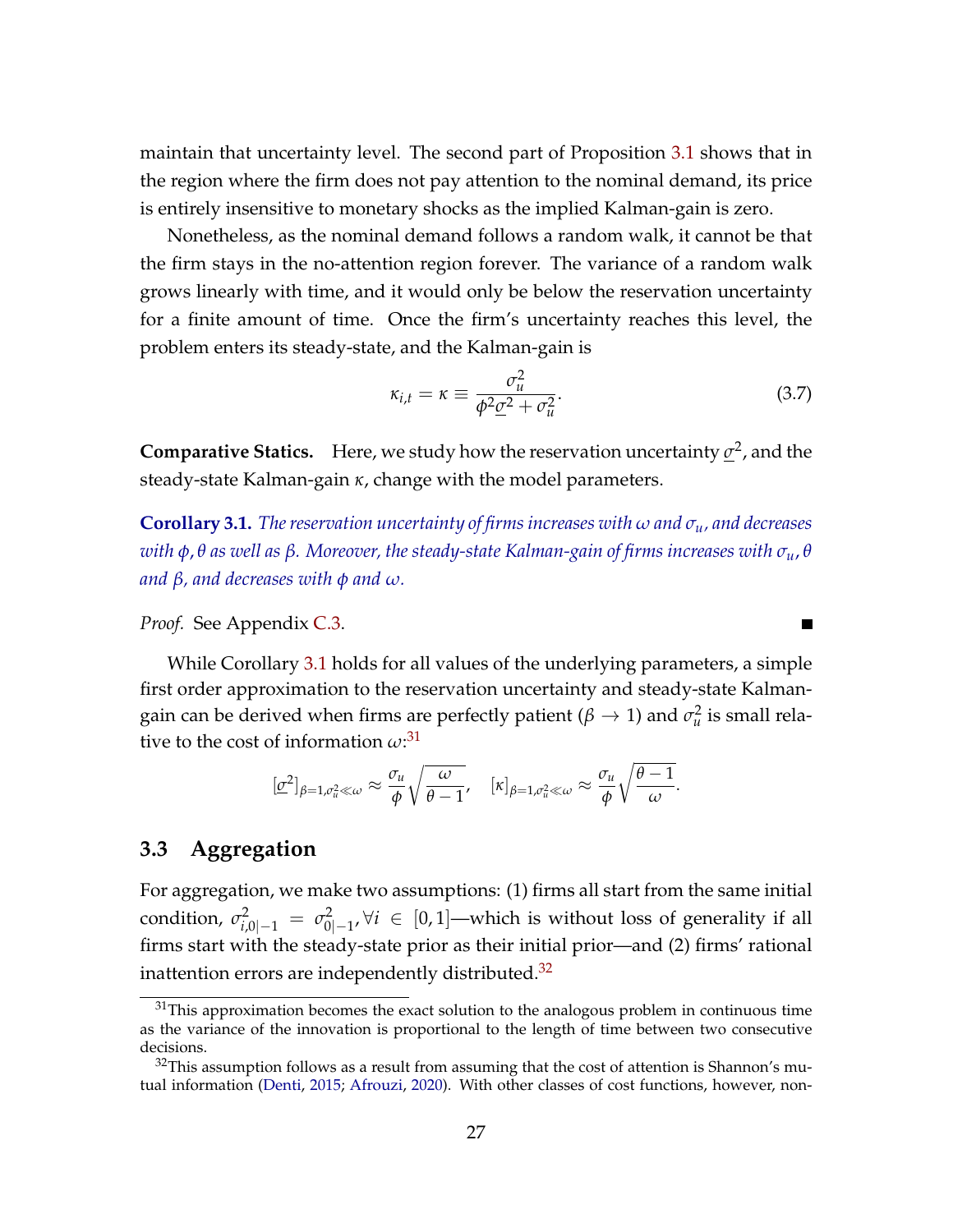Notation-wise, we let  $p_t \equiv \log(P_t) = \int_0^1 \log(P_{i,t}) dt$  denote the log of aggregate price,  $\pi_t = \log(P_t) - \log(P_{t-1})$  denote the aggregate inflation rate and  $y_t =$  $log(Q_t) - log(P_t)$  be the log of aggregate output. The following proposition derives the Phillips curve of this economy.

<span id="page-27-0"></span>**Proposition 3.2.** *Suppose all firms have the same initial condition,*  $\sigma_{0|-1}^2 \geq 0$ *. Then,* 

*1. the Phillips curve of this economy is*

$$
\pi_t = \max\{0, \frac{\sigma_{t|t-1}^2}{\underline{\sigma}^2} - 1\}y_t
$$

 $\nu$ here  $\sigma_{t+1|t}^2 = \min\{\underline{\sigma}^2, \sigma_{t|t}^2$  $\frac{c_{t}^{2}}{t|t-1}$  +  $\frac{\sigma_{u}^{2}}{\phi^{2}}$  for all  $t \geq 0$ .

- 2. *For any given*  $T \ge 0$ , if  $\sigma_{T|T-1}^2 < \underline{\sigma}^2$ , then  $\pi_t = 0$  and  $y_t = y_{t-1} + \frac{\sigma_u}{\phi}$  $\frac{\partial u}{\partial \phi}$ *u*<sub>t</sub>.
- *3. For any given T*  $\geq$  0*, if*  $\sigma_{T-1|T}^2 \geq \underline{\sigma}^2$ , then for all  $t \geq T+1$ ,

$$
\pi_t = (1 - \kappa)\pi_{t-1} + \frac{\kappa \sigma_u}{\phi} u_t, \quad y_t = (1 - \kappa)y_{t-1} + \frac{(1 - \kappa)\sigma_u}{\phi} u_t
$$

 $\overline{\phantom{a}}$ 

where  $\kappa\equiv\frac{\sigma_u^2}{\phi^2\underline{c}^2+\sigma_u^2}$  is the steady-state Kalman-gain of firms in Equation [\(3.7\)](#page-26-1).

*Proof.* See Appendix [C.4.](#page-59-1)

#### **3.4 Implications for the Slope of the Phillips Curve**

Proposition [3.2](#page-27-0) shows that this economy has a Phillips curve with a time-varying slope, *which is flat* if and when the no-forgetting constraint binds. When firms' uncertainty is below the reservation uncertainty, they pay no attention to changes in their input costs, and inflation does not respond to monetary policy shocks. However, when the no-forgetting constraint binds, firms' uncertainty about their cost grows linearly with time and eventually reaches its reservation level, at which point firms begin to pay attention to their costs again at a constant rate that is determined by the steady-state information structure. This section analyzes this steady-state and then considers the dynamic consequences of unanticipated disturbances (MIT shocks) to the model's parameters.

fundamental volatility can be optimal—see [Hébert and La'O](#page-42-14) [\(2020\)](#page-42-14) for characterization of these cost functions.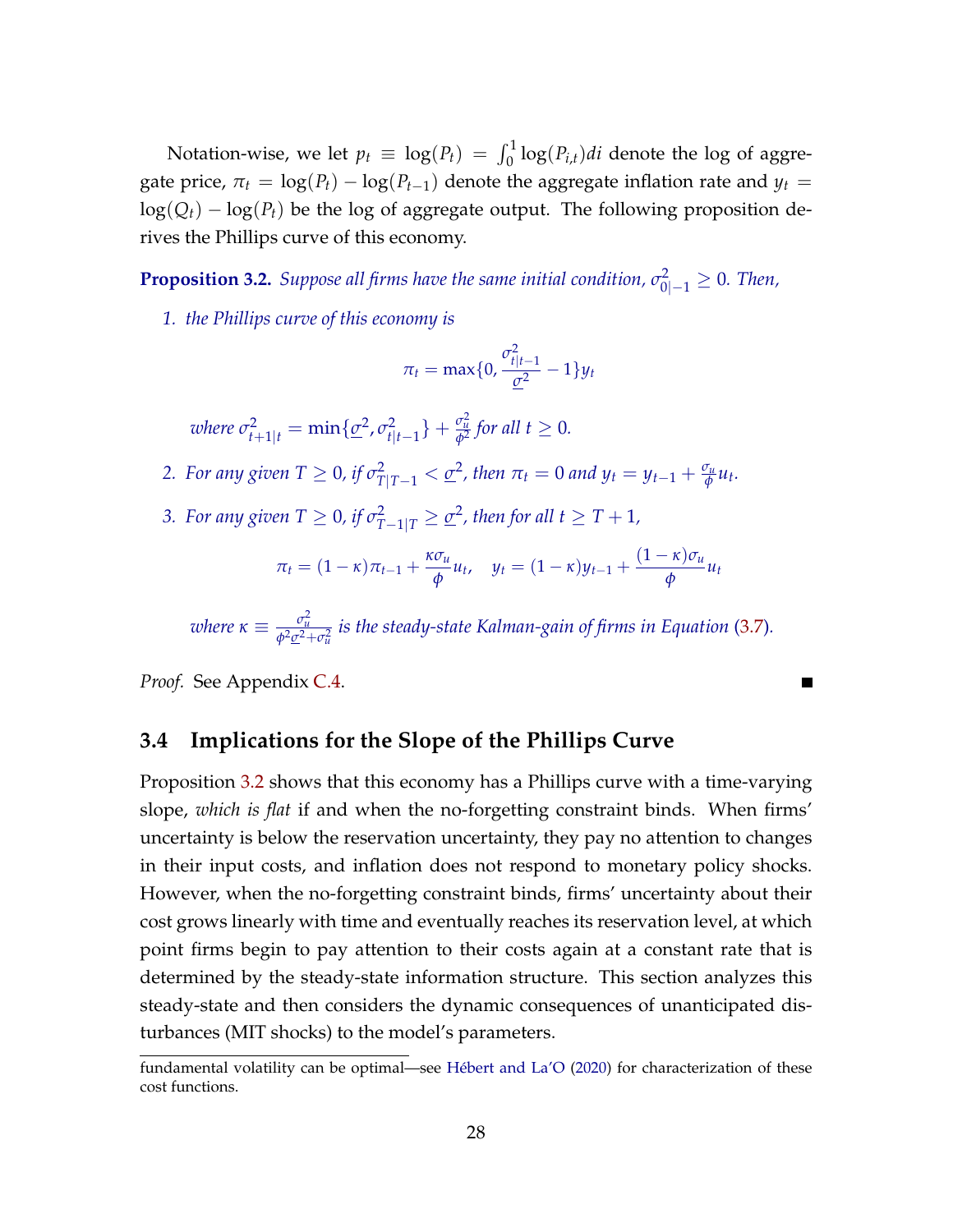#### **3.4.1 The Long-run Slope of the Phillips Curve**

It follows from Proposition [3.2](#page-27-0) that once the rational inattention problem settles in its steady-state, the Phillips curve is given by  $\pi_t = \frac{\kappa}{1-\kappa} y_t$  where  $\kappa$  is the steady-state Kalman-gain.<sup>[33](#page-0-0)</sup> Moreover, the last part of Proposition [3.2](#page-27-0) also shows that in this steady-state, both output and inflation follow AR(1) processes whose persistence are given by  $1 - \kappa$ .

Thus, in the long-run, *κ* determines the Phillips curve slope and the magnitude and the persistence of the real effects of monetary policy shocks in this economy. A lower value of *κ* leads to a flatter Phillips curve, more persistent inflation and output processes, and higher monetary non-neutrality. Firms with a lower *κ* are more inattentive and acquire information at a slower pace. It takes longer for such firms to learn about changes in their input costs and respond to them. Meanwhile, firms' output responds to compensate for the partial pass-through of input costs to prices. Hence, more inattention leads to a larger and longer output response.

While comparative statics of *κ* with respect to the model parameters are derived in Corollary [3.1,](#page-26-0) in this section, we are particularly interested in how the rule of monetary policy affects the Phillips curve slope and consequently the transmission of monetary policy to output and inflation.

#### **3.4.2 The Aftermath of an Unexpectedly More Hawkish Monetary Policy**

According to Corollary [3.1,](#page-26-0) *κ* increases with *<sup>σ</sup><sup>u</sup> φ* . We interpret this ratio as a measure for the hawkishness of monetary policy. A higher value for *φ* (or a smaller value for *σu φ* ) corresponds to a more stabilized process for nominal demand and constitutes a more hawkish monetary policy.

What happens to the Phillips curve slope when the monetary policy is more hawkish? To answer this question, we consider an economy where all firms are in the steady-state of their information acquisition and study the transition dynamics of their attention when monetary policy unexpectedly becomes more hawkish ( *<sup>σ</sup><sup>u</sup> φ decreases*).

<sup>&</sup>lt;sup>33</sup>In the steady-state of the rational inattention problem,  $\sigma_{t|t-1}^2 = \underline{\sigma}^2 + \frac{\sigma_u^2}{\phi^2}$ . Plugging this into the expression for the Phillips curve in Part (1) of Proposition [3.2,](#page-27-0) we get  $\pi_t = \frac{\sigma_u^2}{\phi^2 \sigma^2} y_t$ . It is straightfor-ward from Equation [\(3.7\)](#page-26-1) to verify that  $\frac{\kappa}{1-\kappa} = \frac{\sigma_u^2}{\phi^2 c^2}$ .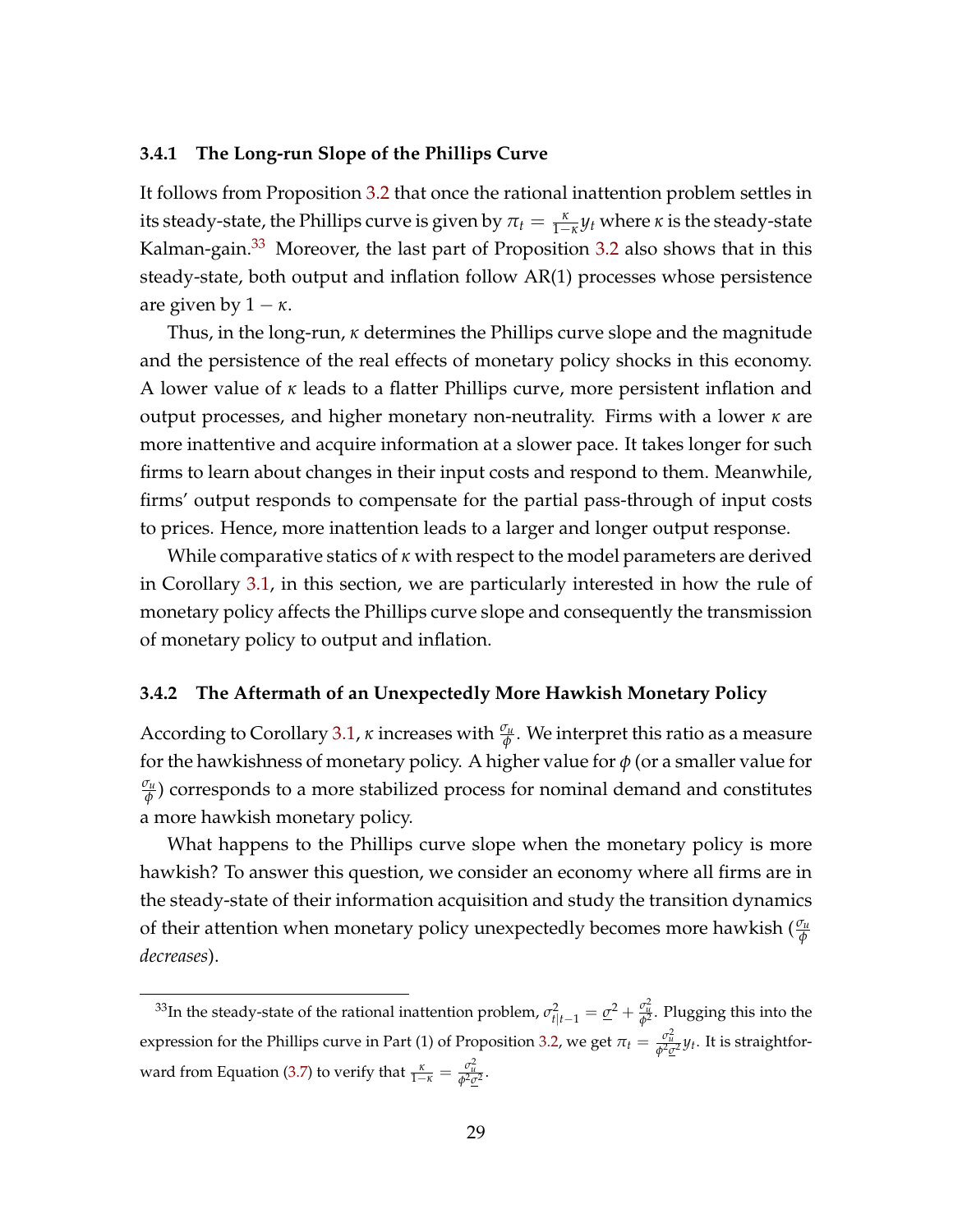<span id="page-29-0"></span>**Corollary 3.2.** *Suppose the economy is in the steady state of its attention problem, and consider an unexpected decrease in <sup>σ</sup><sup>u</sup> φ . Then, the economy immediately jumps to a new steady state of the attention problem, in which (a) the Phillips curve is flatter and (b) output and inflation responses are more persistent.*

*Proof.* See Appendix [C.5.](#page-60-0)

When monetary becomes unexpectedly more hawkish, nominal demand becomes more stable because innovations to its process are less volatile. This lower volatility affects firms' information acquisition in two different ways. First, it increases the value of information because knowledge about nominal demand depreciates less over time when its process is more stable. Second, firms can afford a lower level of steady-state uncertainty with the same information acquisition rate (*κ*). These two forces manifest themselves in a desire for lower *σ* <sup>2</sup> and a lower steady-state information acquisition rate (lower *κ*).

Therefore, when the shock happens, firms acquire enough information to jump to the new steady-state because their uncertainty from the previous steady-state is above their new reservation uncertainty. After that, firms also acquire information with a lower *κ* because their uncertainty grows more slowly. Thus, when monetary policy becomes more hawkish, output and inflation are more persistent, and the Phillips curve is flatter. These results are consistent with the flattening of the Phillips curve since the onset of the Great Moderation.<sup>[34](#page-0-0)</sup> Our theory provides a new perspective on this issue. Firms do not need to be attentive to monetary policy in an environment where the policymakers follow a hawkish rule.

#### **3.4.3 The Aftermath of an Unexpectedly More Dovish Monetary Policy**

The model is non-symmetric in response to changes in the rule of monetary policy. While the economy jumps to the new steady state of the attention problem after a decreases in  $\frac{\sigma_u}{\phi}$ , as shown in Corollary [3.2,](#page-29-0) the reverse is not true. An unexpected increase in *<sup>σ</sup><sup>u</sup> φ* has different short-run implications due to its effect on reservation uncertainty.

 $\blacksquare$ 

 $34$ For evidence on the flattening of the Phillips curve, see e.g., [Coibion and Gorodnichenko](#page-41-0) [\(2015b\)](#page-41-0); [Blanchard](#page-41-1) [\(2016\)](#page-41-1); [Bullard](#page-41-2) [\(2018\)](#page-41-2); [Hooper, Mishkin, and Sufi](#page-42-0) [\(2020\)](#page-42-0); [Del Negro, Lenza,](#page-42-1) [Primiceri, and Tambalotti](#page-42-1) [\(2020\)](#page-42-1).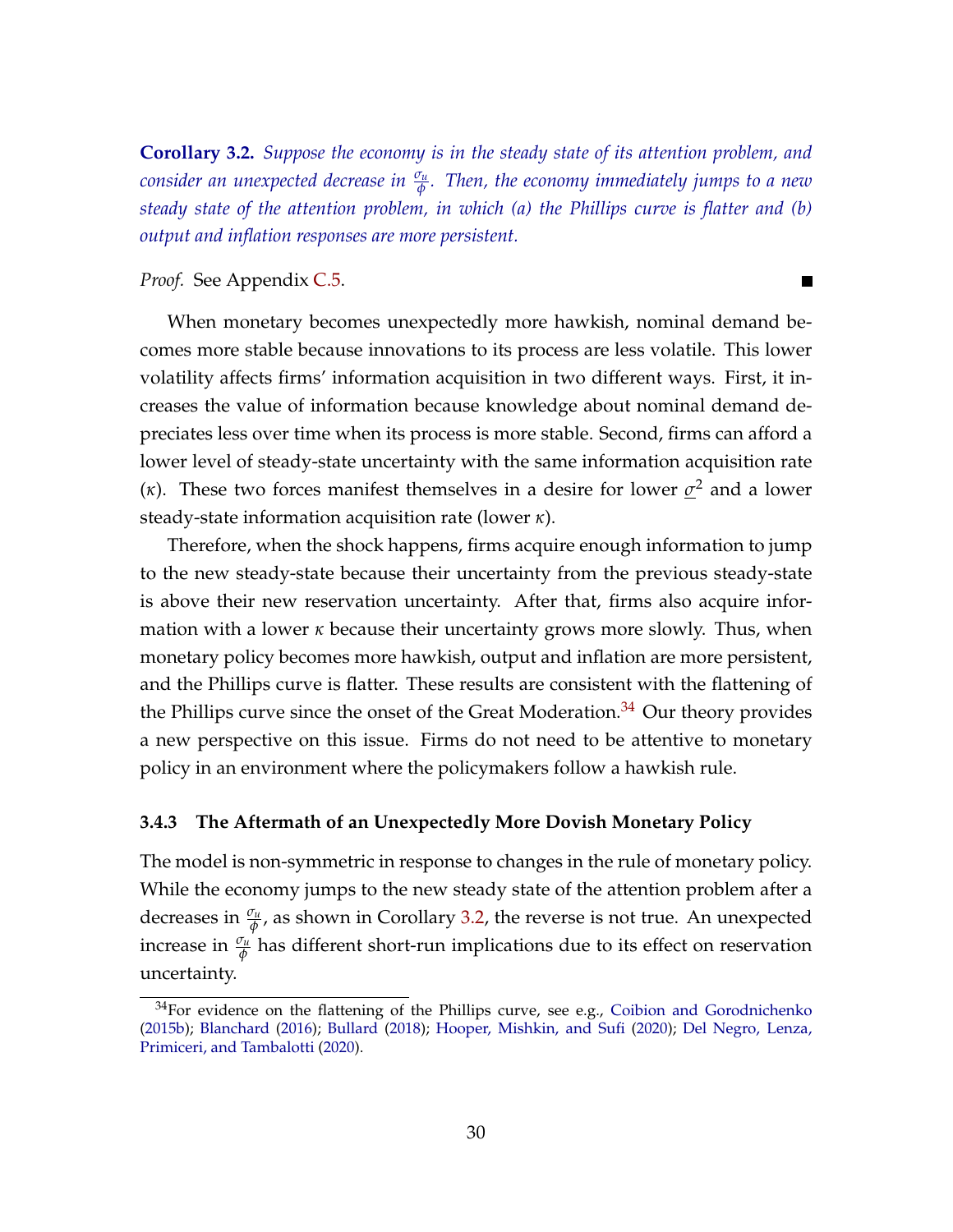<span id="page-30-0"></span>**Corollary 3.3.** *Suppose the economy is in the steady state of its attention problem, and consider an unexpected increase in <sup>σ</sup><sup>u</sup> φ . Then,*

- *1. the Phillips curve becomes temporarily flat until firms' uncertainty increases to its new reservation level.*
- *2. once firms' uncertainty reaches to its new reservation level, the economy enters its new steady state in which (a) the Phillips curve is steeper and (b) output and inflation responses are less persistent.*

П

*Proof.* See Appendix [C.6.](#page-60-1)

An increase in  $\frac{\sigma_u}{\phi}$  makes the nominal demand more volatile and raises the reservation uncertainty of firms. Hence, immediately after an unexpected increase in *σu φ* , firms find themselves with an uncertainty below their new reservation level. The no-forgetting constraint begins to bind, and firms temporarily stop paying attention to the shocks until their uncertainty grows to its new reservation level. In the meantime, the Phillips curve is entirely flat; inflation is non-responsive to shocks, and output responds one to one to changes in nominal demand.

Once firms' uncertainty reaches its new reservation level, however, they start paying attention at a higher rate to maintain this new level as the process is now more volatile. Thus, while a more dovish policy leads to a temporarily flat Phillips curve, it eventually leads to a steeper Phillips curve once firms adapt to their new environment.

Figure [3](#page-31-0) illustrates this point in a numerical example by plotting three different sets of impulse response functions. The light gray lines with square markers show the impulse responses under an initial steady-state information structure for firms. The black lines show these impulse responses after the monetary policy become unexpectedly more dovish in period zero. The main observation is the temporary flatness of the Phillips curve that occurs in the first three periods. The shock to dovishness of policy increases firms' reservation uncertainty and crowds out their information acquisition for three periods. After that, they begin to pay attention to shocks again, and inflation sharply picks up to match nominal demand shock. Finally, the dark gray lines with triangle markers show the impulse responses of output and inflation in the long-run after firms' information structure converges to its new steady-state. In this new steady-state, both inflation and output are more volatile, and their impact responses are larger because nominal demand is more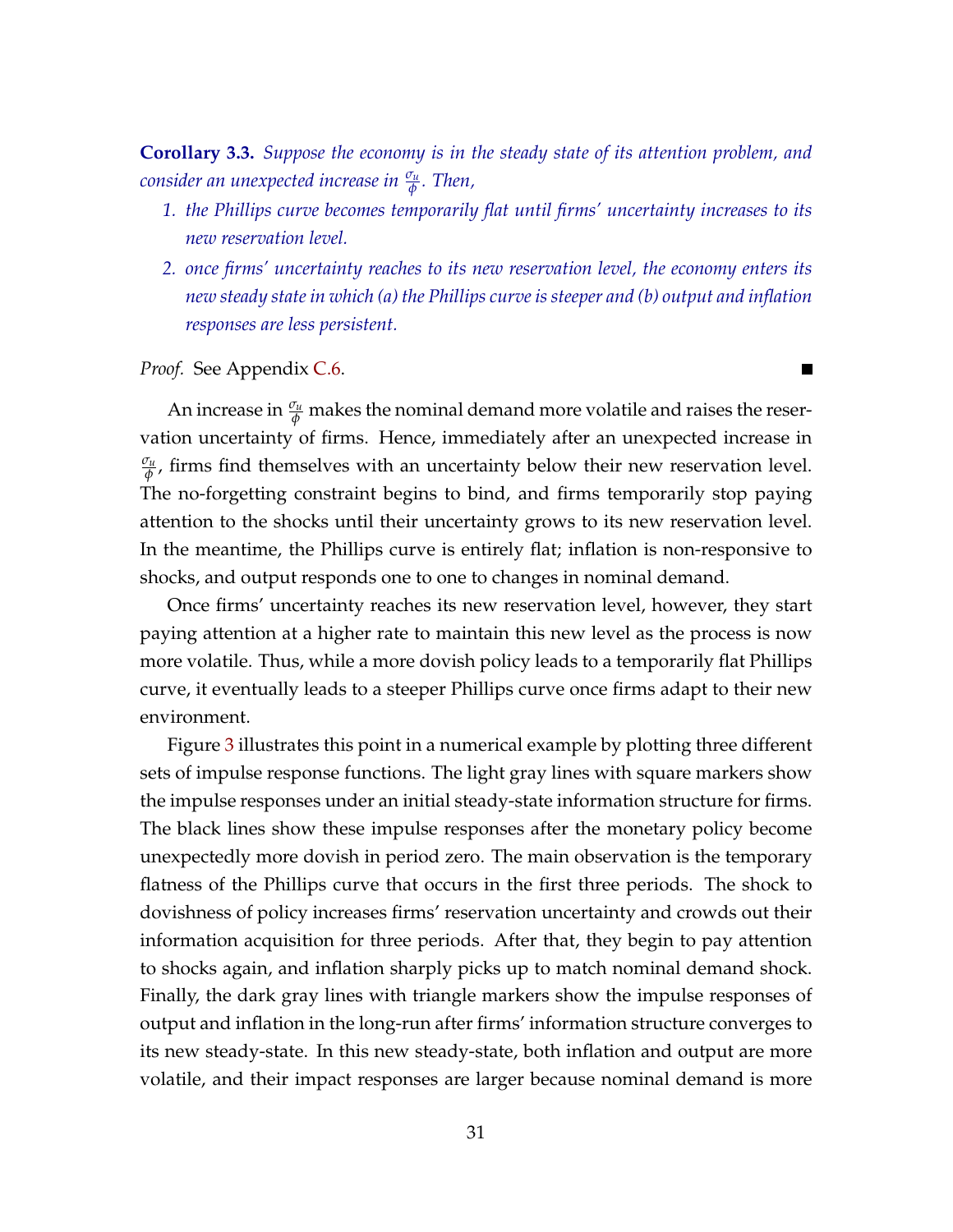<span id="page-31-0"></span>

Figure 3: IRFs to a 1 S.D. Expansionary Shock When Policy Becomes More Dovish

volatile than the previous regime. However, these responses are less persistent as firms acquire information with a higher *κ*.

These findings provide a new perspective on the recently perceived disconnect between inflation and monetary policy. Our model offers an attention-based rationale for this disconnect, assuming that the Great Recession was followed by a period of higher uncertainty and more lenient monetary policy.

### **3.5 Implications for Anchoring of Inflation Expectations**

One of the most salient indicators to which monetary policymakers pay specific attention, especially under inflation targeting regimes, is the *anchoring of inflation expectations*. "Well-anchored" inflation expectations are considered a sign of monetary policy success as they imply that the publics' inflation expectations are not very sensitive to temporary disturbances in economic variables. Moreover, inflation expectations have become more anchored in the U.S. since the onset of the Great Moderation: inflation expectations are more stable and have lower sensitivity to short-run fluctuations in the economic data [\(Bernanke,](#page-41-13) [2007;](#page-41-13) [Mishkin,](#page-43-16) [2007\)](#page-43-16).

The dependence of firms' information acquisition incentives on the rule of monetary policy in our framework provides a natural explanation for this trend. When

*Notes:* This figure plots a numerical example for impulse responses of inflation and output to a one standard deviation expansionary shock to monetary policy. The lines with square markers are under the steady-state information structure. The lines with circle markers are the impulse responses after the policy becomes unexpectedly more dovish at time 0, with the transition dynamics of the information structure. The lines with triangle markers are the responses after the information structure converges to new steady-state with the more dovish policy. See Proposition [3.2](#page-27-0) and Corollary [3.3](#page-30-0) for details.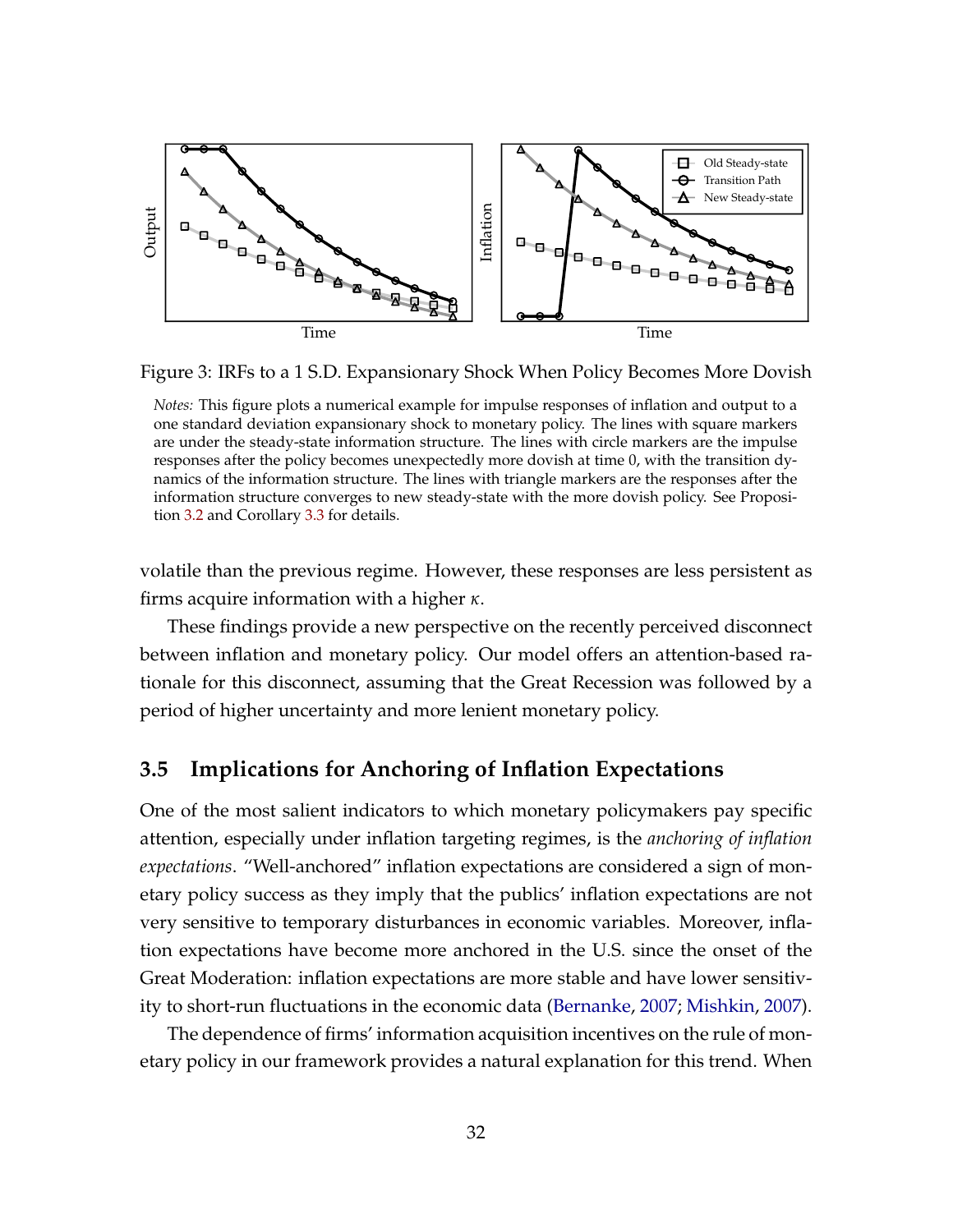monetary policy becomes more hawkish, firms pay less attention to shocks. Hence, their beliefs become less sensitive to short-run fluctuations in economic data, and their expectations become more anchored. The following proposition characterizes the dynamics of firms' inflation expectations in our simple model.

<span id="page-32-1"></span>**Proposition 3.3.** Let  $\hat{\pi}_t \equiv \int_0^1 \mathbb{E}_{i,t}[\pi_t]di$  denote the average expectation of firms about *aggregate inflation at time t. Then, in the steady-state of the attention problem,*

$$
\hat{\pi}_t = (1 - \kappa)\hat{\pi}_{t-1} + \frac{\kappa^2}{(2 - \kappa)(1 - \kappa)}y_t
$$
\n(3.8)

$$
=2(1-\kappa)\hat{\pi}_{t-1}-(1-\kappa)^2\hat{\pi}_{t-2}+\frac{\kappa^2}{2-\kappa}\frac{\sigma_u}{\phi}u_t
$$
\n(3.9)

<span id="page-32-3"></span><span id="page-32-2"></span>т

П

*where κ is the steady-state Kalman-gain of firms in Equation* [\(3.7\)](#page-26-1)*.*

*Proof.* See Appendix [C.7.](#page-60-2)

Proposition [3.3](#page-32-1) illustrates the degree of anchoring in firms' inflation expectations from two perspectives. Equation [\(3.8\)](#page-32-2) derives the relationship between inflation expectations and output gap and shows that inflation expectations' sensitivity to output gap depends positively on *κ*. Equation [\(3.9\)](#page-32-3) recasts this relationship in terms of the exogenous monetary policy shocks, which are the sole drivers of shortrun fluctuations in this economy. The AR(2) nature of these expectations indicates the inertia that expectations inherit from firms' imperfect information—the counterfactual being full-information rational expectations, in which case both inflation and inflation expectations are i.i.d. over time.<sup>[35](#page-0-0)</sup>

Moreover, both the degree of the inertia in firms' inflation expectations, which is determined by  $1 - \kappa$ , as well as the sensitivity of firms' inflation expectations to output gap or monetary policy shocks depend on the conduct of monetary policy through *κ*. The following Corollary formalizes this relationship.<sup>[36](#page-0-0)</sup>

<span id="page-32-4"></span>**Corollary 3.4.** *Firms' inflation expectations are less sensitive to both output gap and short-run monetary policy shocks (are more "anchored") and are more persistent when monetary policy is more hawkish—i.e., <sup>σ</sup><sup>u</sup> φ is smaller.*

*Proof.* See Appendix [C.8.](#page-62-0)

<span id="page-32-0"></span><sup>&</sup>lt;sup>35</sup>With full-information rational expectations,  $\int_0^1 \mathbb{E}_{i,t}[\pi_t]di = \pi_t = \Delta q_t = \sigma_u \phi^{-1} u_t$ .

<sup>36</sup>While in our setup higher anchoring of the expectation are generated by a combination of higher order beliefs and lower information acquisition on the part of firms, it is also important to note that higher persistence and anchoring can be generated in a context that takes the role of strategic interactions into account (see, e.g., [Angeletos and Huo,](#page-40-0) [2018\)](#page-40-0).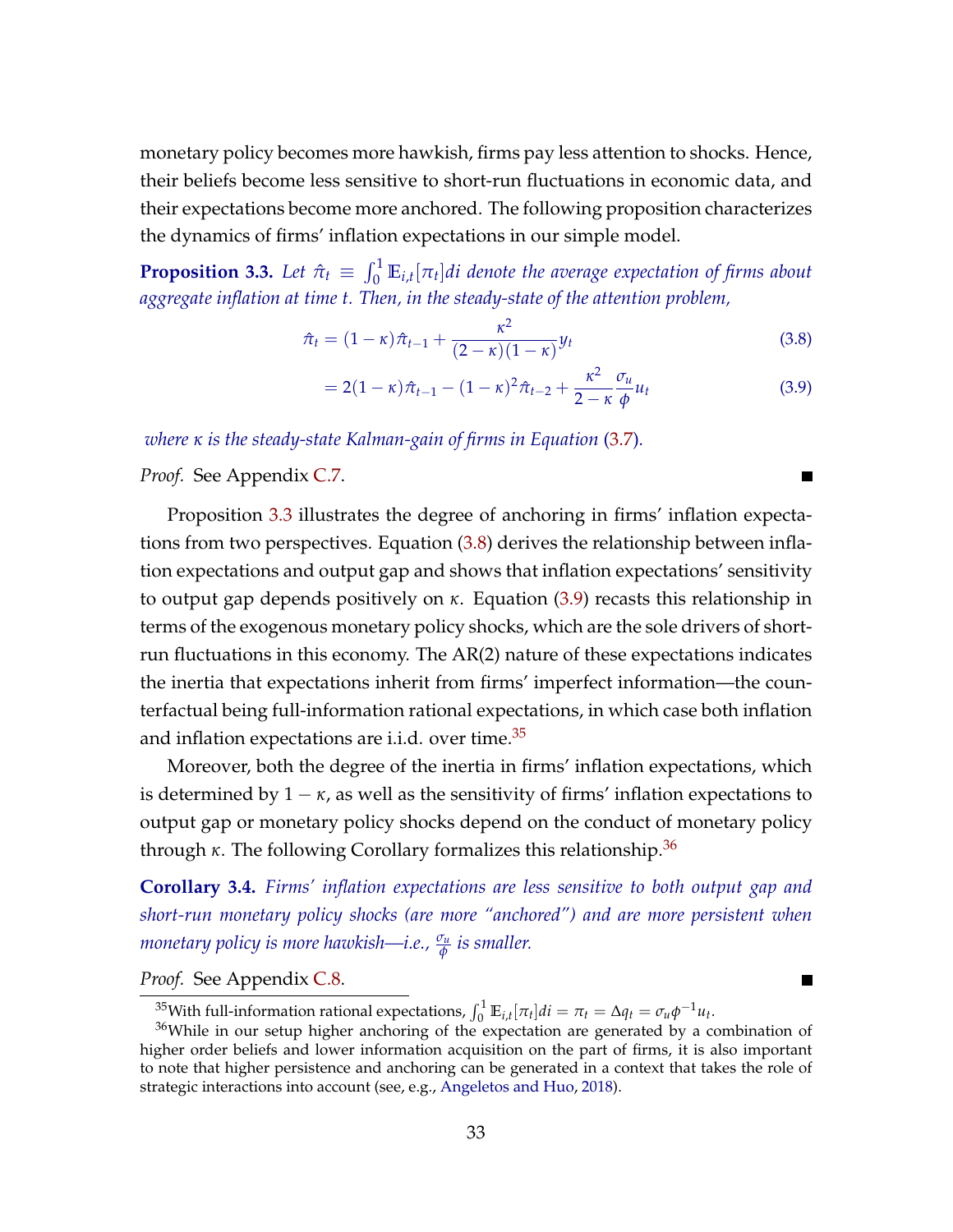## **4 Quantitative Analysis**

In this section, we extend our simple model in Section [3](#page-22-0) to a more quantitatively plausible setup. Our objective is to assess whether our mechanism can generate a quantitatively relevant change in the Phillips curve slope in a calibrated model.

Our exercise in this section is in the spirit of the literature that interprets the Great Moderation, at least partially, through the lens of a shift in monetary policy in the post-Volcker era [\(Clarida, Galí, and Gertler,](#page-41-3) [2000;](#page-41-3) [Coibion and Gorod](#page-41-4)[nichenko,](#page-41-4) [2011;](#page-41-4) [Ma´ckowiak and Wiederholt,](#page-43-2) [2015\)](#page-43-2). In particular, we are interested in the following question: can the shift in the rule of monetary policy in the post-Volcker era explain the decline in the Phillips curve slope, and if so, by how much? To answer this question, we calibrate a quantitative version of our model with TFP and monetary policy shocks to the U.S. inflation and output data in the post-Volcker era and examine whether the model can generate a quantitatively relevant shift in the slope of the Phillips curve.

#### **4.1 Model**

We extend our simple model from Section [3](#page-22-0) in three dimensions. First, we introduce two new parameters on the household side for the inverse of the intertemporal elasticity of substitution (*σ*) and the inverse of the Frisch elasticity of labor supply (*ψ*). Second, we allow for strategic complementarities in pricing, which we excluded from the simple model but are quantitatively important for inflation dynamics. Third, we relax our Taylor rule specification to allow for interest rate smoothing and different central bank responses to inflation, output gap, and output growth. Appendix [E](#page-63-0) provides a detailed explanation of this setup and the definition of general equilibrium. Here we present the log-linearized equilibrium conditions that characterize that equilibrium:

<span id="page-33-1"></span><span id="page-33-0"></span>
$$
x_t = \mathbb{E}_t^f \left[ x_{t+1} - \sigma^{-1} \left( i_t - \pi_{t+1} \right) \right] + \mathbb{E}_t^f \left[ \Delta y_{t+1}^n \right] \qquad \forall t \ge 0 \text{ (4.1)}
$$
  
\n
$$
i_t = \rho i_{t-1} + (1 - \rho) \left( \phi_\pi \pi_t + \phi_x x_t + \phi_{\Delta y} \Delta y_t \right) - \sigma_u u_t \qquad \forall t \ge 0 \text{ (4.2)}
$$

<span id="page-33-2"></span>
$$
p_{i,t} = \mathbb{E}_{i,t} \left[ p_t + \alpha x_t \right] \qquad \qquad \forall t \geq 0, \forall i \in [0,1]. (4.3)
$$

Equation [\(4.1\)](#page-33-0) is the standard log-linearized Euler equation for the household with full-information rational expectations. Here,  $\sigma^{-1}$  is the intertemporal elasticity of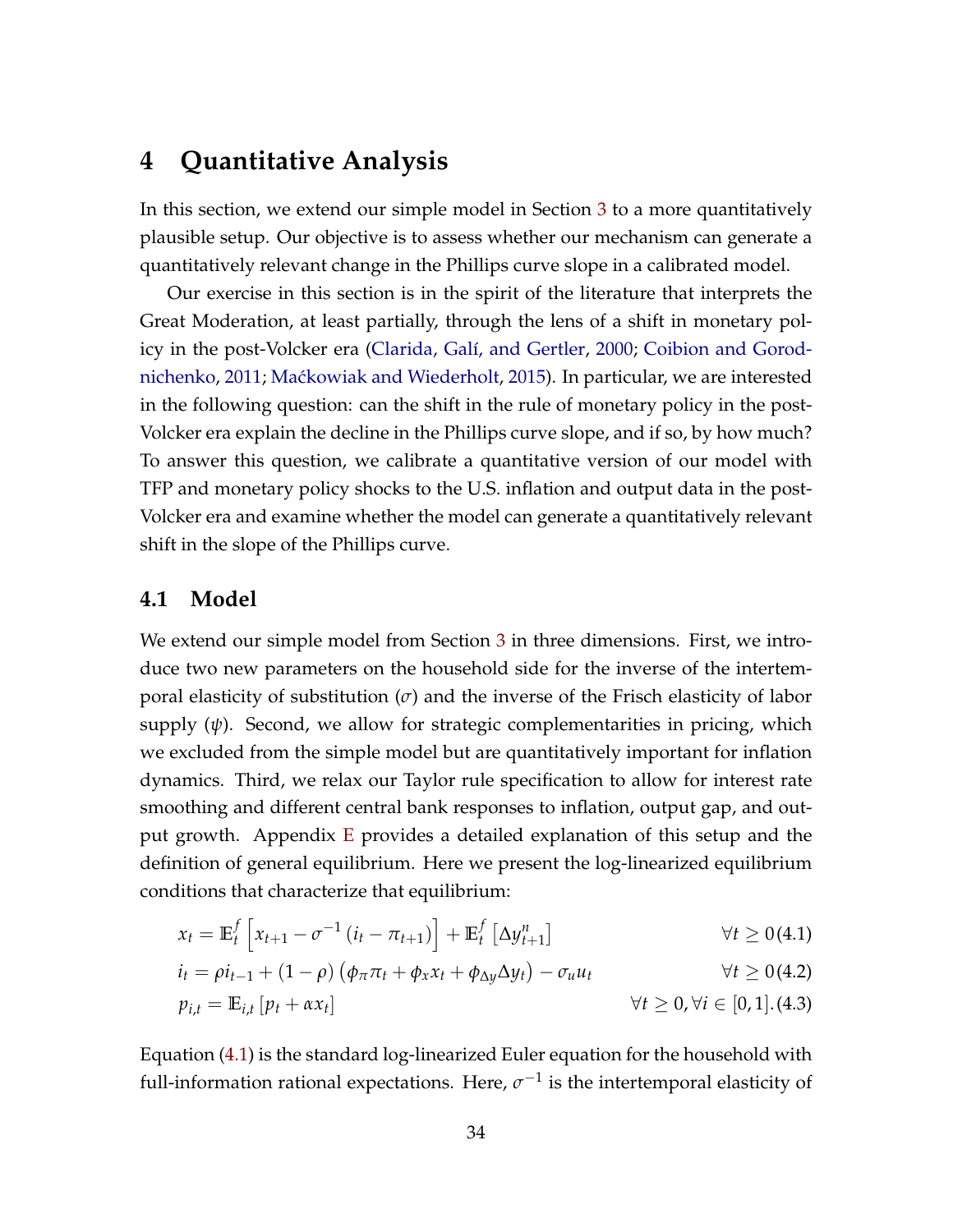substitution,  $y_t^n \equiv \frac{\sigma + \psi}{1 + \psi}$  $\frac{\partial^2 \psi}{\partial x^2} a_t$  is the log of the natural level of output with no frictions (which is uniquely determined by the productivity shock), *x<sup>t</sup>* is the output gap defined as the log difference between output and its natural level, and  $\pi_t$  is inflation.

Equation [\(4.2\)](#page-33-1) is the log-linearized Taylor rule, where *ρ* is the degree of interest rate smoothing,  $y_t$  is the log output,  $u_t \sim \mathcal{N}(0, 1)$  is the monetary policy shock, and  $\phi_{\pi}$ ,  $\phi_x$  and  $\phi_{\Delta y}$  are the responses of the central bank to inflation, output gap and output growth respectively.

Equation [\(4.3\)](#page-33-2) shows that firm *i* tracks its nominal marginal cost,  $p_t + \alpha x_t$ , where *pi*,*<sup>t</sup>* is the firm's log price at *t*, *p<sup>t</sup>* is the log of the aggregate price level, and  $\alpha \equiv \frac{\sigma + \psi}{1 + \psi \theta}$  is the degree of strategic complementarity. Moreover,  $\mathbb{E}_{i,t}[\cdot]$  is firm *i*'s expectation operator conditional on its time *t* information set under the solution to its rational inattention problem.

### <span id="page-34-0"></span>**4.2 Computing the Equilibrium**

The main computational challenge is solving for firms' rational inattention problem. This has two stages: first, given a Markov state-space representation for  $p_t + \alpha x_t$  we can use our algorithm from Section [2.](#page-5-0) However, the process for  $p_t + \alpha x_t$ is endogenous to the equilibrium decisions of firms and households. Therefore, a second step is to find the equilibrium process for  $p_t + \alpha x_t$ . It is important to note that for these two steps to be consistent, we need to choose a state-space representation for  $p_t + \alpha x_t$  that is Markov.

We start by guessing for the MA representation of  $p_t + \alpha x_t$  as a function of the productivity (*εt*) and monetary policy (*ut*) shocks, which gives us a Markov representation for the process. We then approximate the process with a truncated MA process and use this truncated process as the input to our algorithm for DRIPs. We then solve for the implied state-space representations of the output gap and aggregate price and update our guess for the MA process of  $p_t + \alpha x_t$ . We repeat until convergence. When truncating the MA process of  $p_t + \alpha x_t$ , we approximate this process with an MA(160) process. Therefore, the corresponding rational inattention problem has 12880  $=$   $\frac{160\times161}{2}$  state variables. On average, for a given guess for this process, it takes 0.30 seconds for our DRIPs algorithm to solve for the implied steady-state covariance matrix (that is of dimension  $160^2$ ).<sup>[37](#page-0-0)</sup> Appendix [E.3](#page-66-0) pro-

 $37$ Truncated MA process are not necessarily the most efficient guesses for endogenous variables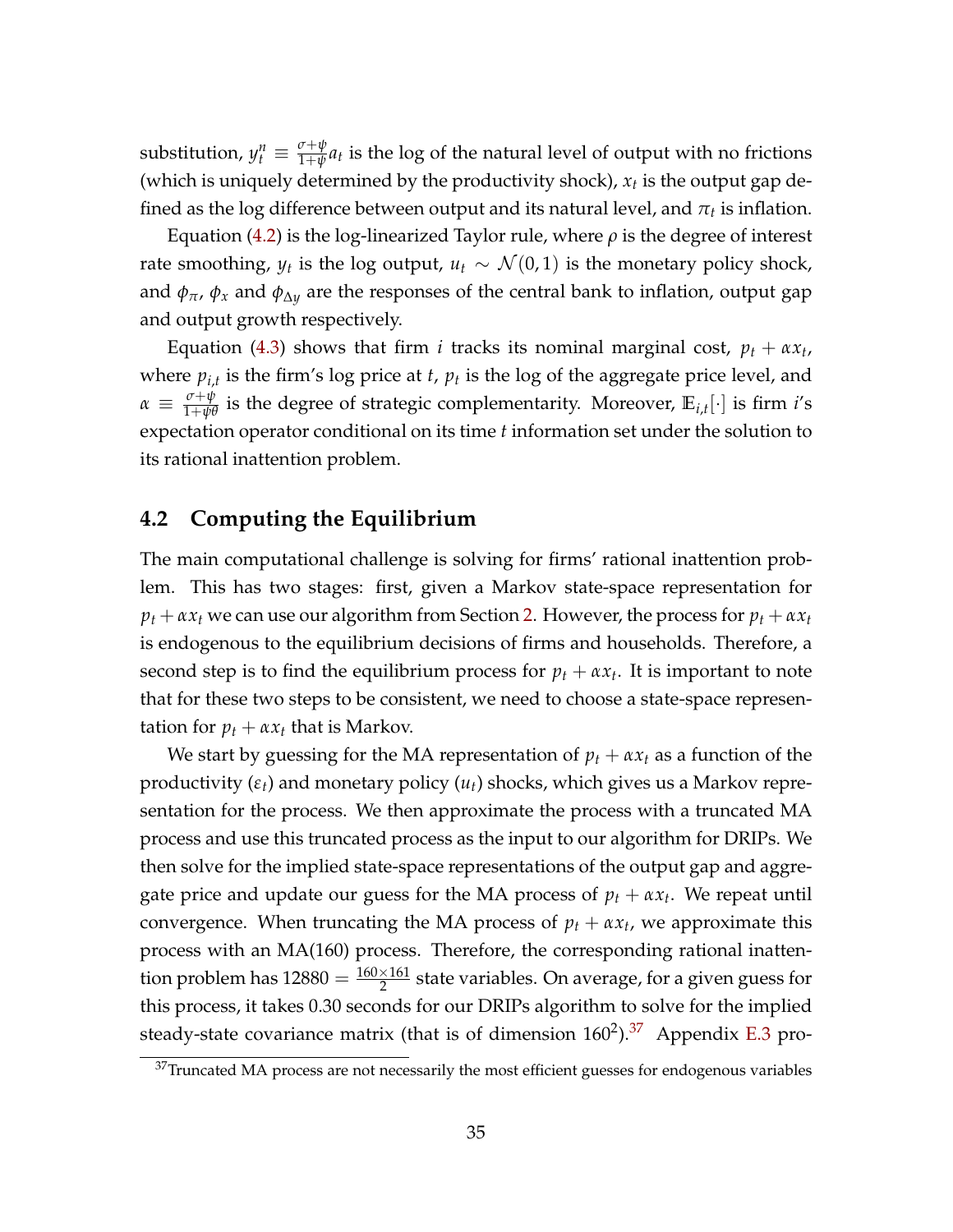vides a detailed description of matrix representations, and our solution algorithm.

#### **4.3 Calibration**

Our benchmark model is calibrated at a quarterly frequency with a discount factor of  $\beta$  = 0.99 to the post-Volcker U.S. data ending at the onset of the Great Recession (1983–2007). Table [2](#page-35-0) presents a summary of the calibrated values of the parameters. In the remainder of this section we go over the details of our calibration strategy.

<span id="page-35-0"></span>

| Parameter                                                         | Value                 | <b>Moment Matched / Source</b>         |
|-------------------------------------------------------------------|-----------------------|----------------------------------------|
| Panel A. Calibrated parameters                                    |                       |                                        |
| Information cost $(\omega)$                                       | $0.70 \times 10^{-3}$ | Cov. matrix of GDP and inflation       |
| Persistence of productivity shocks $(\rho_a)$                     | 0.850                 | Cov. matrix of GDP and inflation       |
| S.D. of productivity shocks $(\sigma_a)$                          | $1.56 \times 10^{-2}$ | Cov. matrix of GDP and inflation       |
| Panel B. Assigned parameters                                      |                       |                                        |
| Time discount factor $(\beta)$                                    | 0.99                  | Quarterly frequency                    |
| Elasticity of substitution across firms $(\theta)$                | 10                    | Firms' average markup                  |
| Elasticity of intertemporal substitution ( $1/\sigma$ )           | 0.4                   | Aruoba, Bocola, and Schorfheide (2017) |
| Inverse of Frisch elasticity $(\psi)$                             | 2.5                   | Aruoba, Bocola, and Schorfheide (2017) |
| Taylor rule: smoothing $(\rho)$                                   | 0.946                 | Estimates 1983-2007 (Table F.1)        |
| Taylor rule: response to inflation $(\phi_{\pi})$                 | 2.028                 | Estimates 1983–2007 (Table F.1)        |
| Taylor rule: response to output gap $(\phi_x)$                    | 0.168                 | Estimates 1983–2007 (Table F.1)        |
| Taylor rule: response to output growth $(\phi_{\Delta y})$        | 3.122                 | Estimates 1983–2007 (Table F.1)        |
| S.D. of monetary shocks $(\sigma_u)$                              | $0.28 \times 10^{-2}$ | Romer and Romer (2004)                 |
| Panel C. Counterfactual model parameters (Pre-Volcker: 1969–1978) |                       |                                        |
| Taylor rule: smoothing $(\rho)$                                   | 0.918                 | Estimates 1969–1978 (Table F.1)        |
| Taylor rule: response to inflation $(\phi_{\pi})$                 | 1.589                 | Estimates 1969–1978 (Table F.1)        |
| Taylor rule: response to output gap $(\phi_x)$                    | 0.292                 | Estimates 1969–1978 (Table F.1)        |
| Taylor rule: response to output growth $(\phi_{\Delta y})$        | 1.028                 | Estimates 1969–1978 (Table F.1)        |
| S.D. of monetary shocks $(\sigma_u)$                              | $0.54 \times 10^{-2}$ | Romer and Romer (2004)                 |

Table 2: Calibrated and Assigned Parameters

*Notes:* The table presents the baseline parameters for the quantitative model. Panel A shows the calibrated parameters which match the three key moments shown in Table [3.](#page-37-0) Panel B shows values and the source of the assigned model parameters. Panel C shows the parameters for the counterfactual analysis in Section [4.5.](#page-38-0)

**Assigned Parameters.** We set the elasticity of substitution across firms to be ten  $(\theta = 10)$ , which corresponds to a markup of 11 percent. We set the inverse of the

and one can gain efficiency in the second step of this iterative process by using ARMA guesses, which reduce the number of state variables (Maćkowiak, Matějka, and Wiederholt, [2018\)](#page-43-1). However, MA processes assume a higher flexibility for the solution when the length of truncation is large. Since our algorithm is fast enough to be able to handle a large number of state variables, we use this structure in our solution method.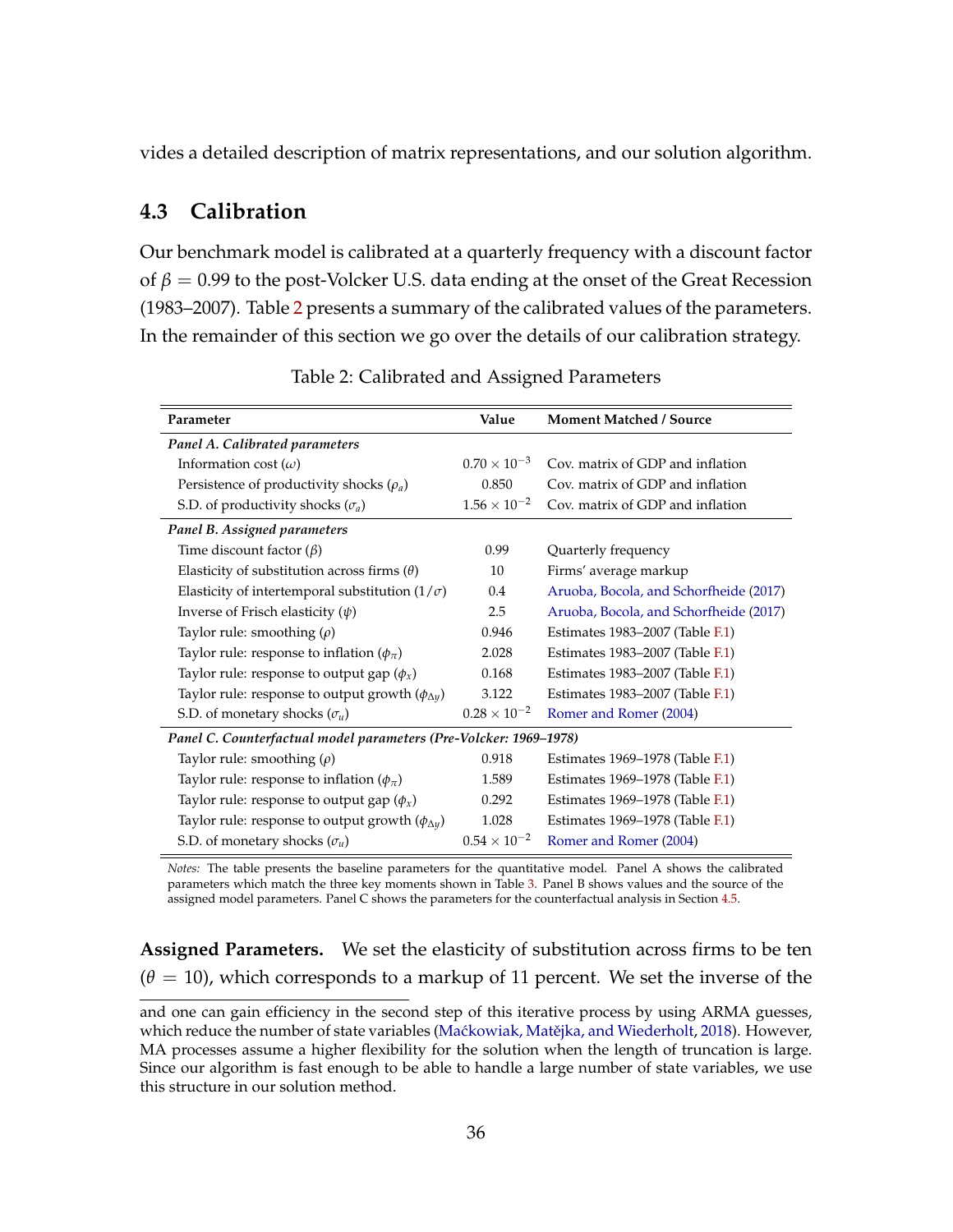Frisch elasticity ( $\psi$ ) to be 2.5 and the elasticity of intertemporal substitution ( $1/\sigma$ ) to be 0.4, which are consistent with estimates presented in [Aruoba, Bocola, and](#page-41-14) [Schorfheide](#page-41-14) [\(2017\)](#page-41-14).

**Monetary Policy Rule(s).** In our benchmark calibration, we choose the standard deviation of monetary policy shocks  $(\sigma_u)$  to match the size of these shocks, as iden-tified by [Romer and Romer](#page-44-16) [\(2004\)](#page-44-16), for the period  $1983-2007.^{38}$  $1983-2007.^{38}$  $1983-2007.^{38}$ 

Furthermore, for the parameters describing the monetary policy rule ( $\rho$ ,  $\phi_{\pi}$ ,  $\phi_{\Delta y}$ ,  $\phi_x$ ), we estimate the Taylor rule in Equation [\(4.2\)](#page-33-1) using real-time U.S. data. Specifically, following [Coibion and Gorodnichenko](#page-41-4) [\(2011\)](#page-41-4), we use the Greenbook forecasts of inflation and real GDP growth. The measure of the output gap is also based on Greenbook forecasts. For our benchmark calibration, we perform this estimation for the the post-Volcker (1983–2007) sample.<sup>[39](#page-0-0)</sup> The point estimates are reported in Panel B of Table [2,](#page-35-0) and more detailed results including standard errors are reported in Appendix Table [F.1.](#page-69-0) These estimates point to strong long-run responses by the central bank to inflation and output growth (2.03 and 3.12, respectively) and a moderate response to the output gap  $(0.17).40$  $(0.17).40$ 

Finally, for our counterfactual analysis in later sections, we do a similar estimation of these parameters for the pre-Volcker sample (1969–1978). The point estimates are reported in Panel C of Table [2,](#page-35-0) and more detailed results, including standard errors, are reported in Appendix Table [F.1.](#page-69-0)

**Calibrated Parameters.** We calibrate the three remaining parameters of the model marginal costs of information processing  $(\omega)$  as well as the persistence  $(\rho_a)$  and the size  $(\sigma_a)$  of productivity shocks—jointly by targeting the covariance matrix of inflation and real GDP in post-Volcker U.S. data. To measure the covariance matrix of output and inflation, we detrend the CPI core inflation and real GDP data us-

 $38$ Original data on monetary policy shocks in [Romer and Romer](#page-44-16) [\(2004\)](#page-44-16) are available until 1996, while we use extended data from [Coibion, Gorodnichenko, Kueng, and Silvia](#page-41-15) [\(2017\)](#page-41-15).

 $39$ [Coibion and Gorodnichenko](#page-41-4) [\(2011\)](#page-41-4) use data from 1983 through 2002 for the post-Volcker period estimation. We extend the sample period until 2007. Another difference is that our specification allows for interest rate smoothing of order one, while they consider the smoothing of order two.

 $40$ Because empirical Taylor rules are estimated using annualized rates while the Taylor rule in the model is expressed at quarterly rates, we rescale the coefficient on the output gap in the model such that  $\phi_x = 0.673/4 = 0.168$ . Also, because we use the Greenbook forecast data prepared by staff members of the Fed a few days before each FOMC meeting, the sample from 1969 through 1978 was monthly, whereas the sample from 1983 through 2007 was every six weeks. Thus, we convert the estimated AR(1) parameters from monthly or six-week frequency to quarterly and use the converted parameters for our model simulations.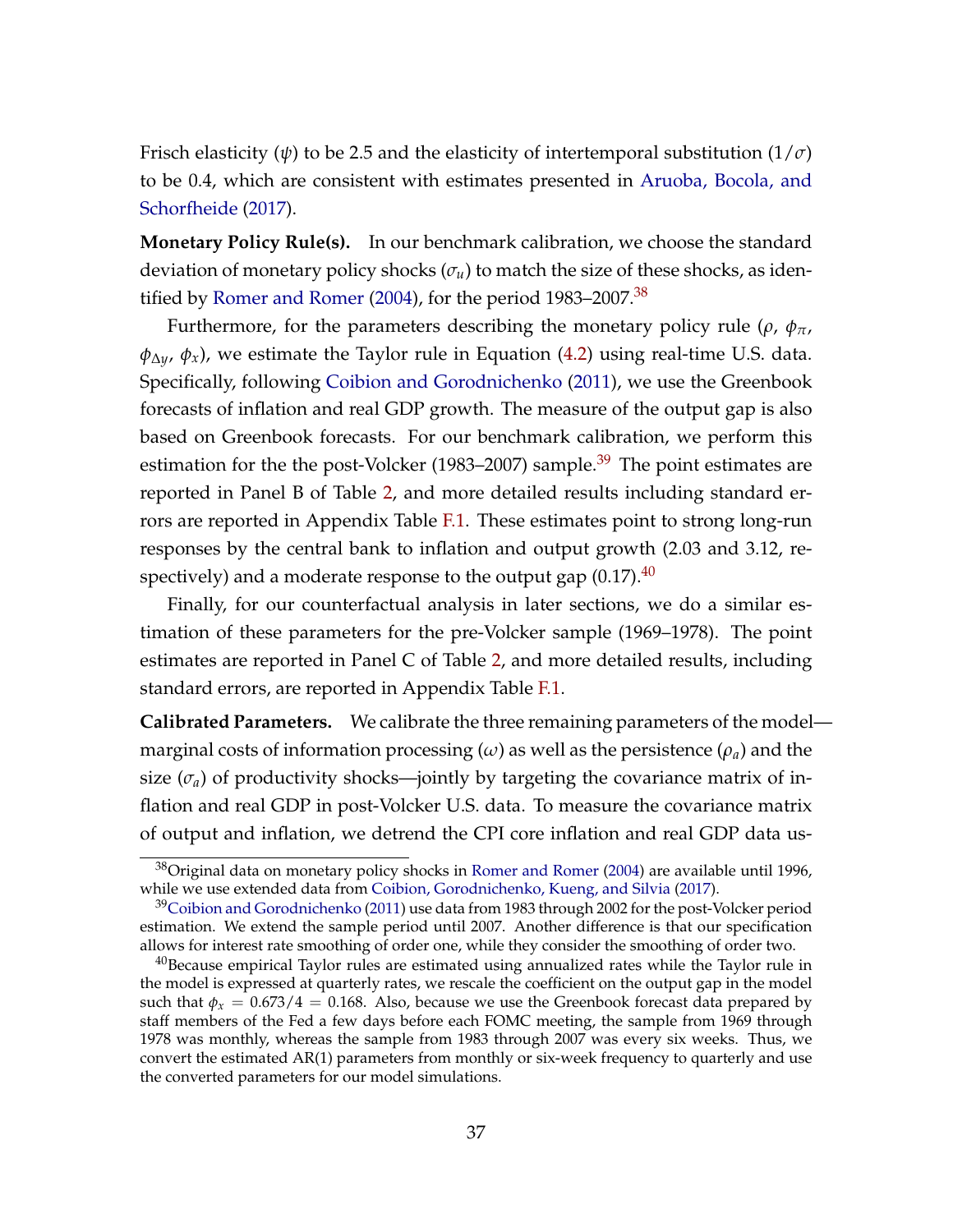ing log-quadratic trends. The three moments (variances of inflation and GDP with their covariance) identify the three model parameters, as reported in Table [2.](#page-35-0)

The standard deviation of the productivity shocks (*σa*) is around 1.56 percent per quarter, which is about six times larger than the standard deviation of the monetary policy shock  $(\sigma_u)$  for the post-Volcker period. Moreover, the calibrated cost of information processing,  $\omega \mathbb{I}(\cdot, \cdot)$ , is 0.1 percent of firms' steady-state real revenue.<sup>[41](#page-0-0)</sup> This small calibrated cost implies that imperfect information models do not require large information costs to match the data.

#### <span id="page-37-1"></span>**4.4 Model Fit**

**Targeted Moments.** Columns (1) and (2) of Table [3](#page-37-0) reports our targeted moments both in the data and as implied by the model. All three targeted moments are matched by the model.

<span id="page-37-0"></span>

|                                  |            | Targeted moments          | Non-targeted moments     |           |  |
|----------------------------------|------------|---------------------------|--------------------------|-----------|--|
|                                  |            | (Post-Volcker: 1983–2007) | (Pre-Volcker: 1969–1978) |           |  |
| Moment                           | $(1)$ Data | (2) Model                 | $(3)$ Data               | (4) Model |  |
| Standard deviation of inflation  | 0.015      | 0.015                     | 0.025                    | 0.025     |  |
| Standard deviation of real GDP   | 0.018      | 0.018                     | 0.022                    | 0.020     |  |
| Correlation(inflation, real GDP) | 0.209      | 0.209                     | 0.242                    | 0.245     |  |

Table 3: Targeted and Non-targeted Moments

*Notes:* Columns (1) and (2) present moments of the data and simulated series from the model parameterized at the baseline values in Table [2.](#page-35-0) Columns (3) and (4) compares the volatility of inflation and output gap and their correlation in the US data for the pre-Volcker era to the counterparts from the counterfactual model simulation. See Section [4.4](#page-37-1) for details

**Non-targeted Moments.** To examine the model's ability to capture the out-of-sample behavior of GDP and inflation, following Maćkowiak and Wiederholt [\(2015\)](#page-43-2), we compare the implied variance-covariance matrix of GDP and inflation for the pre-Volcker era with the one measured from the U.S. data.

To do so, we first replace the parameters related to monetary policy with the pre-Volcker era estimates. Specifically, we replace the estimates of the Taylor rule

 $41$ This number is on the lower end of the cost of pricing frictions that have been estimated in the literature. For instance, [Levy, Bergen, Dutta, and Venable](#page-43-17) [\(1997\)](#page-43-17) estimate the cost of menu cost frictions as 0.7 percent of firms' steady-state revenue.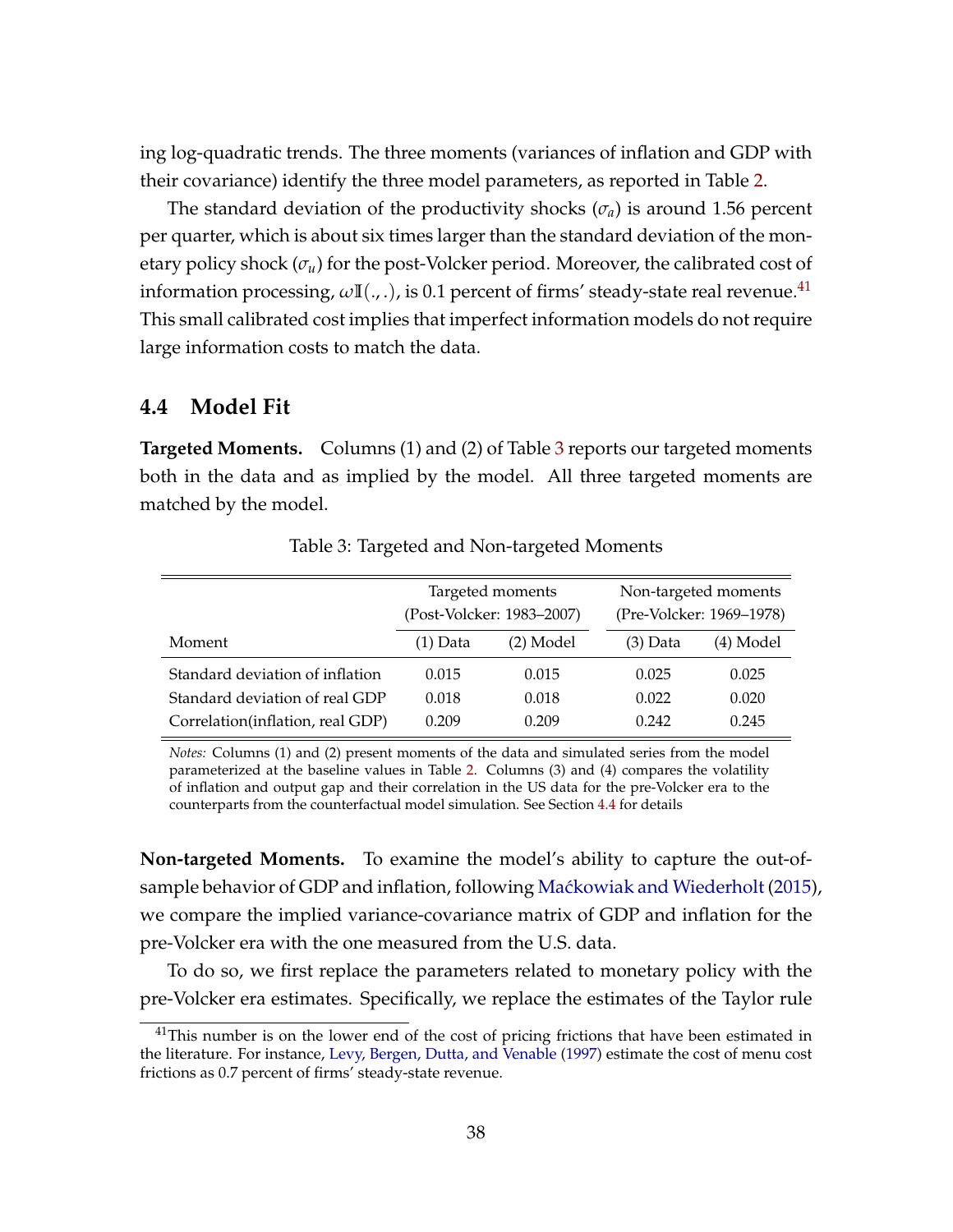for the post-Volcker period with our estimates for the pre-Volcker period. Furthermore, we re-estimate the standard deviation of monetary policy shocks  $(\sigma_u)$ using the pre-Volcker period monetary policy shock series from [Romer and Romer](#page-44-16) [\(2004\)](#page-44-16). Our estimated values for these parameters are reported in Panel C of Table [2,](#page-35-0) and indicate that monetary policy was less responsive to inflation and output growth in the pre-Volcker period, and the monetary shocks were more volatile.

We then simulate the model under the calibrated values for the cost of attention and the process for the TFP shocks and calculate the implied covariance matrix for GDP and inflation. Columns (3) and (4) of Table [3](#page-37-0) reports the model-generated moments and their analogs in the data. While we only target the volatility of inflation and GDP for the post-Volcker period, our model matches the high volatility of inflation and GDP in the pre-Volcker period.

#### <span id="page-38-0"></span>**4.5 Quantification of the Change in the Slope of the Phillips Curve**

Because the Phillips curve slope is endogenous in the model, the change in the rule of monetary policy in the post-Volcker period would imply a potential change in this slope as well. In this section, we study whether these changes are consistent with a flatter Phillips curve in the post-Volcker period within the model. If so, is the mechanism quantitatively relevant?

The main challenge here is to constitute the right comparison between the model and the empirical evidence on the Phillips curve slope. While the empirical literature uses the New Keynesian Phillips curve (NKPC) as the equation guiding their estimation strategy, according to our model the NKPC is misspecified. While the ideal case would be to re-estimate the Phillips curve based on the specification subscribed by our model, such a strategy requires a time-series on firms' expectations that goes back long enough in time to cover both periods. Such a dataset does not exist for the U.S. to the best of our knowledge. The alternative strategy that we employ here is to simulate data from our model under the two specifications of monetary policy and run similar regressions as in the empirical literature. These regressions are misspecified from our model's perspective and provide biased estimates due to an omitted variables bias issue. However, they constitute a fair comparison to the evidence on the Phillips curve slope.

Formally, we simulate the model for 50,000 periods for both the pre- and post-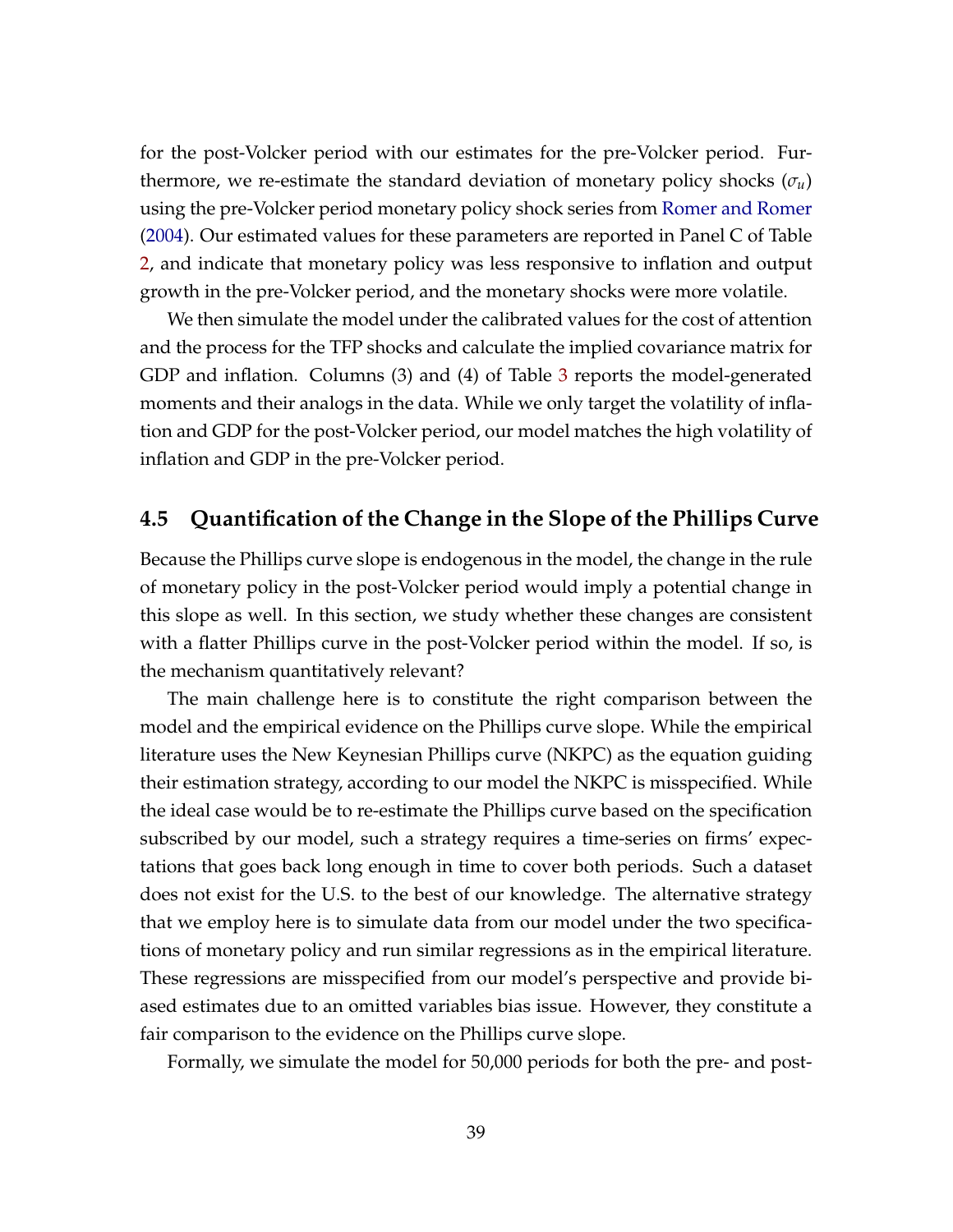Volcker periods and estimate the following hybrid NKPC using GMM estimation.

<span id="page-39-1"></span>
$$
\pi_t = constant + \gamma \mathbb{E}_t[\pi_{t+1}] + (1 - \gamma)\pi_{t-1} + \kappa x_t + \varepsilon_t.
$$
 (4.4)

We use four lags of both inflation and output gap as instruments. Column (1) in Table [4](#page-39-0) shows the estimates of the NKPC. The model predicts that the slope of the Phillips curve declined from 1.16 in the pre-Volcker era to 0.30 in the post-Volcker period—a 75% decline.

|                            | $(1)$ Output gap |         |         | $(2)$ Output |         | (3) Adj. output gap |  |
|----------------------------|------------------|---------|---------|--------------|---------|---------------------|--|
|                            | Pre-             | Post-   | Pre-    | Post-        | Pre-    | Post-               |  |
|                            | Volcker          | Volcker | Volcker | Volcker      | Volcker | Volcker             |  |
| Slope of NKPC $(\kappa)$   | 1.160            | 0.304   | 0.035   | 0.027        | 0.024   | $-0.012$            |  |
|                            | (0.029)          | (0.007) | (0.001) | (0.001)      | (0.007) | (0.003)             |  |
| Forward-looking $(\gamma)$ | 0.666            | 0.612   | 0.549   | 0.499        | 0.554   | 0.512               |  |
|                            | (0.005)          | (0.003) | (0.002) | (0.001)      | (0.002) | (0.001)             |  |

<span id="page-39-0"></span>Table 4: Estimates of the New Keynesian Phillips Curve Using Simulated Data

*Notes:* This table shows the estimation results of the NKPC using simulated data from the baseline model presented in Section [4.2.](#page-34-0) Column (1) and (2) show the estimates of the NKPC in Equation [\(4.4\)](#page-39-1) using the simulated output gap and output data, respectively. Column (3) shows the estimates using the simulated output gap data, which are adjusted by subtracting moving averages of natural level of output from actual output. Four lags of inflation and output gap (or output) are used as instruments for the GMM estimation. A constant term is included in the regressions but not reported. Newey-West standard errors are reported in parentheses.

It worth noting that while we are interested in the relative slope in the two periods, the magnitude of these estimates slopes are well above the estimates in the empirical literature.<sup>[42](#page-0-0)</sup> However, this is not necessarily inconsistent with our model. One challenge that the the empirical literature faces is controlling for supply shocks that confound the estimates of the Phillips curve slope and introduces a downward bias [\(McLeay and Tenreyro,](#page-43-10) [2020\)](#page-43-10). To see whether this type of downward bias can bring us closer to these estimates we repeat our estimation exercise with imperfect measures of output gap in our model. Column (2) in Table [4](#page-39-0) reports the estimated hybrid NKPC when we use the output minus the steady-state output as our measure of the output gap—fully omitting the supply shocks. In this case, the estimated slope for both periods is much smaller compared to the estimates in

<sup>42</sup>For example, the estimated slope of the hybrid NKPC in [Galí, Gertler, and López-Salido](#page-42-15) [\(2005\)](#page-42-15) is 0.002. In [Del Negro, Lenza, Primiceri, and Tambalotti](#page-42-1) [\(2020\)](#page-42-1), the slope estimates for the post-Volcker period range from 0 to 0.01.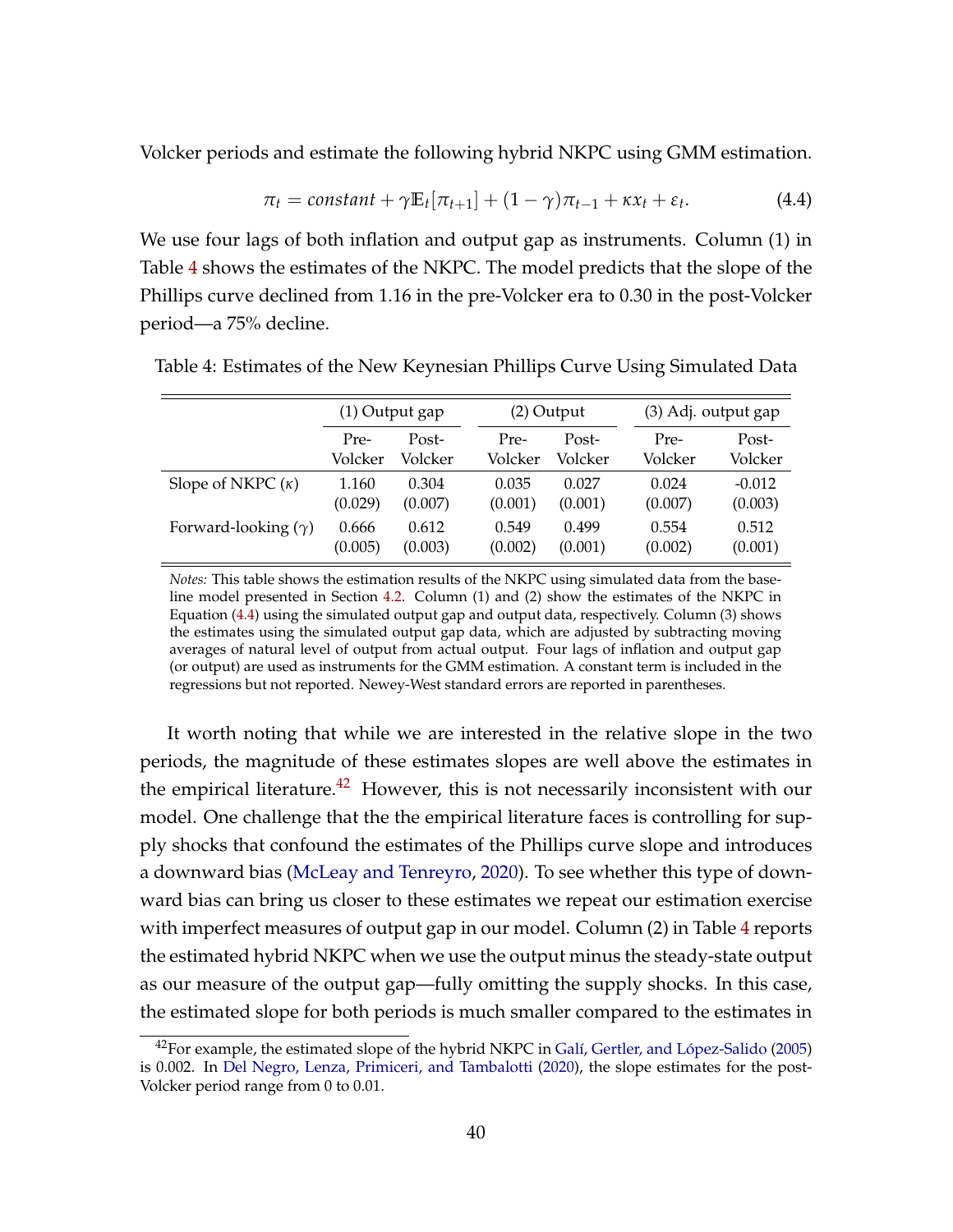Column (1), but there is still a 25% decline in the slope of the Phillips curve from the pre- to post-Volcker period. Finally, in Column (3) we partially control for the supply shocks by subtracting a moving average of the natural level of output from realized output to construct the output gap. Again, the model predicts a decline in the slope of the Phillips curve from the pre- to post-Volcker period.<sup>[43](#page-0-0)</sup>

## <span id="page-40-1"></span>**5 Concluding Remarks**

We derive an information Euler equation that fully characterizes the transition path of dynamic rational inattention problems in LQG settings and use our theoretical results to propose a novel and fast solution method that significantly reduces the computing times for solving these problems. We apply our findings to derive an attention-driven Phillips curve. Our theory of the Phillips curve puts forth a new perspective on the flattening of the Phillips curve slope in recent decades. It suggests that this was an endogenous response of the private sector to a more disciplined monetary policy in the post-Volcker era, putting a larger weight on stabilizing nominal variables.

Our results also speak to an ongoing debate on the trade-off between stabilizing inflation and maintaining a lower unemployment rate on the policy front. Our theory suggests that while a dovish policy might seem appealing in the current climate where inflation seems hardly responsive to monetary policy, once implemented, such a policy might have an adverse effect by steepening the Phillips curve in the long-run.

### **References**

- <span id="page-40-3"></span>AFROUZI, H. (2020): "Strategic Inattention, Inflation Dynamics and the Non-Neutrality of Money," Working Paper 8218, CESifo.
- <span id="page-40-2"></span>AFROUZI, H., S. Y. KWON, A. LANDIER, Y. MA, AND D. THESMAR (2020): "Overreaction and Working Memory," Working Paper 27947, National Bureau of Economic Research.
- <span id="page-40-0"></span>ANGELETOS, G.-M., AND Z. HUO (2018): "Myopia and Anchoring," Working Paper 24545, National Bureau of Economic Research.

 $43$ Appendix Table [F.2](#page-69-1) shows the estimates of both standard forward-looking NKPC and (unrestricted) hybrid NKPC using different measures of the output gap from the simulated data. In all cases, the slope of the NKPC declined from the pre- to post-Volcker era.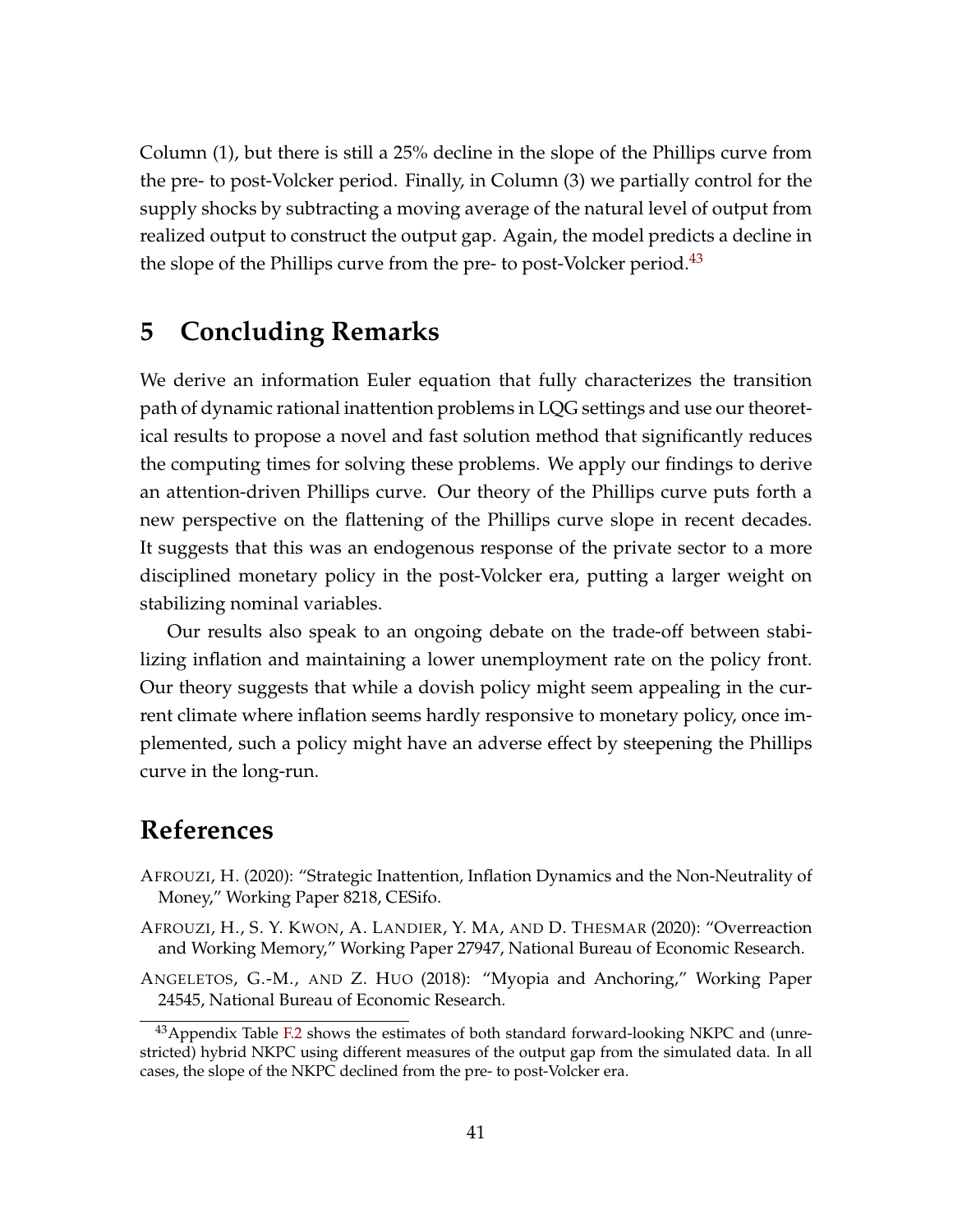- <span id="page-41-6"></span>ANGELETOS, G.-M., AND J. LA'O (2009): "Incomplete Information, Higher-Order Beliefs and Price Inertia," *Journal of Monetary Economics*, 56, S19–S37.
- <span id="page-41-7"></span>ANGELETOS, G.-M., AND C. LIAN (2016): "Incomplete Information in Macroeconomics: Accommodating Frictions in Coordination," vol. 2 of *Handbook of Macroeconomics*, pp. 1065–1240. Elsevier.
	- (2018): "Forward Guidance without Common Knowledge," *American Economic Review*, 108(9), 2477–2512.
- <span id="page-41-14"></span><span id="page-41-8"></span>ARUOBA, B., L. BOCOLA, AND F. SCHORFHEIDE (2017): "Assessing DSGE model nonlinearities," *Journal of Economic Dynamics and Control*, 83(C), 34–54.
- <span id="page-41-10"></span>AZEREDO DA SILVEIRA, R., AND M. WOODFORD (2019): "Noisy Memory and Over-Reaction to News," *AEA Papers and Proceedings*, 109, 557–61.
- <span id="page-41-9"></span>BABB, N. R., AND A. K. DETMEISTER (2017): "Nonlinearities in the Phillips Curve for the United States : Evidence Using Metropolitan Data," Finance and Economics Discussion Series 2017-070, Federal Reserve Board of Governors.
- <span id="page-41-13"></span>BERNANKE, B. S. (2007): "Inflation Expectations and Inflation Forecasting," Speech 306, Board of Governors of the Federal Reserve System.
- <span id="page-41-1"></span>BLANCHARD, O. (2016): "The Phillips Curve: Back to the'60s?," *American Economic Review*, 106(5), 31–34.
- <span id="page-41-2"></span>BULLARD, J. B. (2018): "The Case of the Disappearing Phillips Curve," Speech 314, Federal Reserve Bank of St. Louis.
- <span id="page-41-11"></span>CAPLIN, A., M. DEAN, AND J. LEAHY (2017): "Rationally Inattentive Behavior: Characterizing and Generalizing Shannon Entropy," Working Paper 23652, National Bureau of Economic Research.
- <span id="page-41-12"></span>CAPLIN, A., AND D. SPULBER (1987): "Menu Costs and the Neutrality of Money," *The Quarterly Journal of Economics*, 102(4), 703–25.
- <span id="page-41-3"></span>CLARIDA, R., J. GALÍ, AND M. GERTLER (2000): "Monetary Policy Rules and Macroeconomic Stability: Evidence and Some Theory," *The Quarterly Journal of Economics*, 115(1), 147–80.
- <span id="page-41-4"></span>COIBION, O., AND Y. GORODNICHENKO (2011): "Monetary Policy, Trend Inflation, and the Great Moderation: An Alternative Interpretation," *American Economic Review*, 101(1), 341–70.

<span id="page-41-5"></span>(2015a): "Information Rigidity and the Expectations Formation Process: A Simple Framework and New Facts," *American Economic Review*, 105(8), 2644–78.

<span id="page-41-0"></span>(2015b): "Is the Phillips Curve Alive and Well After All? Inflation Expectations and the Missing Disinflation," *American Economic Journal: Macroeconomics*, 7(1), 197–232.

<span id="page-41-15"></span>COIBION, O., Y. GORODNICHENKO, L. KUENG, AND J. SILVIA (2017): "Innocent Bystanders? Monetary policy and inequality," *Journal of Monetary Economics*, 88, 70–89.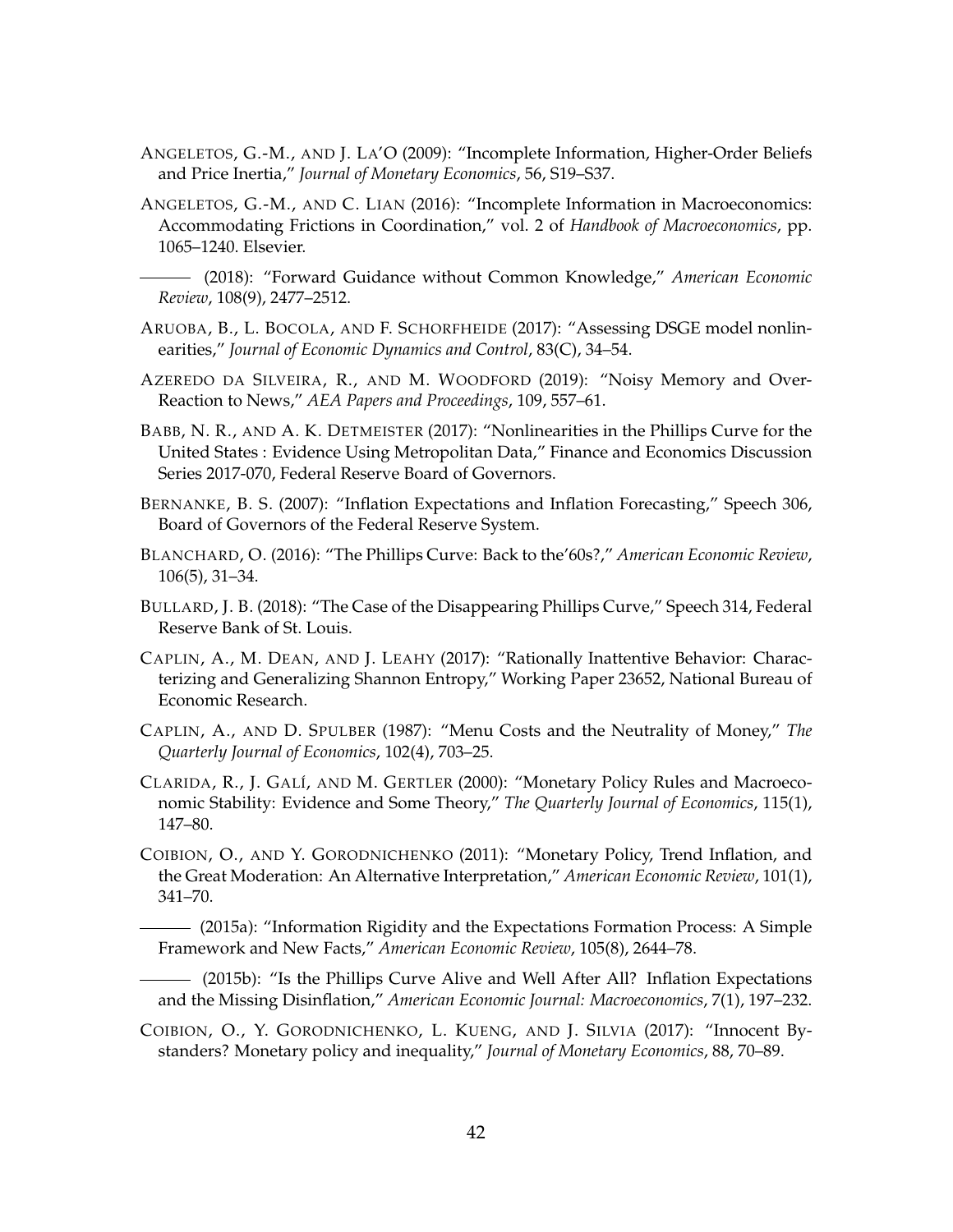- <span id="page-42-5"></span>COIBION, O., Y. GORODNICHENKO, AND T. ROPELE (2020): "Inflation Expectations and Firm Decisions: New Causal Evidence," *The Quarterly Journal of Economics*, 135(1), 165– 219.
- <span id="page-42-16"></span>COVER, T., AND J. THOMAS (2012): *Elements of Information Theory*. John Wiley & Sons.
- <span id="page-42-1"></span>DEL NEGRO, M., M. LENZA, G. E. PRIMICERI, AND A. TAMBALOTTI (2020): "What's up with the Phillips Curve?," Working Paper 27003, National Bureau of Economic Research.
- <span id="page-42-13"></span>DENTI, T. (2015): "Unrestricted Information Acquisition," Manuscript.
- <span id="page-42-2"></span>FULTON, C. (2018): "Mechanics of Static Quadratic Gaussian Rational Inattention Tracking Problems," Working paper, Federal Reserve Board of Governors.
- <span id="page-42-7"></span>GABAIX, X. (2020): "A behavioral New Keynesian model," *American Economic Review*, 110(8), 2271–2327.
- <span id="page-42-4"></span>GAGLIANONE, W. P., R. GIACOMINI, J. V. ISSLER, AND V. SKRETA (2020): "Incentive-Driven Inattention," *Journal of Econometrics*.
- <span id="page-42-12"></span>GALÍ, J. (2015): *Monetary policy, inflation, and the business cycle: an introduction to the new Keynesian framework and its applications*. Princeton University Press.
- <span id="page-42-15"></span>GALÍ, J., M. GERTLER, AND J. D. LÓPEZ-SALIDO (2005): "Robustness of the estimates of the hybrid New Keynesian Phillips curve," *Journal of Monetary Economics*, 52(6), 1107 – 1118, The econometrics of the New Keynesian price equation.
- <span id="page-42-11"></span>GERTLER, M., AND J. LEAHY (2008): "A Phillips Curve with an Ss Foundation," *Journal of Political Economy*, 116(3), 533–72.
- <span id="page-42-10"></span>GOLOSOV, M., AND R. LUCAS (2007): "Menu Costs and Phillips curves," *Journal of Political Economy*, 115(2), 171–99.
- <span id="page-42-3"></span>HAZELL, J., J. HERREÑO, E. NAKAMURA, AND J. STEINSSON (2020): "The Slope of the Phillips Curve: Evidence from US States," Discussion paper, National Bureau of Economic Research.
- <span id="page-42-14"></span>HÉBERT, B., AND J. LA'O (2020): "Information Acquisition, Efficiency, and Non-Fundamental Volatility," Working Paper 26771, National Bureau of Economic Research.
- <span id="page-42-8"></span>HÉBERT, B., AND M. WOODFORD (2018): "Information Costs and Sequential Information Sampling," Working Paper 25316, National Bureau of Economic Research.
- <span id="page-42-0"></span>HOOPER, P., F. S. MISHKIN, AND A. SUFI (2020): "Prospects for Inflation in a High Pressure Economy: Is the Phillips Curve Dead or is It Just Hibernating?," *Research in Economics*, 74(1), 26–62.
- <span id="page-42-9"></span>KAMDAR, R. (2018): "The Inattentive Consumer: Sentiment and Expectations," Manuscript.
- <span id="page-42-6"></span>KHAW, M. W., L. STEVENS, AND M. WOODFORD (2017): "Discrete Adjustment to a Changing Environment: Experimental Evidence," *Journal of Monetary Economics*, 91, 88– 103.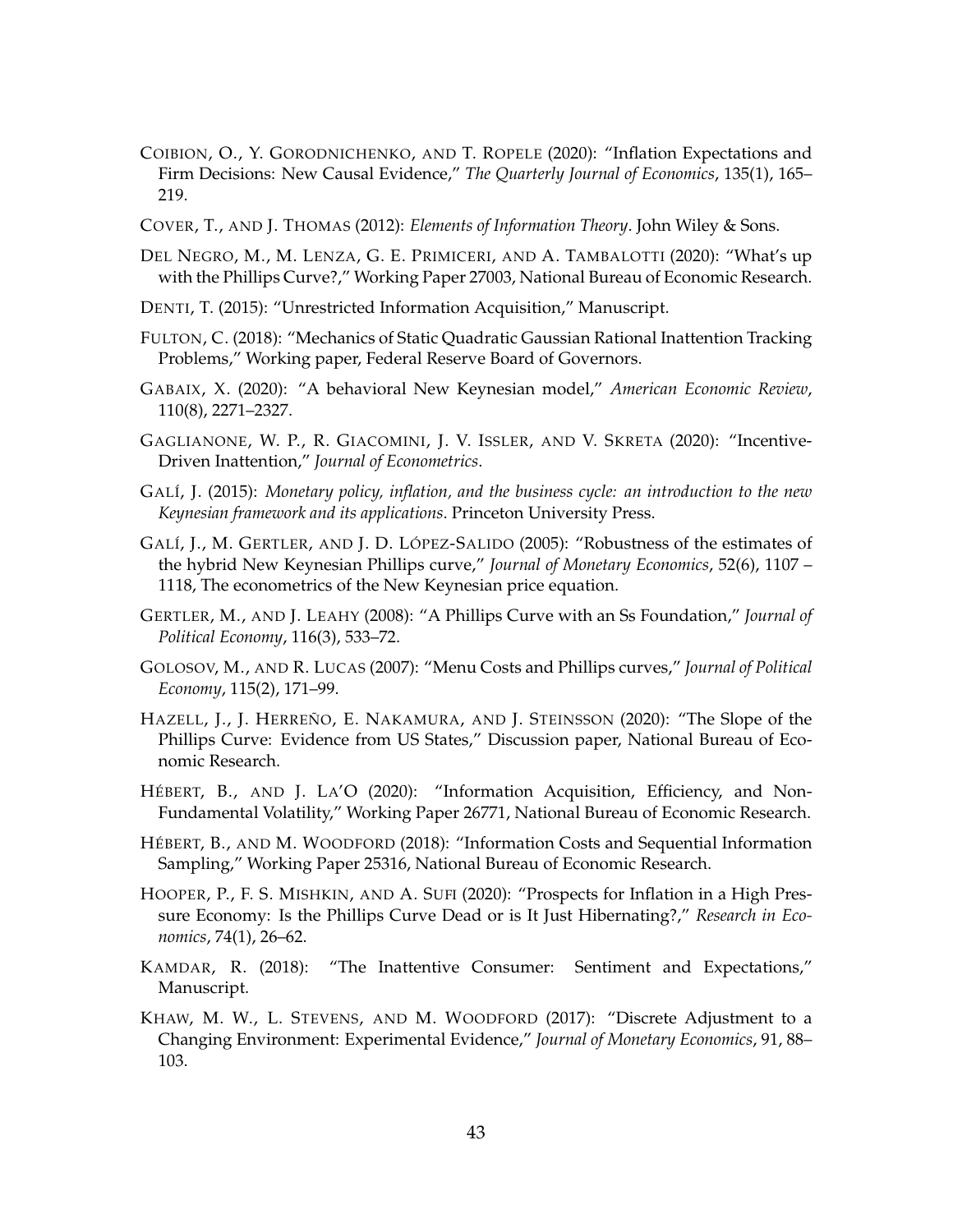<span id="page-43-6"></span>KHAW, M. W., AND O. ZORRILLA (2018): "Deeper Habits," Manuscript.

- <span id="page-43-15"></span>KŐSZEGI, B., AND F. MATĚJKA (2020): "Choice Simplification: A Theory of Mental Budgeting and Naive Diversification," *The Quarterly Journal of Economics*, 135(2), 1153–1207.
- <span id="page-43-9"></span>KUMAR, A., AND P. ORRENIUS (2016): "A Closer Look at the Phillips Curve Using State-Level Data," *Journal of Macroeconomics*, 47, 84–102.
- <span id="page-43-5"></span>KUMAR, S., H. AFROUZI, O. COIBION, AND Y. GORODNICHENKO (2015): "Inflation Targeting Does Not Anchor Inflation Expectations: Evidence from Firms in New Zealand," *Brookings Papers on Economic Activity*, pp. 187–226.
- <span id="page-43-17"></span>LEVY, D., M. BERGEN, S. DUTTA, AND R. VENABLE (1997): "The Magnitude of Menu Costs: Direct Evidence From Large U. S. Supermarket Chains," *The Quarterly Journal of Economics*, 112(3), 791–825.
- <span id="page-43-11"></span>L'HUILLIER, J.-P., AND W. ZAME (2020): "Flattening of the Phillips Curve and the Mandate of the Central Bank," Discussion paper, Mimeo.
- <span id="page-43-7"></span>LUCAS, R. (1972): "Expectations and the Neutrality of Money," *Journal of Economic Theory*, 4(2), 103–124.
- <span id="page-43-1"></span>MAĆKOWIAK, B., F. MATĚJKA, AND M. WIEDERHOLT (2018): "Dynamic Rational Inattention: Analytical Results," *Journal of Economic Theory*, 176, 650 – 692.

<span id="page-43-4"></span>(2020): "Rational Inattention: A Review," CEPR Discussion Papers 15408, CEPR.

- <span id="page-43-0"></span>MAĆKOWIAK, B., AND M. WIEDERHOLT (2009a): "Optimal Sticky Prices under Rational Inattention," *The American Economic Review*, 99(3), 769–803.
- <span id="page-43-13"></span>(2009b): "Optimal Sticky Prices under Rational Inattention," Working Paper Series 1009, European Central Bank.
- <span id="page-43-2"></span>(2015): "Business Cycle Dynamics under Rational Inattention," *The Review of Economic Studies*, 82(4), 1502–1532.
- <span id="page-43-14"></span>MACKOWIAK, B., AND M. WIEDERHOLT (2020): "Rational Inattention and the Business Cycle Effects of Productivity and News Shocks," Manuscript.
- <span id="page-43-8"></span>MANKIW, G., AND R. REIS (2002): "Sticky Information versus Sticky Prices: A Proposal to Replace the New Keynesian Phillips Curve," *The Quarterly Journal of Economics*, 117(4), 1295–1328.
- <span id="page-43-12"></span>MATĚJKA, F., AND A. MCKAY (2015): "Rational Inattention to Discrete Choices: A New Foundation for the Multinomial Logit Model," *American Economic Review*, 105(1), 272– 98.
- <span id="page-43-10"></span>MCLEAY, M., AND S. TENREYRO (2020): "Optimal Inflation and the Identification of the Phillips Curve," *NBER Macroeconomics Annual*, 34(1), 199–255.
- <span id="page-43-3"></span>MIAO, J., J. WU, AND E. YOUNG (2020): "Multivariate Rational Inattention," Boston University - Department of Economics, February 2020.

<span id="page-43-16"></span>MISHKIN, F. (2007): "Inflation dynamics," *International Finance*, 10(3), 317–34.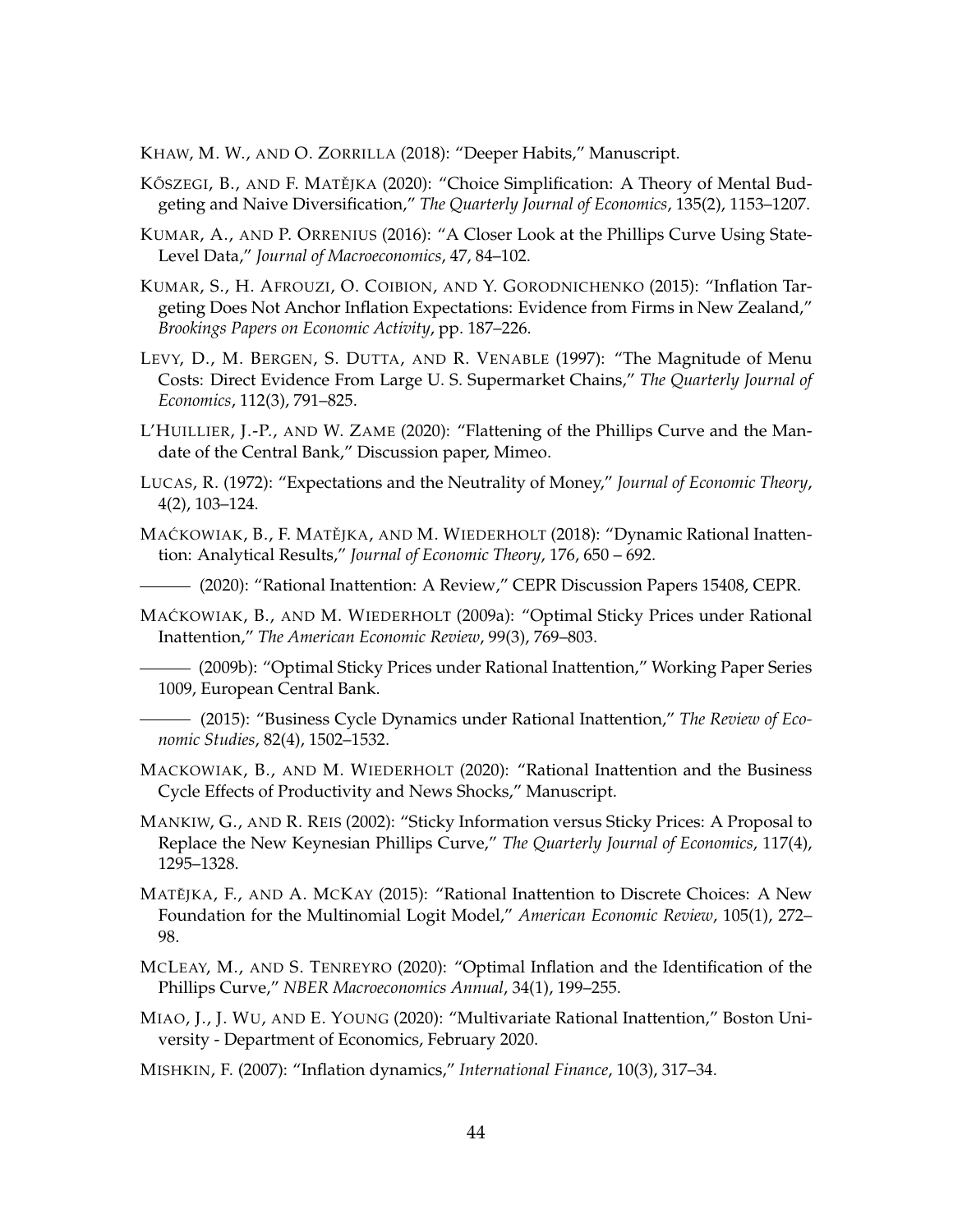- <span id="page-44-0"></span>MUTH, J. F. (1961): "Rational Expectations and the Theory of Price Movements," *Econometrica*, pp. 315–35.
- <span id="page-44-12"></span>NAGEL, S., AND Z. XU (2019): "Asset Pricing with Fading Memory," Working Paper 26255, National Bureau of Economic Research.
- <span id="page-44-15"></span>NAKAMURA, E., AND J. STEINSSON (2010): "Monetary Non-Neutrality in a Multisector Menu Cost Model," *The Quarterly Journal of Economics*, 125(3), 961–1013.
- <span id="page-44-9"></span>NIMARK, K. (2008): "Dynamic Pricing and Imperfect Common Knowledge," *Journal of Monetary Economics*, 55(2), 365–82.
- <span id="page-44-14"></span>RAVID, D. (2020): "Ultimatum Bargaining with Rational Inattention," *American Economic Review*, 110(9), 2948–63.
- <span id="page-44-10"></span>REIS, R. (2006): "Inattentive Producers," *The Review of Economic Studies*, 73(3), 793–821.
- <span id="page-44-16"></span>ROMER, C., AND D. ROMER (2004): "A New Measure of Monetary Shocks: Derivation and Implications," *American Economic Review*, 94(4), 1055–84.
- <span id="page-44-6"></span>ROTH, C., AND J. WOHLFART (2020): "How Do Expectations about the Macroeconomy Affect Personal Expectations and Behavior?," *The Review of Economics and Statistics*, 102(4), 731–48.
- <span id="page-44-11"></span>RUBBO, E. (2020): "Networks, Phillips Curves and Monetary Policy," Discussion paper, Harvard University, Mimeo.
- <span id="page-44-5"></span>RYNGAERT, J. (2017): "What do (and Don't) Forecasters Know About US Inflation," Manuscript.
- <span id="page-44-1"></span>SIMS, C. A. (2003): "Implications of Rational Inattention," *Journal of Monetary Economics*, 50(3), 665–690.
- <span id="page-44-2"></span>(2006): "Rational Inattention: Beyond the Linear-Quadratic Case," *American Economic Review*, 96(2), 158–163.

<span id="page-44-3"></span>(2010): "Rational Inattention and Monetary Economics," in *Handbook of Monetary Economics*, ed. by B. M. Friedman, and M. Woodford, vol. 3, pp. 155–81. Elsevier.

<span id="page-44-4"></span>SONG, W., AND S. STERN (2020): "Firm Inattention and the Efficacy of Monetary Policy: A Text-Based Approach," Manuscript.

<span id="page-44-13"></span>STEINER, J., C. STEWART, AND F. MATĚJKA (2017): "Rational Inattention Dynamics: Inertia and Delay in Decision-Making," *Econometrica*, 85(2), 521–553.

- <span id="page-44-8"></span>WOODFORD, M. (2003): "Imperfect Common Knowledge and the Effects of Monetary Policy," in *Knowledge, Information, and Expectations in Modern Macroeconomics: In Honor of Edmund S. Phelps*, ed. by P. Aghion, R. Frydman, J. Stiglitz, and M. Woodford, pp. 25–58. Princeton University Press.
- <span id="page-44-7"></span>YANG, C. (2020): "Rational Inattention, Menu Costs, and Multi-Product Firms: Micro Evidence and Aggregate Implications," Manuscript.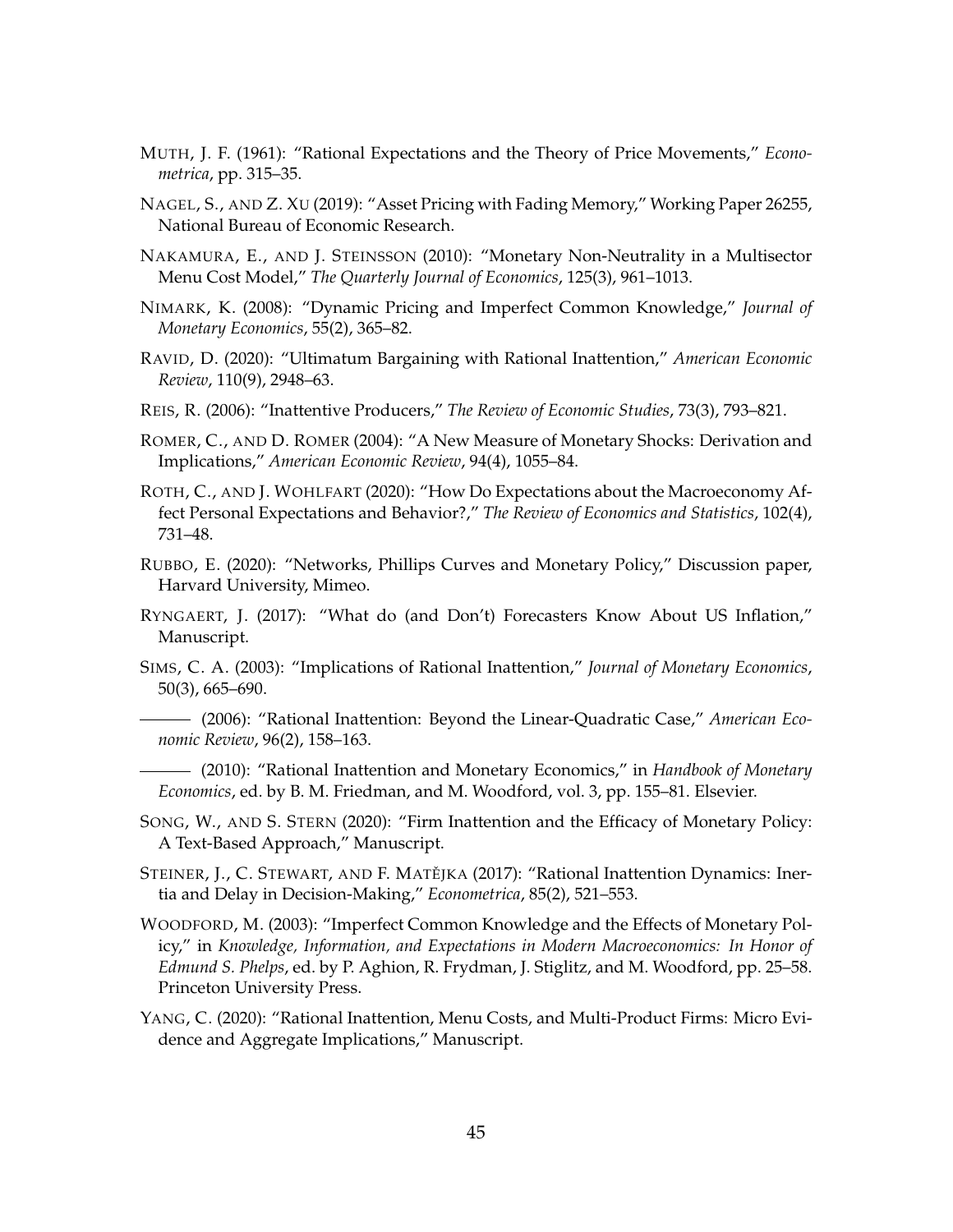## **ONLINE APPENDIX**

## **A Proofs for Section [2](#page-5-0)**

#### <span id="page-45-0"></span>**A.1 Proof of Lemma [2.1](#page-7-3)**

*Proof.* First, note that observing  $\{a^t\}_{t=0}^{\infty}$  induces the same action payoffs over time as  $\{S^t\}_{t=0}^{\infty}$  because at any time *t* and for every possible realization of  $S^t$ , the agent gets  $a(S^t)$  – the optimal action induced by that realization – as a direct signal. Suppose now that  $a^t$  is not a sufficient statistic for  $S^t$  relative to  $X^t$ . Then, we can show that  $\{a^t\}_{t=0}^\infty$  costs less in terms of information than  $\{S^t\}_{t=0}^\infty$ . To see this, note that for any  $t \geq 1$  and  $S^t$ , consecutive applications of the chain-rule of mutual information imply

$$
\mathbb{I}(X^{t}; S^{t}) = \mathbb{I}(X^{t}; S^{t} | S^{t-1}) + \mathbb{I}(X^{t}; S^{t-1})
$$
  
=  $\mathbb{I}(X^{t}; S^{t} | S^{t-1}) + \mathbb{I}(X^{t-1}; S^{t-1}) + \underbrace{\mathbb{I}(X^{t}; S^{t-1} | X^{t-1})}_{=0},$ 

where the third term is zero by availability of information at time  $t-1$ ;  $S^{t-1} \perp$  $X^t | X^{t-1}$ . Moreover, for  $t = 0$  applying the chain-rule implies:

$$
\mathbb{I}(X^0; S^0) = \mathbb{I}(X^0; S^0|S^{-1}) + \mathbb{I}(X^0; S^{-1})
$$

Thus,

$$
\sum_{t=0}^{\infty} \beta^t \mathbb{I}(X^t; S^t | S^{t-1}) = \sum_{t=0}^{\infty} \beta^t (\mathbb{I}(X^t; S^t) - \mathbb{I}(X^{t-1}; S^{t-1})) = \mathbb{I}(X^0; S^{-1}) + (1-\beta) \sum_{t=0}^{\infty} \beta^t \mathbb{I}(X^t; S^t).
$$

Similarly, noting that  $a^{-1}$  is equal to  $S^{-1}$  by definition, we can show

$$
\sum_{t=0}^{\infty} \beta^t \mathbb{I}(X^t; a^t | a^{t-1}) = \mathbb{I}(X^0; S^{-1}) + (1 - \beta) \sum_{t=0}^{\infty} \beta^t \mathbb{I}(X^t; a^t).
$$

Finally, note that  $X^t \rightarrow S^t \rightarrow a^t$  form a Markov chain so that  $X^t \perp a^t | S^t$ . A final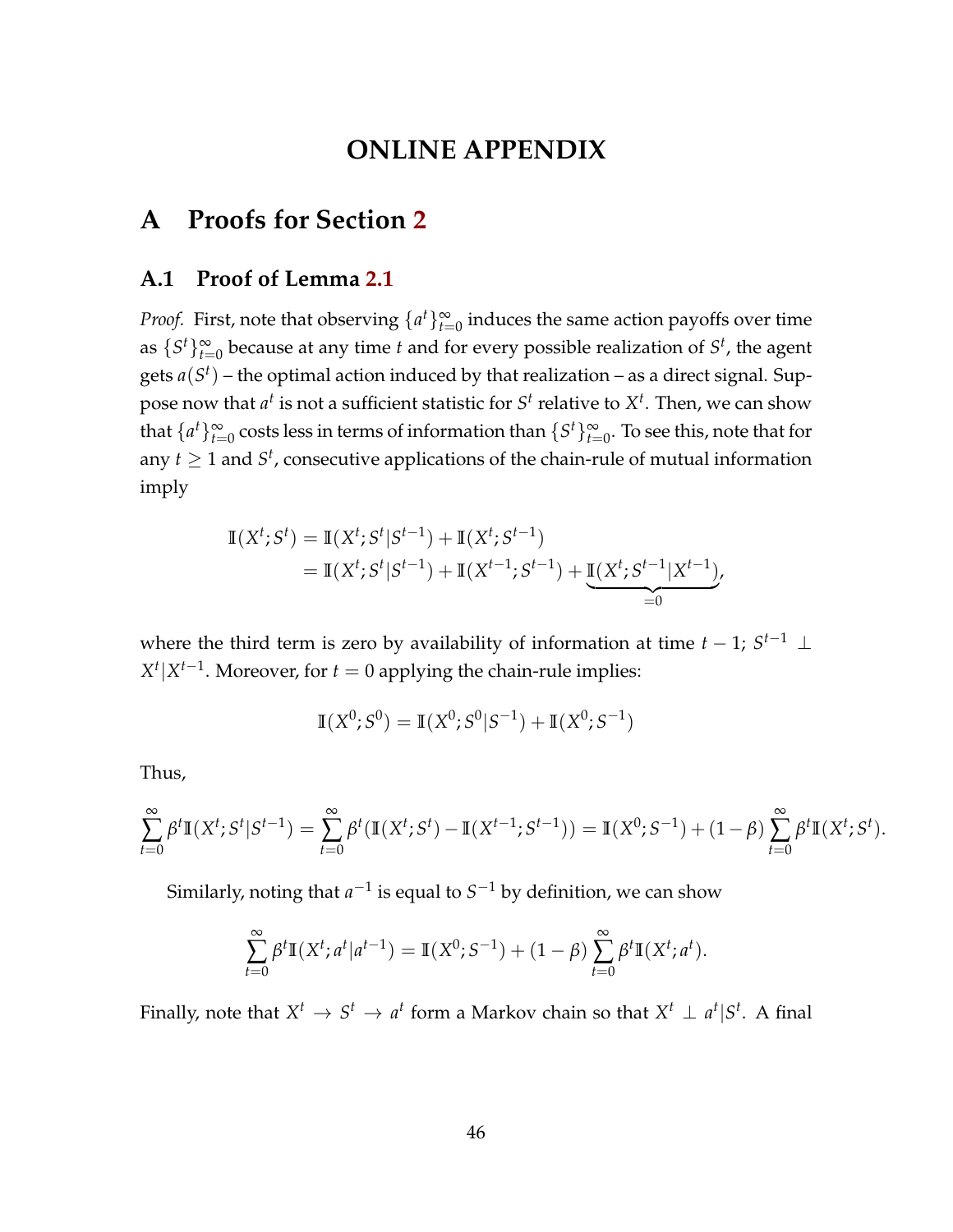application of the chain-rule for mutual information implies

$$
\mathbb{I}(X^t; a^t, S^t) = \mathbb{I}(X^t; a^t) + \mathbb{I}(X^t; S^t | a^t) = \mathbb{I}(X^t; S^t) + \underbrace{\mathbb{I}(X^t; a^t | S^t)}_{=0}.
$$

Therefore,

$$
\sum_{t=0}^{\infty} \beta^t \mathbb{I}(X^t; S^t | S^{t-1}) - \sum_{t=0}^{\infty} \beta^t \mathbb{I}(X^t; a^t | a^{t-1}) = (1 - \beta) \sum_{t=0}^{\infty} \beta^t [\mathbb{I}(X^t; S^t) - \mathbb{I}(X^t; a^t)]
$$
  
= 
$$
\sum_{t=0}^{\infty} \beta^t \mathbb{I}(X^t; S^t | a^t) \ge 0.
$$

Hence, while  $\{a^t\}_{t=0}^{\infty}$  induces the same action payoffs as  $\{S^t\}_{t=0}^{\infty}$ , it costs less in terms of information costs, and induce higher total utility for the agent. Therefore, if  $\{S^t\}_{t\geq 0}$  is optimal, it has to be that

$$
\mathbb{I}(X^t; S^t | a^t) = 0, \forall t \ge 0
$$

which implies  $S^t \perp X^t | a^t$  and  $X^t \to a^t \to S^t$  forms a Markov chain  $\forall t \geq 0$ .  $\blacksquare$ 

### <span id="page-46-0"></span>**A.2 Proof of Lemma [2.2](#page-8-0)**

*Proof.* The chain-rule implies  $\mathbb{I}(X^t; a^t | a^{t-1}) = \mathbb{I}(X^t; a_t, a^{t-1} | a^{t-1}) = \mathbb{I}(X^t; a_t | a^{t-1}).$ Moreover, it also implies

$$
\mathbb{I}(X^t; \vec{a}_t | a^{t-1}) = \mathbb{I}(\vec{x}_t; \vec{a}_t | a^{t-1}) + \mathbb{I}(X^{t-1}; \vec{a}_t | a^{t-1}, \vec{x}_t).
$$

Since  $a_t = \argmax_a \mathbb{E}[u(a;X_t)|S^t]$  and given that  $a^t$  is a sufficient statistic for  $S^t$ , then optimality requires that  $\mathbb{I}(X^{t-1}; a_t | a^{t-1}, \vec{x}_t) = 0$ . To see why, suppose not. Then, we can construct a an information structure that costs less but implies the same expected payoff. Thus, for the optimal information structure, this mutual information is zero, which implies

<span id="page-46-1"></span>
$$
\mathbb{I}(X^t; a^t | a^{t-1}) = \mathbb{I}(\vec{x}_t; \vec{a}_t | a^{t-1}), \quad \vec{a}_t \perp X^{t-1} | (\vec{x}_t, a^{t-1}).
$$

П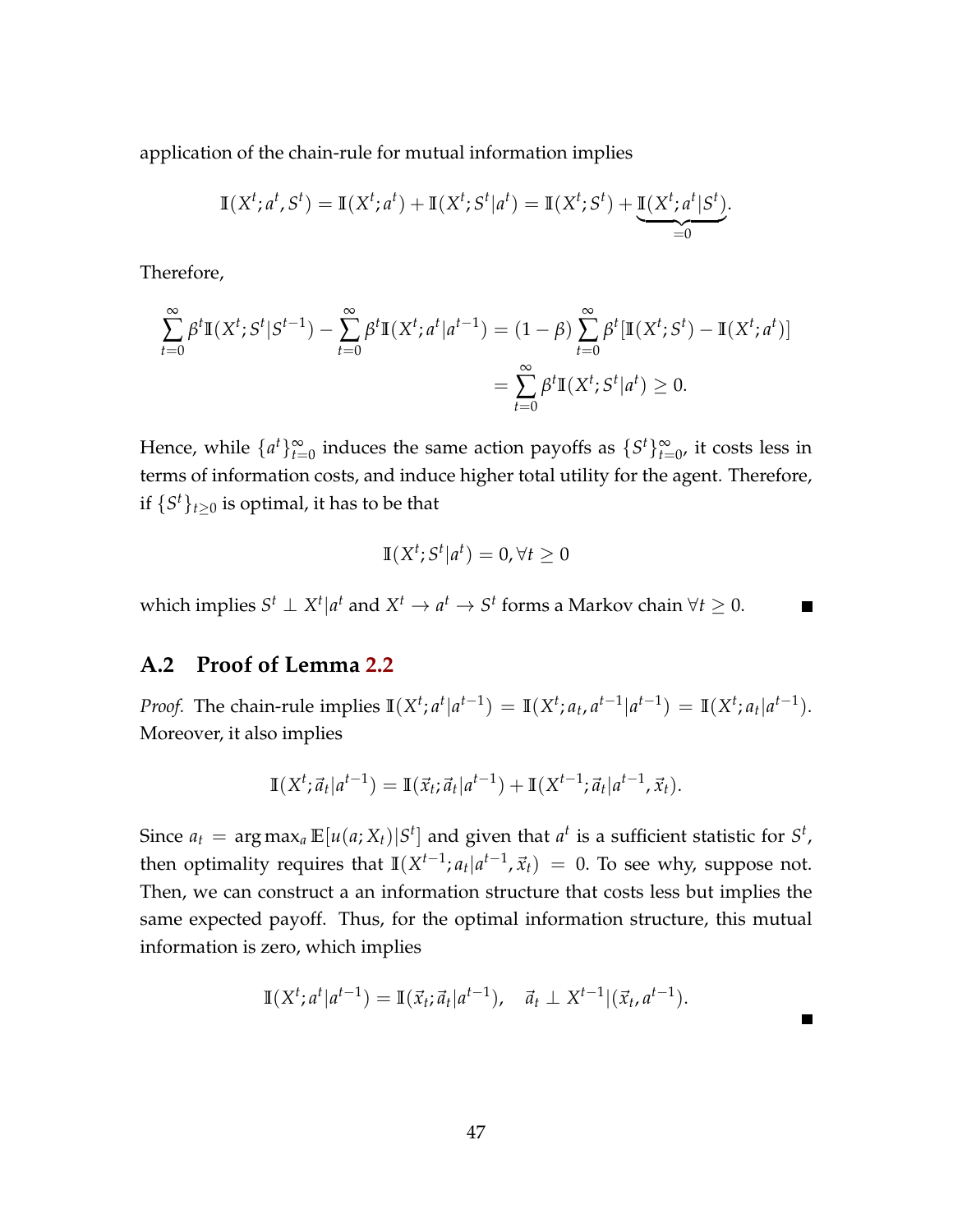#### **A.3 Proof of Lemma [2.3](#page-9-0)**

*Proof.* We prove this Proposition by showing that for any sequence of actions, we can construct a Gaussian process that costs less in terms of information costs, but generates the exact same payoff sequence. To see this, take an action sequence  ${\{\vec{a}_t\}}_{t\geq0}$ , and let  $a^t \equiv {\{\vec{a}_\tau : 0 \leq \tau \leq t\}} \cup S^{-1}$  denote the information set implied by this action sequence. Now define a sequence of Gaussian variables  $\{\hat{a}_t\}_{t>0}$  such that for  $t \geq 0$ ,

$$
var(X^t|\hat{a}^t) = \mathbb{E}[var(X^t|a^t)|S^{-1}].
$$

Note that both these sequence of actions imply the same sequence of utilities for the agent since they have the same covariance matrix by construction. So we just need to show that the Gaussian sequence costs less. To see this note:

$$
\mathbb{E}\left[\sum_{t=0}^{\infty} \beta^t \left(\mathbb{I}(X^t; a^t | a^{t-1}) - \mathbb{I}(X^t; \hat{a}^t | \hat{a}^{t-1})\right) | S^{-1}\right]
$$

$$
= (1 - \beta)\mathbb{E}\left[\sum_{t=0}^{\infty} \beta^t \left(\mathbb{I}(X^t; a^t) - \mathbb{I}(X^t; \hat{a}^t)\right) | S^{-1}\right]
$$

$$
= (1 - \beta)\mathbb{E}\left[\sum_{t=0}^{\infty} \beta^t \left(h(X^t | \hat{a}^t) - h(X^t | a^t)\right) | S^{-1}\right] \ge 0,
$$

where the last inequality is followed from the fact that among the random variables with the same expected covariance matrix, the Gaussian variable has maximal entropy. $44$ 

#### <span id="page-47-0"></span>**A.4 Proof of Lemma [2.4](#page-10-0)**

*Proof.* We know from Lemma [2.3](#page-9-0) that optimal posteriors, if the problem attains its maximum, are Gaussian. So without loss of generality we can restrict our attention to Gaussian signals. Moreover, since  $\{\vec{x}_t\}_{t\geq 0}$  is Markov, we know from Lemma [2.2](#page-8-0) that optimal actions should satisfy  $\vec{a}_t \perp X^{t-1}|(a^{t-1}, \vec{x}_t)$  where  $a^t \:=\: \{\vec{a}_\tau\}_{0\leq \tau \leq t} \cup$ *S*<sup>−1</sup>. Thus, we can decompose:

$$
\vec{a}_t - \mathbb{E}[\vec{a}_t|a^{t-1}] = \mathbf{Y}_t'(\vec{x}_t - \mathbb{E}[\vec{x}_t|a^{t-1}]) + \vec{z}_t, \quad \vec{z}_t \perp (a^{t-1}, X^t), \vec{z}_t \sim \mathcal{N}(0, \Sigma_{z,t}),
$$

<sup>44</sup>See Chapter 12 in [Cover and Thomas](#page-42-16) [\(2012\)](#page-42-16).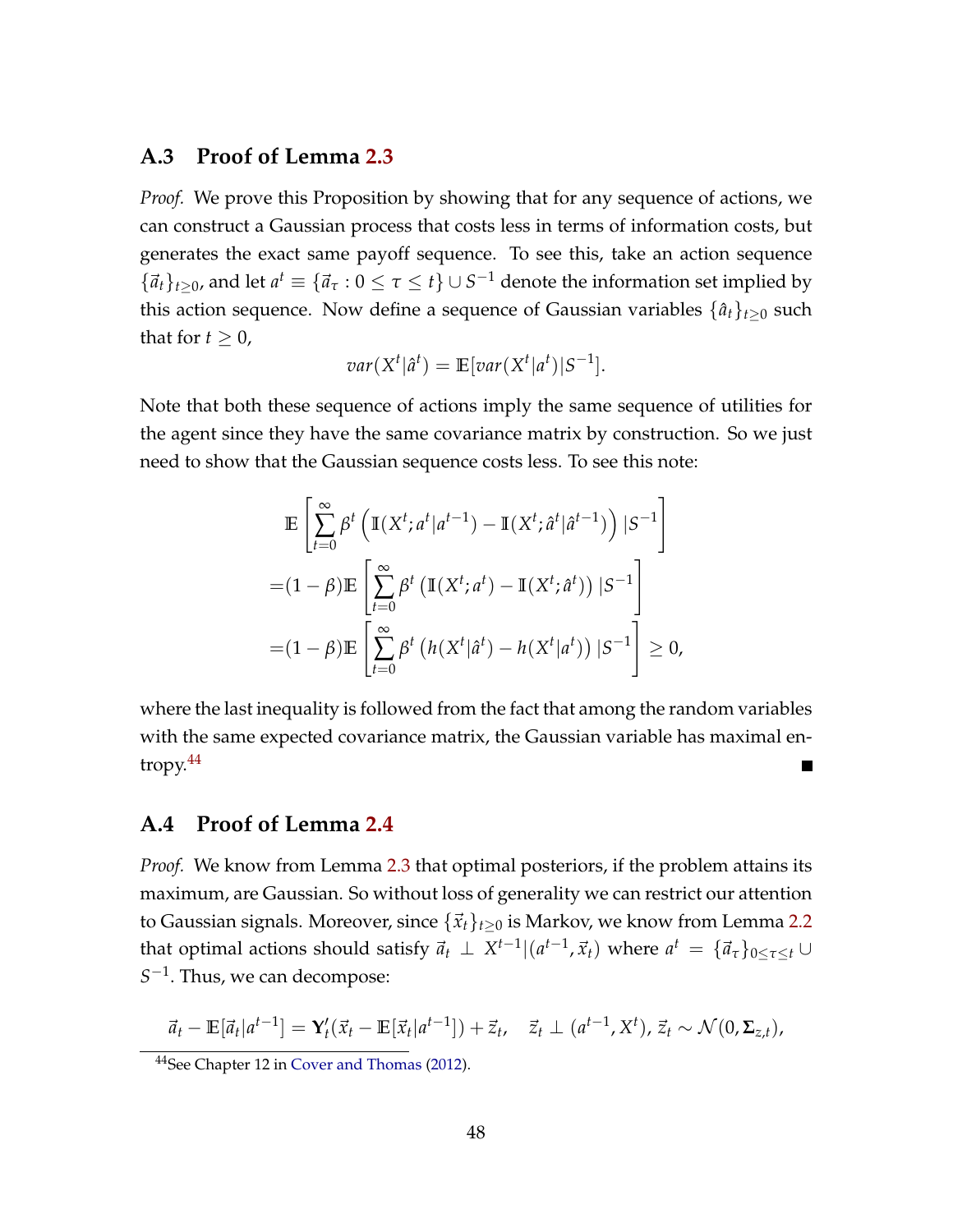for some  $Y_t \in \mathbb{R}^{n \times m}$ . Now, note that choosing actions is equivalent to choosing a sequence of  $\{(\mathbf{Y}_t \in \mathbb{R}^{n \times m}, \Sigma_{z,t} \succeq 0)\}_{t \geq 0}$ .

Now, let  $\vec{x}_t|a^{t-1} \sim \mathcal{N}(\vec{x}_{t|t-1}, \Sigma_{t|t-1})$  and  $\vec{x}_t|a^t \sim \mathcal{N}(\vec{x}_{t|t}, \Sigma_{t|t})$  denote the prior and posterior beliefs of the agent at time *t*. Kalman filtering implies  $\forall t \geq 0$ :

$$
\begin{aligned}\n\vec{x}_{t|t} &= \vec{x}_{t|t-1} + \Sigma_{t|t-1} \mathbf{Y}_t (\mathbf{Y}_t' \Sigma_{t|t-1} \mathbf{Y}_t + \Sigma_{z,t})^{-1} (\vec{a}_t - \vec{a}_{t|t-1}), \quad \vec{x}_{t+1|t} = \mathbf{A} \vec{x}_{t|t} \\
\Sigma_{t|t} &= \Sigma_{t|t-1} - \Sigma_{t|t-1} \mathbf{Y}_t (\mathbf{Y}_t' \Sigma_{t|t-1} \mathbf{Y}_t + \Sigma_{z,t})^{-1} \mathbf{Y}_t' \Sigma_{t|t-1}, \\
\Sigma_{t+1|t} &= \mathbf{A} \Sigma_{t|t} \mathbf{A}' + \mathbf{Q} \mathbf{Q}'.\n\end{aligned}
$$

Note that positive semi-definiteness of  $\mathbf{\Sigma}_{z,t}$  implies that  $\mathbf{\Sigma}_{t|t} \preceq \mathbf{\Sigma}_{t|t-1}.$  Furthermore, note that for any posterior  $\Sigma_{t|t} \preceq \Sigma_{t|t-1}$  that is generated by fewer than or equal to *m* signals, there exists at least one set of  $Y_t \in \mathbb{R}$  and  $\Sigma_{v,t} \in S^m_+$  that generates it. Moreover, note that any linear map of  $\vec{a}_t$ , as long as it is of rank  $m$ , is sufficient for  $\vec{x}_{t|t}$  by sufficiency of action for signals. So we normalize  $\vec{a}_t = H' \vec{x}_{t|t}$  which is allowed as **H** has full column rank. Additionally, observe that given *a t* :

$$
\mathbb{E}[(\vec{a}_t - \vec{x}'_t \mathbf{H})(\vec{a}_t - \mathbf{H}'\vec{x}'_t)|a^t] = \mathbb{E}[(\vec{x}_t - \vec{x}_{t|t})'\mathbf{H}\mathbf{H}'(\vec{x}_t - \vec{x}_{t|t})|a^t] = tr(\mathbf{\Omega}\Sigma_{t|t}), \mathbf{\Omega} \equiv \mathbf{H}\mathbf{H}'.
$$

Thus, the RI Problem in Equation [\(2.1\)](#page-7-0) becomes:

$$
\sup_{\{\Sigma_{t|t}\in\mathbb{S}_{+}^{n}\}_{t\geq0}} -\frac{1}{2}\sum_{t=0}^{\infty}\beta^{t}\left[tr(\Sigma_{t|t}\Omega)+\omega\ln\left(\frac{|\Sigma_{t|t-1}|}{|\Sigma_{t|t}|}\right)\right]
$$
  
s.t. 
$$
\Sigma_{t+1|t} = A\Sigma_{t|t}A' + QQ', \quad \forall t \geq 0,
$$

$$
\Sigma_{t|t-1} - \Sigma_{t|t} \succeq 0, \quad \forall t \geq 0
$$

$$
0 \prec \Sigma_{0|-1} = var(\vec{x}_{0}|S^{-1}) \prec \infty \quad \text{given.}
$$

Finally, note that we can replace the sup operator with max because  $\forall t \geq 0$  the objective function is continuous as a function of  $\mathbf{\Sigma}_{t|t}$  and the set  $\{\mathbf{\Sigma}_{t|t}\in\mathbb{S}^n_+|0\preceq\mathbb{S}^n_+\}$  $\Sigma_{t|t} \preceq \Sigma_{t|t-1}$ } is a compact subset of the positive semidefinite cone.

#### <span id="page-48-0"></span>**A.5 Proof of Proposition [2.1](#page-11-4)**

*Proof.* We start by writing the Lagrangian. The problem has two set of constraints: (1) a set of  $\frac{n(n+1)}{2}$  equality constraints that are introduced by the law of motion for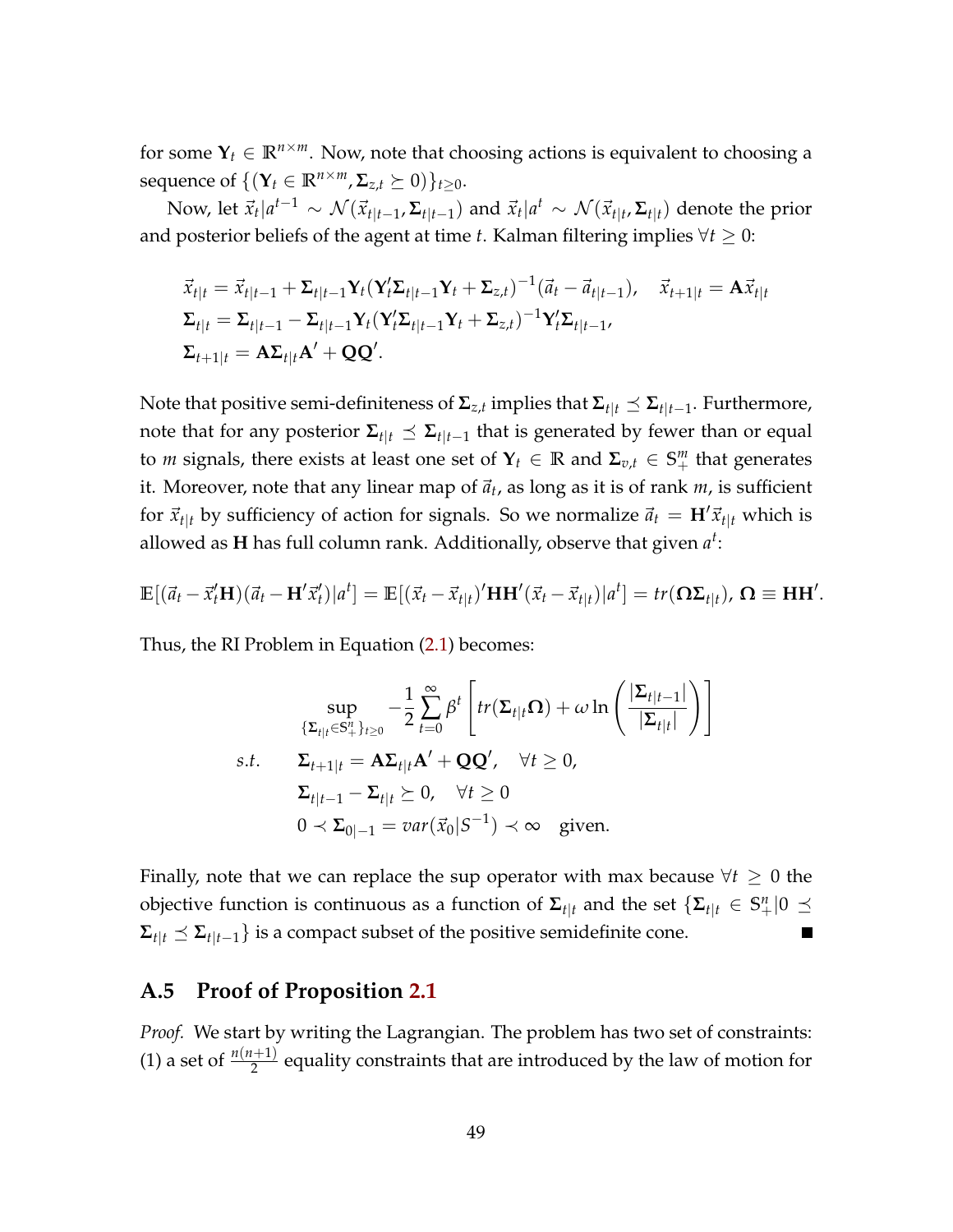the priors in Equation [\(2.5\)](#page-10-2) (2) a set of *n* non-negativity constraints on the eigenvalues of the matrix  $\mathbf{\Sigma}_{t|t-1}-\mathbf{\Sigma}_{t|t}.$  We let  $\mathbf{\Gamma}_t$  be a matrix whose  $k'$ th row is the vector of Lagrange multipliers on the *k*'th column of the evolution of prior at time *t* (note that in matrix notation, each constraint is introduced twice by the symmetry of the prior matrix, except for the ones on the diagonal. Hence, **Γ***<sup>t</sup>* is also symmetric by the symmetry of the constraints). Moreover, let  $\lambda_t$  be the vector of shadow costs on the vector of no-forgetting constraints, which we refer to as  $\text{eig}(\mathbf{\Sigma}_{t|t-1} - \mathbf{\Sigma}_{t|t}) \geq 0$ where eig(.) denotes the vector of eigenvalues of a matrix.

$$
L_0 = \max_{\{\Sigma_{t|t}\in\mathbb{S}_+^n\}_{t\geq 0}} \frac{1}{2} \sum_{t=0}^{\infty} \beta^t [-tr(\Sigma_{t|t}\Omega) - \omega \ln(|\Sigma_{t|t-1}|) + \omega \ln(|\Sigma_{t|t}|)
$$

$$
- tr(\Gamma_t(\mathbf{A}\Sigma_{t|t}\mathbf{A}' + \mathbf{Q}\mathbf{Q}' - \Sigma_{t+1|t})) + \lambda'_t \operatorname{eig}(\Sigma_{t|t-1} - \Sigma_{t|t}).]
$$

Our goal is to take the  $FO(N)C$  conditions with respect to the elements of the matrix  $\Sigma_{t|t}$ . First, we transform the non-negativity constraints in terms of  $\Sigma_{t|t-1} - \Sigma_{t|t}$ instead of its eigenvalues:

$$
\lambda'_{t} \operatorname{eig}(\Sigma_{t|t-1} - \Sigma_{t|t}) = tr(\operatorname{diag}(\lambda_{t}) \operatorname{diag}(\operatorname{eig}(\Sigma_{t|t-1} - \Sigma_{t|t})))
$$

where diag( $\cdot$ ) is the operator that places a vector on the diagonal of a square matrix with zeros elsewhere. Finally notice that for  $\Sigma_{t|t}$  such that  $\Sigma_{t|t-1} - \Sigma_{t|t}$  is symmetric and positive semidefinite, there exists an orthonormal basis  $U_t$  such that

$$
\Sigma_{t|t-1} - \Sigma_{t|t} = \mathbf{U}_t \operatorname{diag}(\text{eig}(\Sigma_{t|t-1} - \Sigma_{t|t})) \mathbf{U}'_t.
$$

Now, let  $\mathbf{\Lambda}_t \equiv \mathbf{U}_t \operatorname{diag}(\lambda_t) \mathbf{U}'_t$  and observe that

$$
tr(\text{diag}(\lambda_t) \text{diag}(\text{eig}(\Sigma_{t|t-1}-\Sigma_{t|t}))) = tr(\Lambda_t(\Sigma_{t|t-1}-\Sigma_{t|t})).
$$

Moreover, note that complementary slackness for this constraint requires:

$$
\lambda'_t \operatorname{eig}(\Sigma_{t|t-1} - \Sigma_{t|t-1}) = 0, \lambda_t \ge 0, \operatorname{eig}(\Sigma_{t|t-1} - \Sigma_{t|t-1}) \ge 0
$$
  
\n
$$
\Leftrightarrow \operatorname{diag}(\lambda_t) \operatorname{diag}(\operatorname{eig}(\Sigma_{t|t-1} - \Sigma_{t|t})) = 0, \operatorname{diag}(\lambda_t) \ge 0, \Sigma_{t|t-1} - \Sigma_{t|t} \ge 0
$$
  
\n
$$
\Leftrightarrow \Lambda_t(\Sigma_{t|t-1} - \Sigma_{t|t}) = 0, \Lambda_t \ge 0, \Sigma_{t|t-1} - \Sigma_{t|t} \ge 0.
$$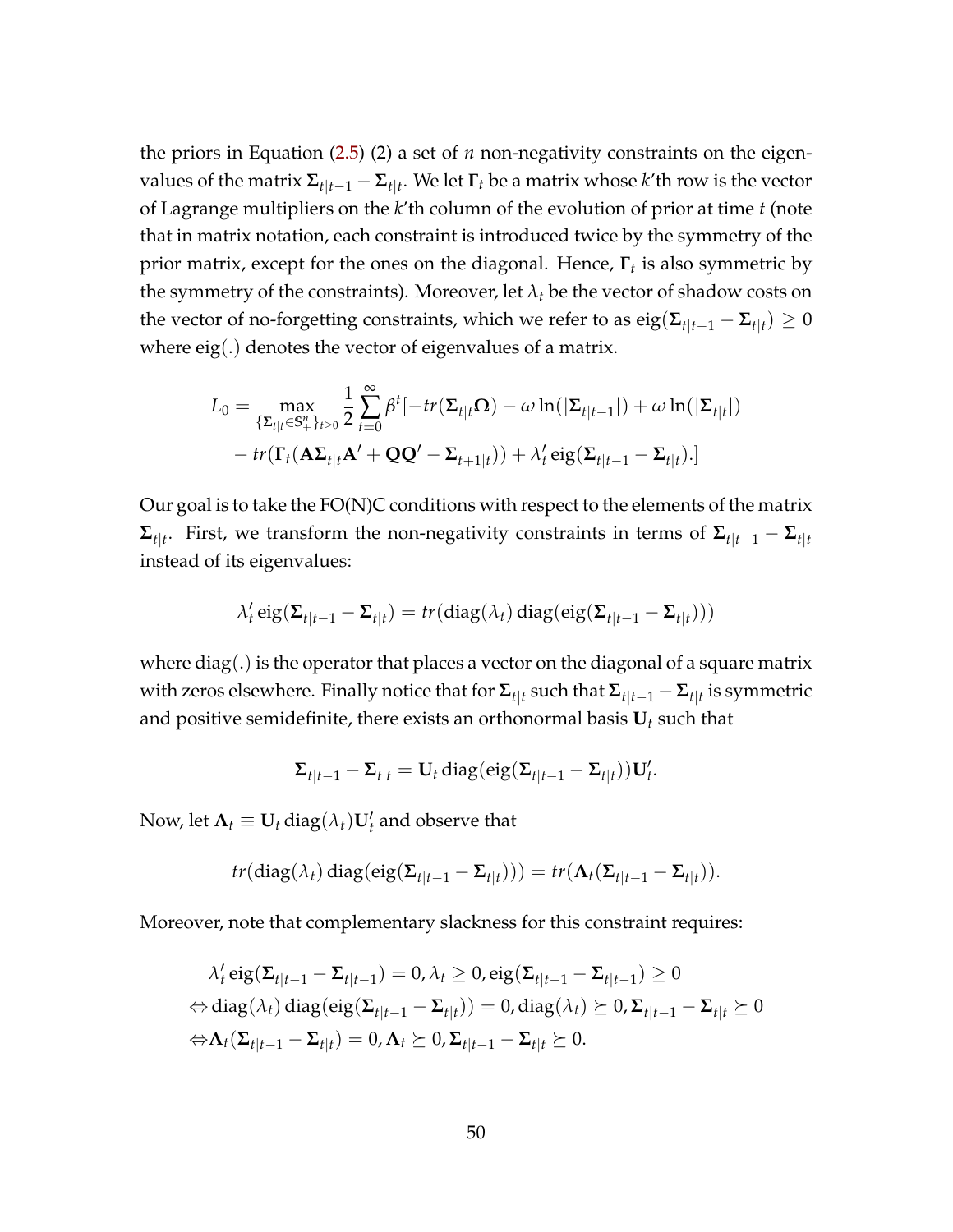re-writing the Lagrangian we get:

$$
L_0 = \max_{\{\Sigma_{t|t}\in\mathbb{S}_+^n\}_{t\geq 0}} \frac{1}{2} \sum_{t=0}^{\infty} \beta^t [-tr(\Sigma_{t|t}\Omega) - \omega \ln(|\Sigma_{t|t-1}|) + \omega \ln(|\Sigma_{t|t}|)
$$

$$
- tr(\Gamma_t(\mathbf{A}\Sigma_{t|t}\mathbf{A}' + \mathbf{Q}\mathbf{Q}' - \Sigma_{t+1|t})) + tr(\mathbf{\Lambda}_t(\Sigma_{t|t-1} - \Sigma_{t|t})).]
$$

Differentiating with respect to  $\Sigma_{t|t}$  and  $\Sigma_{t|t-1}$  while imposing symmetry we have

$$
\mathbf{\Omega} - \omega \mathbf{\Sigma}_{t|t}^{-1} + \mathbf{A}' \mathbf{\Gamma}_t \mathbf{A} + \mathbf{\Lambda}_t = 0, \text{ and } \omega \beta \mathbf{\Sigma}_{t+1|t}^{-1} - \mathbf{\Gamma}_t - \beta \mathbf{\Lambda}_{t+1} = 0.
$$

Now, replacing for **Γ***<sup>t</sup>* in the first order conditions we get the conditions in the Proposition.

One result that we have assumed in writing this expression is that  $\Sigma_{t|t-1}$  is invertible, which follows from the assumptions of the Proposition. The claim is:

$$
\Sigma_{t|t-1} \succ 0 \Rightarrow \Sigma_{t+1|t} = A\Sigma_{t|t}A' + QQ' \succ 0, \forall t \geq 0.
$$

To see why, suppose otherwise, then  $\exists w \neq 0$  such that

$$
\mathbf{w}'(\mathbf{A}\Sigma_{t|t}\mathbf{A}'+\mathbf{Q}\mathbf{Q}')\mathbf{w}=0 \Leftrightarrow \mathbf{w}'\mathbf{A}\Sigma_{t|t}\mathbf{A}'\mathbf{w}=\mathbf{w}'\mathbf{Q}\mathbf{Q}'\mathbf{w}=0.
$$

Thus,

$$
(\Sigma_{t|t}^{\frac{1}{2}}\mathbf{A}'\mathbf{w}=0)\wedge(\mathbf{Q}'\mathbf{w}=0).
$$

Moreover, note that **Σ***t*|*<sup>t</sup>* is invertible because the cost of attention has to be finite:

$$
\ln\left(\frac{\det(\mathbf{\Sigma}_{t|t-1})}{\det(\mathbf{\Sigma}_{t|t})}\right) < \infty \Rightarrow \det(\mathbf{\Sigma}_{t|t}) > 0.
$$

Hence,  $\mathbf{\Sigma}_{t|t}^{\frac{1}{2}}$  is invertible, and we can write the above equations as:

$$
(\mathbf{A}\mathbf{A}'\mathbf{w}=0) \wedge (\mathbf{Q}\mathbf{Q}'\mathbf{w}=0) \Rightarrow (\mathbf{A}\mathbf{A}' + \mathbf{Q}\mathbf{Q}')\mathbf{w}=0
$$

but since  $AA'+QQ'$  is invertible by assumption, this implies that  $w=0$  which is a contradiction with **w**  $\neq$  0. Thus,  $\Sigma_{t+1|t}$  has to be invertible as well.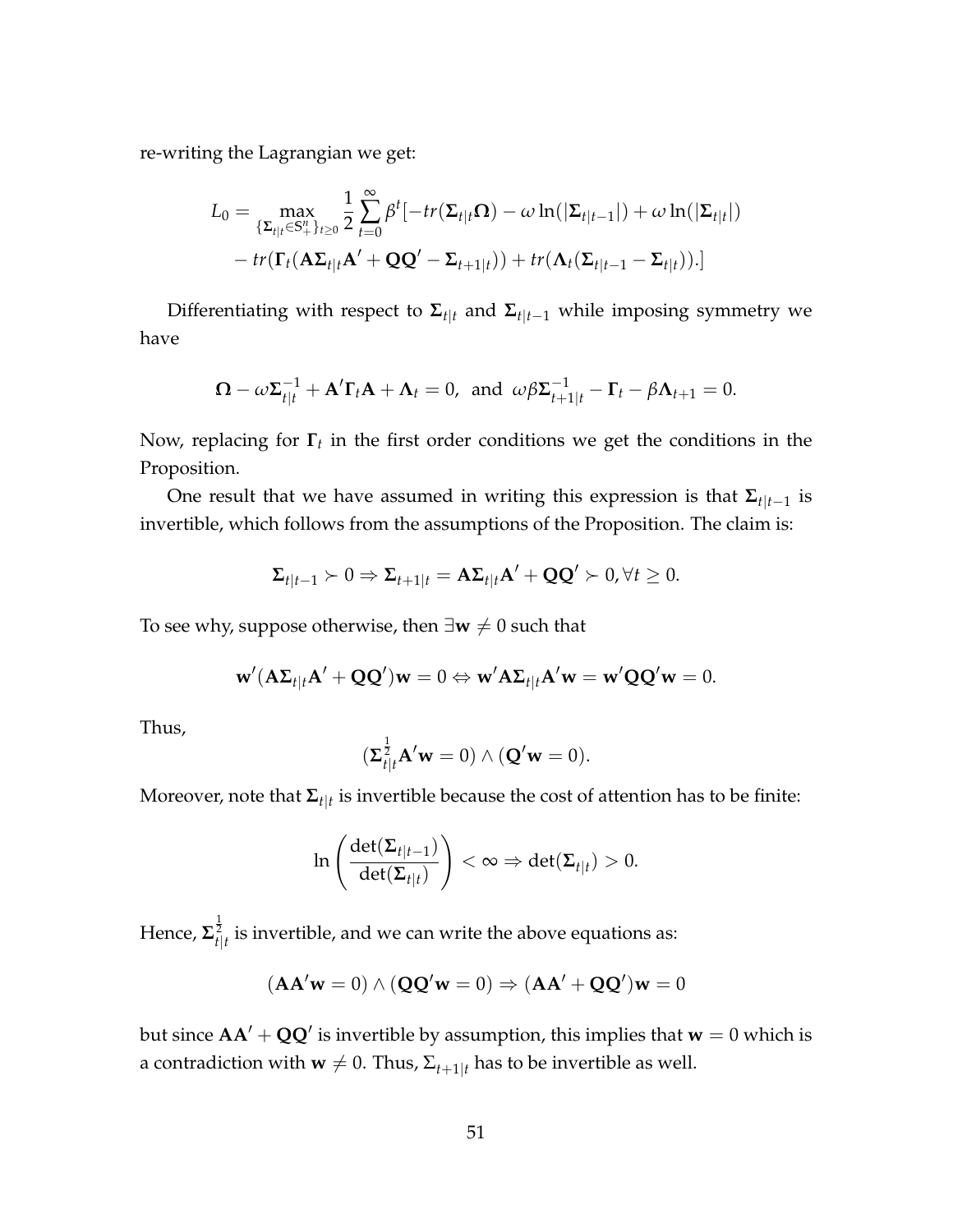Moreover, we have a terminal optimality condition that requires:

$$
\lim_{T\to\infty}\beta^T tr(\mathbf{\Gamma}_T \mathbf{\Sigma}_{T+1|T}) \geq 0 \Leftrightarrow \lim_{T\to\infty}\beta^{T+1} tr(\mathbf{\Lambda}_{T+1} \mathbf{\Sigma}_{T+1|T}) \leq 0.
$$

 ${\rm Since}$  both  $\bm{\Lambda}_T$  and  $\bm{\Sigma}_{T+1|T}$  are positive semidefinite, we also have  $tr(\bm{\Lambda}_{T+1}\bm{\Sigma}_{T+1|T})\geq 0$ 0. Thus, TVC becomes:

$$
\lim_{T\to\infty}\beta^{T+1}tr(\mathbf{\Lambda}_{T+1}\mathbf{\Sigma}_{T+1|T})=0.
$$

 $\blacksquare$ 

#### <span id="page-51-0"></span>**A.6 Proof of Theorem [2.1](#page-12-2)**

*Proof.* From the FOC in Proposition [2.1](#page-11-4) observe that

$$
\omega \Sigma_{t|t}^{-1} = \Omega_t + \Lambda_t \Rightarrow \Sigma_{t|t-1} - \Sigma_{t|t} = \Sigma_{t|t-1} - \omega (\Omega_t + \Lambda_t)^{-1}.
$$

For ease of notation let  $\mathbf{X}_t \equiv \mathbf{\Sigma}_{t|t-1} - \mathbf{\Sigma}_{t|t}$ . Multiplying the above equation by  $\Omega_t + \Lambda_t$  from right we get

$$
\mathbf{X}_t \mathbf{\Omega}_t - \mathbf{\Sigma}_{t|t-1} \mathbf{\Lambda}_t = \mathbf{\Sigma}_{t|t-1} \mathbf{\Omega}_t - \omega \mathbf{I},
$$

where we have imposed the complementarity slackness  $X_t \Lambda_t = 0$ . Finally, multiply this equation by  $\mathbf{\Sigma}_{t|t-1}^{\frac{1}{2}}$  from right and  $\mathbf{\Sigma}_{t|t-1}^{-\frac{1}{2}}$  from left.<sup>[45](#page-0-0)</sup> We have

<span id="page-51-2"></span><span id="page-51-1"></span>
$$
\hat{\mathbf{X}}_t \mathbf{D}_t - \hat{\mathbf{\Lambda}}_t = \mathbf{D}_t - \omega \mathbf{I}
$$
 (A.1)

where

$$
\hat{\mathbf{X}}_t \equiv \boldsymbol{\Sigma}_{t|t-1}^{-\frac{1}{2}} \mathbf{X}_t \boldsymbol{\Sigma}_{t|t-1}^{-\frac{1}{2}}, \quad \hat{\mathbf{\Lambda}}_t \equiv \boldsymbol{\Sigma}_{t|t-1}^{\frac{1}{2}} \mathbf{\Lambda}_t \boldsymbol{\Sigma}_{t|t-1}^{\frac{1}{2}}, \quad \mathbf{D}_t \equiv \boldsymbol{\Sigma}_{t|t-1}^{\frac{1}{2}} \boldsymbol{\Omega}_t \boldsymbol{\Sigma}_{t|t-1}^{\frac{1}{2}} \tag{A.2}
$$

Now, note that  $\Lambda_t \mathbf{X}_t = \mathbf{X}_t \Lambda_t = 0$  implies  $\hat{\Lambda}_t \hat{\mathbf{X}}_t = \hat{\mathbf{X}}_t \hat{\Lambda}_t = 0$ . Similarly, note that  $\mathbf{X}_t$  and  $\mathbf{\Lambda}_t$  are positive semidefinite if and only if  $\hat{\mathbf{X}}_t$  and  $\hat{\mathbf{\Lambda}}_t$  are positive semidefinite, respectively. So we need for two simultaneously diagonalizable symmetric positive semidefinite matrices  $\hat{\bm{\Lambda}}_t$  and  $\hat{\bm{\mathsf{X}}}_t$  that solve Equation [\(A.1\)](#page-51-1).

<sup>45</sup>**Σ** 1 2 *t*|*t*−1 exists since **Σ***t*|*t*−<sup>1</sup> is positive semidefinite and **Σ** − <sup>1</sup> 2 *t*|*t*−1 exists since we assumed that the initial prior is strictly positive definite.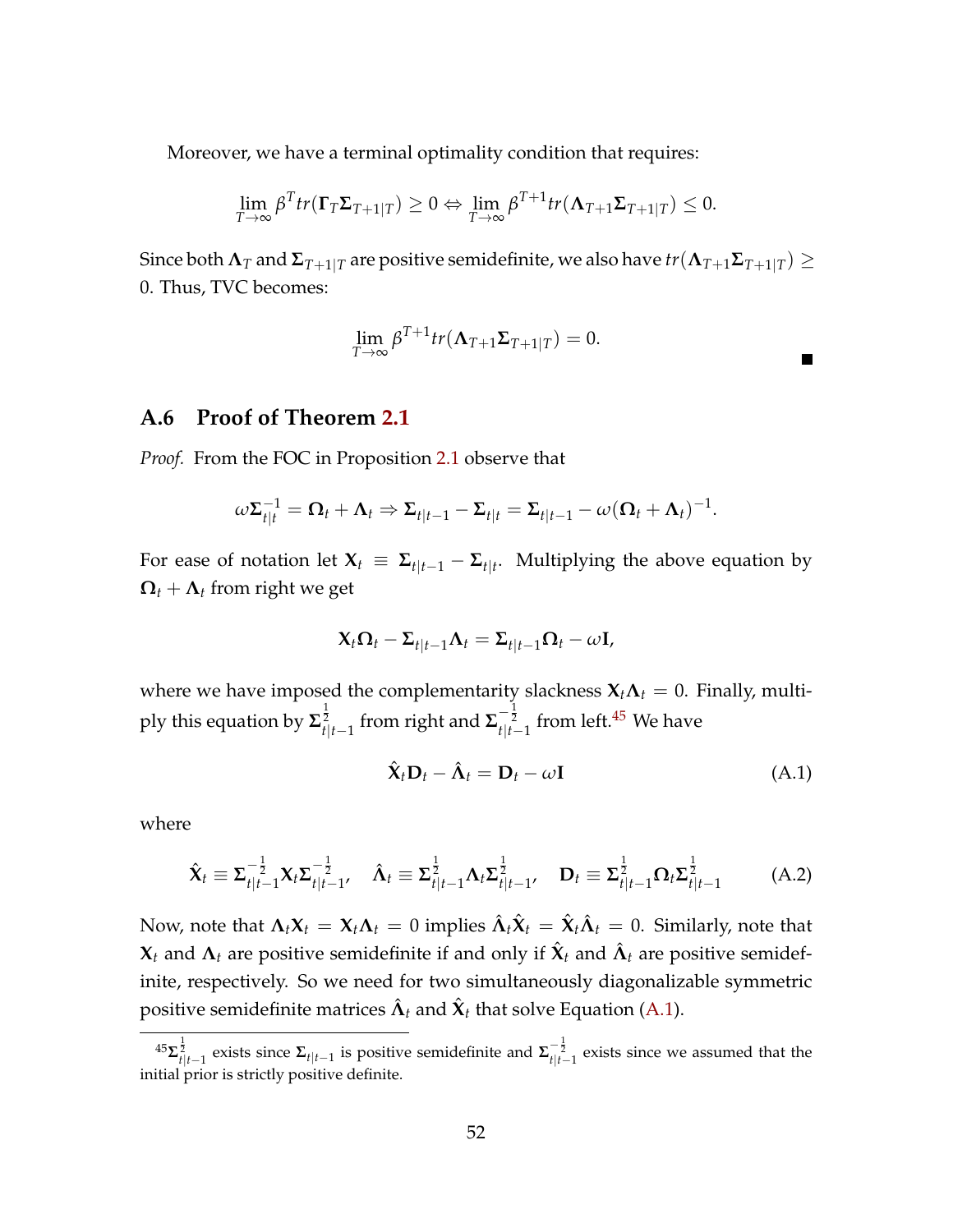It follows from these that  $\hat{\mathbf{X}}_t$ ,  $\hat{\mathbf{\Lambda}}_t$  and  $\hat{D}_t$  are simultaneously diagonalizable. To see this, consider the following revisions of Equation [\(A.1\)](#page-51-1):

$$
\hat{\mathbf{X}}_t \mathbf{D}_t = \mathbf{D}_t + \hat{\mathbf{\Lambda}}_t - \omega \mathbf{I}, \quad -\hat{\mathbf{\Lambda}}_t \mathbf{D}_t = \hat{\mathbf{\Lambda}}_t^2 - \omega \hat{\mathbf{\Lambda}}_t
$$

where the equation on the left is a simple re-arrangement of Equation [\(A.1\)](#page-51-1) and the equation on the right is one where we have multiplied Equation [\(A.1\)](#page-51-1) with  $\hat{\bm{\Lambda}}_t$ from left. Note that the right hand side of both of these equations are symmetric matrices. Therefore, the left hand side of the should also be symmetric, which implies that  $\mathbf{D}_t$  commutes with both  $\hat{\mathbf{X}}_t$  and  $\hat{\mathbf{\Lambda}}_t$ . Now, since all three matrices are diagonalizable (because they are symmetric) and any two of them commute with one another, they are simultaneously diagonalizable . Let *α* denote a basis in which these matrices are diagonal. Then, we have

$$
[\hat{\mathbf{X}}_t - \mathbf{I}]_{\alpha} [\mathbf{D}_t]_{\alpha} = [\hat{\mathbf{\Lambda}}_t - \omega \mathbf{I}]_{\alpha}.
$$

Using complementarity slackness  $[\hat{\bm{\Lambda}}_t]_{\alpha}[\hat{\bm{\chi}}_t]_{\alpha}=\bm{0}$ , the constraint  $[\hat{\bm{\chi}}_t]_{\alpha}\succeq\bm{0}$ , and dual feasibility constraint  $[\hat{\bm{\Lambda}}_t]_{\alpha}\succeq\bm{0}$  it is straight forward to show that  $[\bm{\Lambda}_t]_{\alpha}$  is strictly positive for the eigenvalues (entries on the diagonal) of [**D***<sup>t</sup>* ]*<sup>α</sup>* that are smaller than *ω*.

$$
[\hat{\mathbf{\Lambda}}_t]_{\alpha} = \max(\omega \mathbf{I} - [\mathbf{D}_t]_{\alpha}, \mathbf{0}) \Leftrightarrow \hat{\mathbf{\Lambda}}_t = \mathrm{Max}(\omega \mathbf{I} - \mathbf{D}_t, \mathbf{0}).
$$

Now, using Equation [\(A.2\)](#page-51-2), we get:

<span id="page-52-0"></span>
$$
\Lambda_t = \Sigma_{t|t-1}^{-\frac{1}{2}} \text{Max}(\omega \mathbf{I} - \mathbf{D}_t, \mathbf{0}) \Sigma_{t|t-1}^{-\frac{1}{2}}.
$$
 (A.3)

Moreover, recall  $\omega\Sigma_{t|t}^{-1}=\mathbf{\Omega}_t+\mathbf{\Lambda}_t.$  Using the solution for  $\mathbf{\Lambda}_t$  and  $\mathbf{\Omega}_t=\Sigma_{t|t-1}^{-\frac{1}{2}}\mathbf{D}_t\Sigma_{t|t-1}^{-\frac{1}{2}}.$ 

$$
\omega \Sigma_{t|t}^{-1} = \Sigma_{t|t-1}^{-\frac{1}{2}} \left[ \mathbf{D}_t + \text{Max}(\omega \mathbf{I} - \mathbf{D}_t, \mathbf{0}) \right] \Sigma_{t|t-1}^{-\frac{1}{2}}
$$
  
=  $\Sigma_{t|t-1}^{-\frac{1}{2}} \text{Max}(\Sigma_{t|t-1}^{\frac{1}{2}} \Omega_t \Sigma_{t|t-1}^{\frac{1}{2}}, \omega) \Sigma_{t|t-1}^{-\frac{1}{2}}.$ 

Inverting this gives us the expression in the statement of the theorem—the matrix is invertible because all eigenvalues are bounded below by *ω*. Moreover, using the definition of  $\mathbf{\Omega}_t$  in the statement of the theorem, and the expression for  $\mathbf{\Lambda}_t$  in Equation [\(A.3\)](#page-52-0) we have: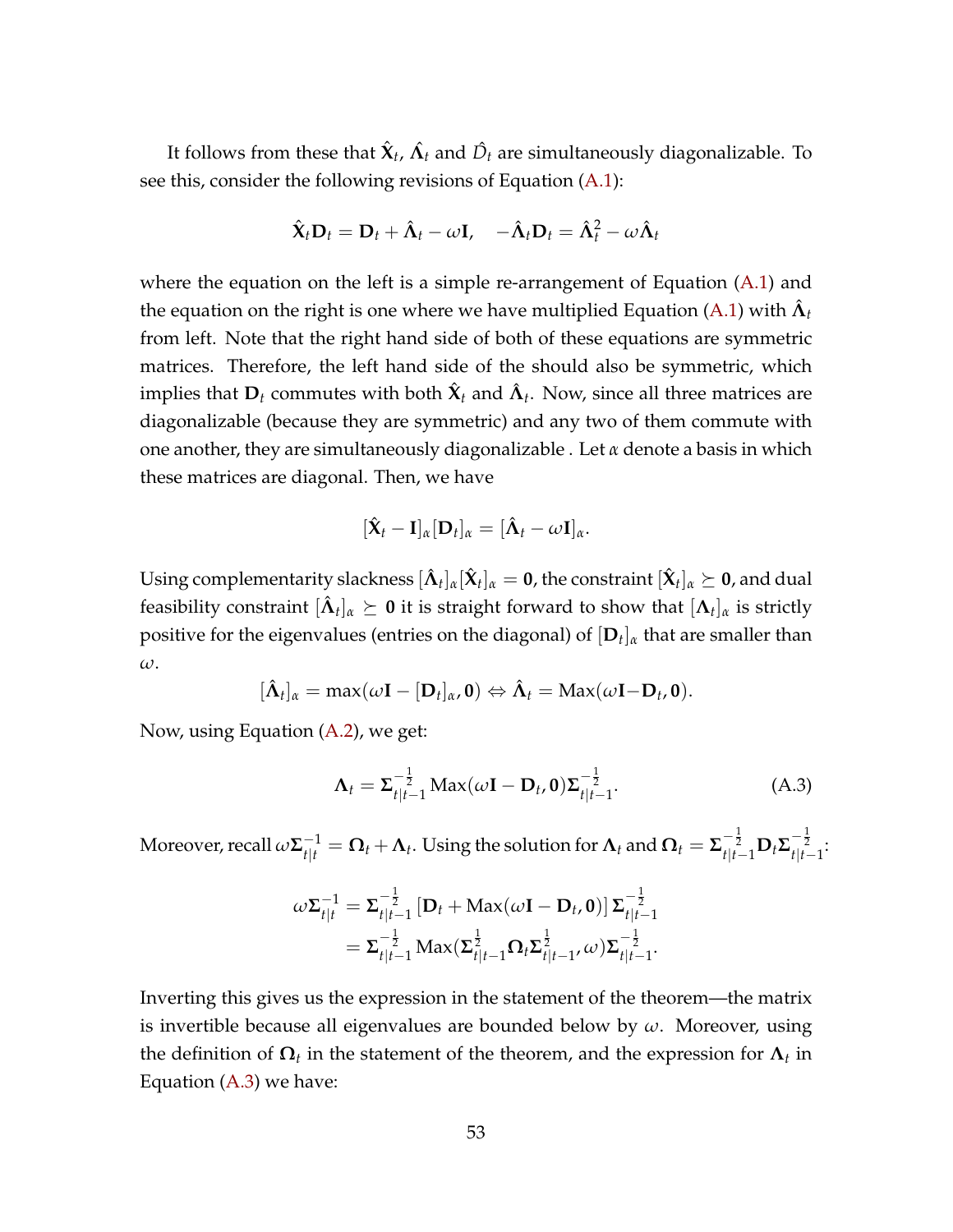$$
\Omega_t = \Omega + \beta \mathbf{A}'(\omega \Sigma_{t+1|t}^{-1} - \mathbf{\Lambda}_{t+1}) \mathbf{A}
$$
  
=  $\Omega + \beta \mathbf{A}' \Sigma_{t+1|t}^{-\frac{1}{2}} (\omega \mathbf{I} - \text{Max}(\omega \mathbf{I} - \mathbf{D}_{t+1}, \mathbf{0})) \Sigma_{t+1|t}^{-\frac{1}{2}} \mathbf{A}$   
=  $\Omega + \beta \mathbf{A}' \Sigma_{t+1|t}^{-\frac{1}{2}} \text{Min}(\Sigma_{t+1|t}^{\frac{1}{2}} \Omega_{t+1} \Sigma_{t+1|t'}^{\frac{1}{2}} \omega) \Sigma_{t+1|t}^{-\frac{1}{2}} \mathbf{A}.$ 

#### <span id="page-53-0"></span>**A.7 Proof of Theorem [2.2](#page-13-0)**

*Proof.* The upper bound *m* directly follows from Lemma [2.1.](#page-7-3) Recall from part 2 of Lemma [2.2](#page-8-0) that when  $\{\vec{x}_t\}$  is a Markov process, then  $\vec{a}_t \perp X^{t-1} | (a^{t-1}, \vec{x}^t)$ . Moreover, since actions are Gaussian in the LQG setting, we can then decompose the innovation to the action of the agent at time *t* as

$$
\vec{a}_t - \mathbb{E}[\vec{a}_t | a^{t-1}] = \mathbf{Y}_t'(\vec{x}_t - \mathbb{E}[\vec{x}_t | a^{t-1}]) + \vec{z}_t, \vec{z}_t \perp (X^t, a^{t-1})
$$

where  $\vec{z}_t$  ∼  $\mathcal{N}(\mathbf{0}, \mathbf{\Sigma}_{z,t})$  is the agent's rational inattention error – it is mean zero and Gaussian. It just remains to characterize  $\mathbf{Y}_t$  and the covariance matrix of  $\vec{z}_t$ . Now, since actions are sufficient for the signals of the agent at time *t*, we have

<span id="page-53-2"></span>
$$
\mathbb{E}[\vec{x}_t|a^t] = \mathbb{E}[\vec{x}_t|a^{t-1}] + \mathbf{K}_t(\vec{a}_t - \mathbb{E}[\vec{a}_t|a^{t-1}])
$$
  
=  $\mathbb{E}[\vec{x}_t|a^{t-1}] + \mathbf{K}_t\mathbf{Y}_t'(\vec{x}_t - \mathbb{E}[\vec{x}_t|a^{t-1}]) + \mathbf{K}_t\vec{z}_t$  (A.4)

where  $\mathbf{K}_t \equiv \mathbf{\Sigma}_{t|t-1} \mathbf{Y}_t (\mathbf{Y}_t' \mathbf{\Sigma}_{t|t-1} \mathbf{Y}_t + \mathbf{\Sigma}_{z,t})^{-1}$  is the implied Kalman gain by the decomposition. The number of the signals that span the agent's posterior is therefore the rank of this Kalman gain matrix. Moreover, note that if the decomposition is of the optimal actions, then the implied posterior covariance should coincide with the solution:

<span id="page-53-1"></span>
$$
\Sigma_{t|t} = \Sigma_{t|t-1} - \mathbf{K}_t \mathbf{Y}_t' \Sigma_{t|t-1} \Rightarrow \mathbf{K}_t \mathbf{Y}_t' = \mathbf{I} - \Sigma_{t|t} \Sigma_{t|t-1}^{-1}.
$$
 (A.5)

Let  $\mathbf{U}_t\mathbf{D}_t\mathbf{U}_t'$  denote the spectral decomposition of  $\mathbf{\Sigma}_{t|t-1}^{\frac{1}{2}}\mathbf{\Omega}_t\mathbf{\Sigma}_{t|t-1}^{\frac{1}{2}}.$  Then, using Theorem [2.1,](#page-12-2) we have:

<span id="page-53-3"></span>
$$
\mathbf{K}_{t}\mathbf{Y}_{t}^{\prime} = \mathbf{\Sigma}_{t|t-1}^{\frac{1}{2}}\mathbf{U}_{t}(\mathbf{I} - \omega \operatorname{Max}(\mathbf{D}_{t}, \omega)^{-1})\mathbf{U}_{t}^{\prime}\mathbf{\Sigma}_{t|t-1}^{-\frac{1}{2}}
$$

$$
= \sum_{i=1}^{n} \max(0, 1 - \frac{\omega}{d_{i,t}})\mathbf{\Sigma}_{t|t-1}\mathbf{y}_{i,t}\mathbf{y}_{i,t}^{\prime}
$$
(A.6)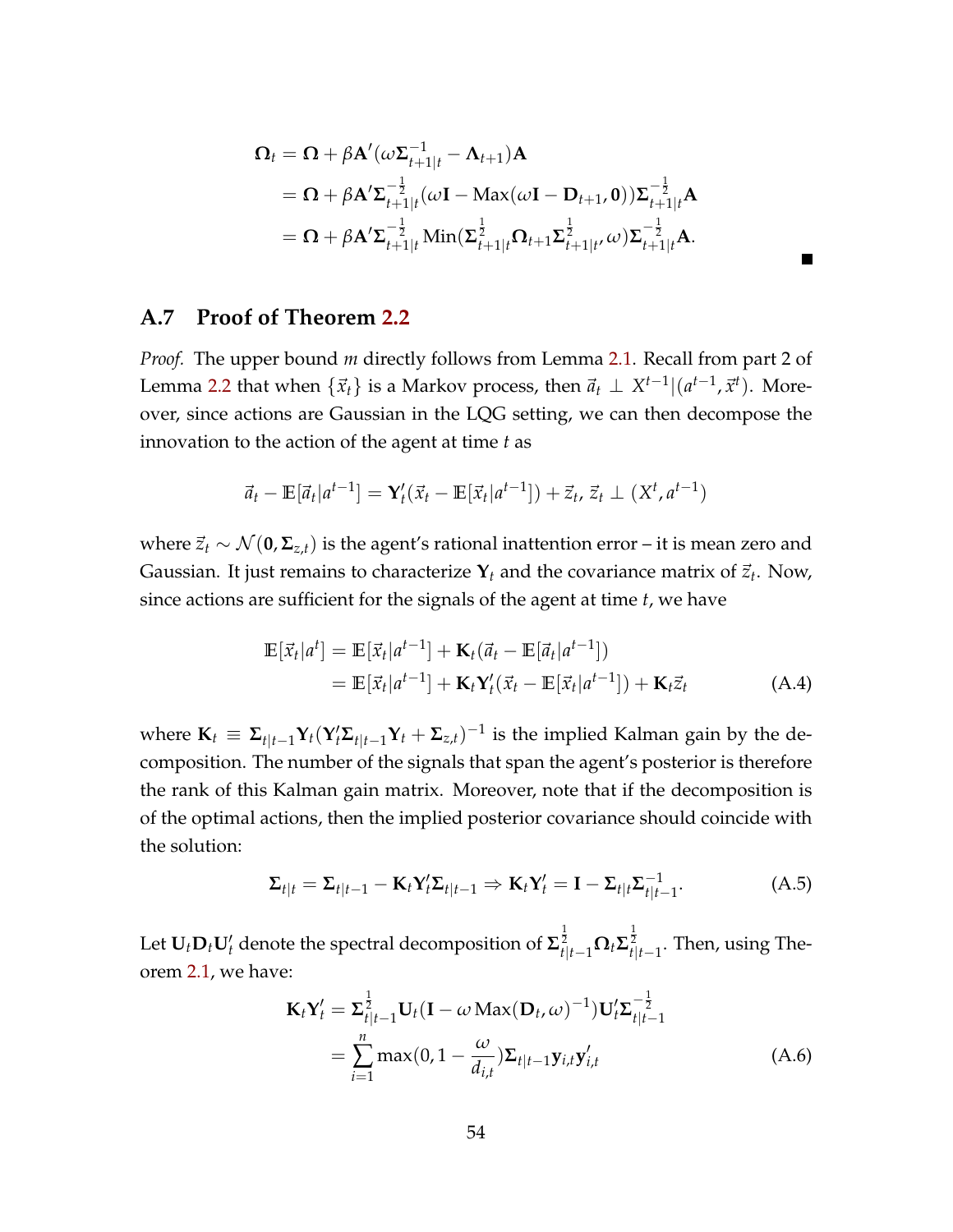where  $d_{i,t}$  is the *i*'th eigenvalue in  $D_t$  and  $y_{i,t}$  is the *i*'th column of the matrix  $\mathbf{\Sigma}_{t|t-1}^{-\frac{1}{2}}\mathbf{U}_t.$  Notice that for any  $i$ ,  $\mathbf{y}_{i,t}=\mathbf{\Sigma}_{t|t-1}^{-\frac{1}{2}}\mathbf{u}_{i,t}$  is an eigenvector for  $\mathbf{\Omega}_t\mathbf{\Sigma}_{t|t-1}$ :

$$
\mathbf{\Omega}_t \mathbf{\Sigma}_{t|t-1} \mathbf{y}_{i,t} = \mathbf{\Sigma}_{t|t-1}^{-\frac{1}{2}} (\mathbf{\Sigma}_{t|t-1}^{\frac{1}{2}} \mathbf{\Omega}_t \mathbf{\Sigma}_{t|t-1}^{\frac{1}{2}}) \mathbf{u}_{i,t} = d_{i,t} \mathbf{\Sigma}_{i,t}^{-\frac{1}{2}} \mathbf{u}_{i,t} = d_{i,t} \mathbf{y}_{i,t}.
$$

Moreover, note that only eigenvectors with eigenvalue larger than *ω* get a positive weight in spanning  $\mathbf{K}_t \mathbf{Y}'_t$ , meaning that we can exclude eigenvectors associated with  $d_{i,t} \leq \omega$ . Formally, let  $\mathbf{Y}_t^+$  $t_t^+$  be a matrix whose columns are columns of  $\mathbf{Y}_t$  whose eigenvalue is larger than  $\omega$ . Let  $\mathbf{D}_t^+$  be the diagonal matrix with these eigenvalues, and let  $\mathbf{\Sigma}_{z,i}^+$ *z*,*t* be the corresponding principal minor of **Σ***z*,*<sup>t</sup>* . Then,

$$
\mathbf{Y}_{t}(\mathbf{Y}_{t}^{\prime}\boldsymbol{\Sigma}_{t|t-1}\mathbf{Y}_{t}+\boldsymbol{\Sigma}_{z,t})^{-1}\mathbf{Y}_{t}^{\prime}=\sum_{i=1}^{n}\max(0,1-\frac{\omega}{d_{i,t}})\mathbf{y}_{i,t}\mathbf{y}_{i,t}^{\prime}=\sum_{d_{i,t}\geq\omega}(1-\frac{\omega}{d_{i,t}})\mathbf{y}_{i,t}\mathbf{y}_{i,t}^{\prime}
$$

$$
=\mathbf{Y}_{t}^{+}(\mathbf{Y}_{t}^{+}\mathbf{\Sigma}_{t|t-1}\mathbf{Y}_{t}^{+}+\boldsymbol{\Sigma}_{z,t}^{+})^{-1}\mathbf{Y}_{t}^{+}.
$$

Now we just need **Σ** + *z*,*t* to fully characterize the signals. For this, note that ∀*i*, *j*:

$$
\mathbf{y}'_{i,t}\mathbf{\Sigma}_{t|t-1}\mathbf{y}_{j,t} = \begin{cases} \mathbf{u}'_{i,t}\mathbf{u}_{i,t} = 1 & \text{if } i = j \\ \mathbf{u}'_{i,t}\mathbf{u}_{j,t} = 0 & \text{if } i \neq j. \end{cases}
$$

Thus,  $\mathbf{Y}_t^{+'}\mathbf{\Sigma}_{t|t-1}\mathbf{Y}_t^{+} = \mathbf{I}_k$  where  $\mathbf{I}_k$  is the *k*-dimensioanl identity matrix with *k* being the number of eigenvalues in  $D_t$  that are larger than  $\omega$ . Combining this with Equation [\(A.5\)](#page-53-1) we have:

$$
\Sigma_{t|t-1} - \Sigma_{t|t} = \Sigma_{t|t-1} \mathbf{Y}_t^+ (\mathbf{Y}_t^+ \Sigma_{t|t-1} \mathbf{Y}_t^+ + \Sigma_{z,t}^+)^{-1} \mathbf{Y}_t^+ \Sigma_{t|t-1}
$$
\n
$$
\Rightarrow \mathbf{Y}_t^+ (\Sigma_{t|t-1} - \Sigma_{t|t}) \mathbf{Y}_t^+ = \mathbf{Y}_t^+ \Sigma_{t|t-1} \mathbf{Y}_t^+ (\mathbf{Y}_t^+ \Sigma_{t|t-1} \mathbf{Y}_t^+ + \Sigma_{z,t}^+)^{-1} \mathbf{Y}_t^+ \Sigma_{t|t-1} \mathbf{Y}_t^+
$$
\n
$$
\Rightarrow \Sigma_{z,t}^+ = (\mathbf{I}_k - \mathbf{Y}_t^+ \Sigma_{t|t} \mathbf{Y}_t^+)^{-1} - \mathbf{I}_k.
$$

Plugging in for **Σ***t*|*<sup>t</sup>* from Equation [\(2.13\)](#page-12-1) we have:

$$
\Sigma_{z,t}^+ = (\mathbf{I}_k - \omega(\mathbf{D}_t^+)^{-1})^{-1} - \mathbf{I}_k = (\omega^{-1}\mathbf{D}_t^+ - \mathbf{I}_k)^{-1}.
$$

Note that **Σ** +  $\frac{1}{z,t}$  is diagonal where the *i*'th diagonal entry is  $\frac{1}{\omega^{-1}d_{i,t}-1}$ .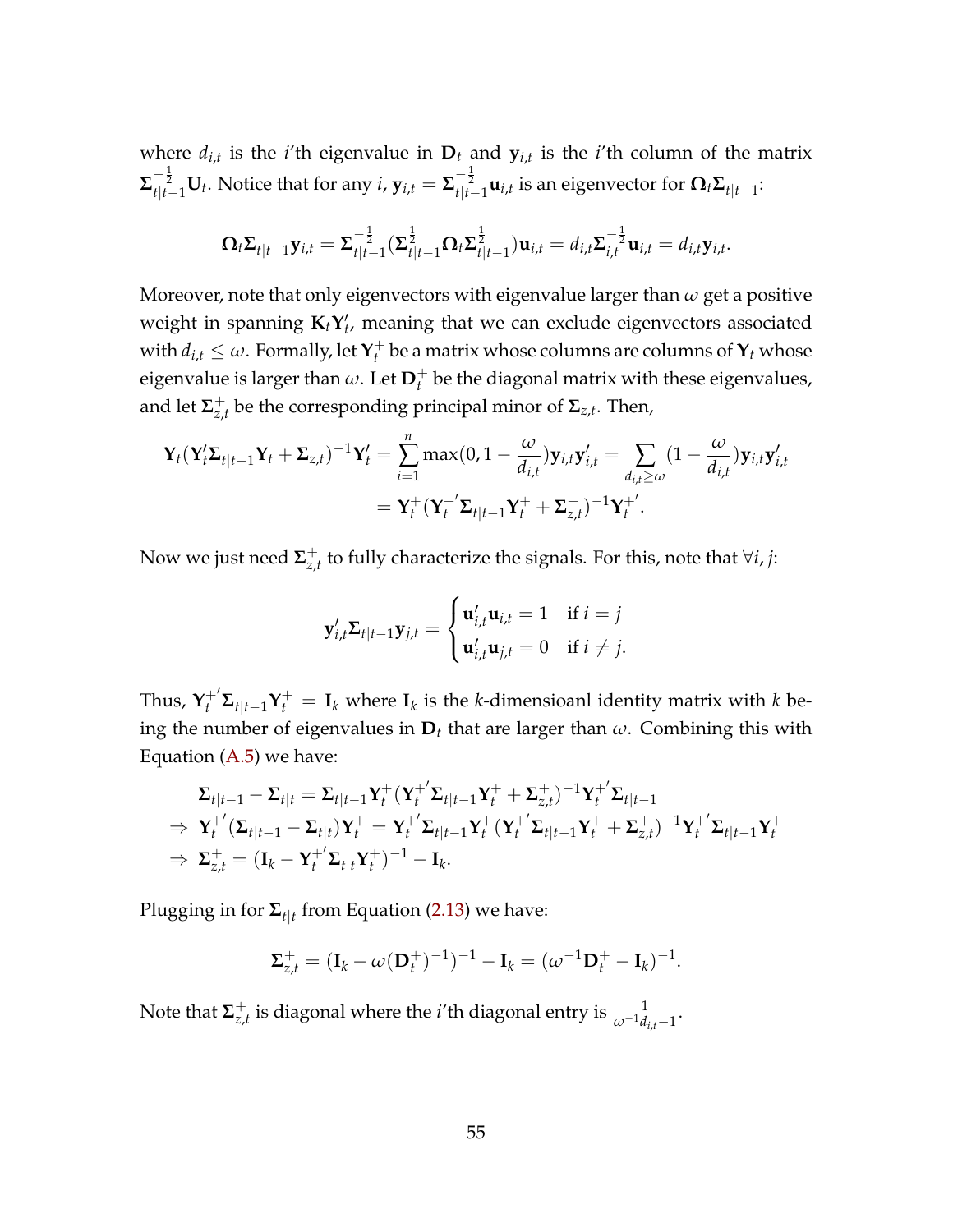Thus, the agent's posterior is spanned by the following *k* signals:

$$
\vec{s}_t = \mathbf{Y}^{+'} \vec{x}_t + \vec{z}_t, \, \mathbf{Y}_t^{+'} \mathbf{\Sigma}_{t|t-1} \mathbf{Y}_t^+ = \mathbf{I}_k, \vec{z}_t \sim \mathcal{N}(\mathbf{0}, (\omega^{-1} \mathbf{D}_t^+ - \mathbf{I}_k)^{-1}).
$$

#### <span id="page-55-0"></span>**A.8 Proof of Proposition [2.2](#page-14-1)**

*Proof.* Let  $\hat{x}_t \equiv \mathbb{E}[\vec{x}_t | a^t]$ . Combining Equation [\(A.4\)](#page-53-2) and Equation [\(A.6\)](#page-53-3), we have

$$
\hat{x}_t = \mathbb{E}[\vec{x}_t|a^{t-1}] + \sum_{i=1}^n \max(0, 1 - \frac{\omega}{d_{i,t}}) \Sigma_{t|t-1} \mathbf{y}_{i,t} \mathbf{y}'_{i,t} (\vec{x}_t - \mathbb{E}[\vec{x}_t|a^{t-1}]) + \mathbf{K}_t \vec{z}_t
$$
\n
$$
= \mathbf{A}\hat{x}_{t-1} + \sum_{i=1}^{k_t} (1 - \frac{\omega}{d_{i,t}}) \Sigma_{t|t-1} \mathbf{y}_{i,t} (\mathbf{y}'_{i,t} (\vec{x}_t - \mathbf{A}\hat{x}_{t-1}) + z_{i,t}),
$$

where  $k_t$  is the number of the eigenvalues that are at least as large as  $\omega.$  Notice that, as shown in Appendix [A.4,](#page-47-0) we normalize  $\vec{a}_t = H'\hat{x}_t$  since any linear map of  $\vec{a}_t$ , as long as it is of rank  $m$ , is sufficient for  $\hat{x}_t$  by sufficiency of action for signals.  $\overline{\phantom{a}}$ 

#### <span id="page-55-1"></span>**A.9 Steady-state Information Structure with**  $\beta = 1$

Here, we show that the solution to the problem in Equation [\(2.17\)](#page-21-1) is characterized by the steady-state version of our conditions in Proposition [2.1](#page-11-4) when  $\beta = 1$ . The Lagrangian for the problem in Equation [\(2.17\)](#page-21-1) is:

$$
\max_{\Sigma,\Sigma_{-1}} -\text{tr}(\Omega \Sigma) - \omega \ln(|\Sigma_{-1}|) + \omega \ln(|\Sigma|) - \text{tr}(\Gamma(A\Sigma A' + QQ' - \Sigma_{-1})) + \lambda' \text{eig}(\Sigma_{-1} - \Sigma)
$$

where **Γ** is a symmetric matrix whose k'th row is the set of Lagrange multipliers on the constraints imposed by the k'th column of  $\Sigma_{-1} = A \Sigma A' + Q Q'$ . Now, consider the following Spectral decomposition of  $Σ$ <sup>−1</sup> −  $Σ$ :

$$
\Sigma_{-1}-\Sigma=U\,diag( \text{eig}(\Sigma_{-1}-\Sigma))U'
$$

where by the Spectral theorem, **U** is an orthonormal basis so that  $UU' = U'U = I$ , and diag(eig(**Σ**−<sup>1</sup> − **Σ**)) denotes the diagonal matrix of the eigenvalues of **Σ**−<sup>1</sup> − **Σ**.

Following the proof of Proposition [2.1,](#page-11-4) we can also do the following transformation:  $\lambda'$  eig( $\Sigma_{-1} - \Sigma$ ) = *tr*( $\Lambda(\Sigma_{-1} - \Sigma)$ ), where  $\Lambda \equiv U \text{diag}(\lambda)U'$ . Then, the KKT conditions are

$$
\mathbf{\Omega} - \omega \Sigma^{-1} + \mathbf{A}' \mathbf{\Gamma} \mathbf{A} + \mathbf{\Lambda} = \mathbf{0}, \quad \omega \Sigma_{-1}^{-1} - \mathbf{\Gamma} - \mathbf{\Lambda} = \mathbf{0}.
$$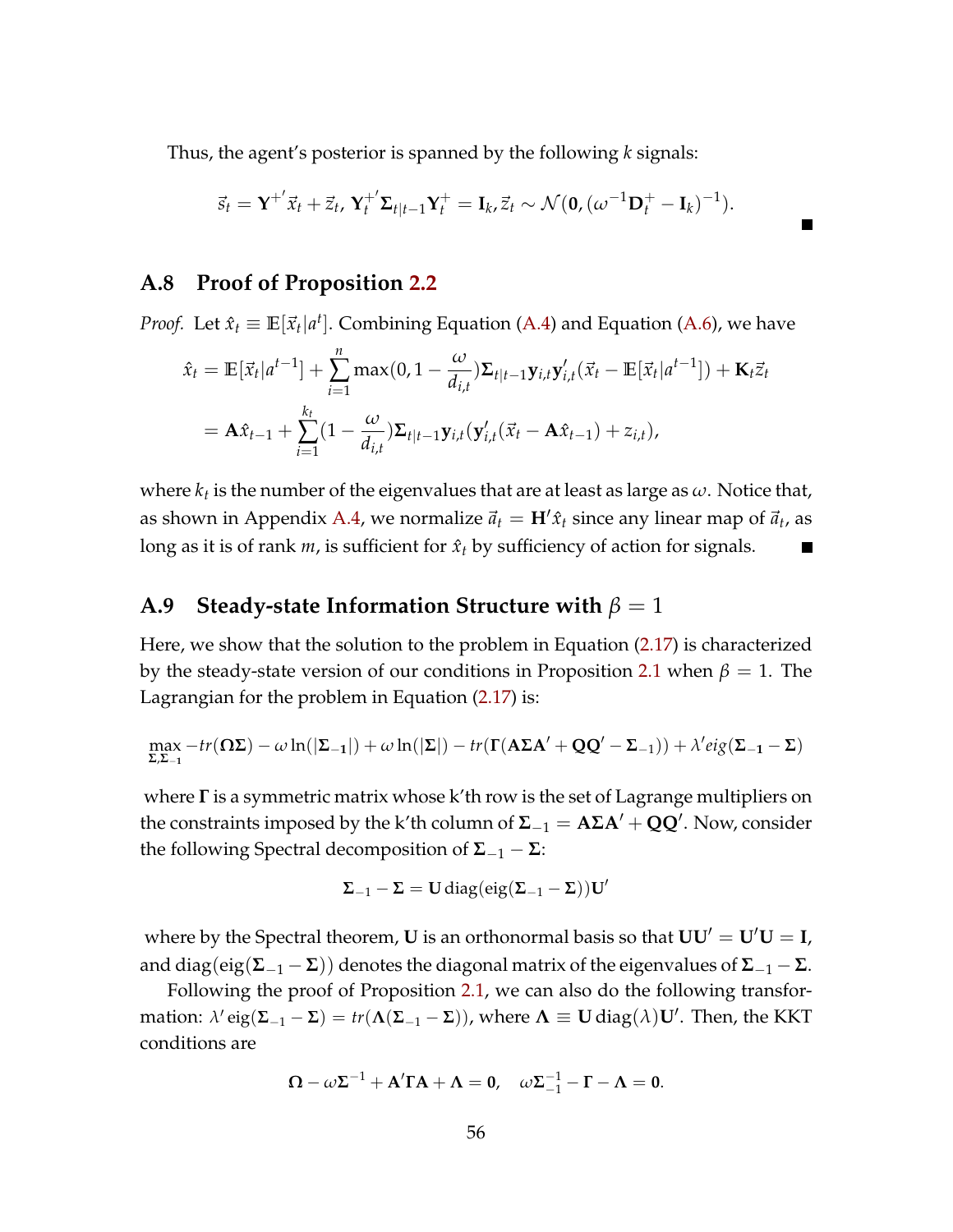Replacing for  $\Gamma$  we have  $\omega \Sigma^{-1} - \Omega = \Lambda + A'(\omega \Sigma_{-1}^{-1} - \Lambda)A$  with complementary slackness conditions that  $\Lambda(\Sigma_{-1} - \Sigma) = (\Sigma_{-1} - \Sigma)\Lambda = 0$  where  $\Lambda$  and  $\Sigma_{-1} - \Sigma$  are simultaneously diagonalizable. Notice that these conditions are identical to the conditions outlined in Proposition [2.1,](#page-11-4) when we impose the steady-state and set  $\beta = 1$ .

### **B Replications**

<span id="page-56-0"></span>In this appendix, we present briefly two models we replicate in Section [2.3.](#page-14-0)

#### **B.1 Replication of [Ma´ckowiak and Wiederholt](#page-43-0) [\(2009a\)](#page-43-0)**

The rational inattention problem in Maćkowiak and Wiederholt [\(2009a\)](#page-43-0) is

$$
\min_{\{\hat{\Delta}_{i,t},\hat{z}_{i,t}\}} E\left[ (\Delta_t - \hat{\Delta}_{i,t})^2 \right] + \left(\frac{\hat{\pi}_{14}}{\hat{\pi}_{11}}\right)^2 E\left[ (z_{i,t} - \hat{z}_{i,t})^2 \right],
$$
\n
$$
\text{s.t.} \quad \mathcal{I}(\{\Delta_t\}; \{\hat{\Delta}_{i,t}\}) + \mathcal{I}(\{z_{i,t}\}; \{\hat{z}_{i,t}\}) \leq \kappa, \quad \{\Delta_t, \hat{\Delta}_{i,t}\} \perp \{z_{i,t}, \hat{z}_{i,t}\}
$$

where  $\Delta_t \equiv p_t + \left(\frac{|\hat{\pi}_{13}|}{|\hat{\pi}_{11}|}\right)$  $|\hat{\pi}_{11}|$  $\big( (q_t - p_t)$  is the profit-maximizing response to aggregate conditions and  $z_{i,t}$  is an idiosyncratic shock. Also,  $\hat{\Delta}_{i,t}\equiv E_{i,t}[\Delta_t]$  and  $\hat{z}_{i,t}\equiv E_{i,t}[z_{i,t}]$ are firm *i*'s subjective expectation of  $\Delta_t$  and  $z_{i,t}$ , respectively.  $\mathcal{I}(\cdot;\cdot)$  is Shannon's mutual information and *κ* is a fixed capacity of processing information. Lastly, notice that aggregate price  $p_t = \int_0^1 \hat{\Delta}_{i,t} d i$  and exogenous shock processes are defined:

$$
q_t = \rho_q q_{t-1} + \nu_{q,t}, \nu_{q,t} \sim \mathcal{N}(0, \sigma_q^2), \quad z_{i,t} = \rho_z z_{i,t-1} + \nu_{z,t}, \nu_{z,t} \sim \mathcal{N}(0, \sigma_z^2).
$$

<span id="page-56-1"></span>To solve the model using our method, we translate the problem above into a DRIPs structure. The most efficient way, due to the independence assumption, is to write it as the sum of two DRIPs: one that solves the attention problem for the idiosyncratic shock, and one that solves the attention problem for the aggregate shock which also has endogenous feedback. Moreover, since the problem above has a fixed capacity, instead of a fixed cost of attention (*ω*) as in DRIPs pacakge, we need to iterate over *ω*'s to find the one that corresponds with *κ*. Lastly, the attention problem in this model coincides with our model when  $\beta = 1$ .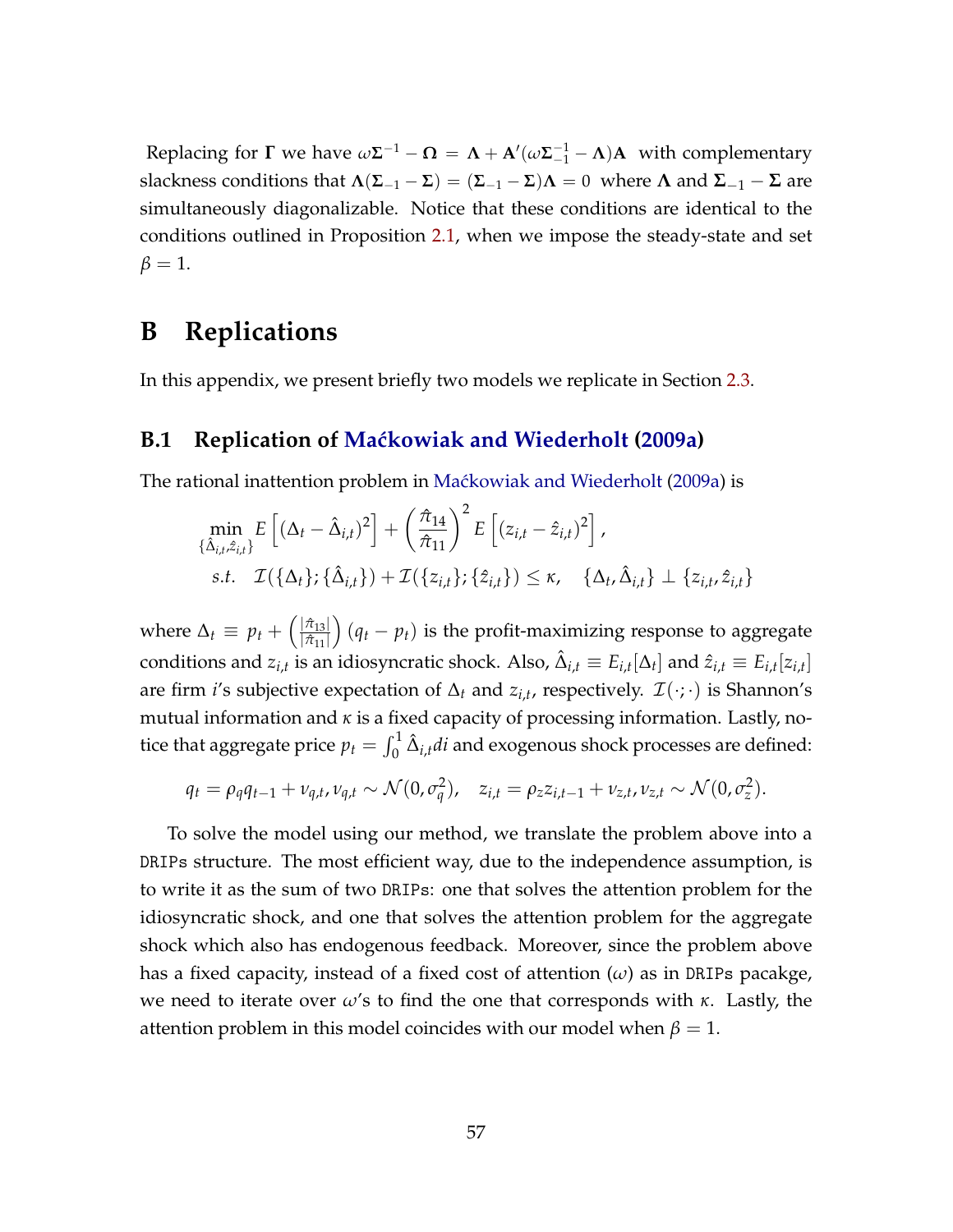#### **B.2 Replication of Maćkowiak, Matějka, and Wiederholt [\(2018\)](#page-43-1)**

We describe the model of price-setting in Maćkowiak, Matějka, and Wiederholt [\(2018\)](#page-43-1) with and without endogenous feedback in firms' optimal prices.

#### **B.2.1 A Model of Price-Setting**

There is a measure of firms indexed by  $i \in [0, 1]$ . Firm *i* chooses its price  $p_{i,t}$  at time *t* to track its ideal price  $p_i^*$ <sup>\*</sup><sub>*i*</sub>,<sup>*t*</sup> Formally, her flow profit is  $-(p_{i,t} - p_{i,t}^*)$  $^{*}_{i,t})^{2}.$ 

**Without Endogenous Feedback** We first consider the case without endogenous feedback in the firm's optimal price by assuming that  $p_{i,t}^* = q_t$  where  $\Delta q_t =$  $\rho \Delta q_{t-1} + u_t$  with  $u_t \sim \mathcal{N}(0, \sigma_u^2)$ . Then, the state-space representation of the problem is  $\prime$ 

$$
\vec{x}_t = \begin{bmatrix} q_t \\ \Delta q_t \end{bmatrix} = \underbrace{\begin{bmatrix} 1 & \rho \\ 0 & \rho \end{bmatrix}}_{\mathbf{A}} \vec{x}_{t-1} + \underbrace{\begin{bmatrix} \sigma_u \\ \sigma_u \end{bmatrix}}_{\mathbf{Q}} u_t, \quad p_{i,t}^* = \underbrace{\begin{bmatrix} 1 \\ 0 \end{bmatrix}}_{\mathbf{H}}' \vec{x}_t
$$

**Endogenous Feedback with Strategic Complementarity** Now we consider the case where there is general equilibrium feedback with the degree of strategic complementarity *α*. Firm *i'*s optimal price is  $p_{i,t}^* = (1 - α)q_t + αp_t$  where  $p_t \equiv \int_0^1 p_{i,t} dt$ and  $\Delta q_t = \rho \Delta q_{t-1} + u_t$  with  $u_t \sim \mathcal{N}(0, \sigma_u^2)$ . Note that now the state space representation for  $p_i^*$ *i*,*t* is no longer exogenous and is determined in the equilibrium. However, we know that this is a Guassian process and by Wold's theorem we can decompose it to its  $MA(\infty)$  representation,  $p_{i,t}^* = \Phi(L)u_t$ , where  $\Phi(.)$  is a lag polynomial and  $u_t$  is the shock to nominal demand. Here, we have guessed that the process for  $p_i^*$  $\hat{r}_{i,t}^*$  is determined uniquely by the history of shocks which requires that rational inattention errors of firms are orthogonal. Our objective is to find  $\Phi(.)$ .

We approximate  $MA(\infty)$  processes with truncation. In particular, for stationary processes, we can arbitrarily get close to the true process by truncating  $MA(\infty)$ processes to  $MA(T)$  processes. Our problem here is that  $p_i^*$ *i*,*t* has a unit root and is not stationary. We can bypass this issue by re-writing the state space in the following way:  $p_{i,t}^* = \phi(L)\tilde{u}_t$  where  $\tilde{u}_t = (1 - L)^{-1}u_t = \sum_{j=1}^{\infty}$  $\sum_{j=0}^{\infty} u_{t-j}$ . Here,  $\tilde{u}_{t-j}$  is the unit root of the process and we have differenced out the unit root from the lag polynomial, and  $\phi(L) = (1 - L)\Phi(L)$ . Notice that since the original process was difference stationary, differencing out the unit root means that  $\phi(L)$  is in  $\ell_2$ , and the process can now be approximated arbitrarily precisely with truncation.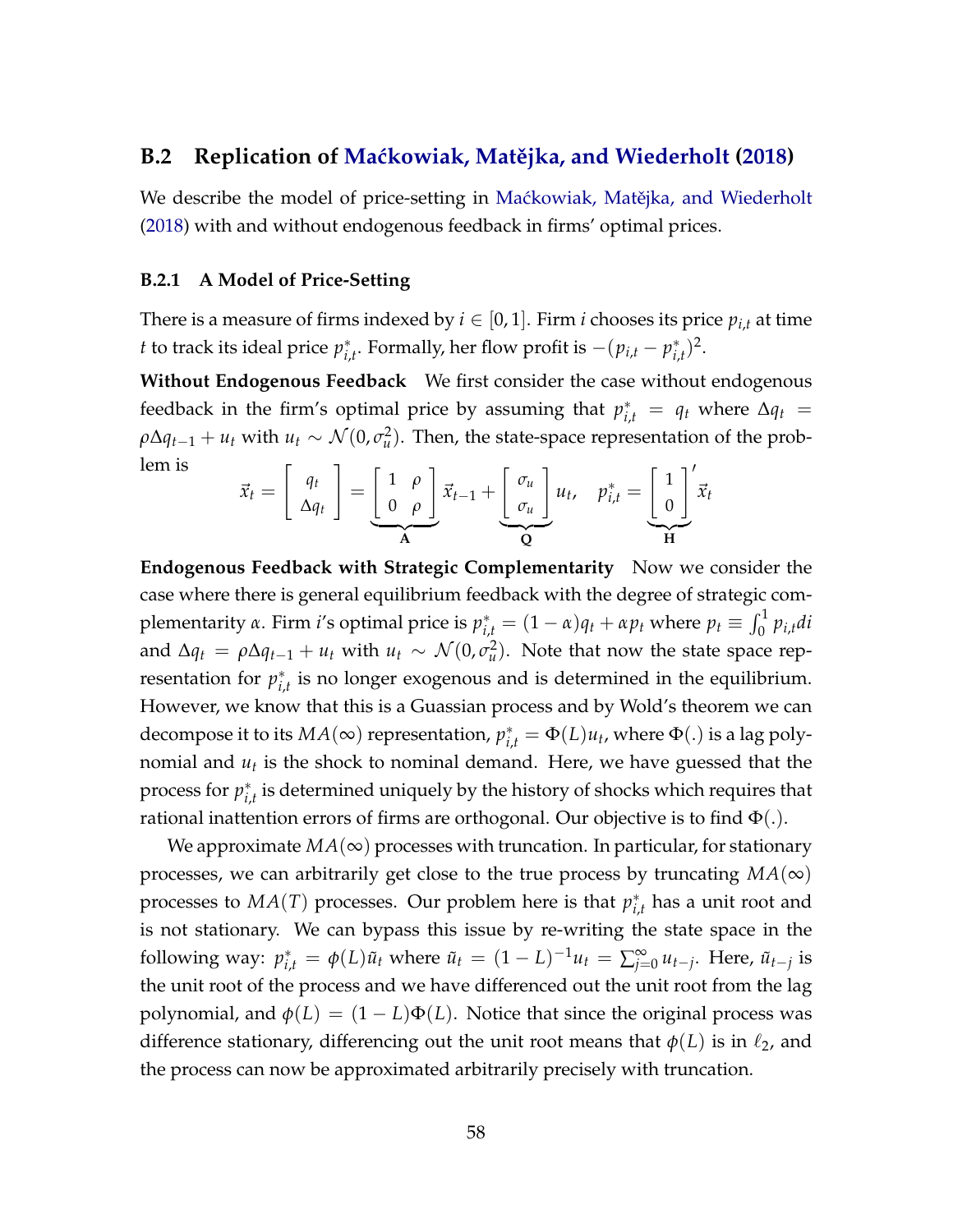#### **B.2.2 A Business Cycle Model with News Shocks**

In this subsection, we describe the business cycle model with news shocks in Sec-tion 7 in Maćkowiak, Matějka, and Wiederholt [\(2018\)](#page-43-1).

The techonology shock,  $z_t$ , follows AR(1) process,  $z_t = \rho z_{t-1} + \sigma \epsilon_{t-k}$ , and the total labor input is  $n_t = \int_0^1 n_{i,t} dt$ . Under perfect information, the households chooses the utility-maximizing labor supply, all firms choose the profit-maximizing labor input, and the labor market clearing condition is,  $\frac{1-\gamma}{\psi+\gamma}w_t=\frac{1}{\alpha}(z_t-w_t).$  Then, the market clearing wages and the equilibrium labor input are:

$$
w_t = \frac{\frac{1}{\alpha}}{\frac{1-\gamma}{\psi+\gamma} + \frac{1}{\alpha}} z_t \equiv \xi z_t, \quad n_t = \frac{1}{\alpha} (1-\xi) z_t.
$$

Firms are rationally inattentive and want to keep track of their ideal price,

$$
n_t^* = \frac{1}{\alpha} z_t - \frac{1}{\alpha} \frac{\psi + \gamma}{1 - \gamma} n_t.
$$

Then, firm *i*'s choice depends on its information set at time *t* and  $n_{i,t} = E_{i,t}[n_t^*].$ 

Note that now the state space representation for  $n_t^*$  is determined in the equilibrium. As we describe above, we can decompose it to its  $MA(\infty)$  representation by Wold's theorem:  $n_t^* = \Phi(L)\varepsilon_t$  where  $\Phi(.)$  is a lag polynomial and  $\varepsilon_t$  is the shock to technology. We have again guessed that the process for  $n_t^*$  is determined uniquely by the history of technology shocks. Then, we transform the problem to a state space representation. The full documentation for replication is available in <https://afrouzi.com/DRIPs.jl/dev/>.

## **C Proofs for Section [3](#page-22-0)**

#### <span id="page-58-0"></span>**C.1 Proof of Lemma [3.1](#page-23-3)**

*Proof.* The log-linearized Euler equation from the household side is

$$
\log(R_t) = \log(\beta^{-1}) + \mathbb{E}_t[\Delta q_{t+1}].
$$

Combining this with the monetary policy rule, we have

$$
\Delta q_t = \phi^{-1} \mathbb{E}_t^f [\Delta q_{t+1}] + \frac{\sigma_u}{\phi} u_t.
$$

<span id="page-58-1"></span>Iterating this forward and noting that lim*h*→<sup>∞</sup> *φ* <sup>−</sup>*h***E** *f*  $\frac{d}{dt}[\Delta q_{t+h}] = 0$  due to  $\phi > 1$ , we get the result in the Lemma.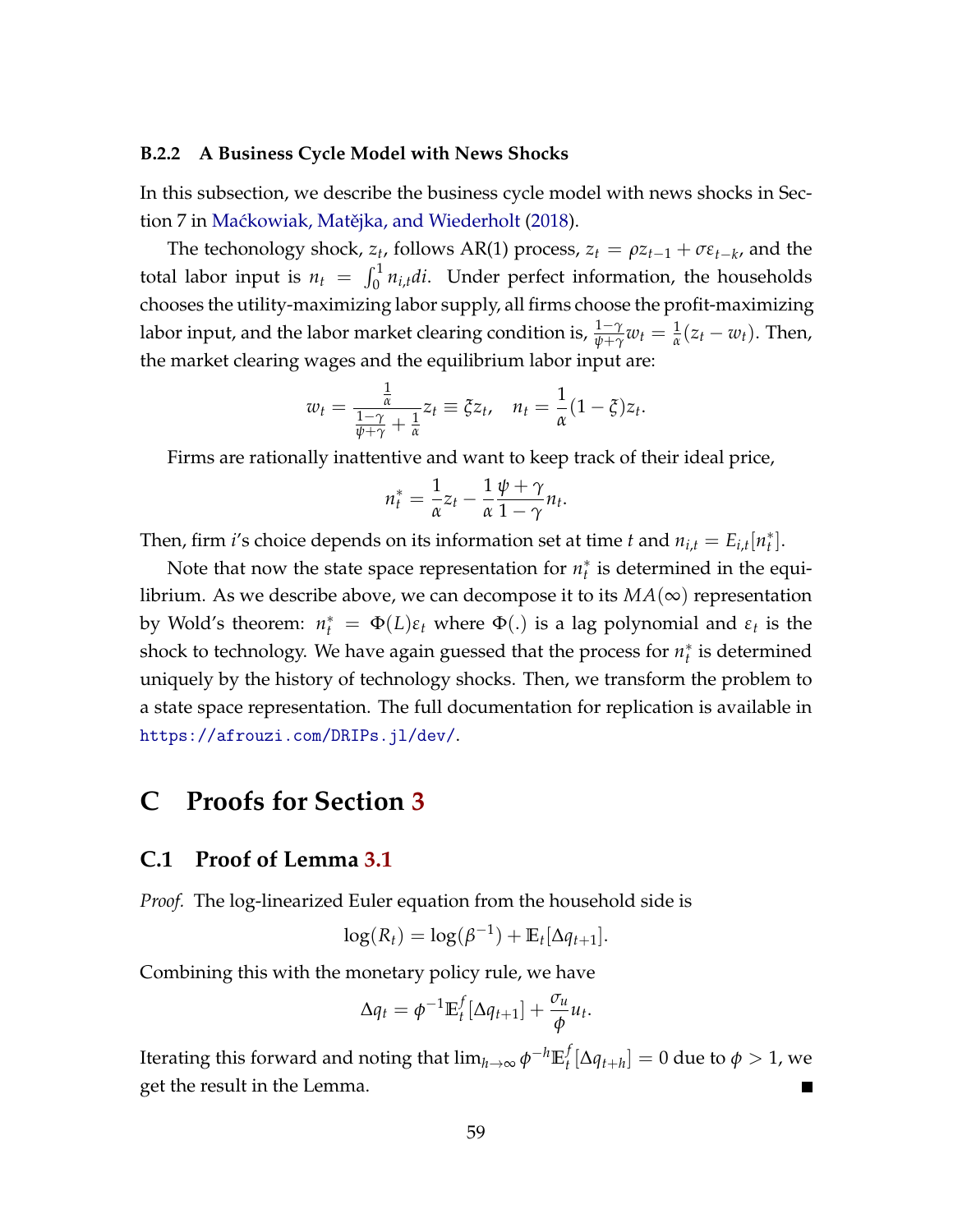#### **C.2 Proof of Proposition [3.1](#page-25-2)**

*Proof.* **Part 1.** For ease of notation we drop the firm index *i* in the proof. The FOC in Proposition [2.1](#page-11-4) in this case reduces to

$$
\lambda_t = 1 - \theta + \frac{\omega}{\sigma_{t|t}^2} - \frac{\beta \omega}{\sigma_{t+1|t}^2} + \beta \lambda_{t+1}.
$$

Since the problem is deterministic and the state variables grows with time when the constraint is binding, then there is a *t* after which the constraint does not bind. Given such a *t*, suppose  $\lambda_t = \lambda_{t+1} = 0$ , then noting that  $\sigma_{t+1|t}^2 = \sigma_{t|t}^2 + \sigma_u^2 \phi^{-2}$ , the FOC becomes:

$$
\sigma_{t|t}^4 + \left[\frac{\sigma_u^2}{\phi^2} - (1 - \beta)\frac{\omega}{\theta - 1}\right] \sigma_{t|t}^2 - \frac{\omega}{\theta - 1} \frac{\sigma_u^2}{\phi^2} = 0
$$

Note that given the values of parameters, this equation does not depend on any other variable than  $\sigma_{\text{H}}^2$  $t_{t|t}^2$  (in particular it is independent of the state  $\sigma_{t|t}^2$ *t*|*t*−1 ). Hence, for any *t*, if  $\lambda_t = 0$ , then the  $\sigma_{t|t}^2 = \underline{\sigma}^2$ , where  $\underline{\sigma}^2$  is the positive root of the equation above. However, for this solution to be admissible it has to satisfy the no-forgetting constraint which holds only if  $\underline{\sigma}^2 \leq \sigma_{\text{fl}}^2$ *t*|*t*−1 . Thus,

<span id="page-59-2"></span>
$$
\sigma_{t|t}^2 = \min\{\sigma_{t|t-1}^2, \underline{\sigma}^2\}.
$$

**Part 2.** The Kalman-gain can be derived from the relationship between prior and posterior uncertainty:

$$
\sigma_{i,t|t}^2 = (1 - \kappa_{i,t})\sigma_{i,t|t-1}^2 \Rightarrow \kappa_{i,t} = 1 - \min\{1, \frac{\sigma^2}{\sigma_{i,t|t-1}^2}\} = \max\{0, 1 - \frac{\sigma^2}{\sigma_{i,t|t-1}^2}\} (C.1)
$$

#### <span id="page-59-0"></span>**C.3 Proof of Corollary [3.1](#page-26-0)**

*Proof.* Follows from differentiating the expression for  $\sigma^2$  in Proposition [3.1.](#page-25-2)

#### <span id="page-59-1"></span>**C.4 Proof of Proposition [3.2](#page-27-0)**

*Proof.* **Part 1.** Recall from the proof of Proposition [3.1](#page-25-2) that

$$
p_{i,t} = p_{i,t-1} + \kappa_{i,t}(q_t - p_{i,t-1} + e_{i,t})
$$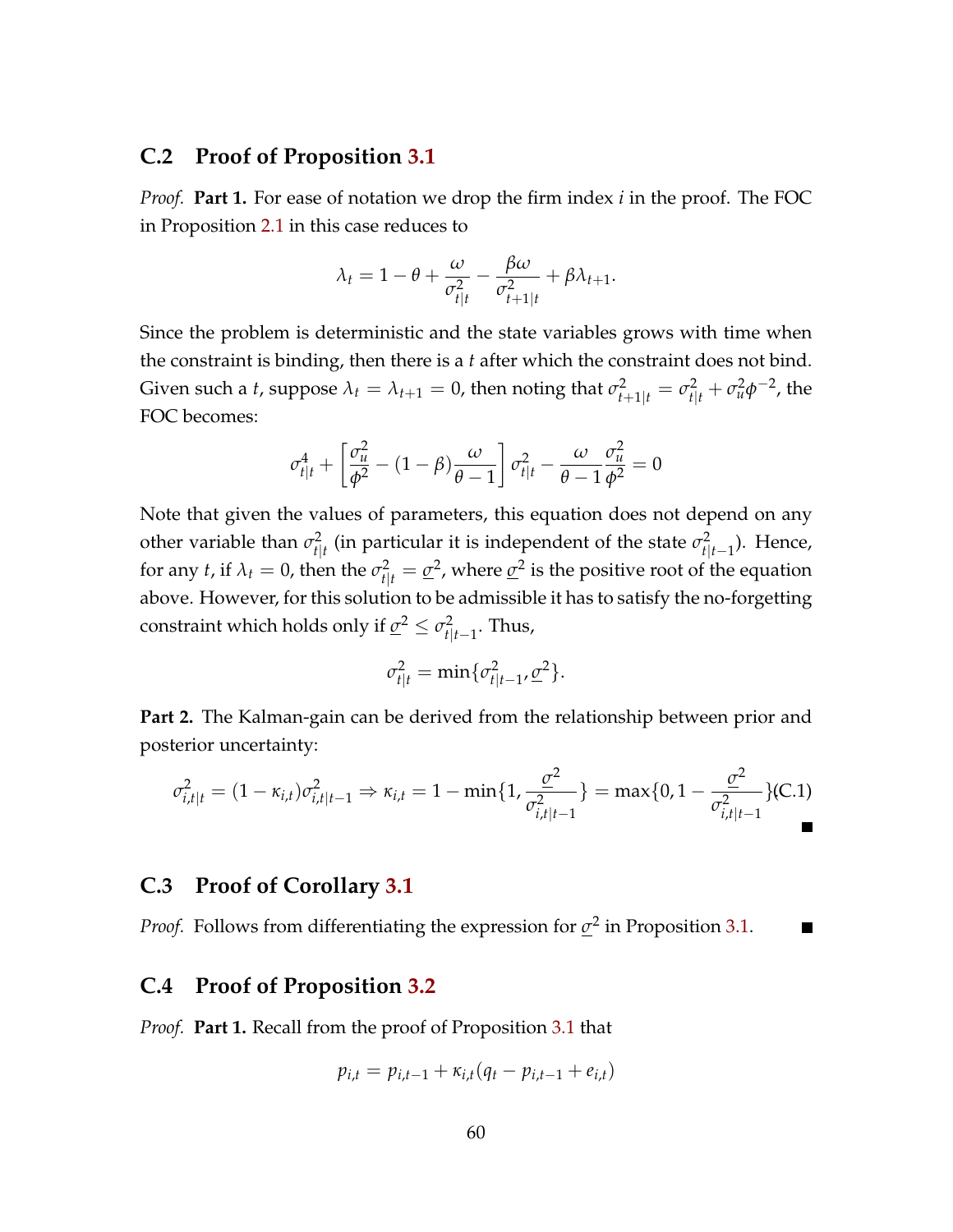Aggregating this up and imposing  $\kappa_{i,t} = \kappa_t$  since all firms start from the same uncertainty and solve the same problem, we get:

$$
\pi_t = \frac{\kappa_t}{1 - \kappa_t} y_t.
$$

Plug in *κ<sup>t</sup>* from Equation [\(C.1\)](#page-59-2) to get the expression for the slope of the Phillips curve.

**Part 2.** In this case the Phillips curve is flat so it immediately follows that  $\pi_t = 0$ . Moreover, since  $\pi_t + \Delta y_t = \Delta q_t$ , plugging in  $\pi_t = 0$ , we get  $y_t = y_{t-1} + \Delta q_t$ .

**Part 3.** If  $\sigma^2_{T|T-1} \geq \underline{\sigma}^2$ , then  $\forall t \geq T+1$ ,  $\sigma^2_{t|t} = \underline{\sigma}^2$  and  $\sigma^2_{t|t-1} = \underline{\sigma}^2 + \sigma^2_u \phi^{-2}$ . Hence, for  $t \geq T + 1$ , the Phillips curve is given by  $\pi_t = \frac{\kappa}{1-\kappa} y_t$ . Combining this with  $\pi_t + \Delta y_t = \Delta q_t$  we get the dynamics stated in the Proposition.

#### <span id="page-60-0"></span>**C.5 Proof of Corollary [3.2](#page-29-0)**

*Proof.* The jump to the new steady state follows from the result in Corollary [3.1](#page-26-0) that  $\underline{\sigma}^2$  increases with  $\frac{\sigma_u}{\phi}$ . The comparative statics follow from the fact that *κ* is the positive root of

$$
\beta \kappa^2 + (1 - \beta + \xi)\kappa - \xi = 0
$$

where  $\zeta \equiv \frac{\sigma_u^2(\theta - 1)}{\phi^2(\theta - 1)}$ *φ*2*ω* . It suffices to observe that *κ* decreases with *ξ*, and *ξ* increases with *<sup>σ</sup><sup>u</sup> φ* .

#### <span id="page-60-1"></span>**C.6 Proof of Corollary [3.3](#page-30-0)**

<span id="page-60-2"></span>*Proof.* The transition to the new steady state follows from the fact that reservation uncertainty increases with a positive shock to  $\underline{\sigma}^2$ . The policy function of the firm in Proposition [3.1](#page-25-2) that firms would wait until their uncertainty reaches this new level. Comparative statics in the steady state follow directly from Corollary [3.1.](#page-26-0)  $\blacksquare$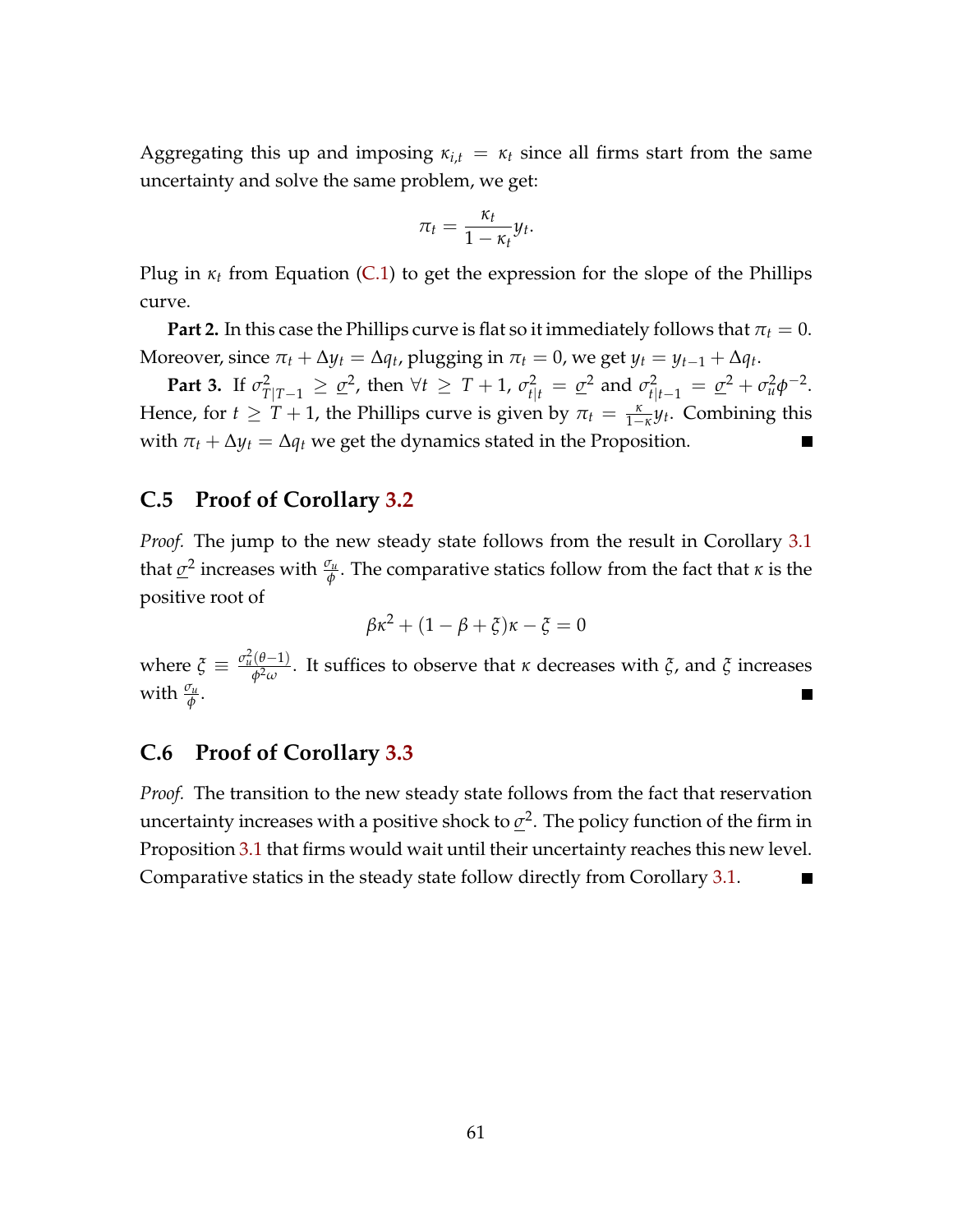### **C.7 Proof of Proposition [3.3](#page-32-1)**

*Proof.* Note that in the steady state of the attention problem, inflation and nominal demand,  $\vec{s}_t \equiv$  $\int q_t$ *πt* 1 , jointly evolve according to  $\vec{s}_t =$  $\begin{bmatrix} 1 & 0 \end{bmatrix}$ 0 1 − *κ* 1  $\equiv A_s$  $\vec{s}_{t-1}$  + " *σu φ κσu φ* 1  $\overrightarrow{\mathbf{Q}_s}$ *ut*

Moreover, given that we know that a firm's history of prices is a sufficient statistics for their information set at that time, we can solve for their belief about the vector  $\vec{s}_t$  by applying the Kalman filtering:

$$
\int_0^1 \mathbb{E}[\vec{s}_t|p_i^t]di = \int_0^1 \mathbb{E}[\vec{s}_t|p_i^{t-1}]di + \mathbf{K}_s(q_t - \mathbb{E}[q_t|p_i^{t-1}])
$$

It follows that the steady-state covariance matrix,  $\mathbf{\Sigma}_s\equiv\lim_{t\to\infty}var(\vec{s}_t|p_i^{t-1})$  $i^{t-1}$ ), solves the following Riccati equation:

$$
\boldsymbol{\Sigma}_s = \mathbf{A}_s \boldsymbol{\Sigma}_s \mathbf{A}_s' - \kappa \frac{\boldsymbol{\Sigma}_s \mathbf{e}_1 \mathbf{e}_1' \boldsymbol{\Sigma}_s}{\mathbf{e}_1' \boldsymbol{\Sigma}_s \mathbf{e}_1}
$$

where *κ* is the steady-state Kalman-gain of firms in Equation [\(3.7\)](#page-26-1) and  $\mathbf{e}'_1 \equiv (1,0)$ . The solution to this Riccati equation is given by

$$
\Sigma_s \equiv \left[ \begin{array}{cc} \frac{1}{\kappa} & \frac{1}{2-\kappa} \\ \frac{1}{2-\kappa} & \frac{(3-2\kappa)\kappa}{(2-\kappa)^3} \end{array} \right] \frac{\sigma_u^2}{\phi^2}
$$

which then implies that the Kalman-gain vector, **K***<sup>s</sup>* is given by

$$
\mathbf{K}_s = \kappa \frac{\mathbf{\Sigma}_s \mathbf{e}_1 \mathbf{e}'_1}{\mathbf{e}'_1 \mathbf{\Sigma}_s \mathbf{e}_1} = \begin{bmatrix} \kappa \\ \frac{\kappa^2}{2-\kappa} \end{bmatrix} \mathbf{e}_1
$$

Thus, noticing that the firms average inflation expectations is given by the second element of the vector  $\int_0^1 \mathbb{E}[\vec{s}_t| p_i^t]$ *i* ]*di*, we have

$$
\hat{\pi}_t = (1 - \kappa)\hat{\pi}_{t-1} + \frac{\kappa^2}{2 - \kappa}(q_t - p_{t-1}) = (1 - \kappa)\hat{\pi}_{t-1} + \frac{\kappa^2}{(2 - \kappa)(1 - \kappa)}y_t
$$

where in the second line we have plugged in  $y_t \equiv q_t - p_t$  and the Phillips curve  $\pi_t = \frac{\kappa}{1-\kappa} y_t$ . Finally, multiplying the lag of the above equation by  $1 - \kappa$  and differencing them out we have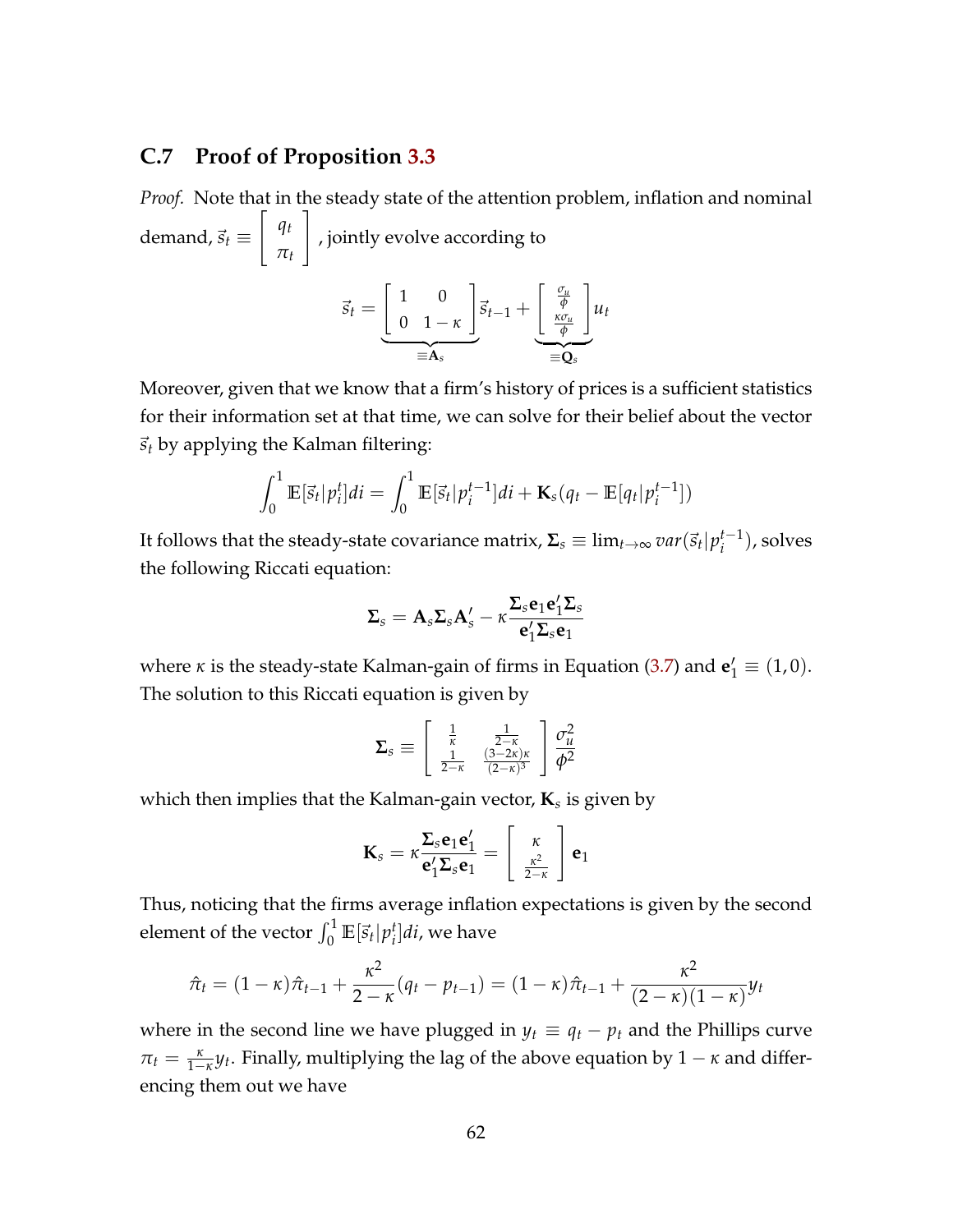$$
\hat{\pi}_t - (1 - \kappa)\hat{\pi}_{t-1} = (1 - \kappa)\hat{\pi}_{t-1} - (1 - \kappa)^2 \hat{\pi}_{t-2} + \frac{\kappa^2}{(2 - \kappa)(1 - \kappa)}(y_t - (1 - \kappa)y_{t-1})
$$

$$
= (1 - \kappa)\hat{\pi}_{t-1} - (1 - \kappa)^2 \hat{\pi}_{t-2} + \frac{\kappa^2}{2 - \kappa} \frac{\sigma_u}{\phi} u_t.
$$

#### <span id="page-62-0"></span>**C.8 Proof of Corollary [3.4](#page-32-4)**

*Proof.* Note that the sensitivity of firms' inflation expectations to a one standard deviation shock to monetary policy  $(\frac{\sigma_u}{\phi}u_t)$  is,  $\frac{\partial \hat{\pi}_t}{\partial(\frac{\sigma_u}{\phi}u_t)} = \frac{\kappa^2}{2 - \kappa}$  $\frac{\kappa^2}{2-\kappa}$ . Now, note that

$$
\frac{\partial \left(\frac{\partial \hat{\pi}_t}{\partial \left(\frac{\sigma_u}{\phi} u_t\right)}\right)}{\partial \left(\frac{\sigma_u}{\phi}\right)} = \frac{4\kappa - \kappa^2}{(2-\kappa)^2} = \left[1 + \left(\frac{2}{2-\kappa}\right)^2\right] \frac{\partial \kappa}{\partial \left(\frac{\sigma_u}{\phi}\right)} < 0
$$

where the negative sign follows from the fact that *κ* is decreasing in  $\frac{\sigma_u}{\phi}$  (Corollary [3.1\)](#page-26-0).

### <span id="page-62-1"></span>**D Approximation of Firms' Profit Function**

Consider a firm with the following net present value of its profits at time 0:

$$
\sum_{t=0}^{\infty} \beta^t \Pi(P_t, W_t, X_t)
$$

where  $\Pi(P_t, W_t, X_t) = e^{\log(X_t) - \theta \log(P_t)} (e^{\log(P_t)} - (1 - \theta^{-1}) e^{\log(W_t)})$ . Here,  $P_t$  is the firm's price *X<sup>t</sup>* scales the profit function (in both our simple and quantitative mod- $X_t = \bar{P}_t^{\theta} Y_t (C_t/C_0)^{-\sigma}$  where  $\bar{P}_t$  is the aggregate price, and  $Y_t$  is the aggregate output,  $(C_t/C_0)^{-\sigma}$  is stochastic part of the discount factor). Moreover,  $W_t$  is the firm's marginal cost which corresponds to the nominal wage in the simple model, and nominal wage scaled by productivity in the quantitative model.

For any pair of *W<sup>t</sup>* and *X<sup>t</sup>* , note that

$$
W_t = \arg\max_p \Pi(P_t, W_t, X_t) \Leftrightarrow \Pi_1(W_t, W_t, X_t) = 0
$$

Therefore, in the non-stochastic steady-state  $P = W$  for this firm. Now taking a second-order approximation to the function  $L(P_t, W_t, X_t) \equiv \Pi(P_t, W_t, X_t) - \Pi(W_t, W_t, X_t)$ around these steady-state values, we have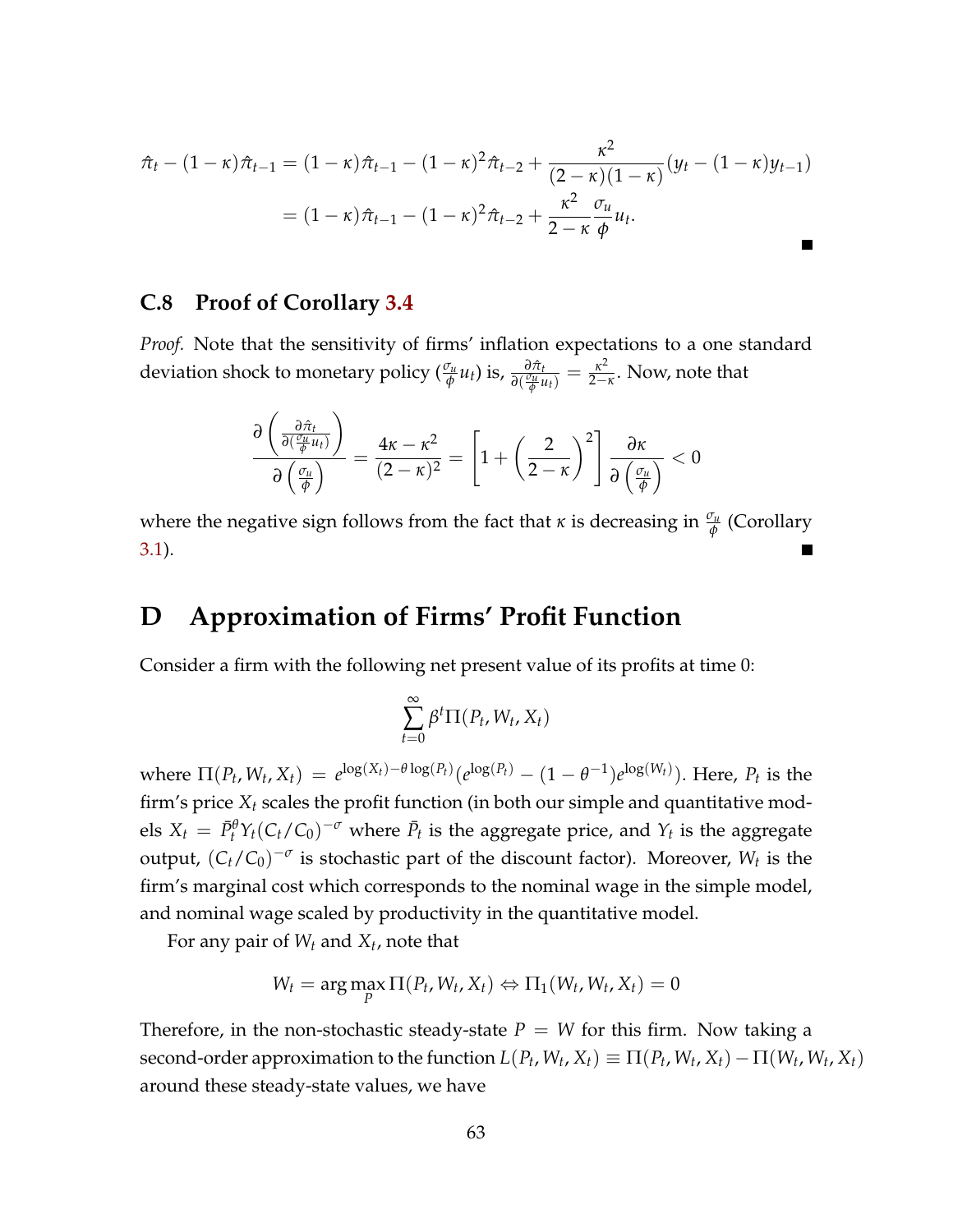<span id="page-63-1"></span>
$$
L(P_t, W_t, X_t) = \frac{1}{2} \Pi_{11} (\log(P_t)^2 - \log(W_t)^2) + \Pi_{12} \log(W_t) (\log(P_t) - \log(W_t))
$$
  
+  $\Pi_{13} \log(X_t) (\log(P_t) - \log(W_t)) + \mathcal{O}(\|\log(X_t), \log(W_t), \log(P_t)\|^3)$  (D.1)

where  $\Pi_{1n}$ ,  $n \in \{1,2,3\}$  denotes second order derivatives of the profit function with respect to log price, log price and log wage, and log price and log(*X*) around teh approximation point. Now, also note that since *W<sup>t</sup>* maximizes the profit function for any *W<sup>t</sup>* and *X<sup>t</sup>* , we have

$$
\Pi_1(W_t, W_t, X_t) = 0 \Rightarrow \Pi_{11} \log(W_t) + \Pi_{12} W_t + \Pi_{13} X_t + \mathcal{O}(\|\log(X_t), \log(W_t)\|^2) = 0
$$

Combining this with Equation  $(D.1)$  we have

$$
\Pi(P_t, W_t, X_t) = L(P_t, W_t, X_t) + \Pi(W_t, W_t, X_t) = \frac{1}{2} \Pi_{11} (\log(P_t) - \log(W_t))^2
$$
  
+  $\mathcal{O}(\|\log(W_t), \log(X_t), \log(P_t)\|^3) + \text{terms independent of } P_t$ 

Finally, to calculate  $\Pi_{11}$ , note that

$$
\Pi_1 = -\theta e^{\log(X) - \theta \log(P)} (e^{\log(P)} - (1 - \theta^{-1}) e^{\log(W)}) + e^{\log(X) - (\theta - 1) \log(P)},
$$
  
\n
$$
\Pi_{11} = -\theta \Pi_1 - (\theta - 1) e^{\log(X) - (\theta - 1) \log(P)}
$$

Now assuming that the aggregate price is the same as the firm's individual price in the stochastic steady-state,  $log(X) - (\theta - 1)log(P) = log(PYC^{-\sigma}) = log(Q)$ where *Q* is the steady-state value of nominal demand. Moreover, since  $\Pi_1 = 0$  in the steady-state, we have  $\Pi_{11} = -(\theta - 1)Q$ . Hence, normalizing the steady-state value of nominal demand to 1:

$$
\sum_{t=0}^{\infty} \beta^t \Pi(P_t, W_t, X_t) = -\frac{1}{2} \sum_{t=0}^{\infty} \beta^t \left[ (\theta - 1)(\log(P_t) - \log(W_t))^2 + \mathcal{O}(\|\log(P_t)\|^3) \right] + \text{terms independent of } \{P_t\}_{t \ge 0}
$$

## <span id="page-63-0"></span>**E Setup of the Quantitative Model**

#### **E.1 Environment**

**Household.** The representative household's problem is similar to the one in Equation [\(3.1\)](#page-22-1) with two extensions. First, we add two new parameters to preferences that capture the intertemporal elasticity of substitution and the Frisch elasticity of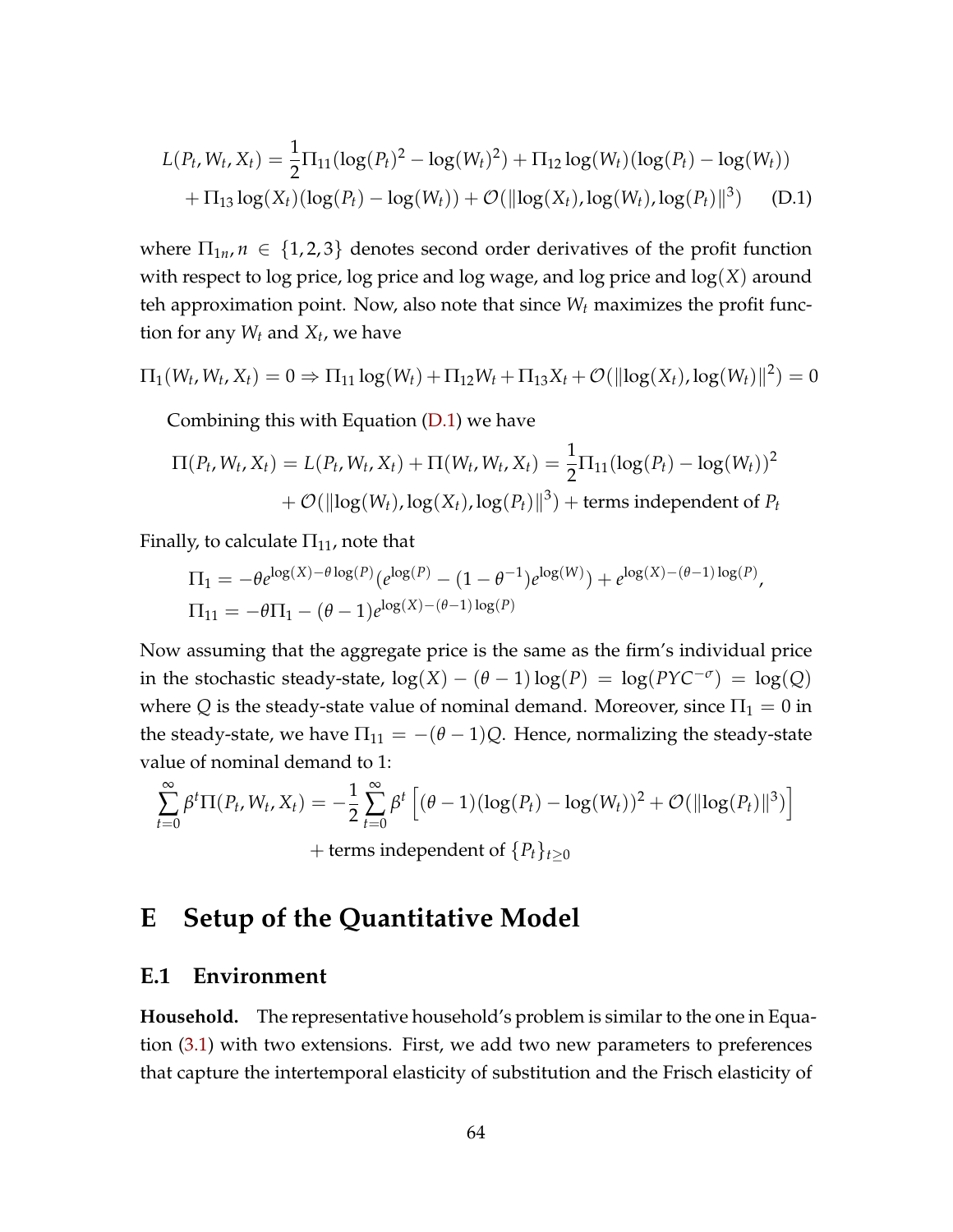labor supply. Second, we assume segmented labor markets for different varieties, which is a known mechanism to generate quantitatively plausible strategic complementarities in pricing. Formally, the household solves:

<span id="page-64-0"></span>
$$
\left\{ C_{t,B_{t}}(C_{i,t},L_{i,t}) \atop S.t. \int_{0}^{1} P_{i,t}C_{i,t}di + B_{t} \leq R_{t-1}B_{t-1} + \int_{0}^{1} W_{i,t}L_{i,t}di + \Pi_{t}
$$
\n(E.1)

with CES aggregator,  $C_t =$  $\left[\int_0^1 C_{i,t}^{\frac{\theta-1}{\theta}} di\right]^{\frac{\theta}{\theta-1}}$ . Here all variables and notation are similarly defined as in Equation [\(3.1\)](#page-22-1), with the addition that  $L_{i,t}$  now represents the household's labor supply in the segmented labor market *i* given wage *Wi*,*<sup>t</sup>* . Moreover, *σ* is the inverse of the intertemporal elasticity of substitution, and *ψ* is the inverse of the Frisch elasticity of labor supply.

**Monetary Policy.** Monetary policy is specified as the following standard Taylor rule with interest smoothing that targets inflation, output gap and output growth:

<span id="page-64-1"></span>
$$
\frac{R_t}{\bar{R}} = \left(\frac{R_{t-1}}{\bar{R}}\right)^{\rho} \left(\left(\frac{P_t}{P_{t-1}}\right)^{\phi_{\pi}} \left(\frac{Y_t}{Y_t^n}\right)^{\phi_{\pi}} \left(\frac{Y_t}{Y_{t-1}}\right)^{\phi_{\Delta y}}\right)^{1-\rho} \exp(-\sigma_u u_t) \tag{E.2}
$$

where  $\bar{R}$  is the steady-state nominal rate,  $Y_t \equiv C_t$  is the aggregate output,  $Y_t^n$  is the natural-level of output in the economy with no frictions, and  $u_t \sim \mathcal{N}(0, 1)$  is the monetary policy shock.

**Firms.** There is a measure one of firms, indexed by *i*, that operate in monopolistically competitive markets and are price takers in their segmented labor market. Firms take wages and demands for their goods as given, and choose their prices  $P_{i,t}$  based on their information set,  $S_i^t$ *i* , at that time. After setting its prices, firm *i* hires labor *L d*  $\int_{i,t}^d$  to meet its demand with the production function  $Y_{i,t} = A_t L_{i,t}^d$ *i*,*t* . Here,  $A_t$  is an aggregate productivity shock. We assume  $a_t \equiv \log(A_t)$ , follows a AR(1) process:  $a_t = \rho_a a_{t-1} + \sigma_a \varepsilon_t$ ,  $\varepsilon_t \sim \mathcal{N}(0, 1)$ .

Firms are rationally inattentive and choose their prices subject to a cost that is linear in Shannon's mutual information function. as in the RI problem in Equation [\(2.1\)](#page-7-0). Firm *i*'s dynamic rational inattention problem is given by: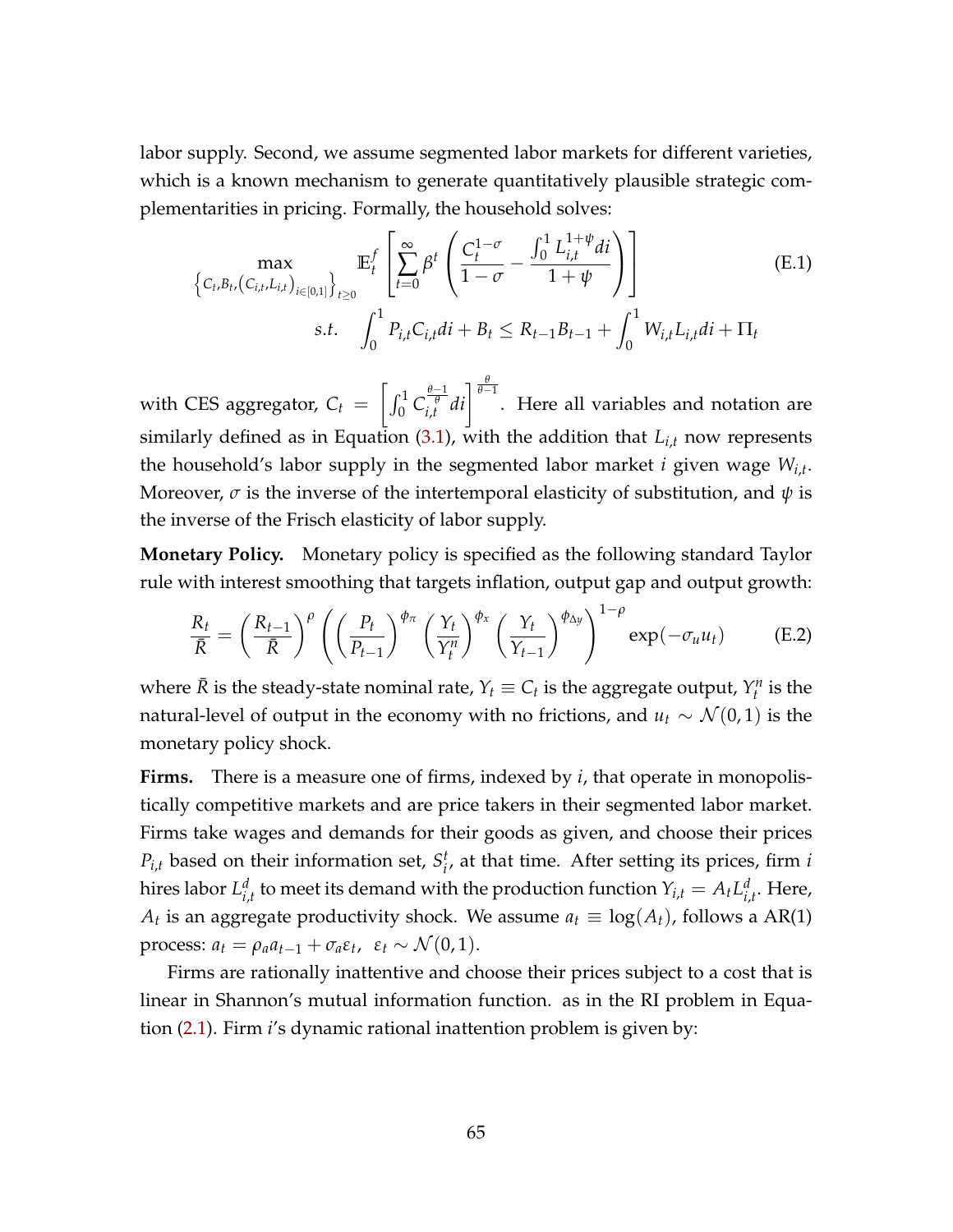<span id="page-65-0"></span>
$$
\max_{\{S_{i,t}\subseteq S_{i,t}, P_{i,t}(S_i^t)\}_{t\geq 0}} \mathbb{E}\left[\sum_{t=0}^{\infty} \beta^t C_t^{-\sigma} \left\{ \left(P_{i,t} - (1-\theta^{-1})\frac{W_{i,t}}{A_t}\right) \left(\frac{P_{i,t}}{P_t}\right)^{-\theta} Y_t \right\} \left(E.3\right) - \omega \mathbb{I}(S_i^t; (A_\tau, W_{i,\tau})_{\tau \leq t} | S_i^{t-1}) \right\} \middle| S_i^{-1} \right]
$$
\ns.t.  $S_i^t = S_i^{t-1} \cup S_{i,t}$ ,

where  $Y_t$  is the aggregate output,  $P_t$  is the aggregate price index,  $P_{i,t}$  is the firm's price,  $\theta^{-1}W_{i,t}$  is the optimal subsidy for hiring labor that eliminates the steadystate distortions from monopolistic pricing, and  $\mathcal{S}_{i,t}$  is the set of available signals for the firm that satisfies the assumptions specified in Section [2.1.](#page-5-1)

Similar to our approach in the simple model, we derive a second-order approximation to the net present value of firms' profits (see Appendix [D](#page-62-1) for detailed derivation) and define the firms' rational inattention problem as

$$
\min_{\{p_{i,t}\}_{t\geq 0}} \sum_{t=0}^{\infty} \beta^t \mathbb{E}\left[\frac{\theta-1}{2}(p_{i,t}-p_t-\alpha x_t)^2+\omega \mathbb{I}(p_{i,t},\{p_{t-j}+\alpha x_{t-j}\}_{j=0}^{\infty}|p_i^{t-1})|p_i^{-1}\right]
$$

Here, small letters denote log-deviations from the non-stochastic steady-state for their corresponding variables and  $\alpha \equiv \frac{\sigma + \psi}{1 + \theta \psi}$  is the degree of strategic complementarity. Moreover,  $x_t \equiv y_t - y_t^n$  is the log output gap defined as the log difference between output and its natural-level in the economy with no frictions. The log natural-level of output is uniquely determined by the productivity shock and is given by  $y_t^n \equiv \frac{1+\psi}{\psi+\sigma}$  $\frac{1+\varphi}{\psi+\sigma}a_t$ . Finally, in stating this problem, we have already incorporated the result from Lemma [2.2,](#page-8-0) which states that with Shannon's mutual information as the cost of attention, the history of prices is sufficient statistics for the firm's signals at any given time.

### **E.2 Definition of Equilibrium**

Given exogenous processes for productivity and monetary policy shocks  $\{a_t, u_t\}_{t\geq 0}$ , a general equilibrium of this economy is an allocation for the representative house- ${\rm hold},\; \Omega^H \;\equiv\; \Big\{ C_t, B_t, (C_{i,t}, L_{i,t})_{i\in[0,1]} \Big\}$  $\big\{^{\infty}$ *t*=0<sup>'</sup> an allocation for every firm  $i \in [0,1]$ given their initial set of signals,  $\Omega^F_i \, \equiv \, \Big\{ s_{i,t} \in \mathcal{S}_{i,t}, P_{i,t}, L^d_{i,t} \Big\}$  $\left\{\begin{matrix} d & \cdots & d'\\ i, t & \cdots & f \end{matrix}\right\}_{t=0}^{\infty}$  $t=0$ <sup>, a set of prices</sup>  $\left\{ P_t, R_t, (W_{i,t})_{i \in [0,1]} \right\}_{t=1}^{\infty}$  $_{t=0}$ , and a stationary distribution over firms' states such that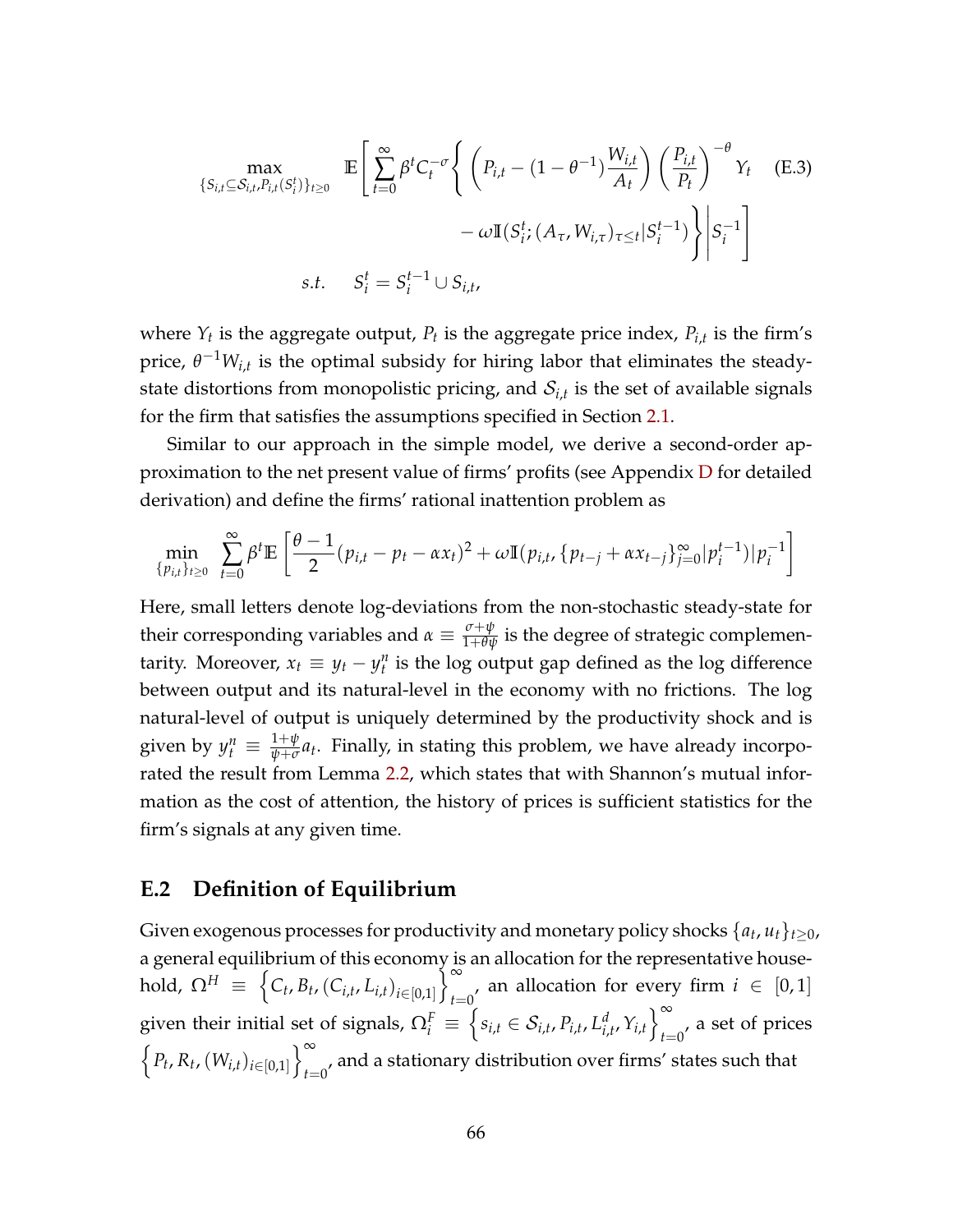- 1. given the set of prices and  $\{\Omega_i^F\}_{i \in [0,1]},$  the household's allocation solves the problem in Equation [\(E.1\)](#page-64-0),
- 2. given the set of prices and  $\Omega^H$ , and the implied labor supply and output demand, firms' allocation solve their problem in Equation [\(E.3\)](#page-65-0),
- 3. monetary policy satisfies the specified rule in Equation [\(E.2\)](#page-64-1) ;
- 4. markets clear: ∀ $i \in [0,1]$ , ∀ $t \geq 0$ ,  $Y_{i,t} = C_{i,t}$ ,  $L_{i,t} = L^d_{i,t}$  $\sum_{i,t}^d$  and  $Y_t = C_t$ .

#### <span id="page-66-0"></span>**E.3 Matrix Representation and Solution Algorithm**

Firms wants to keep track of their ideal price,  $p_{i,t}^* = p_t + \alpha x_t$ . Notice that the state space representation for  $p_i^*$  $_{i,t}^*$  is no longer exogenous and is determined in the equilibrium. However, we know that this is a Guassian process and by Wold's theorem we can decompose it to its  $MA(\infty)$  representation,  $p_{i,t}^* = \Phi_a(L)\varepsilon_{a,t} +$ Φ*u*(*L*)*εu*,*<sup>t</sup>* , where Φ*a*(.) and Φ*u*(.) are lag polynomials. Here, we have basically guessed that the process for *p* ∗  $\hat{r}_{i,t}$  is determined uniquely by the history of monetary shocks which requires that rational inattention errors of firms are orthogonal.

We cannot put  $MA(\infty)$  processes in the computer and have to truncate them. However, we know that for stationary processes we can arbitrarily get close to the true process by truncating  $MA(\infty)$  processes. Our problem here is that  $p_i^*$ *i*,*t* has a unit root and is not stationary. To bypass this issue, we re-write the state-space as:  $p_{i,t}^* = \Phi_a(L)\varepsilon_{a,t} + \phi_u(L)\tilde{\varepsilon}_{u,t}$ ,  $\tilde{\varepsilon}_{u,t} = (1-L)^{-1}\varepsilon_{u,t} = \sum_{j=0}^\infty \frac{1}{j}$  $\sum\limits_{j=0}^{\infty}\varepsilon_{u,t-j}$ , where  $\tilde{\varepsilon}_{u,t}$  is the unit root of the process and basically we have differenced out the unit root from the lag polynomial, and  $\phi_u(L) = (1 - L)\Phi_u(L)$ . Notice that since the original process was difference stationary, differencing out the unit root means that  $\phi_u(L)$  is now in  $\ell_2$ , and the process can now be approximated arbitrarily precisely with truncation.

For ease of notation, let  $z_t = (\varepsilon_{a,t}, \varepsilon_{u,t})$  and  $\tilde{z}_t = (\varepsilon_{a,t}, \tilde{\varepsilon}_{u,t})$ . For a length of truncation L, let  $\vec{x}'_t \equiv (z_t, z_{t-1}, \ldots, z_{t-(L+1)}) \in \mathbb{R}^{2L}$  and  $\vec{x}'_t \equiv (\tilde{z}_t, \tilde{z}_{t-1}, \ldots, \tilde{z}_{t-(L+1)}) \in$  $\mathbb{R}^{2L}$ . Notice that  $\vec{x}_t = (\mathbf{I} - \mathbf{\Lambda}\mathbf{M}')\vec{\mathbf{x}}_t$  and  $\vec{\mathbf{x}}_t = (\mathbf{I} - \mathbf{\Lambda}\mathbf{M}')^{-1}\vec{x}_t$  where  $\mathbf{I}$  is a 2 $L \times 2L$ identity matrix,  $\Lambda$  is a diagonal matrix where  $\Lambda_{(2i,2i)} = 1$  and  $\Lambda_{(2i-1,2i-1)} = 0$  for all  $i = 1, 2, \dots, L$ , and **M** is a shift matrix:

$$
\mathbf{M} = \left[ \begin{array}{cc} \mathbf{0}_{2 \times (2L-2)} & \mathbf{0}_{2 \times 2} \\ \mathbf{I}_{(2L-2) \times (2L-2)} & \mathbf{0}_{(2L-2) \times 2} \end{array} \right]
$$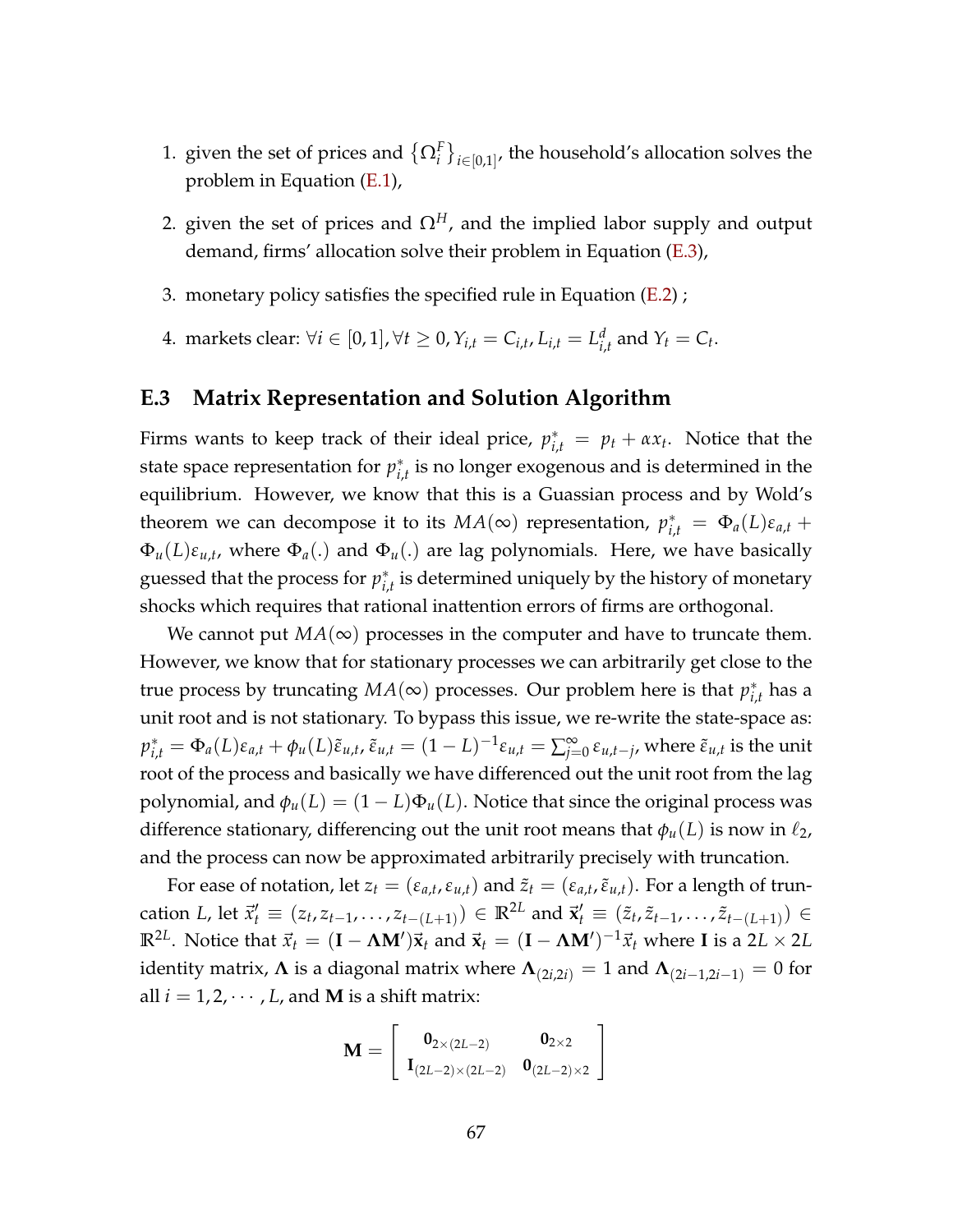Then, note that  $p_{i,t}^* \approx \mathbf{H}' \vec{\mathbf{x}}_t$  where  $\mathbf{H} \in \mathbb{R}^{2L}$  is the truncated matrix analog of the lag polynominal, and is endogenous to the problem. Our objective is to find the general equilibrium **H** along with the optimal information structure that it implies.

Moreover, note that  $a_t = H'_a \vec{x}_t$  and  $u_t = H'_u \vec{x}_t$  where  $H'_a = (1,0,\rho_a,0,\rho_a^2,0,\ldots,\rho_a^{L-1},0)$ and  $\mathbf{H}'_u = (0, 1, 0, \rho_u, 0, \rho_d^2, \dots, 0, \rho_u^{L-1}).$ 

We will solve for **H** by iterating over the problem. In particular, in iteration *n* ≥ 1, given the guess  $\mathbf{H}_{(n-1)}$ , we have the following state space representation for the firm's problem

$$
\vec{\mathbf{x}}_t = \begin{bmatrix} 0 & 0 & \cdots & 0 & 0 & 0 \\ 0 & 1 & \cdots & 0 & 0 & 0 \\ 1 & 0 & \cdots & 0 & 0 & 0 \\ 0 & 1 & \cdots & 0 & 0 & 0 \\ \vdots & \vdots & \ddots & \vdots & \vdots & \vdots \\ 0 & 0 & \cdots & 1 & 0 & 0 \end{bmatrix} \vec{\mathbf{x}}_{t-1} + \begin{bmatrix} 1 & 0 \\ 0 & 1 \\ 0 & 0 \\ \vdots & \vdots \\ 0 & 0 \end{bmatrix} z_t, \quad p_{i,t}^* = \mathbf{H}'_{(n-1)} \vec{\mathbf{x}}_t
$$

Now, note that

$$
p_t = \int_0^1 p_{i,t}di = \mathbf{H}'_{(n-1)} \int_0^1 \mathbb{E}_{i,t}[\vec{\mathbf{x}}_t]di \approx \mathbf{H}'_{(n-1)} \left[ \sum_{j=0}^\infty [(\mathbf{I} - \mathbf{K}_{(n)} \mathbf{Y}'_{(n)}) \mathbf{A}]^j \mathbf{K}_{(n)} \mathbf{Y}'_{(n)} \mathbf{M}'^j \right] \vec{\mathbf{x}}_t
$$

$$
= \mathbf{H}'_{(n-1)} \mathbf{X}_{(n)} \vec{\mathbf{x}}_t = \mathbf{H}'_p \vec{\mathbf{x}}_t
$$

Let  $x_t = \mathbf{H}_x' \vec{x}_t$ ,  $i_t = \mathbf{H}_i' \vec{x}_t$ , and  $\pi_t = \mathbf{H}_\pi' \vec{x}_t = \mathbf{H}_p' (\mathbf{I} - \mathbf{\Lambda} \mathbf{M}')^{-1} (\mathbf{I} - \mathbf{M}') \vec{x}_t$ . Then the households Euler equation,  $x_t = \mathbb{E}_t^f$  $\int_t^f \left[ x_{t+1} - \frac{1}{\sigma} \left( i_t - \pi_{t+1} \right) \right] + \mathbb{E}_t^f$ *t* [*y n*  $[y_{t+1}^n] - y_t^n$ , gives:

$$
\mathbf{H}_{i} = \sigma \left( \mathbf{M}' - \mathbf{I} \right) \mathbf{H}_{x} + \frac{\sigma (1 + \psi)}{\sigma + \psi} \left( \mathbf{M}' - \mathbf{I} \right) \mathbf{H}_{a} + \mathbf{M}' \mathbf{H}_{\pi}
$$

The Taylor rule,  $i_t = \rho i_{t-1} + (1 - \rho) (\phi_\pi \pi_t + \phi_x x_t + \phi_{\Delta y} (y_t - y_{t-1})) + u_t$ , gives:

$$
(\mathbf{I} - \rho \mathbf{M}) \mathbf{H}_i = (1 - \rho) \left( \phi_\pi \mathbf{H}_\pi + \phi_x \mathbf{H}_x + \phi_{\Delta y} (\mathbf{I} - \mathbf{M}) \left( \mathbf{H}_x + \frac{1 + \psi}{\sigma + \psi} \mathbf{H}_a \right) \right) + \mathbf{H}_u
$$

These give us  $\mathbf{H}_x$  and  $\mathbf{H}_i$  and we update new  $\mathbf{H}_{(n)}$  using  $\mathbf{H}_{(n)} = \mathbf{H}_p + \alpha(\mathbf{I} - \mathbf{I}_p)$  $\mathbf{M}\mathbf{\Lambda}'\mathbf{)}\mathbf{H}_x$ . We iterate until convergence of  $\mathbf{H}_{(n)}$ .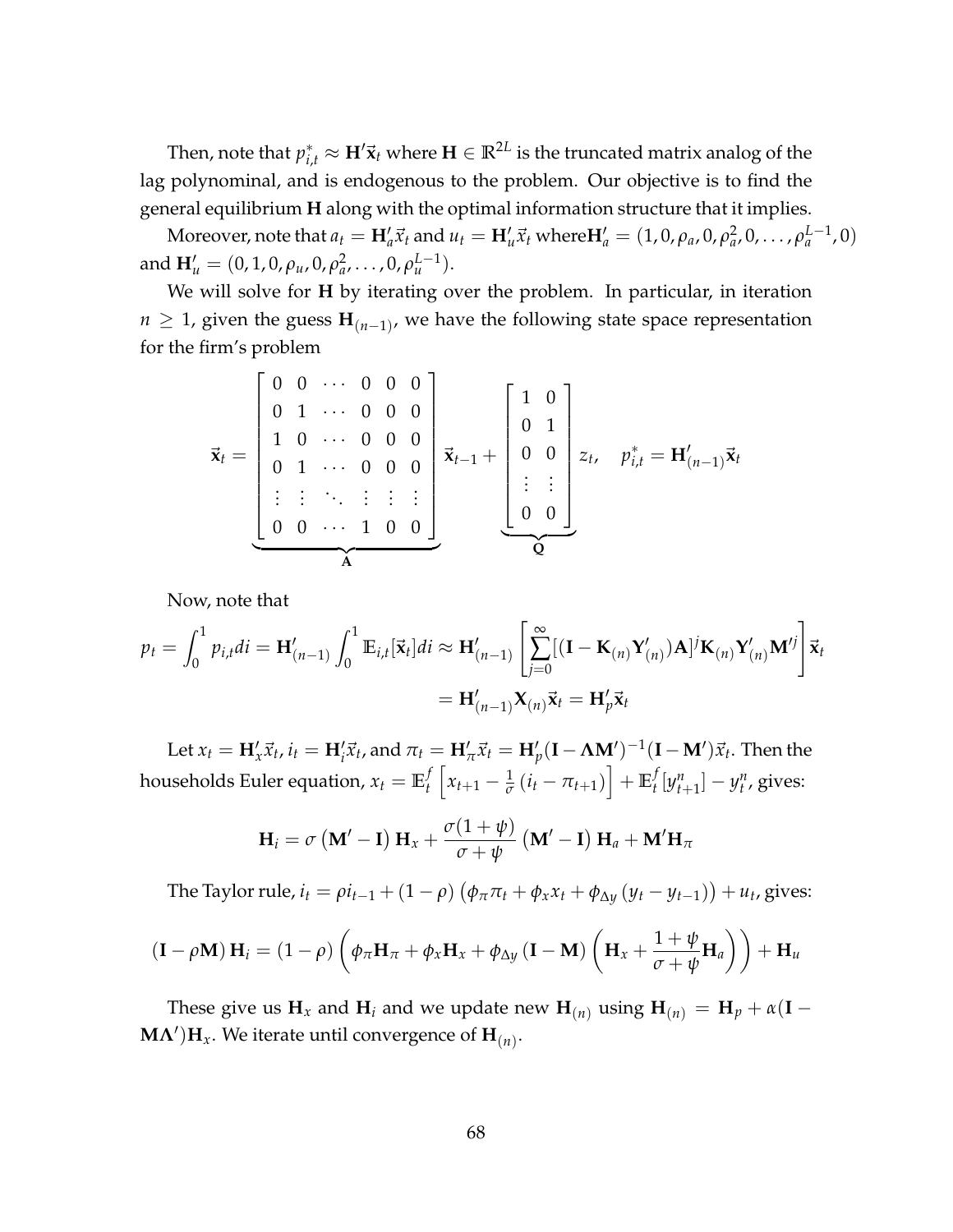### **E.4 Impulse Response Functions**

For both the pre-Volcker and post-Volcker parameterization of monetary policy in Table [2,](#page-35-0) Figure [F.1](#page-68-0) shows the impulse responses of the model variables to one standard deviation TFP and monetary policy shocks. The main takeaway from these IRFs is that inflation, output, and both nominal and real interest rates respond more to shocks under the pre-Volcker parameterization of monetary policy.

<span id="page-68-0"></span>

## **F Appendix Figure and Tables**

Figure F.1: Impulse Responses to Technology and Monetary Shocks

*Notes:* This figure plots impulse responses of inflation, output, nominal rates, and real interest rates to a one standard deviation shock to technology (upper panels) and those to a one standard deviation shock to monetary policy (lower panels). Solid black lines are the responses in the model with the post-Volcker calibration while dashed gray lines are the responses in the model with the pre-Volcker calibration.